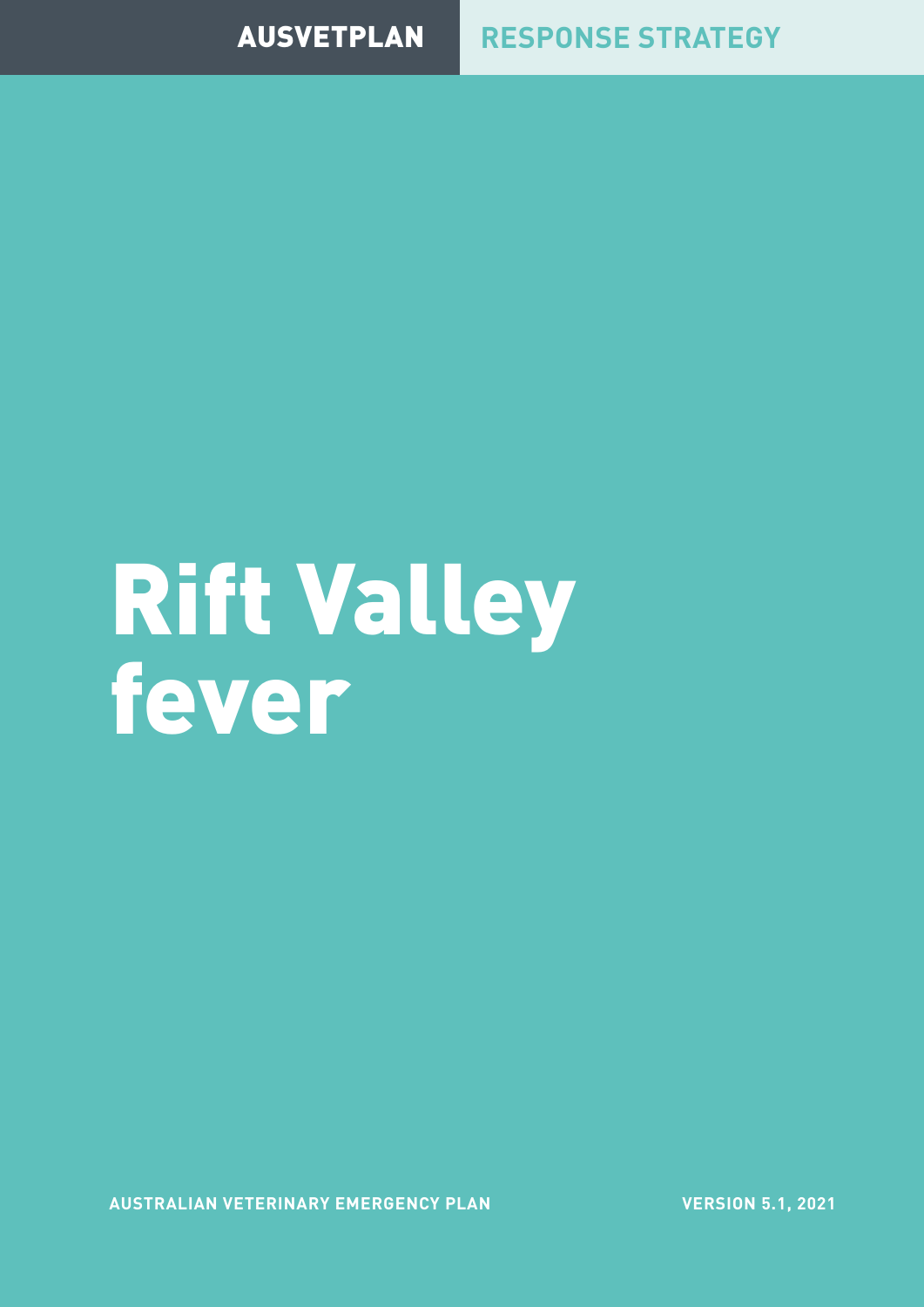**© 1991–2021 Animal Health Australia ABN 86 071 890 956. Certain materials in this publication are protected by copyright and are reproduced with permission from the Commonwealth of Australia, acting through its Department of Agriculture, Water and the Environment (or any successor agency); each state and territory of Australia, as represented by their relevant agencies, and by the National Biosecurity Committee and Animal Health Committee; and Animal Health Australia's industry members.**

ISBN 0 642 24506 1 (printed version) ISBN 1 876 71438 7 (electronic version)

#### **Licence**



This work is licensed under the *Creative Commons Attribution-NonCommercial-ShareAlike 4.0 International License*, with the exception of:

- any third-party material contained within the work;
- any material protected by a trade mark; and
- any images and/or photographs.

To view a copy of this licence, visit [http://creativecommons.org/](http://creativecommons.org/licenses/by-nc-sa/4.0/) [licenses/by-nc-sa/4.0/](http://creativecommons.org/licenses/by-nc-sa/4.0/).

#### **Moral Rights**

The author(s) of this work hold 'moral rights' as defined in the *Copyright Act 1986* (Cth) and assert all moral rights in connection with this work. This means you must:

- attribute (give credit to) the author(s) of this work;
- not say a person is a creator of a work when they are not; and
- not do something with the work (such as change or add to it) that would have a negative impact on the reputation of the author(s) of this work.

Failure to do so could constitute a breach of the *Copyright Act 1986*  $(C<sub>th</sub>)$ .

#### **Disclaimer and warranty**

- This publication has been produced in accordance with the procedures described in the AUSVETPLAN *Overview*, and in consultation with Australian Federal, State and Territory Governments; the relevant livestock industries; nongovernment agencies; and public health authorities, as relevant. Any views and opinions expressed in this document do not necessarily represent the views and opinion of the authors or contributors, Animal Health Australia or the Commonwealth of Australia.
- This publication is for use in emergency situations. The strategies and policy guidelines in this work are not applicable to quarantine policies for imported livestock or livestock products.
- This publication is not legal or professional advice and should not be taken as a substitute for legal or other professional advice.
- This publication is not intended for use by any person who does not have appropriate expertise in the subject matter of the work. Before using this publication, you should read it in full, consider its effect and determine whether it is appropriate for your needs.
- This publication was created on **November 2021**. Laws, practices and regulations may have changed since that time. You should make your own inquiries as to the currency of relevant laws, practices and regulations as laws, practices and regulations may have changed since publication of this work.

No warranty is given as to the correctness of the information contained in this work, or of its suitability for use by you. To the fullest extent permitted by law, Animal Health Australia is not, and the other contributing parties are not, liable for any statement or opinion, or for any error or omission contained in this work, and it and they disclaim all warranties with regard to the information contained in it, including, without limitation, all implied warranties of merchantability and fitness for a particular purpose. Animal Health Australia is not liable for any direct, indirect, special or consequential losses or damages of any kind, or loss of profit, loss or corruption of data, business interruption or indirect costs, arising out of or in connection with the use of this work or the information contained in it, whether such loss or damage arises in contract, negligence, tort, under statute, or otherwise.

#### **Text under development**

In this manual, text placed in square brackets [xxx] indicates that that aspect of the manual remains unresolved or is under development; such text is not part of the official manual. The issues will be further worked on by experts and relevant text included at a future date.

#### **Contact information**

If you have any requests or inquiries concerning reproduction and rights, or suggestions or recommendations, you should address these to:

#### **AUSVETPLAN — Animal Health Australia**

Executive Manager, Emergency Preparedness and Response PO Box 5116 Braddon ACT 2612 Tel: 02 6232 5522 email: aha@animalhealthaustralia.com.au

#### **Approved citation**

Animal Health Australia (2021). *Response strategy: Rift Valley fever* (RVF) (version 5.1). Australian Veterinary Emergency Plan (AUSVETPLAN), edition 5, Canberra, ACT.

#### **EMERGENCY ANIMAL DISEASE WATCH HOTLINE: 1800 675 888**

The Emergency Animal Disease Watch Hotline is a toll-free telephone number that connects callers to the relevant state or territory officer to report concerns about any potential emergency disease situation. Anyone suspecting an emergency disease outbreak should use this number to get immediate advice and assistance.

#### **Publication record**

#### **Edition 1**

1991

#### **Edition 2**

Version 2.0, 1996 (major update)

#### **Edition 3**

Version 3.0, 2013 (major update, and inclusion of new cost-sharing arrangements and movement controls matrixes)

#### **Edition 4**

Version 4.0, 2016 (incorporation into Edition 4 format, including generic text)

#### **Edition 5**

Version 5.0, 2021 (major update and new format) Version 5.1, 2021 (minor update in the permits section to align with the updated information on the infective period)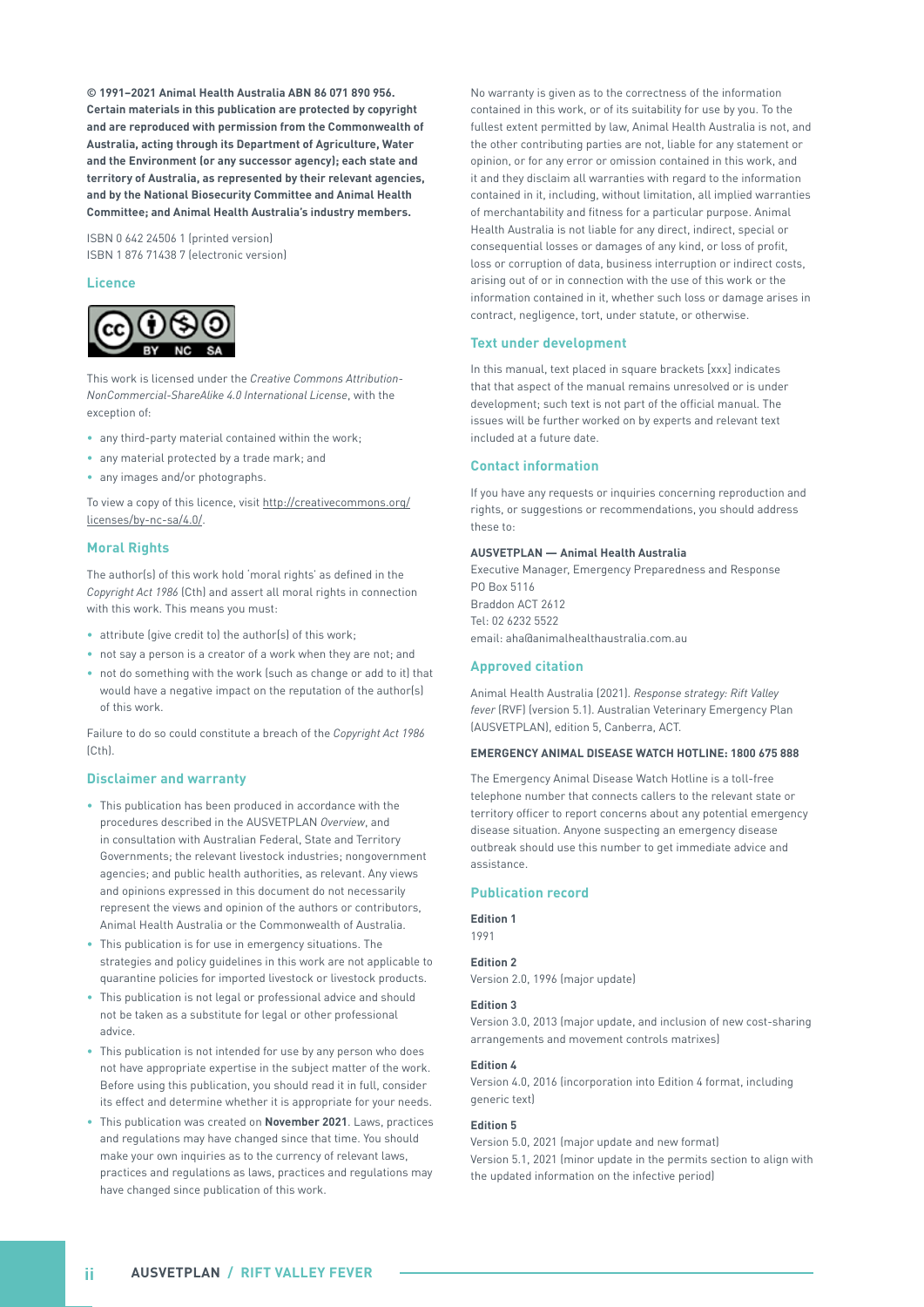## **Contents**

| 1 |  |  |  |  |  |
|---|--|--|--|--|--|
|   |  |  |  |  |  |
|   |  |  |  |  |  |
|   |  |  |  |  |  |
|   |  |  |  |  |  |
|   |  |  |  |  |  |
|   |  |  |  |  |  |
|   |  |  |  |  |  |
|   |  |  |  |  |  |
|   |  |  |  |  |  |
|   |  |  |  |  |  |
|   |  |  |  |  |  |
|   |  |  |  |  |  |
|   |  |  |  |  |  |
|   |  |  |  |  |  |
|   |  |  |  |  |  |
|   |  |  |  |  |  |
|   |  |  |  |  |  |
|   |  |  |  |  |  |
|   |  |  |  |  |  |
|   |  |  |  |  |  |
|   |  |  |  |  |  |
|   |  |  |  |  |  |
|   |  |  |  |  |  |
|   |  |  |  |  |  |
|   |  |  |  |  |  |
|   |  |  |  |  |  |
|   |  |  |  |  |  |
|   |  |  |  |  |  |
|   |  |  |  |  |  |
|   |  |  |  |  |  |
|   |  |  |  |  |  |
|   |  |  |  |  |  |
|   |  |  |  |  |  |
|   |  |  |  |  |  |
|   |  |  |  |  |  |
|   |  |  |  |  |  |
|   |  |  |  |  |  |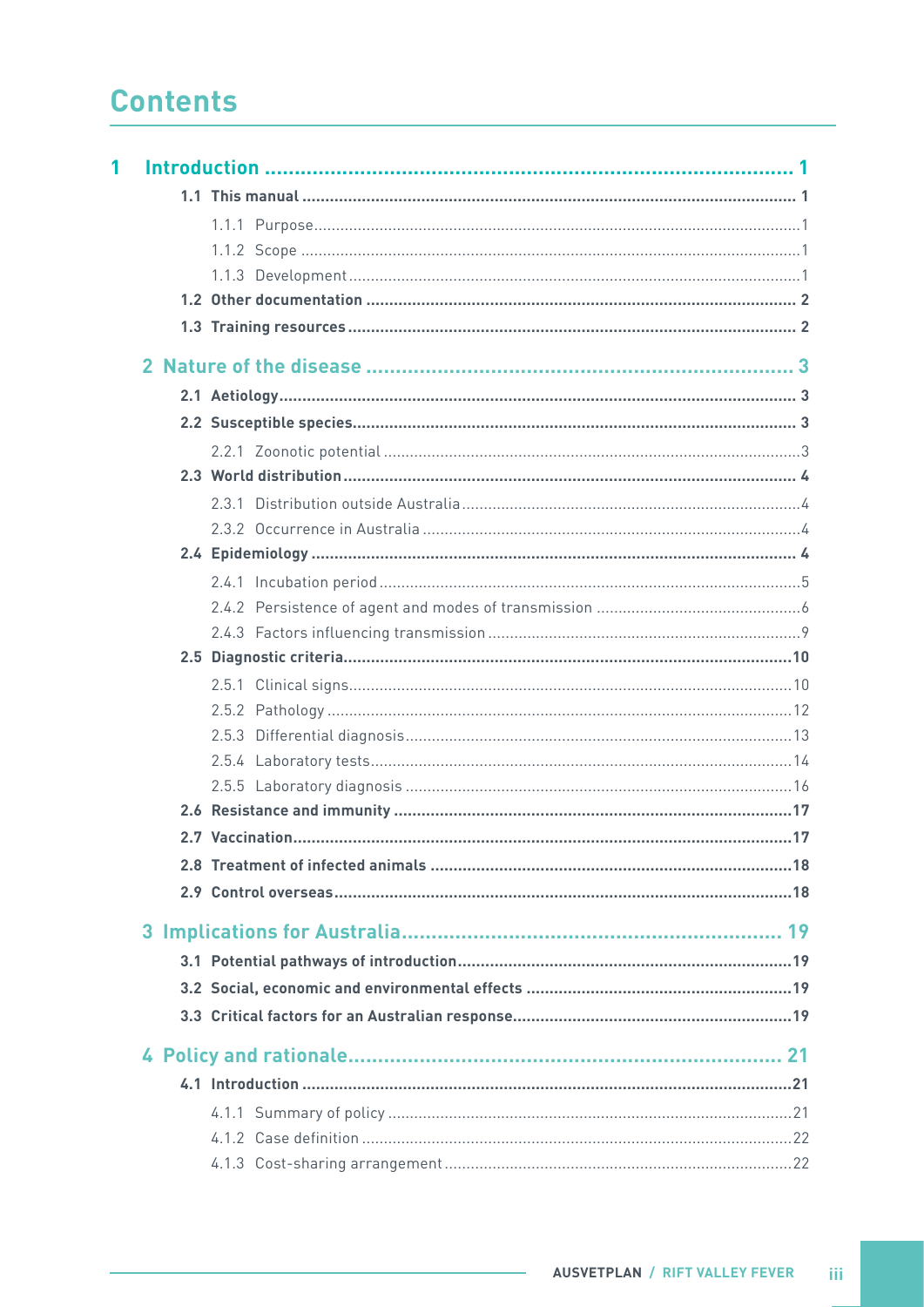|  | 4.3.4 Zoning and compartmentalisation for international trade 25 |  |
|--|------------------------------------------------------------------|--|
|  |                                                                  |  |
|  |                                                                  |  |
|  |                                                                  |  |
|  |                                                                  |  |
|  |                                                                  |  |
|  |                                                                  |  |
|  |                                                                  |  |
|  |                                                                  |  |
|  |                                                                  |  |
|  |                                                                  |  |
|  |                                                                  |  |
|  |                                                                  |  |
|  |                                                                  |  |
|  |                                                                  |  |
|  |                                                                  |  |
|  |                                                                  |  |
|  |                                                                  |  |
|  |                                                                  |  |
|  |                                                                  |  |
|  |                                                                  |  |
|  |                                                                  |  |
|  |                                                                  |  |
|  |                                                                  |  |
|  |                                                                  |  |
|  |                                                                  |  |
|  |                                                                  |  |
|  |                                                                  |  |
|  |                                                                  |  |
|  |                                                                  |  |
|  |                                                                  |  |
|  |                                                                  |  |
|  |                                                                  |  |
|  |                                                                  |  |
|  |                                                                  |  |

 $\sim$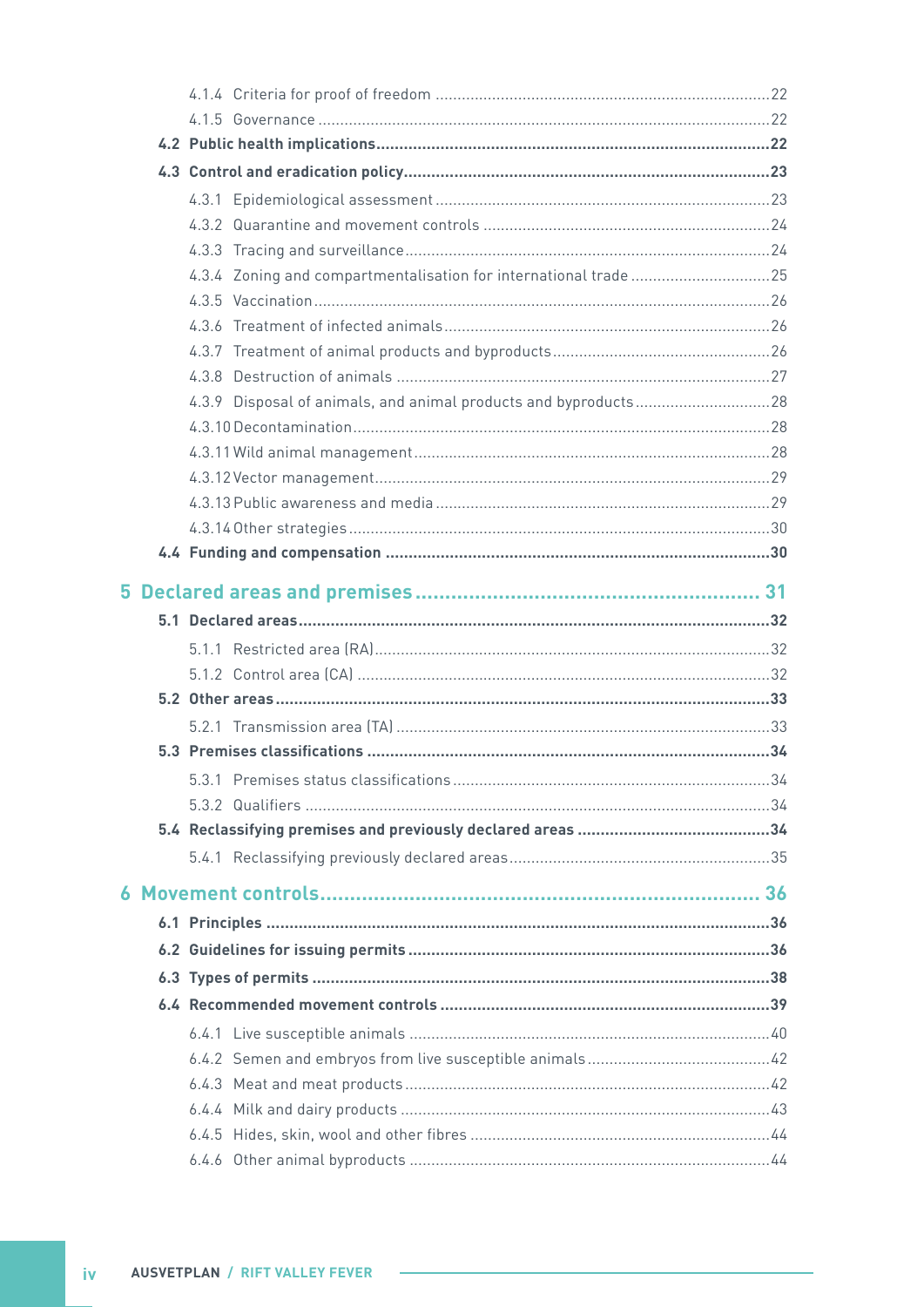| 6.4.7 Vehicles, including empty livestock transport vehicles                  |  |
|-------------------------------------------------------------------------------|--|
|                                                                               |  |
|                                                                               |  |
| 6.4.10 Animal movements for emergency (including welfare) reasons 45          |  |
|                                                                               |  |
|                                                                               |  |
|                                                                               |  |
|                                                                               |  |
|                                                                               |  |
|                                                                               |  |
|                                                                               |  |
|                                                                               |  |
|                                                                               |  |
|                                                                               |  |
|                                                                               |  |
|                                                                               |  |
|                                                                               |  |
|                                                                               |  |
|                                                                               |  |
|                                                                               |  |
|                                                                               |  |
| <b>Tables</b>                                                                 |  |
| Table 2.1 Susceptibility of vertebrate hosts to Rift Valley fever virus 12    |  |
| Table 2.2 Laboratory tests currently available at CSIRO-ACDP for              |  |
| Table 6.1 Recommended movement controls for live ruminants and                |  |
| Table 6.2 Recommended movement controls for live ruminants and                |  |
| Table 6.3 Recommended movement controls for ruminant reproductive material 42 |  |
|                                                                               |  |
| Table 6.5 Recommended movement controls for unprocessed hides.                |  |
| Table 6.6 Treatment of vehicles, including empty livestock transport vehicles |  |
| <b>Figures</b>                                                                |  |

|  |  | Figure 2.1 The current approach to diagnostic testing at CSIRO-ACDP16 |  |
|--|--|-----------------------------------------------------------------------|--|
|--|--|-----------------------------------------------------------------------|--|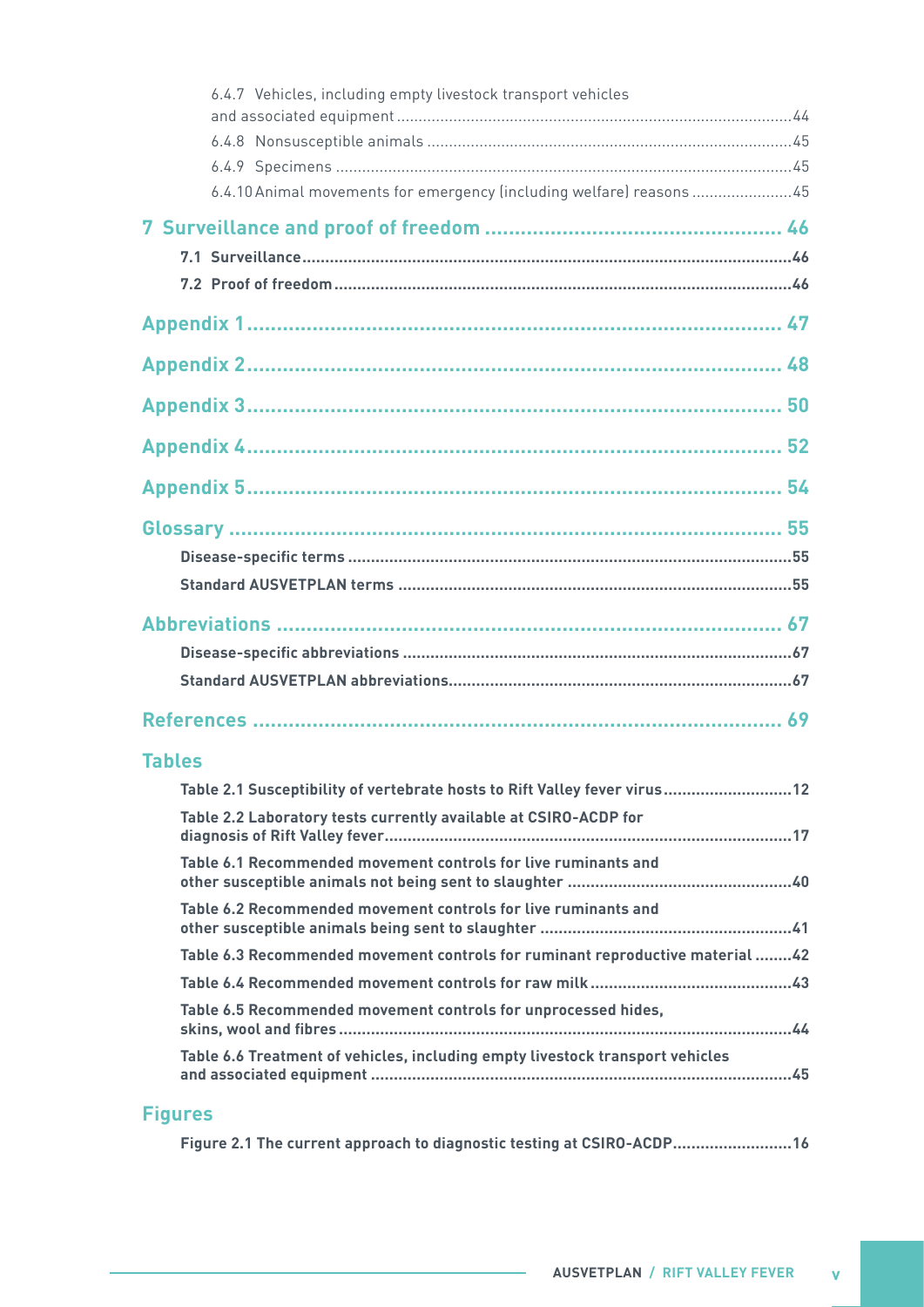*via a Museum of the AUSTRALIA*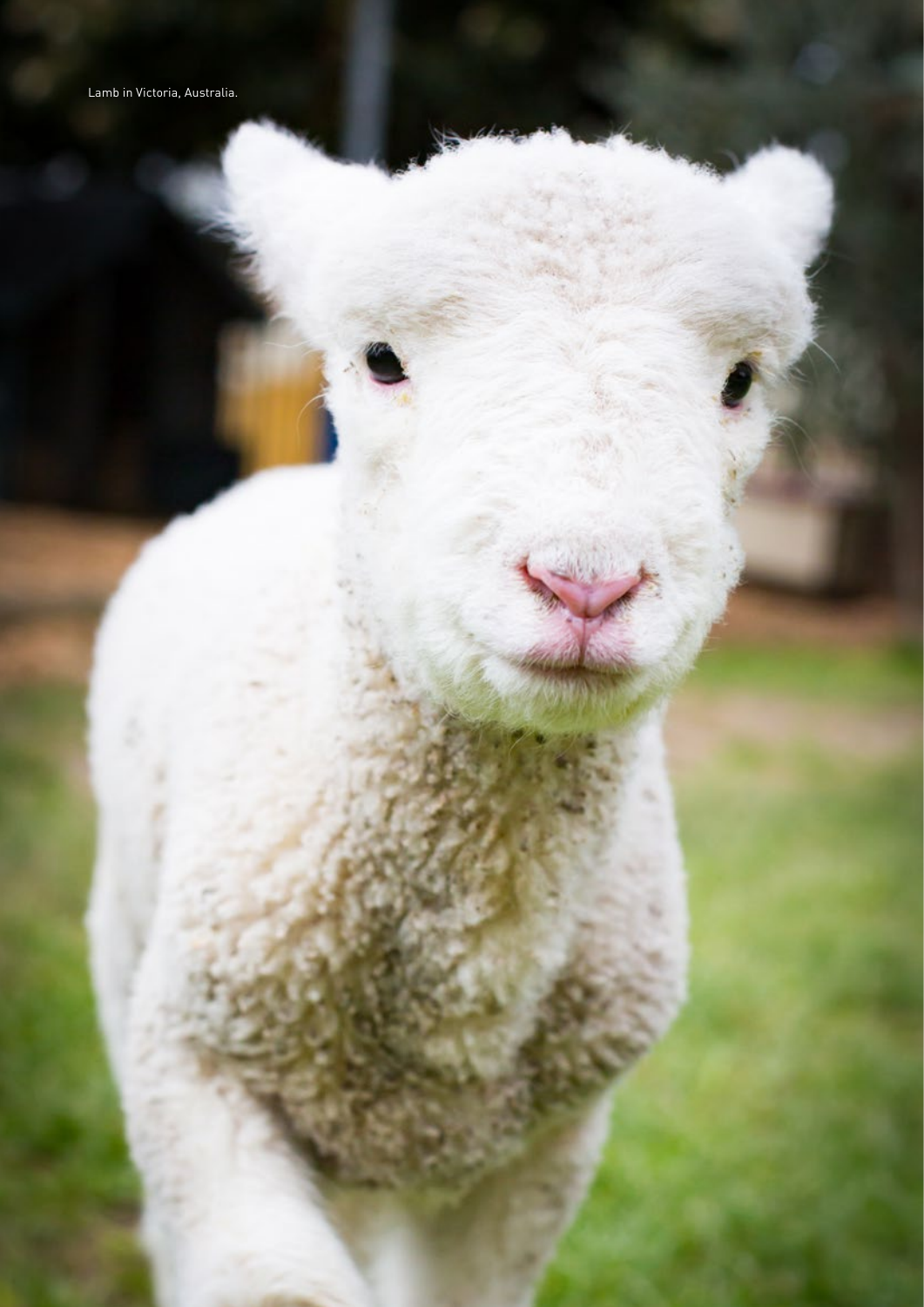## Introduction

## **1.1 This manual**

<span id="page-6-0"></span>1

### **1.1.1 Purpose**

As part of AUSVETPLAN (the Australian Veterinary Emergency Plan), this response strategy contains the nationally agreed approach for the response to an incident – or suspected incident – of Rift Valley fever (RVF) in Australia. It has been developed to guide decision making to ensure that a fast, efficient and effective response can be implemented consistently across Australia with minimal delay.

#### **1.1.2 Scope**

This response strategy covers RVF caused by Rift Valley fever virus.

This response strategy provides information about:

- the disease (Section 2)
- the implications for Australia, including potential pathways of introduction; social, environmental, human health and economic effects; and the critical factors for a response to the disease (Section 3)
- the agreed policy and guidelines for agencies and organisations involved in a response to an outbreak (Section 4)
- declared areas and premises classifications (Section 5)
- biosecurity controls, including quarantine and movement controls (Section 6)
- response surveillance and establishing proof of freedom (Section 7).

The key features of RVF are described in the **Rift Valley fever fact sheet** (Appendix 1).

#### **1.1.3 Development**

The strategies in this document for the diagnosis and management of an outbreak of RVF are based on risk assessment. They are informed by the recommendations in the World Organisation for Animal Health (OIE) *Terrestrial animal health code* (Chapter 8.15) and the OIE *Manual of diagnostic tests and vaccines for terrestrial animals* (Chapter 3.1.18). The strategies and policy guidelines are for emergency situations and are not applicable to policies for imported animals or animal products.

This manual has been produced in accordance with the procedures described in the **AUSVETPLAN**  *Overview*, and in consultation with Australian national, state and territory governments; the relevant livestock industries; nongovernment agencies; and public health authorities, where relevant.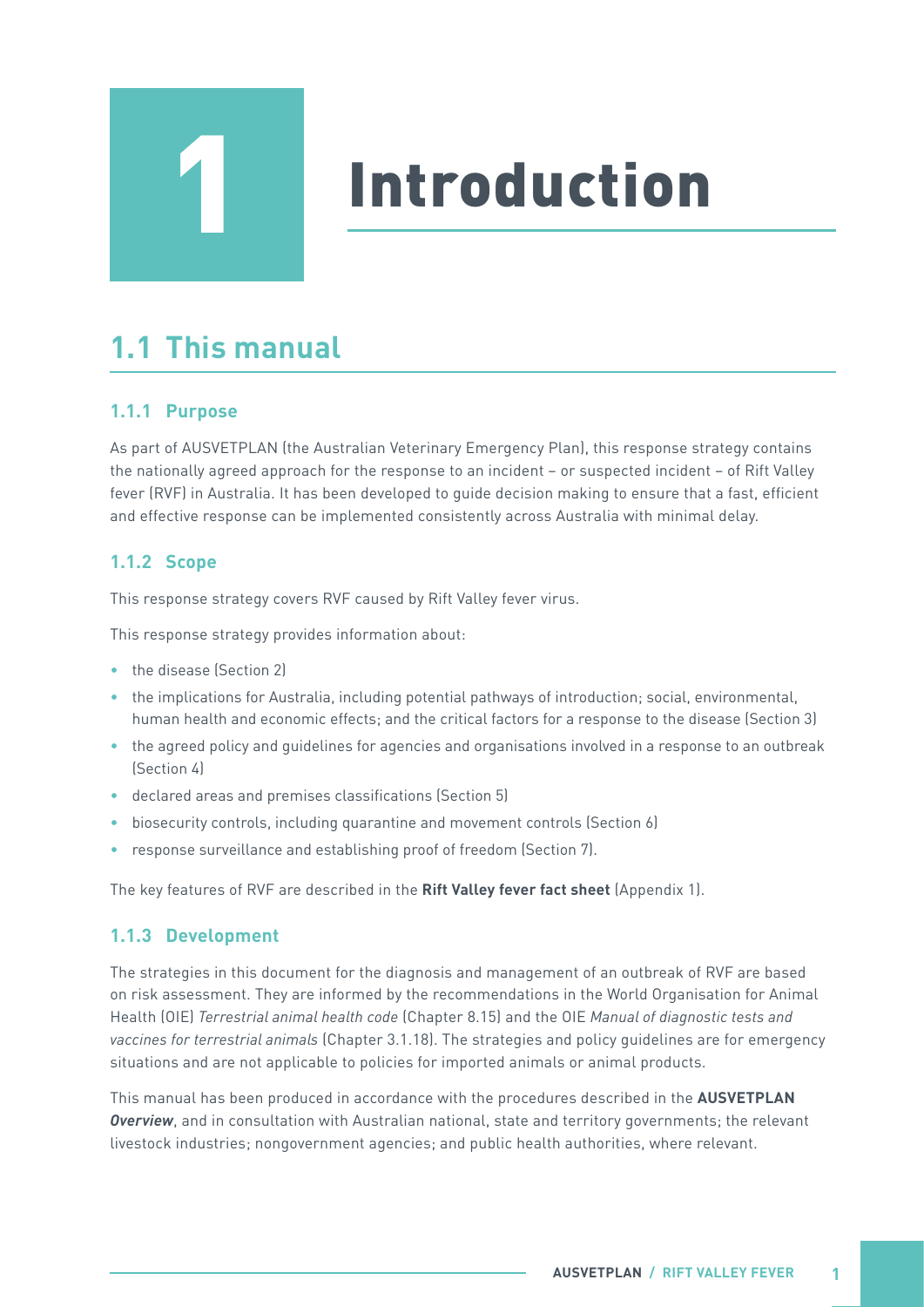<span id="page-7-0"></span>In this manual, text placed in square brackets [xxx] indicates that that aspect of the manual remains unresolved or is under development; such text is not part of the official manual. The issues will be worked on by experts and relevant text included at a future date.

## **1.2 Other documentation**

This response strategy should be read and implemented in conjunction with:

- other AUSVETPLAN documents, including the operational, enterprise and management manuals; and any relevant guidance and resource documents. The complete series of manuals is available on the Animal Health Australia website1
- relevant nationally agreed standard operating procedures (NASOPs).<sup>2</sup> These procedures complement AUSVETPLAN and describe in detail specific actions undertaken during a response to an incident. NASOPs have been developed for use by jurisdictions during responses to emergency animal disease (EAD) incidents and emergencies
- relevant jurisdictional or industry policies, response plans, standard operating procedures and work instructions
- relevant Commonwealth and jurisdictional legislation and legal agreements (such as the Emergency Animal Disease Response Agreement – EADRA3 ), where applicable.

## **1.3 Training resources**

#### **EAD preparedness and response arrangements in Australia**

The EAD Foundation Online course<sup>4</sup> provides livestock producers, veterinarians, veterinary students, government personnel and emergency workers with foundation knowledge for further training in EAD preparedness and response in Australia.

<sup>1</sup> [www.animalhealthaustralia.com.au/ausvetplan](https://animalhealthaustralia.com.au/ausvetplan/)

<sup>2</sup> [www.animalhealthaustralia.com.au/nationally-agreed-standard-operating-procedures](https://animalhealthaustralia.com.au/nationally-agreed-standard-operating-procedures/)

<sup>3</sup> [www.animalhealthaustralia.com.au/eadra](https://animalhealthaustralia.com.au/eadra/)

<sup>4</sup> [www.animalhealthaustralia.com.au/online-training-courses](https://animalhealthaustralia.com.au/online-training-courses/)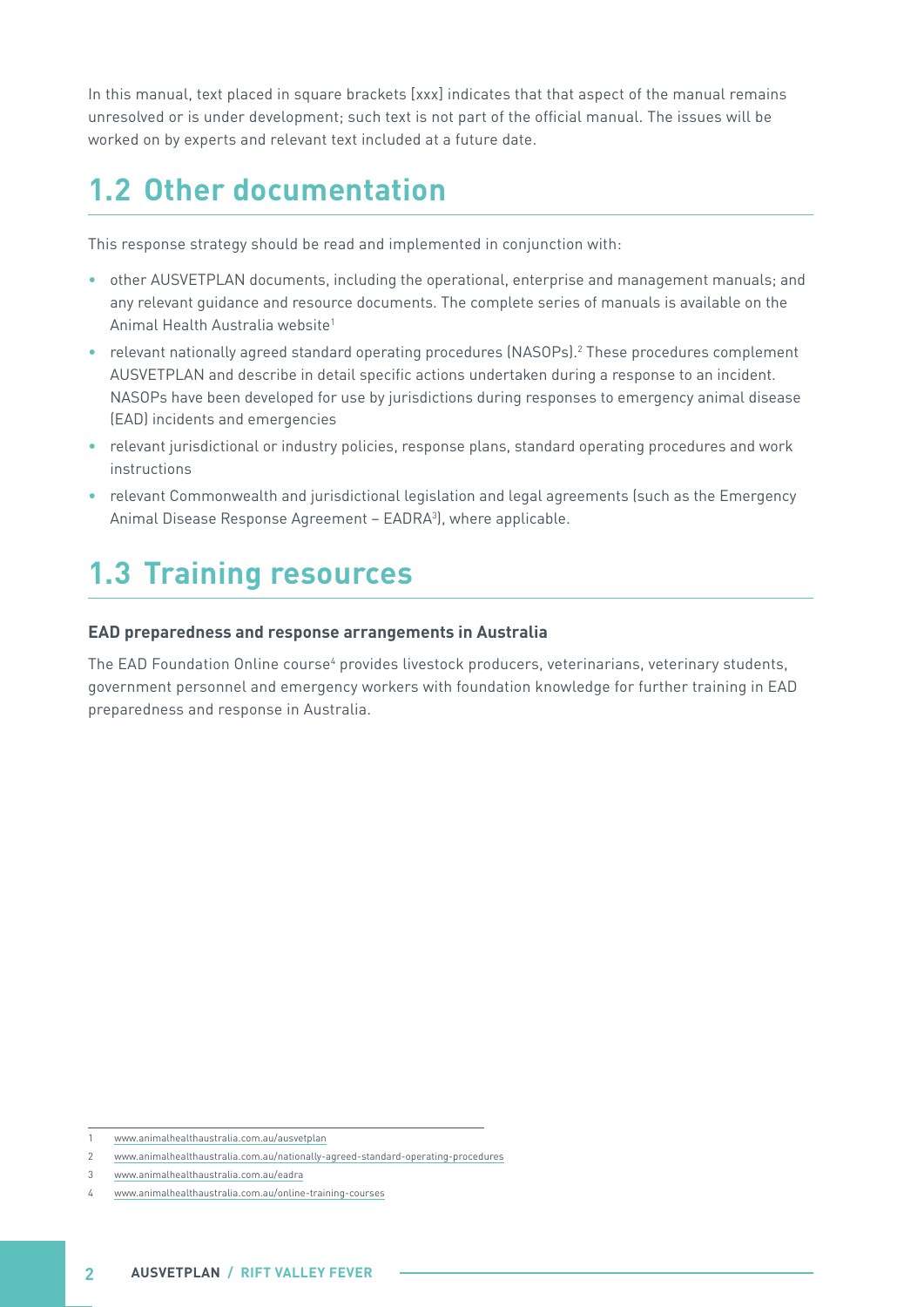# Nature of<br>the disease

<span id="page-8-0"></span>Rift Valley fever (RVF) is an acute arthropod-borne viral disease, mainly affecting ruminants, camels and humans. RVF infection in ruminants causes abortion in pregnant animals and high mortality in young animals. RVF was first identified during an outbreak of sudden deaths and abortions among sheep along the shores of Lake Naivasha in the greater Rift Valley of Kenya in 1930.

#### **OIE listing**

RVF is a World Organisation for Animal Health (OIE)–listed disease.5

## **2.1 Aetiology**

RVF is caused by infection with RVF virus, which is a negative-sense, tri-segmented, enveloped RNA virus within the order Bunyavirales, family *Phenuiviridae*, genus *Phlebovirus*.

## **2.2 Susceptible species**

RVF virus is highly pathogenic for sheep and cattle. Newborn lambs, newborn goat kids, puppies and kittens are reported to be extremely susceptible to infection and disease, with high mortality. Goats, buffalo and camels are important hosts. Donkeys, horses, pigs, adult dogs and cats, and rodents can be infected during large outbreaks, but they are considered unlikely to play a major role during RVF epizootics; for example, horses show inapparent infection following a low-grade viraemia, and pigs are relatively resistant (so do not represent a major source of virus for vectors). Other species known to be susceptible include antelopes, monkeys and hippopotami; however, infections in these species are usually subclinical. These latter species may be important in the zoo environment.

The susceptibility of Australian native fauna is not known.

#### **2.2.1 Zoonotic potential**

RVF is zoonotic. Disease in humans is typically asymptomatic or mild, but can occasionally be fatal. Direct contact with carcasses and blood is a major source of infection (eg veterinarians undertaking postmortem examinations).

<sup>5</sup> OIE-listed diseases are diseases with the potential for international spread, significant mortality or morbidity within the susceptible species, and/or potential for zoonotic spread to humans. OIE member countries that have been free from a notifiable disease are obliged to notify the OIE within 24 hours of confirming the presence of the disease.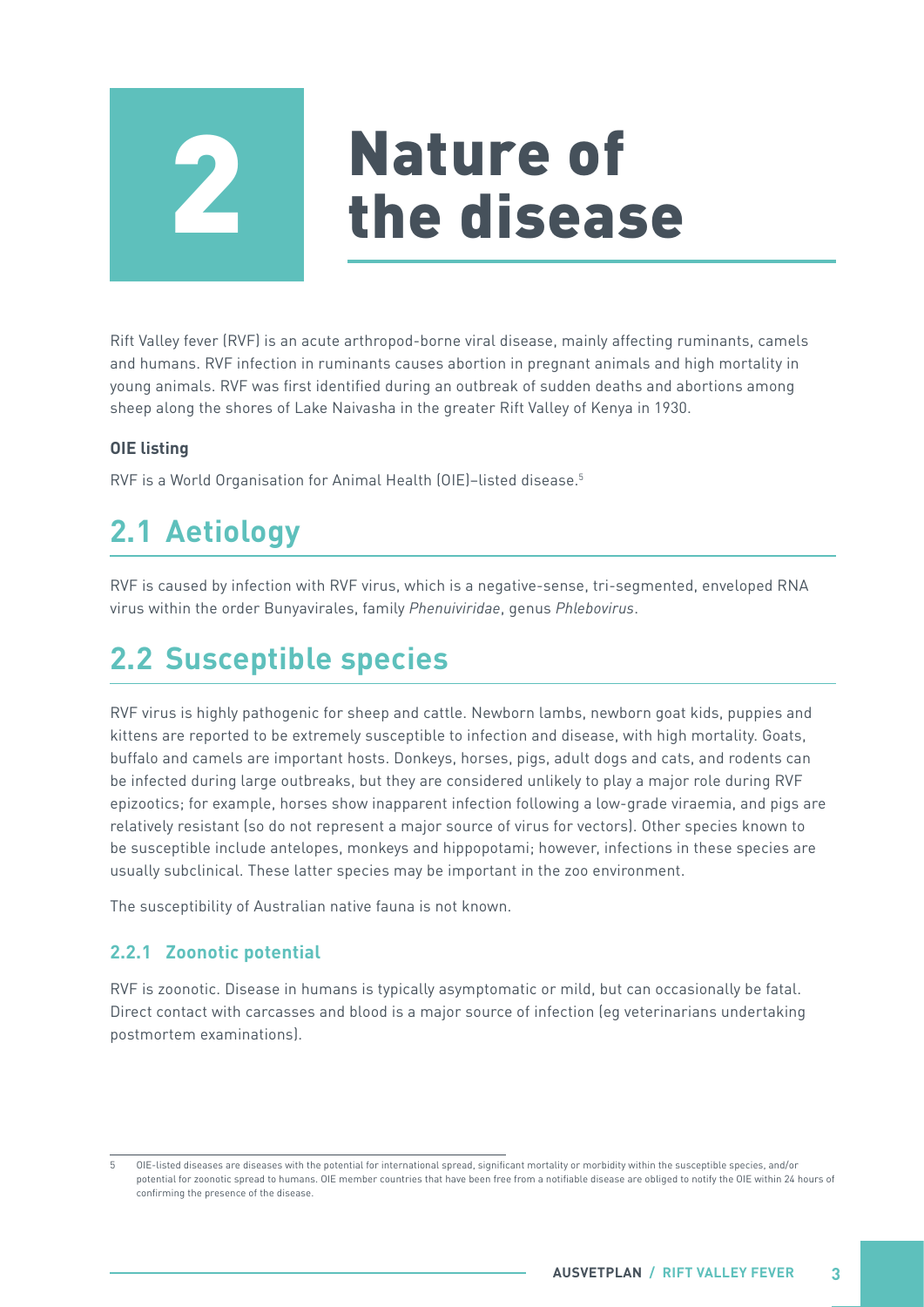## <span id="page-9-0"></span>**2.3 World distribution**

For the latest information on the distribution of RVF, refer to the OIE World Animal Health Information System.<sup>6</sup>

#### **2.3.1 Distribution outside Australia**

Until 2000, RVF was restricted to the African continent (especially sub-Saharan areas) and Madagascar. A major outbreak occurred in Egypt in 1977–78, causing heavy animal losses and a large number of human cases; a less severe outbreak followed in 1993. Periodic large-scale epidemics have been reported from Senegal and Mauritania in 1987 and 1998, Madagascar in 1990–91, and east Africa (Kenya, Somalia and Tanzania) in 1997–98. The east African epidemic affected approximately 200 000 people, caused 589 deaths and resulted in meat shortages (Gerdes 2004). South Africa reported the disease in buffalo in January 1999.

In 2000, RVF was detected in Saudi Arabia and Yemen – the first reported occurrence of RVF outside the African continent. During that year, there were 516 human cases and 87 deaths in Saudi Arabia, while Yemen reported 1087 suspected human cases and 121 deaths (WHO 2018, Petrova et al 2020). Since 2000, the disease has been reported in Saudi Arabia and Yemen, resulting in approximately 800 human deaths, with a mortality rate of 14%. In 2006–07, a large outbreak occurred in Kenya and Somalia. In 2008, RVF was suspected or confirmed in South Africa, Yemen, Saudi Arabia (Madani et al 2003), Sudan, Malawi, Mozambique, Madagascar, Union of the Comoros, Mayotte, Swaziland, Democratic Republic of the Congo, Mauritania and Cameroon.<sup>7</sup> Outbreaks in cattle associated with abortions have also been reported in Zimbabwe and Zambia, where sentinel cattle monitoring suggests that emergence of the virus is an annual occurrence, with antibody prevalence reaching 20% (Gerdes 2004). Once there is evidence of previous virus activity, countries are likely to remain permanently infected.

#### **2.3.2 Occurrence in Australia**

RVF has never occurred in Australia.

## **2.4 Epidemiology**

RVF is a viral disease affecting mainly wild and domestic ruminants and humans. It is transmitted by insect vectors (primarily mosquitoes), or direct contact with organs or fluids of infected animals. The virus appears capable of causing outbreaks in a wide range of ecological zones.

The disease usually presents in an epizootic form over large areas of a country following heavy rains and sustained flooding, or linked to the construction of irrigation schemes and hydrological dams, which are suitable breeding sites for vector populations.<sup>8</sup>

Once RVF becomes endemic in a country, periodic epidemics occur every 4–10 years, associated with heavy rainfall and flooding. This results in increased hatching of infected *Aedes* and *Culex* spp. mosquito eggs that have remained viable while buried in the soil (Kariuki & Bett 2019).

A recently identified method of RVF virus maintenance during periods between epidemics is low-level cycling of virus between susceptible vertebrate hosts (domestic animals and wildlife) and humans, transmitted by mosquito vectors (Kariuki Njenga & Bett 2019).

<sup>6</sup> <https://wahis.oie.int/#/home>

<sup>7</sup> OIE World Animal Health Information System ([www.wahis.oie.int/#/dashboards/country-or-disease-dashboard](https://wahis.oie.int/#/dashboards/country-or-disease-dashboard))

<sup>8</sup> [www.oie.int/fileadmin/Home/eng/Animal\\_Health\\_in\\_the\\_World/docs/pdf/Disease\\_cards/RIFT\\_VALLEY\\_FEVER.pdf](http://www.oie.int/fileadmin/Home/eng/Animal_Health_in_the_World/docs/pdf/Disease_cards/RIFT_VALLEY_FEVER.pdf)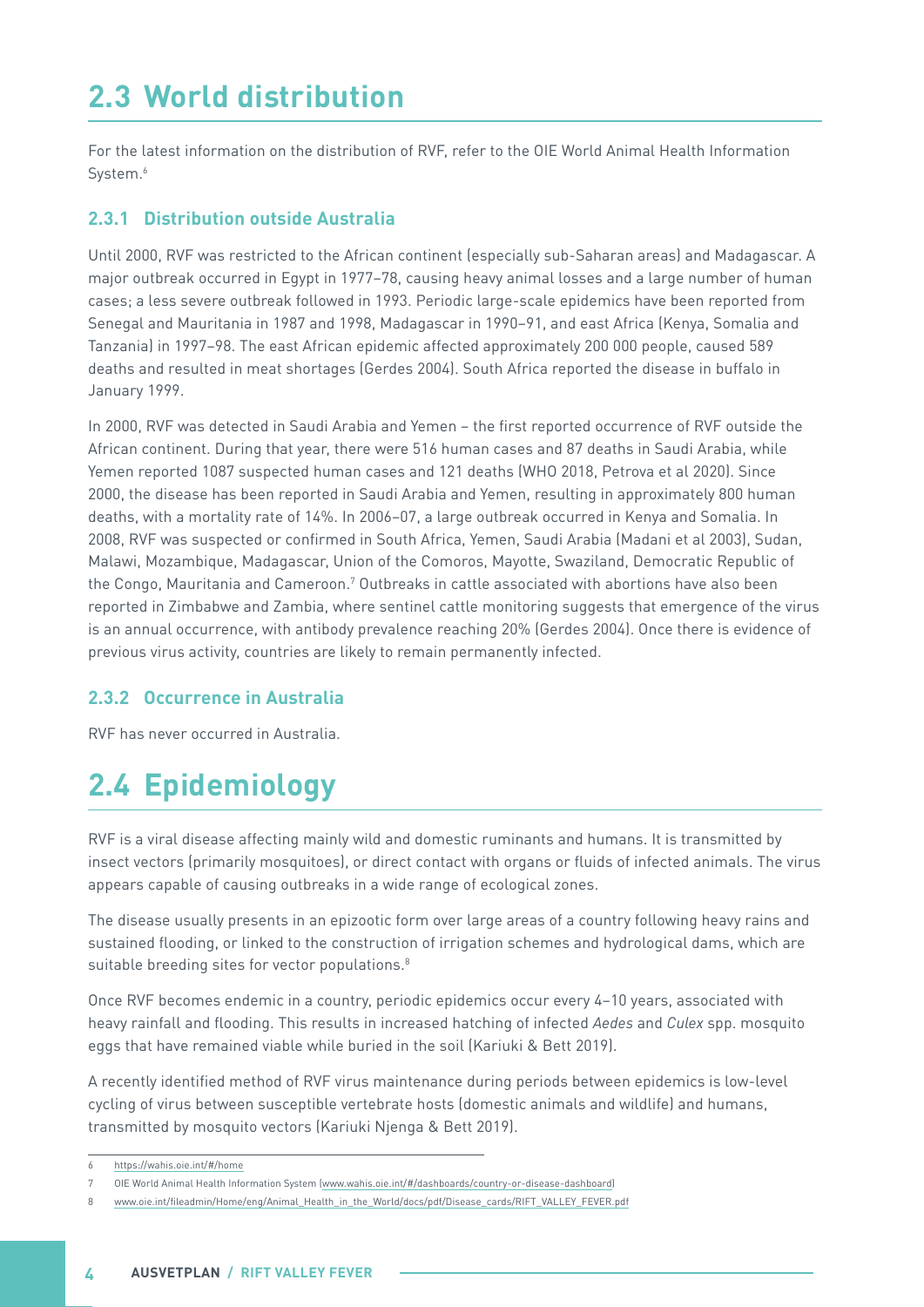<span id="page-10-0"></span>

Calves are extremely susceptible to RVF virus.

Serological evidence suggests that low-level endemic transmission occurs regularly throughout much of the African continent, but most remains unrecognised because of inadequate surveillance and healthcare facilities (Meegan & Bailey 1988).

There has been no evidence of outbreaks of RVF in urban areas (WHO 2018).

#### **2.4.1 Incubation period**

#### **Sheep and cattle**

Viraemia in lambs can begin within 8–12 hours after exposure to the virus, and a febrile response can occur by 24–36 hours after inoculation. In cattle, the febrile response can occur from days 2–6 after inoculation. Young animals rapidly develop clinical signs and die within 2–6 days.

#### **Humans**

The incubation period in humans is stated to vary from 2–6 days (WHO 2018).

#### **OIE incubation period**

For the purposes of the OIE *Terrestrial animal health code*, the infective period<sup>9</sup> for RVF is 14 days.

In the OIE Terrestrial animal health code, 'incubation period' means the longest period that elapses between the introduction of the pathogenic agent into the animal and the occurrence of the first clinical signs of the disease (see [www.oie.int/en/what-we-do/standards/codes-and-manuals/terrestrial-code](http://www.oie.int/en/what-we-do/standards/codes-and-manuals/terrestrial-code-online-access/?id=169&L=1&htmfile=glossaire.htm)[online-access/?id=169&L=1&htmfile=glossaire.htm](http://www.oie.int/en/what-we-do/standards/codes-and-manuals/terrestrial-code-online-access/?id=169&L=1&htmfile=glossaire.htm)).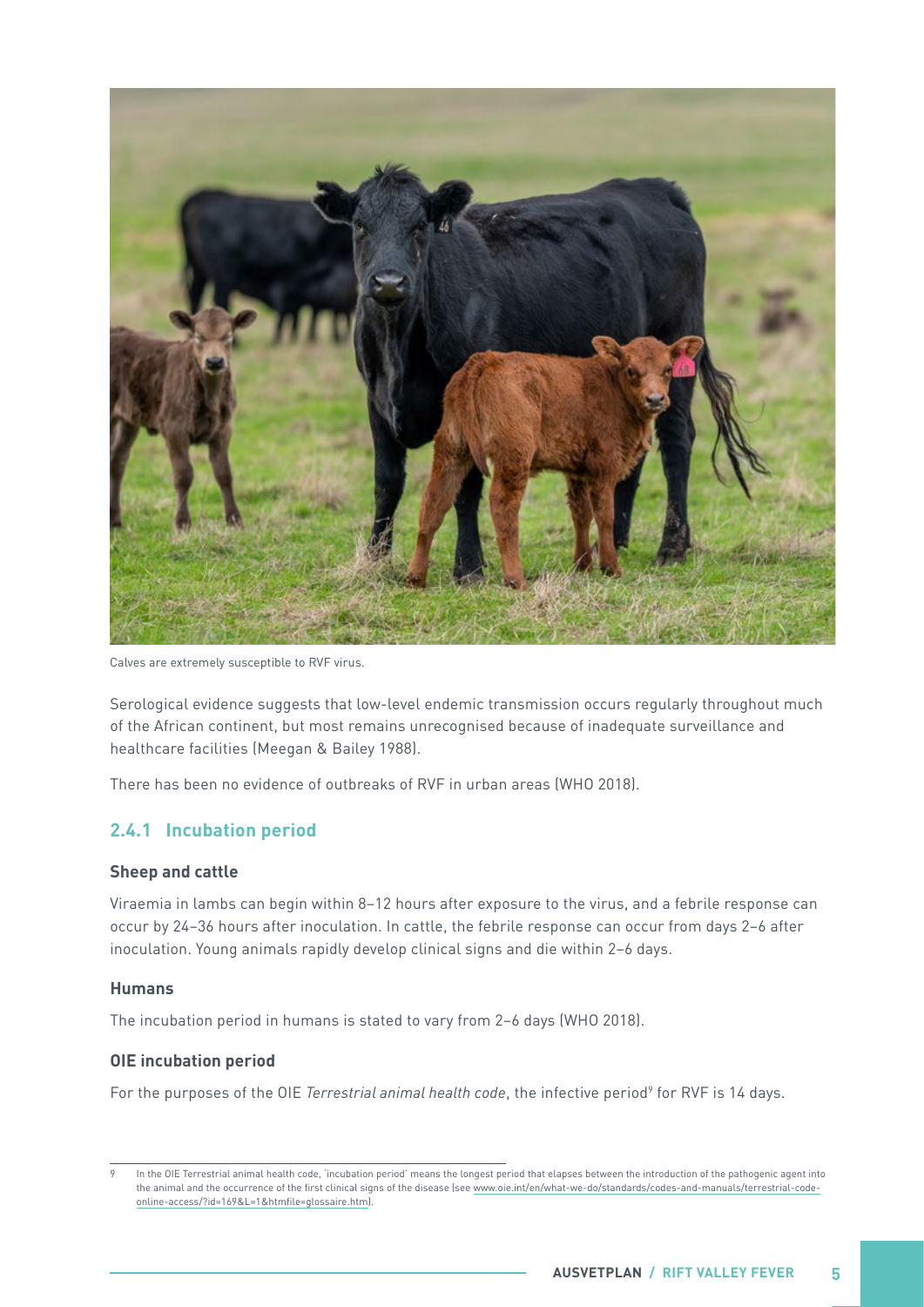#### <span id="page-11-0"></span>**2.4.2 Persistence of agent and modes of transmission**

#### **General properties**

The RVF virus particle is relatively large and has a lipid-containing envelope, making it susceptible to a range of disinfectants, including detergents. The virus survives in freeze-dried and aerosolised forms at 24 °C and 50–85% humidity. It can also survive contact with 0.5% phenol at 4 °C for 6 months (OIE Technical Disease Card, 201910).

The virus can be maintained in the eggs of certain arthropod vectors during interepidemic periods.

#### **Environment (including windborne spread)**

Characteristics of RVF virus in the environment are as follows:

- RVF virus is resistant to alkaline pH but is very susceptible to acid pH, being inactivated below pH 6.8. It is most stable within the pH range of 7–8.
- RVF virus rapidly loses titre at 56 °C, but the presence of high levels of proteins, as found in whole serum or plasma, can greatly stabilise the virus.
- Survival times of 120 minutes at 56 °C, 21 days at 37 °C and 4 months at 25 °C have been reported (Brès 1981). The virus may be able to survive in dried discharges for up to 3 months, and it was reported that workers were infected when scraping the walls of an animal room used 3 months earlier for RVF studies (Pfeiffer et al 2005). Where blood has been spilt, the contaminated area should be disinfected with appropriate chemicals by personnel wearing suitable personal protective equipment.
- RVF is highly stable in aerosol form at temperatures of 24 °C and relative humidity of 50–85% (Miller et al 1963).
- The virus is inactivated by lipid solvents (ether, chloroform, sodium deoxycholate), low concentrations of formalin and strong solutions of sodium or calcium hypochlorite (residual chlorine should exceed 5000 ppm).
- The virus is destroyed by strong sunlight and ultraviolet radiation.

A high rate of RVF infection in people involved in slaughter, postmortem examination or laboratory handling of tissues from infected animals shows that aerosol transmission is an important means of infection. Evidence of virus transmission through exposure to infectious aerosols under laboratory conditions has also been reported (Brown et al 1981).

#### **Live animals**

In adult animals, virus is rapidly cleared from the blood by day 6–9 after infection.

Despite being a potential pathway, contact transmission is not believed to play a significant role in the spread of RVF between live animals or humans, even though virus may be present in the nasal discharges and saliva of viraemic animals (Gerdes 2004).

#### **Carcasses**

Virus has been detected in spleen and liver after 21 days, and presumably can be transferred to humans at slaughter of an infected animal. Direct contact with carcasses, organs of freshly slaughtered sick animals and aborted materials has regularly caused disease in humans. Direct contact with blood and viscera of infected animals during slaughter or shortly afterwards poses a significant likelihood of infection via a wound from a contaminated knife, contact with broken skin or inhalation of aerosols (see 'Environment (including windborne spread)', above).

<sup>10</sup> [www.oie.int/fileadmin/Home/eng/Animal\\_Health\\_in\\_the\\_World/docs/pdf/Disease\\_cards/RIFT\\_VALLEY\\_FEVER.pdf](http://www.oie.int/fileadmin/Home/eng/Animal_Health_in_the_World/docs/pdf/Disease_cards/RIFT_VALLEY_FEVER.pdf)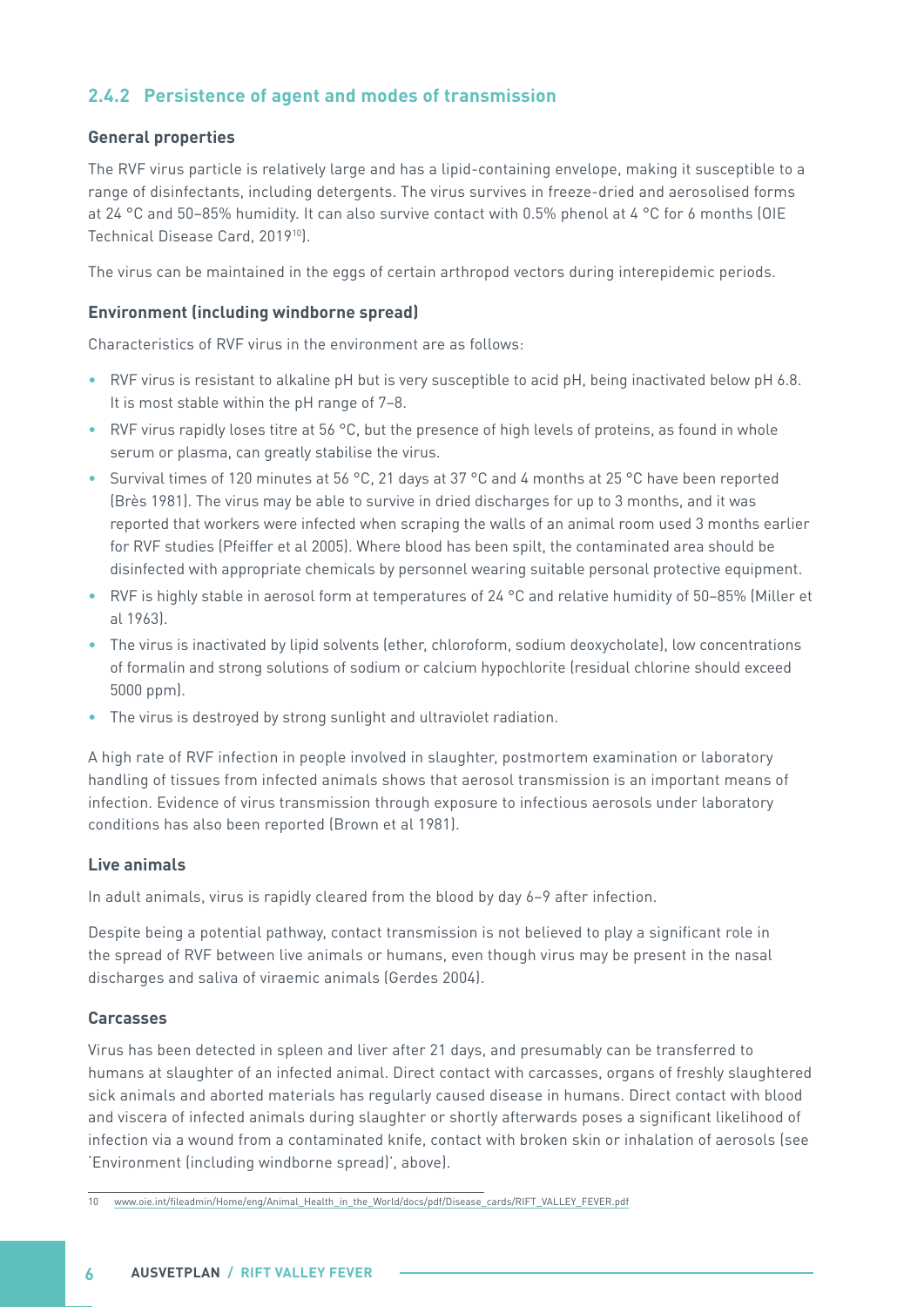#### **Animal products**

#### **Meat, meat products and casings, including use as animal feed**

The RVF virus content of meat decreases rapidly following slaughter, as a result of the decrease in pH with storage of the meat. Consuming or contacting raw meat and meat products from an infected animal can be a potential risk. Chilled or frozen meat is not likely to present a human health hazard.

#### **Milk and dairy products, including use as animal feed**

RVF virus is excreted in milk during the viraemic phase in animals – a study conducted in 1951 suggests that virus can be found in acutely infected cattle milk for 3–5 days – and there is circumstantial evidence that consumption of raw milk is a source of infection in humans (Gerdes 2004). However, pasteurisation inactivates the virus.

#### **Animal byproducts**

#### **Hides, skin, wool and other fibres**

Little or no information is available about the possible role of wool (and other fibres, such as mohair), bones, skins and manure in the transmission of RVF virus. However, since wool, bones and skins might contain some blood, they have the potential to spread the virus. It is not known how long the virus would survive on wool after it is pressed into bales. Fibrous products can be decontaminated by scouring and carbonisation. The amount of viral contamination of wool and other fibres would be less than that of bones and skins.

#### **Semen and embryos from live susceptible animals**

The virus is likely to be present in semen, and transmission may occur. It is known to be present in ova but is probably not transmitted via embryo transfer (see the **AUSVETPLAN enterprise manual Artificial breeding centres**). An experimental study demonstrated that RVF virus can be transmitted vertically in the absence of detectable maternal viraemia (Antonis et al 2013).

Liquid nitrogen tanks used to store and transport genetic material may preserve viruses, bacteria and fungal spores for extended periods. Experimental studies have shown that cross-contamination of germplasm can occur if it is stored in unsealed vials in contaminated tanks (Bielanski & Vajta 2009). Consideration should be given to disinfection – before movement or subsequent use – of liquid nitrogen tanks used to store and transport genetic material that is infected or potentially infected with RVF virus.

#### **People**

The vast majority of human infections result from direct or indirect contact with the blood or organs of infected animals. The virus can be transmitted to humans during handling of animal tissue during slaughtering or butchering, assisting with animal births, conducting veterinary procedures, or disposing of carcasses or fetuses. Certain occupational groups, such as herders, farmers, slaughterhouse workers and veterinarians, are therefore at higher risk of infection. The virus infects humans through inoculation – for example, via a wound from an infected knife or through contact with broken skin – or through inhalation of aerosols produced during the slaughter of infected animals. The aerosol mode of transmission has also led to infection in laboratory workers.

There is some evidence that humans may become infected with RVF virus by ingesting the unpasteurised or uncooked milk of infected animals (WHO 2018).

Human infections have also resulted from the bites of infected mosquitoes, most commonly *Aedes* spp.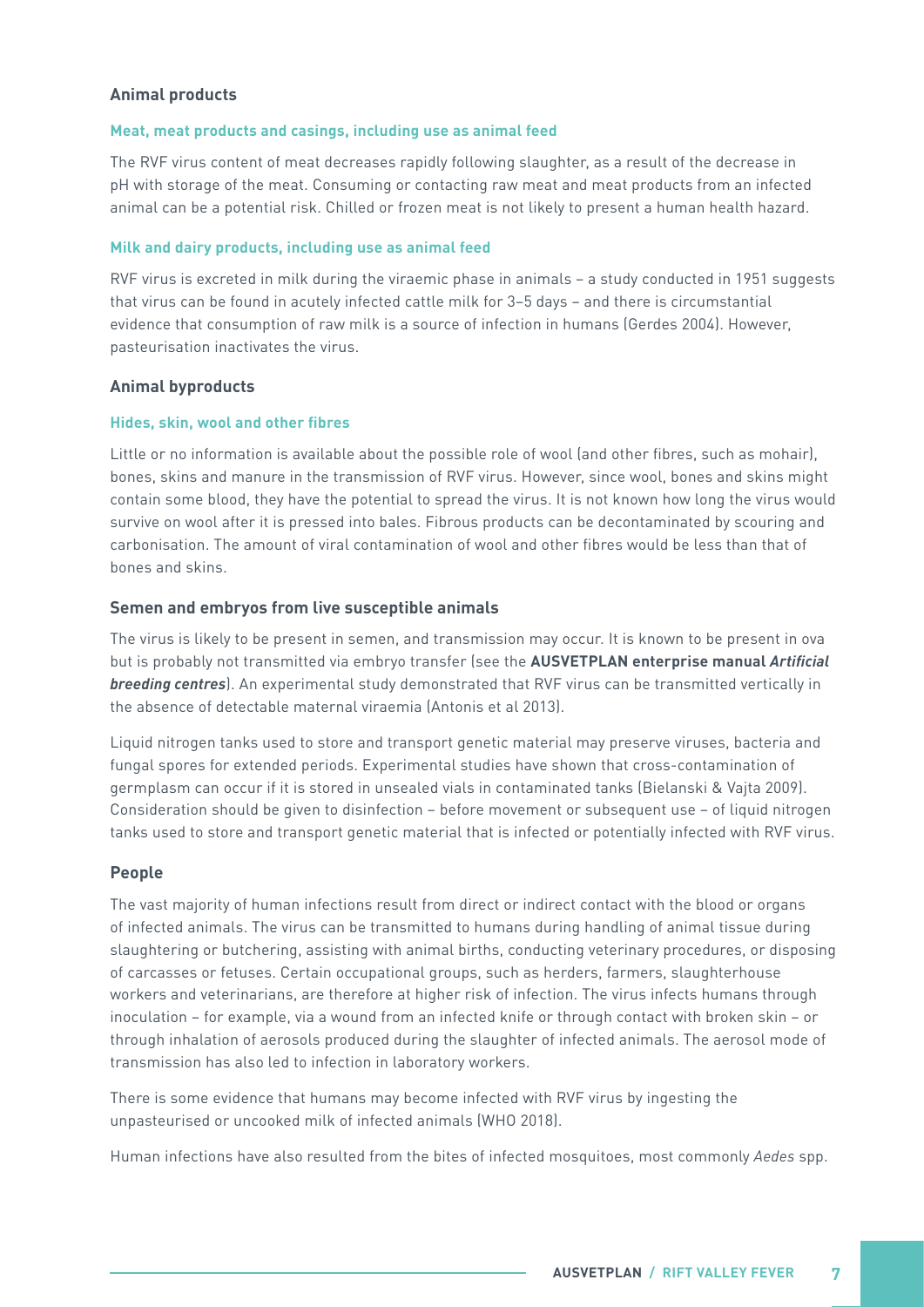To date, no human-to-human transmission of RVF virus has been documented, and no transmission of RVF to healthcare workers has been reported when standard infection control precautions have been in place.

#### **Equipment, including personal items**

No data are available on persistence of RVF virus on equipment or personnel. However, the virus may be able to survive in dried discharges on walls for up to 3 months (Pfeiffer et al 2005).

Similarly, no data are available on transmission of RVF virus by equipment or personnel. However, anecdotal reports suggest that the virus may be spread between animals by contaminated needles.

#### **Arthropod vectors**

#### **Biological transmission**

Biological transmission by insects is the major means of transmission of RVF to animals, but a less important means of transmission to humans. More than 40 mosquito species in six genera collected in the field (Meegan & Bailey 1988) have been shown to be capable of transmitting the virus naturally and under experimental conditions (Moutailler et al 2008, Turell et al 2010). Approximately 40 other arthropod species have demonstrated vector competency in the laboratory. In epizootic situations in Africa, the virus has been isolated from *Aedes*, *Anopheles*, *Mansonia* and *Culex* mosquito species. Where the disease is regarded as enzootic, the virus has been isolated from *Aedes* and *Eretmapodites* mosquitoes (Shope et al 1982). Virus has also been isolated from *Culicoides* biting midges and *Simulium* black flies.

Little is known about the dynamics of the virus in its vectors. One trial with *Culex pipiens* demonstrated that, when the mosquitoes were allowed to feed on viraemic lambs, infection rates were very high (above 86%), but transmission rates were much lower (around 30%), and this rate declined in the subsequent days after infection (Vloet et al 2017).

Adult mosquitoes that become infected with an arbovirus will usually remain so for life. At least one mosquito species has been shown to transmit RVF virus 36 days after oral infection. The daily survival rate of a field population of mosquitoes is governed by a range of factors, such as temperature, rainfall, wind and availability of hosts. All these would need to be considered to determine how long adult mosquitoes could survive and maintain RVF virus. However, in general, survival of mosquitoes beyond about 4 weeks is unlikely. Transovarial transmission is also an important factor for persistence of RVF virus in the field (see 'Vertical transmission in vectors', below).

The ability of Australian biting insects to transmit RVF virus is not fully known. Some common Australian mosquito species, including *Aedes notoscriptus*, *A. vigilax*, *C. annulirostris* and *C. quinquefasciatus*, have been shown to be competent vectors for RVF virus (Turell & Kay 1998), and it is possible that other mosquito species may also be competent. Experimental studies elsewhere have demonstrated that *A. aegypti* and *A. albopictus* mosquitoes, and *Stomoxys calcitrans* (stable fly) are capable of mechanically transmitting RVF virus to laboratory animals (Hoch et al 1985, Turell et al 1988).

The role of argasid and ixodid ticks is still under consideration in light of their capacity to transmit other zoonotic viruses, both transovarially and mechanically.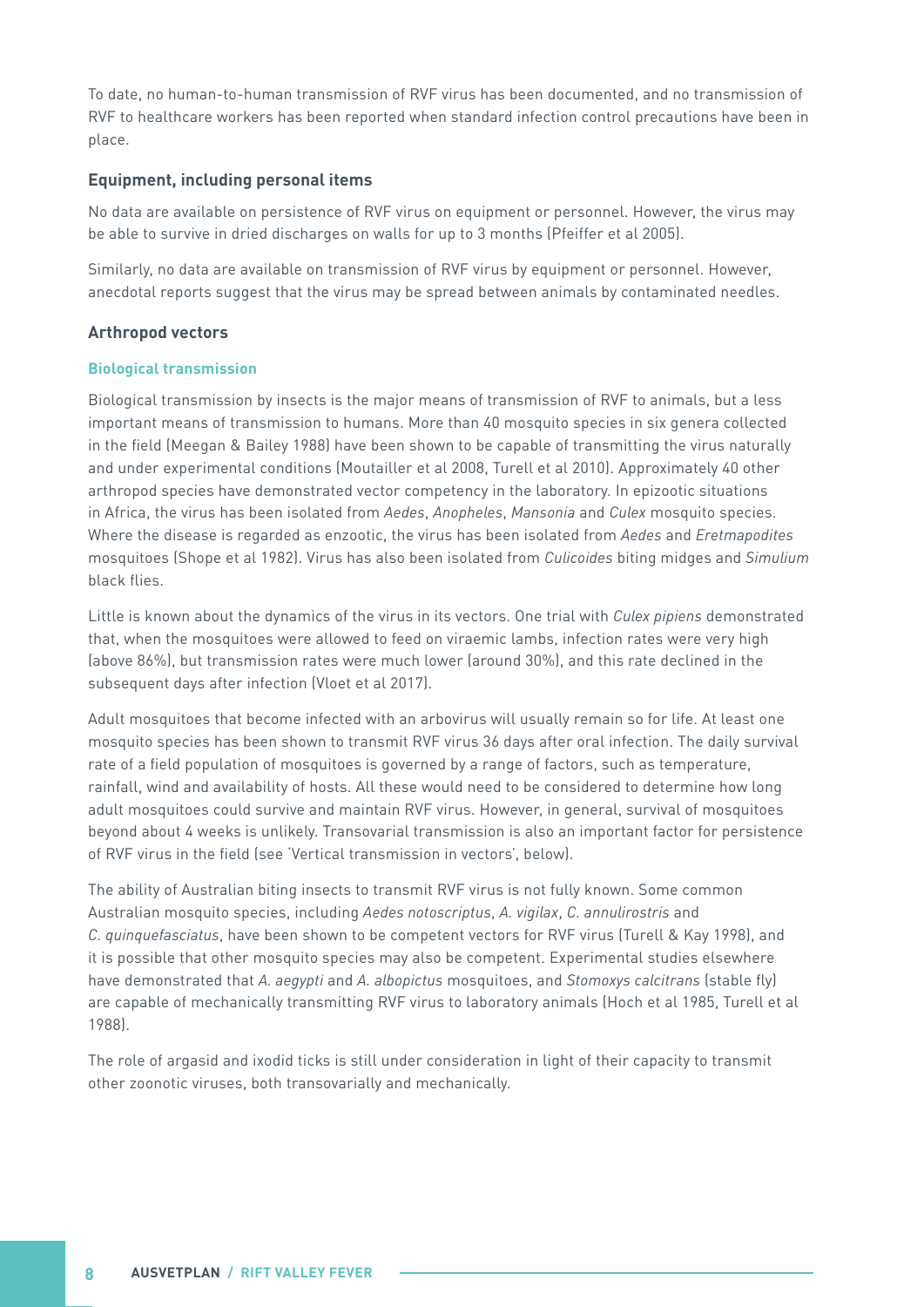#### <span id="page-14-0"></span>**Mechanical transmission**

Experimental mechanical transmission of RVF virus has been shown for three mosquito species, a biting midge species (*Culicoides*), a phlebotomine sandfly, black flies (*Simulium* spp.), a tsetse fly, the stable fly (*S. calcitrans*) and ticks. The explosive nature of epidemics of RVF suggests that mechanical transmission is a probable means of spread (Hoch et al 1985).

RVF virus is reported to have a relatively short transmission window (6–9 days) in non-insect hosts, although the OIE Terrestrial Code quotes an infective period of 14 days.

#### **Vertical transmission in vectors**

RVF virus has been isolated from male *Aedes* mosquitoes that emerged from dormant eggs after flooding of breeding sites. This demonstrates that RVF virus can be transmitted vertically between generations of mosquitoes without a stage in a vertebrate host and, in particular, can be transmitted into eggs (transovarial transmission).

Transovarial transmission in floodwater *Aedes* mosquitoes (primarily the *Neomelaniconion* subgenus) allows RVF virus to persist between seasons. These mosquitoes lay eggs in which the first-stage larvae develop to the point of being ready to hatch but then enter a resting phase until the egg is flooded. As a further aid to long-term survival of the species, not all eggs will hatch with the first flooding. Transovarial transmission has important implications for persistence of the virus in the field if it becomes established in an *Aedes* mosquito population. There is no evidence to show how long RVF virus can survive in mosquito eggs, but it may be months or even years.

#### **Effects of vector infection on feeding**

*Culex pipiens* mosquitoes infected with RVF virus are adversely affected by the virus (Turell et al 1985). One sign of this is a reduced ability to engorge with blood, leading to increased probing behaviour and increased likelihood of feeding on a greater number of hosts, both of which can produce a higher transmission rate. Turell et al (1984a) also demonstrated that infected *C. pipiens* could be separated into two distinct groups: those with a disseminated infection and those with a nondisseminated infection limited to the gut. Only mosquitoes with a disseminated infection were shown to be capable of transmitting virus.

#### **Preferential feeding**

An experimental study in Kenya demonstrated that cattle attracted three times more mosquitoes of species that are competent vectors for RVF than sheep or goats. However, the number found to be fully fed was independent of the number attracted, demonstrating that there are likely other factors that contribute to attraction of the host (Tchouassi et al 2016).

Mosquitoes are more likely to feed on lambs that are infected with RVF than on uninfected controls (Turell et al 1984b). There was a positive correlation between mosquito feeding and the higher temperature of the viraemic animal in very young lambs (3 days old) but not in older lambs (6–8 weeks old).

#### **2.4.3 Factors influencing transmission**

Infection rates of vectors are directly proportional to the titre of the virus in the circulating blood of the host. The high titres that occur in vertebrates infected with RVF virus are conducive to high infection rates in a range of vectors. For instance, the experimental infection rate of *C. pipiens*, the likely main vector in the epidemics of RVF in Egypt in 1977–78, was 86% (Vloet et al 2017). High titres of circulating virus are also an essential requirement for mechanical transmission.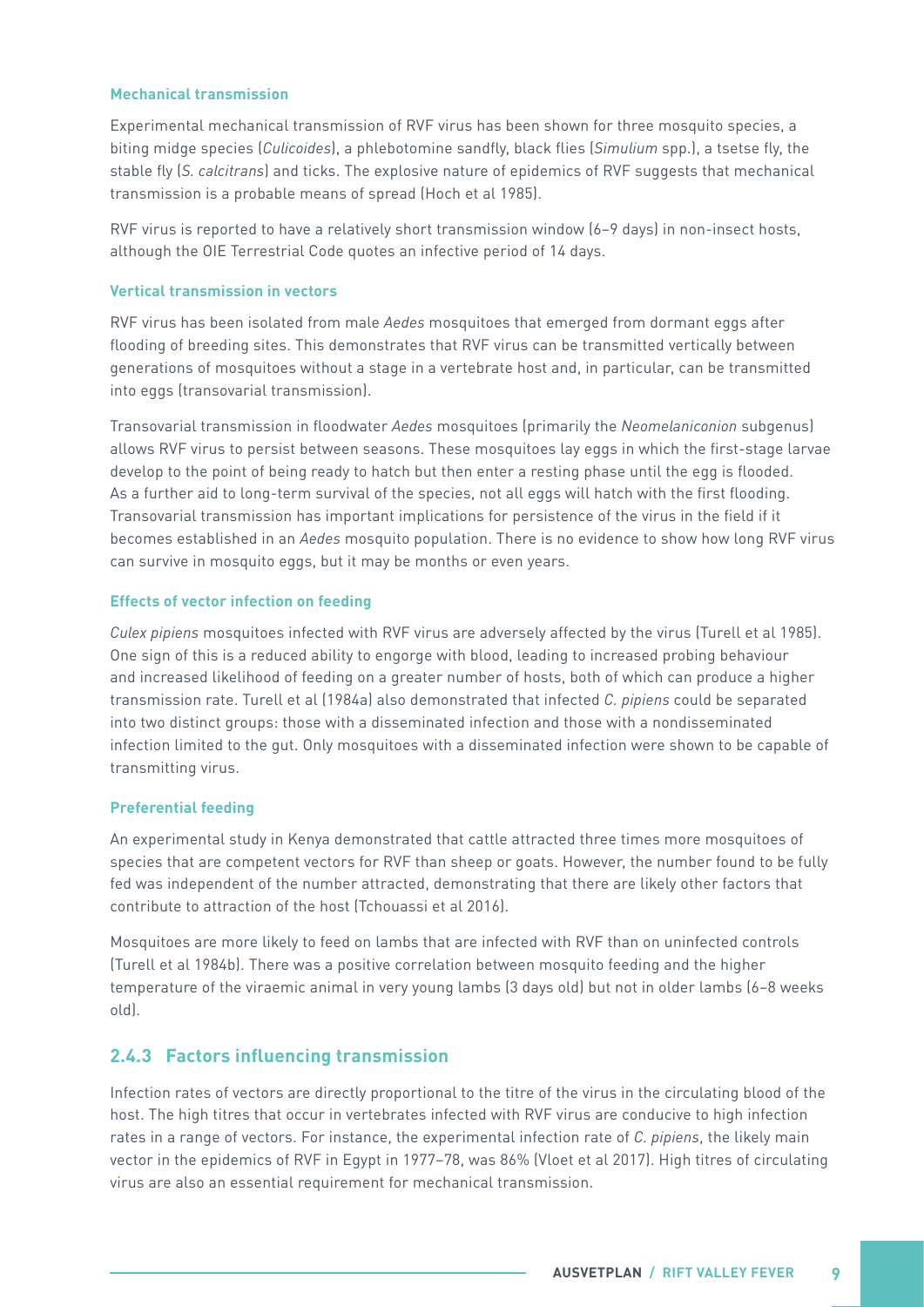#### <span id="page-15-0"></span>**Effects of rainfall**

In southern Africa, outbreaks are usually associated with wet seasons with above-average, widespread and persistent rainfall, often over several months or even 1–2 years. This leads to flooding of large ground formations known as dambos, with subsequent large increases in mosquito numbers. Such widespread rain helps to explain the simultaneous outbreaks of RVF in widely separated areas. The 2006–07 outbreak in Kenya and Somalia was accurately predicted months in advance by NASA scientists from weather observations in the Pacific and Indian oceans. The predicted rainfall resulted in an ideal environment for rapid vector multiplication.

The outbreaks in northern Africa have not been associated with heavy rain but have been mainly along the irrigation areas of the Nile River, where suitable breeding sites produce high numbers of vectors. Irrigation in RVF endemic areas provides conditions that are conducive to resting and breeding for vectors of RVF virus and other endemic arboviruses (Mbotha et al 2018).

Since surface water facilitates breeding of vectors, improved drainage and removal of such water from the area may be necessary to control an RVF outbreak.

The initial spread of RVF after heavy rain could be initiated by *Aedes* mosquitoes emerging from eggs, which may have been infected transovarially (Davies et al 1985). This can lead to rapid spread of RVF because mosquitoes with an existing infection at adult emergence can transmit virus at their first blood meal without the need to encounter a viraemic host, and then go through an incubation period for virus multiplication and dissemination. Recent studies indicate that RVF virus continues to cycle through the vertebrate host and is transmitted by mosquitoes at very low levels during low-rainfall conditions. The heavy rainfall seasons cause an increase in breeding sites for vectors, leading to an increase in vectors and viral transmission (Kariuki Njenga & Bett 2019).

#### **Effects of wind**

Windborne dispersal of infected vectors has been proposed as a means of spread of RVF virus. In the week immediately preceding the first outbreaks of the Egyptian epidemic in 1977, prevailing winds were from Sudan in the south, where infections had been recorded previously. The distance travelled would have been 450–500 km (Sellers et al 1982). However, Abd El-Rahim et al (1999) suggested that the infection could have resulted from the continuous importation of infected animals into Aswan Province at a time when a large population of insect vectors was present.

## **2.5 Diagnostic criteria**

#### **2.5.1 Clinical signs**

#### **Animals**

#### **Cattle, sheep and goats**

In Africa, indigenous ruminants, including sheep, goats and *Bos indicus* cattle, are relatively resistant to RVF virus infection and display few clinical signs. Introduced ruminant species and their crosses act as indicator species, because they develop clinical signs following infection. The susceptibility of Australian-bred *Bos indicus* cattle and their composites is unknown.

In cattle, sheep and goats, the disease is most severe in young animals, in which high mortalities can occur. In peracute (very acute) cases, animals are found dead, or collapse and die when moved. In acute cases, the incubation period may be less than 24 hours, and is followed by fever, weakness, unsteady gait, bilateral mucopurulent nasal discharge and vomiting. Death follows in less than 24 hours.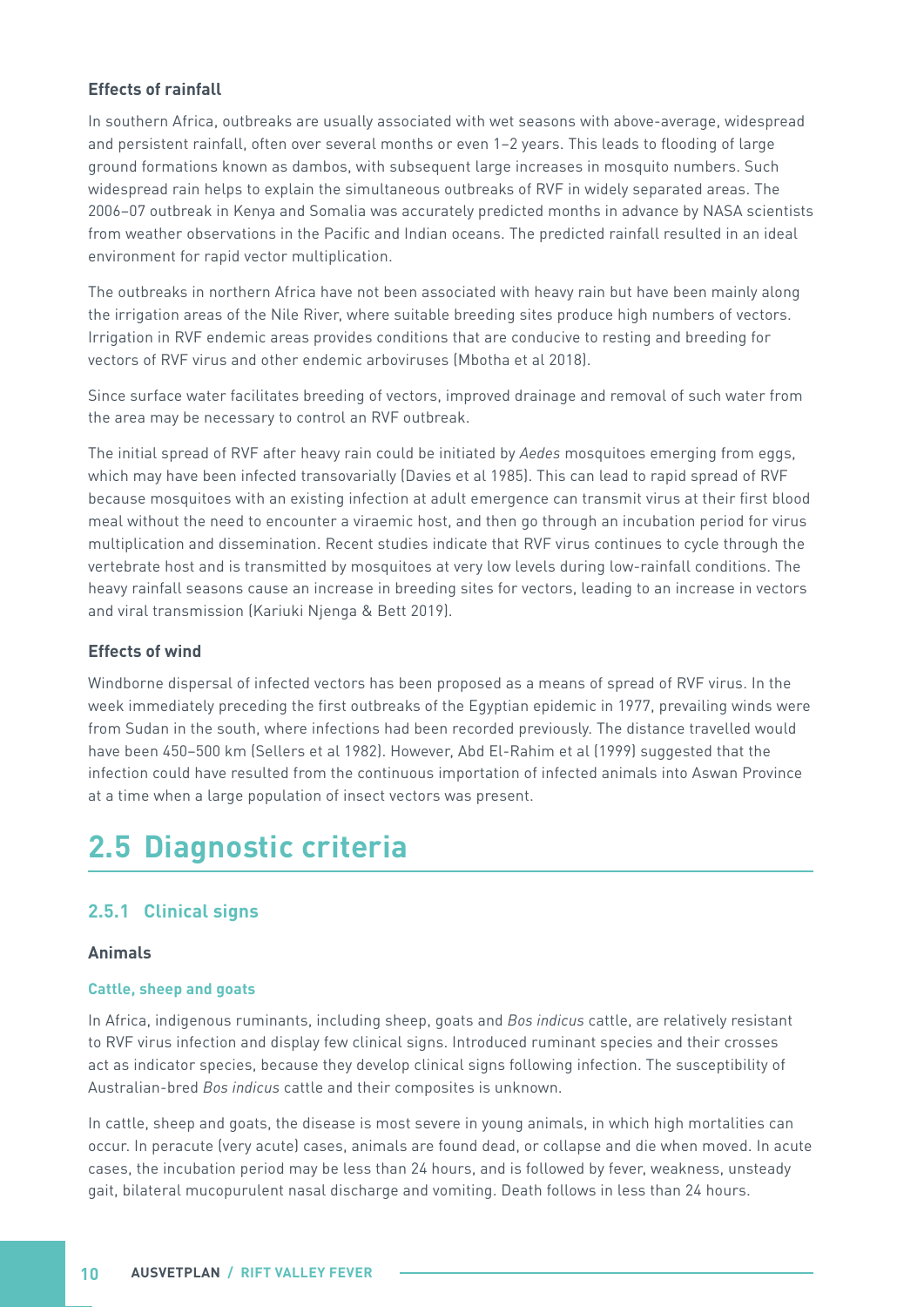

Infected sheep demonstrate various clinical signs.

Clinical signs in affected lambs can include anorexia, reluctance to stand and bloody diarrhoea. Adult sheep have been reported to demonstrate a high temperature, unsteady gait, bloody diarrhoea, nasal discharge, vomiting and jaundice. Not all of these clinical signs are seen in every individual case. In lambs up to 1 week old, mortalities can reach 95%. Mortalities may reach 40–60% in weaner lambs and 15–30% in adult sheep. During the RVF epizootic in South Africa in 1950–51, 100 000 sheep are reported to have died and 500 000 aborted (Bouloy 2001, Swanepoel & Coetzer 2004).

Affected calves and adult cattle exhibit fever (40–41 °C). Calves have a loss of appetite and weakness, and mortality among affected calves may reach 70%. In adult animals, subacute disease is more common, and the mortality rate is usually less than 10% (Jouan et al 1989). For both the acute and subacute forms of the disease, fever is followed by weakness and anorexia. Jaundice, abdominal pain, and gastroenteritis with foetid diarrhoea may be observed in older calves and adult cattle, and there is a drop in milk production.

Abortion (up to 85% in cattle) is a very common consequence of RVF virus infection in sheep and cattle.

The disease in goats is similar to that in sheep, although adult goats are reported to be less likely to display clinical signs and, depending on the breed, inapparent infections are reported to be more common (Gerdes 2004).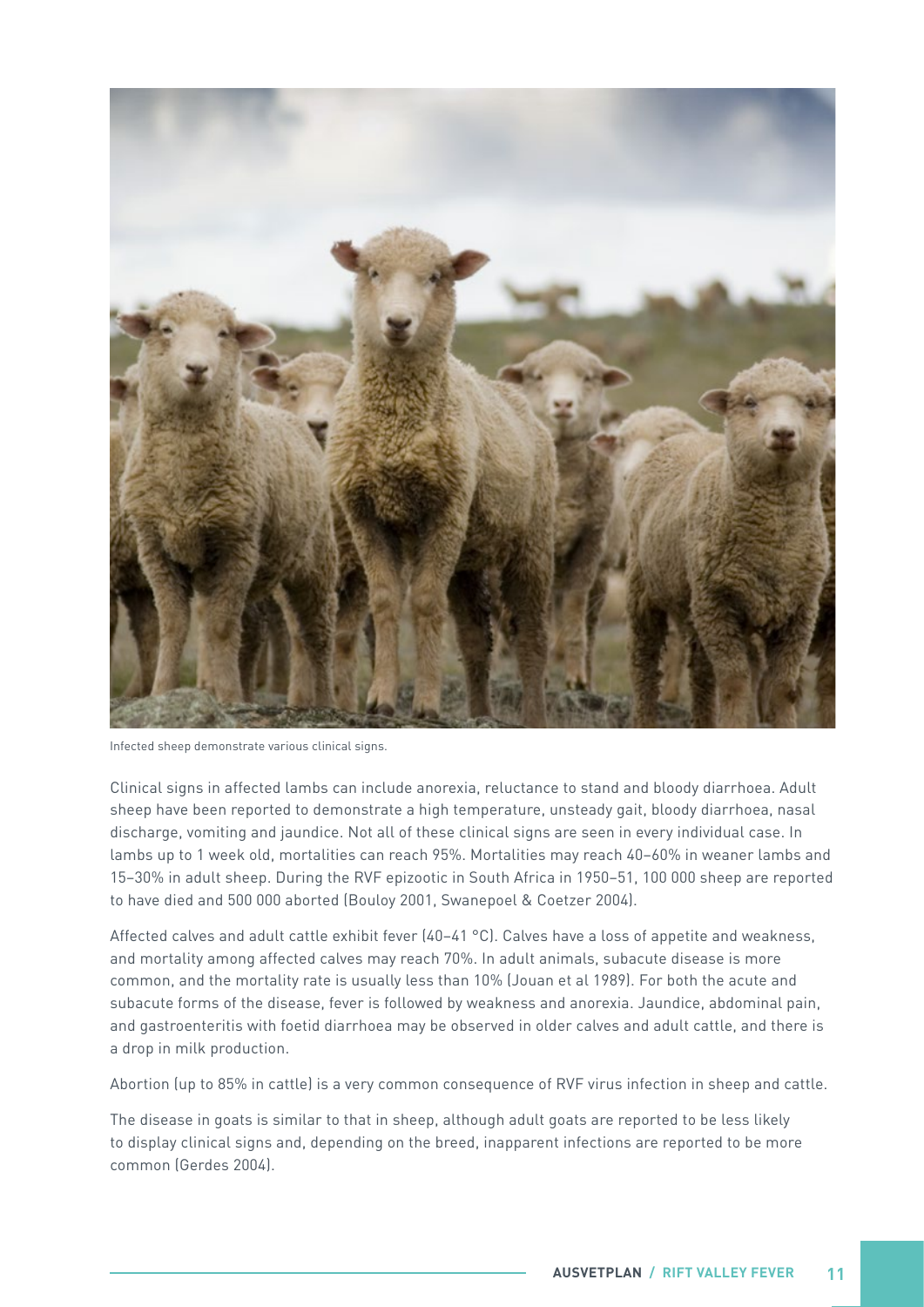#### <span id="page-17-0"></span>**Buffalo, camels, horses, donkeys, pigs, cats, dogs and rodents**

Buffalo and camels are susceptible to infection and will abort. Infections in nonpregnant animals are often inapparent, and death rates are low.

Horses, donkeys, pigs, and adult cats and dogs are low on the susceptibility scale, and inapparent infections are the most likely outcome.

Mice and hamsters are highly susceptible to infection with RVF virus by subcutaneous or intraperitoneal injection, leading to fulminant hepatitis and a late-developing encephalitis. These species have been used as animal models to study the pathogenicity of RVF virus.

Some rodent species have demonstrated a limited resistance to infection. These animals could potentially act as hosts in the maintenance cycle of RVF virus in nature.

Table 2.1 shows the susceptibility of vertebrate hosts to RVF infection.

#### **Extremely susceptible (70–100% mortality) Highly susceptible (20–70% mortality) Moderately susceptible (<10% mortality) Resistant (infection inapparent) Refractory (not susceptible)** • Newborn lambs • Newborn kids • Puppies • Kittens • Mice • Hamsters • Certain rodents • Calves • Adult sheep • Certain rodents • Adult cattle • Adult goats • Camels (dromedary) • Buffalo (al species) • Asian monkeys • South American monkeys • Humans • Equines • Pigs • Adult dogs • Adult cats • African monkeys • Guinea pigs • Rabbits • Certain rodents • Birds • Reptiles • Amphibians

#### **Table 2.1 Susceptibility of vertebrate hosts to Rift Valley fever virus**

Sources: Gerdes 2004, Pfeiffer et al 2005

#### **Humans**

RVF in humans may present as a mild or severe form. The mild form is most common and is either asymptomatic or presents with flu-like symptoms such as fever, and muscle and joint pain. The severe form occurs in a small percentage of patients, usually presenting as one of three distinct syndromes: ocular disease, meningoencephalitis or haemorrhagic fever. The fatality rate is less than 1%, usually in people who develop the haemorrhagic fever form (WHO 2018).

#### **2.5.2 Pathology**

#### **Gross lesions**

The main sites for viral replication are reported to be the liver and spleen, although the brain can also be involved (Peters & Anderson 1981).

At postmortem examination, affected animals have petechial and ecchymotic haemorrhages on the serosal surfaces and in the internal organs, including liver, gall bladder, lymph nodes and kidneys.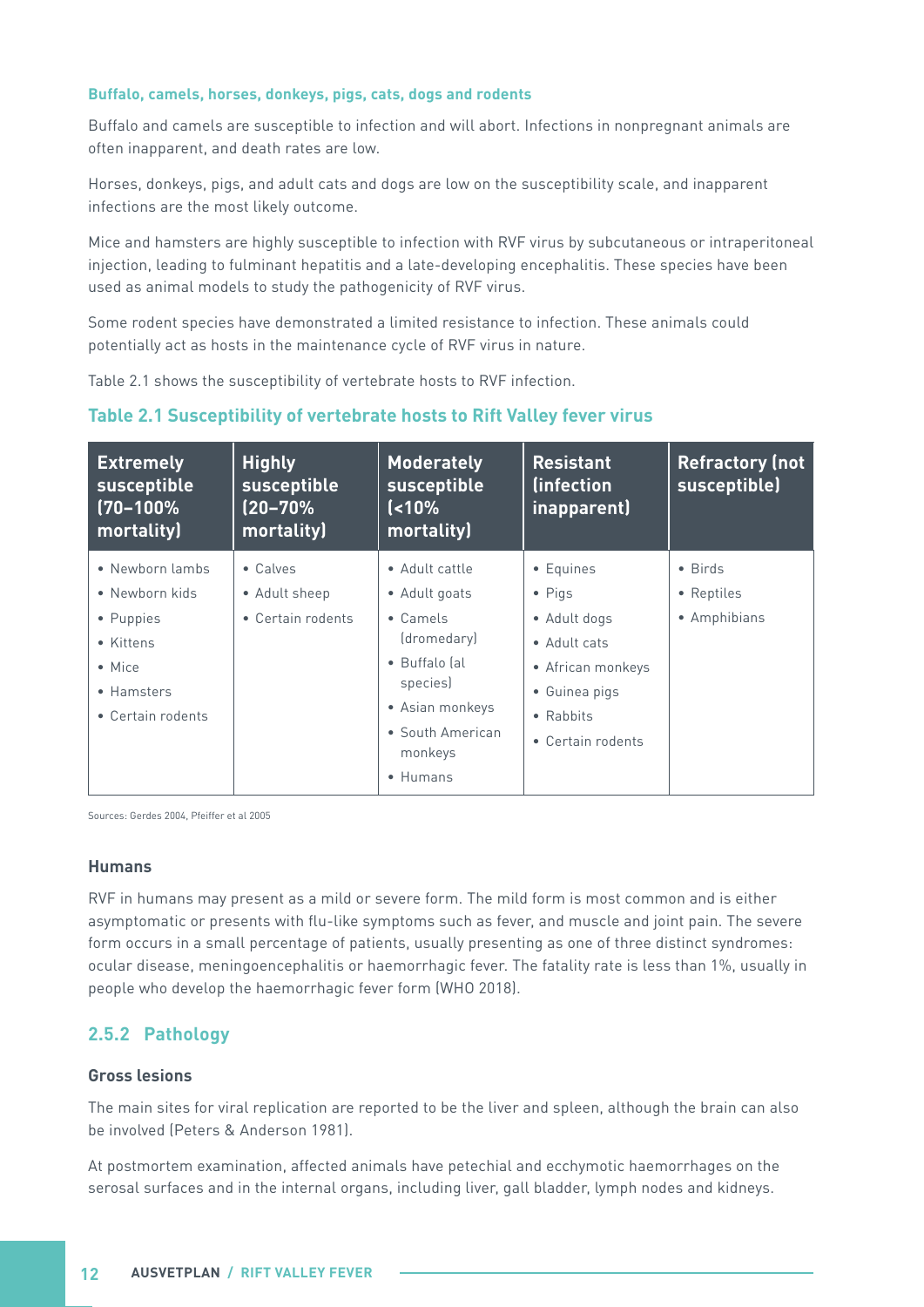<span id="page-18-0"></span>The liver, which is swollen, congested and friable, contains necrotic, greyish-white foci (about 1 mm in diameter) associated with haemorrhages under the outer layer. These are more severe in young animals than in adults. There may be ascites, hydropericardium, hydrothorax and pulmonary oedema. The fluid is frequently bloodstained, and the carcass may be jaundiced. There is a variable level of intestinal inflammation, which may include haemorrhages (see Geering et al 1995, DAFF 2007, OIE 2009).

#### **Microscopic lesions**

In the livers of young animals, including fetuses, peracute liver damage is seen (Easterday et al 1962). This is characterised by well-defined primary foci of severe coagulative necrosis, which may be centrilobular. These are accompanied by diffuse and massive pan-necrosis involving most (or all) of the rest of the parenchyma. Some livers also show mineralisation of scattered (or small groups of) necrotic hepatocytes. The primary necrotic foci are later infiltrated by histiocytes, lymphocytes and neutrophils, many with marked pyknosis and karyorrhexis. Intracytoplasmic Councilman-like bodies may be present in degenerate hepatocytes or free in sinusoids. Eosinophilic inclusion bodies are often found in the nuclei of cells that are still recognisable as hepatocytes (Geering et al 1995).

In older animals, the hepatic necrosis may be less extensive and confined to focal areas of individual lobules (Geering et al 1995).

#### **Haematology**

The presence of RVF is indicated by:

- leucopaenia
- elevated blood enzymes associated with severe liver damage
- thrombocytopaenia.

#### **2.5.3 Differential diagnosis**

#### **Animals**

Disease outbreaks in ruminants characterised by abortions; deaths in young animals, with liver necrosis; and an acute febrile illness in humans handling sick animals are highly suggestive of RVF.

The following diseases and conditions should be considered in differential diagnosis of RVF:

Exotic

- Wesselsbron disease
- Nairobi sheep disease
- heartwater
- bacterial septicaemias
- Middelburg virus disease
- ovine enzootic abortion
- bovine brucellosis
- malignant catarrhal fever
- peste des petits ruminants
- any disease capable of causing widespread outbreaks of abortion in sheep or cattle.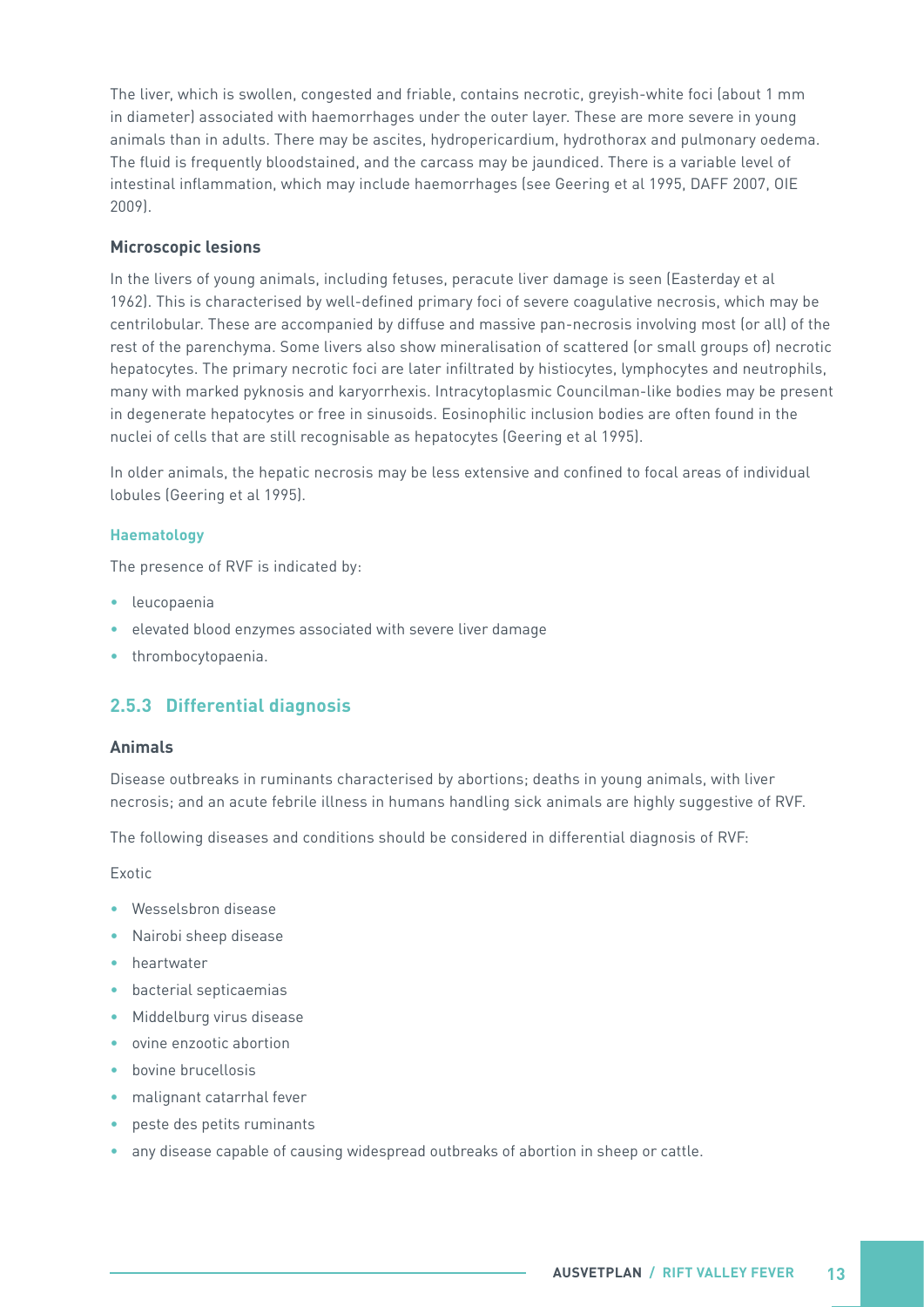#### <span id="page-19-0"></span>Present in Australia

- enterotoxaemia of sheep
- vibriosis
- trichomoniasis
- poisoning by toxic plants
- bovine ephemeral fever
- bluetongue
- leptospirosis.

#### **Humans**

In humans, the clinical signs of RVF are diverse. The differential diagnosis will vary between the mild, meningoencephalitic, ocular and haemorrhagic forms, and should include:

Exotic

- malaria
- Lassa fever
- Ebola fever
- Marburg haemorrhagic fever
- Crimean–Congo haemorrhagic fever
- Nipah virus.

#### Present in Australia

- dengue fever (including dengue haemorrhagic fever)
- brucellosis
- influenza
- Hendra virus.

Other viral encephalitides, including Murray Valley encephalitis, should be considered if there are encephalitic signs or symptoms. It is particularly important that malaria be considered in any patient presenting with a fever within 12 months of leaving a malarious area.

#### **2.5.4 Laboratory tests**

Because the blood and tissues of infected animals may carry a high concentration of virus during the viraemic phase, this material must be processed in a biocontainment laboratory, preferably by staff vaccinated against RVF. Such facilities are only available in Australia at:

- the CSIRO Australian Centre for Disease Preparedness (CSIRO-ACDP), Geelong, Victoria for animal specimens
- the National High Security Quarantine Laboratory in the Victorian Infectious Diseases Reference Laboratory, or the Communicable Diseases unit of Queensland Health Forensic and Scientific Services – for human material.

#### **Samples required**

Whole blood, liver, lymph nodes and spleen are the tissues of choice for isolation of the virus. Blood samples (about 20 mL each) should be collected from febrile animals into ethylenediaminetetraacetic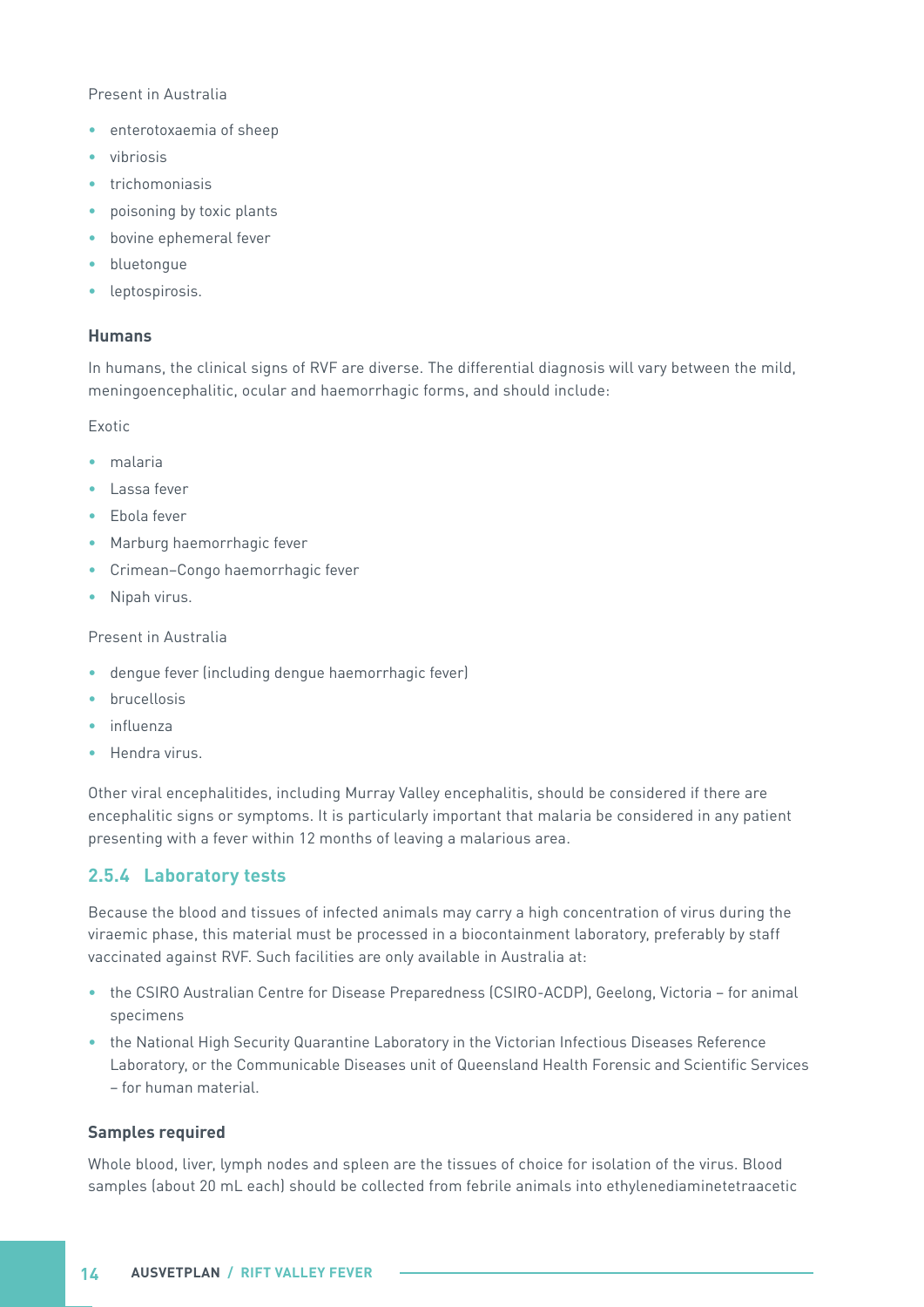acid (EDTA) or heparin. Duplicate samples of liver and spleen should be collected aseptically, and placed in sterile containers for virus isolation, and in neutral buffered formalin for histopathology (Geering et al 1995). These samples should be taken from both freshly dead animals at postmortem examination and aborted fetuses (if available).

#### **Transport of specimens**

Specimens should be submitted in accordance with agreed state or territory protocols. Specimens should initially be forwarded to the state or territory laboratory for appropriate analysis, and assessment of whether further analysis will be required by the CSIRO Australian Centre for Disease Preparedness (CSIRO-ACDP), Geelong.

If the state or territory laboratory deems it necessary, duplicate samples of the specimens should be forwarded to CSIRO-ACDP for emergency disease testing, after the necessary clearance has been obtained from the chief veterinary officer (CVO) of the state or territory of the suspect case, and after the CVOs of Victoria and Australia have been informed about the case and the transport of the specimens to Geelong (for the first case). Sample packaging and consignment for delivery to CSIRO-ACDP should be coordinated by the relevant state or territory laboratory.

For further information, see the **AUSVETPLAN management manual Laboratory preparedness**.

#### **Packing specimens for transport**

Blood and unpreserved samples should be transported at 4 °C. If delays of more than 48 hours are expected, unpreserved tissue specimens should be frozen and transported on dry ice.



Blood samples should be collected from febrile animals.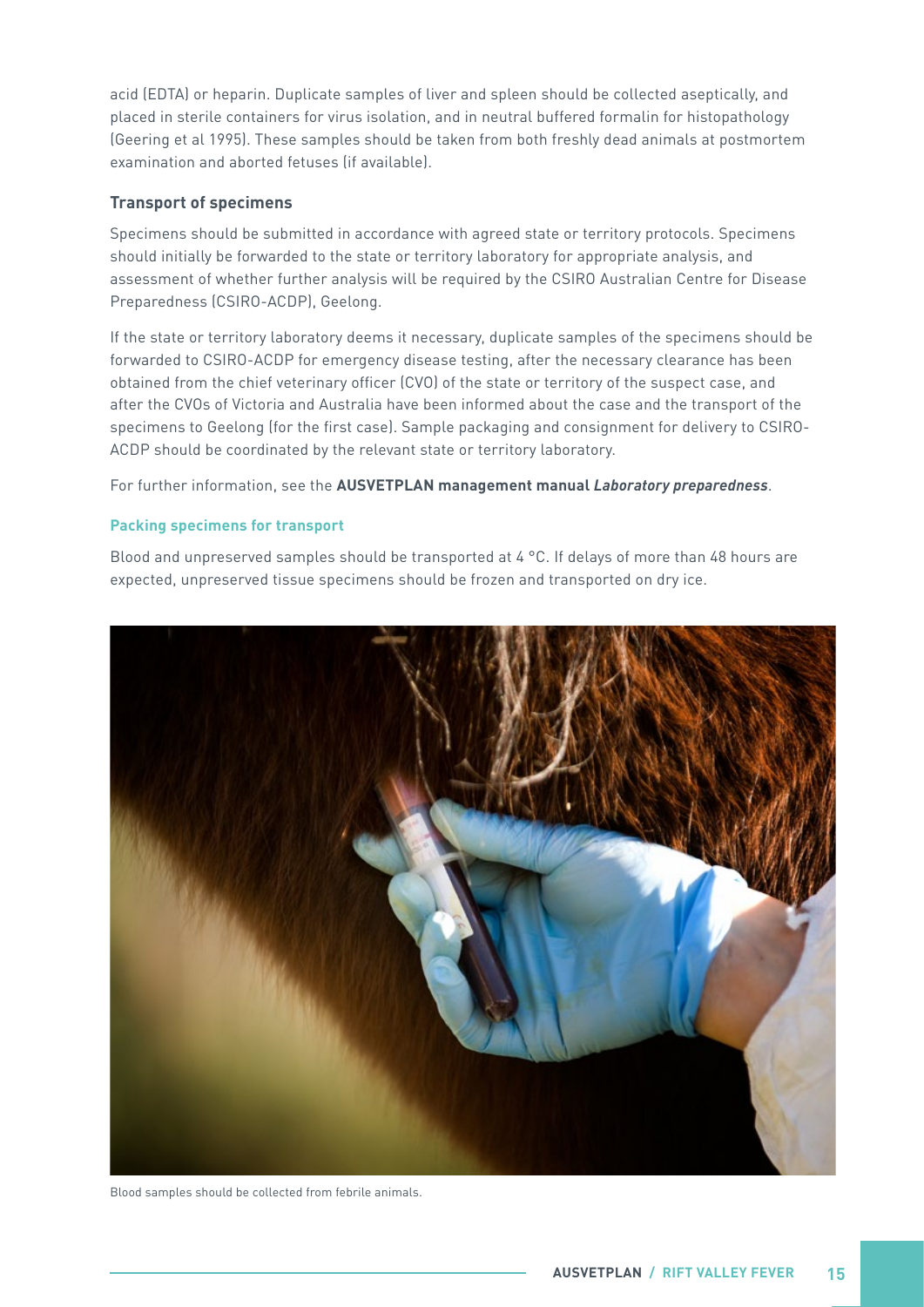#### <span id="page-21-0"></span>**2.5.5 Laboratory diagnosis**

The disease agent can be identified, and virus isolated, from fresh tissue samples.

Histopathology can provide further confirmation of RVF diagnosis. Formalin-fixed sections of liver from infected animals are examined; if multiple foci of diffuse necrosis are seen in hepatic cells, a diagnosis of RVF is supported.

A highly specific immunocapture enzyme-linked immunosorbent assay (ELISA) (van Vuren & Paweska 2009) has been developed to detect RVF virus antigen. The antigen may also be detected by direct or indirect immunofluorescence tests on impression smears or cryostat sections of liver, spleen and brain. A rapid diagnosis can sometimes be made by agar gel immunodiffusion tests on fresh tissues. Histochemical staining of cryostat sections or formalin-fixed tissues, and polymerase chain reaction (PCR) (see below) are also widely used for RVF diagnosis.

The ELISA test has replaced the haemagglutination inhibition test, immunofluorescence assay and serum neutralisation test as the test of choice, although serum neutralisation is still used as a confirmatory test.

A reverse transcriptase PCR test is now available for detecting viral genetic material. The sequence of the NSS protein can be used for phylogenetic analysis of isolates.

#### **CSIRO-ACDP tests**

The testing method used by CSIRO-ACDP is shown in Figure 2.1. Further details of tests currently available at CSIRO-ACDP are shown in Table 2.2.



Figure 2.1 The current approach to diagnostic testing at CSIRO-ACDP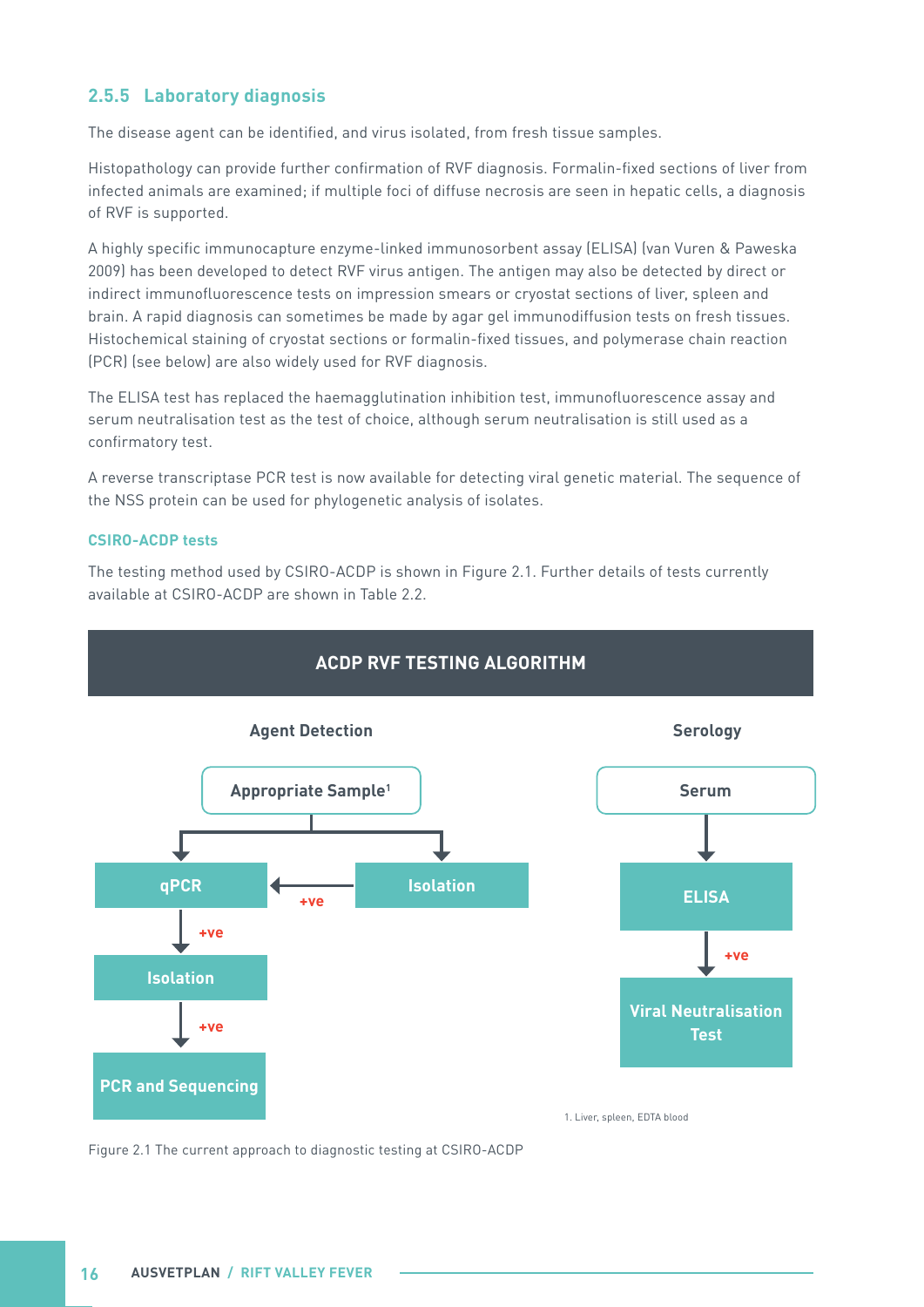#### <span id="page-22-0"></span>**Table 2.2 Laboratory tests currently available at CSIRO-ACDP for diagnosis of Rift Valley fever**

| <b>Test</b>                           | <b>Specimen required</b>                     | <b>Test detects</b> | <b>Time taken to</b><br>obtain result |  |  |  |  |  |  |  |
|---------------------------------------|----------------------------------------------|---------------------|---------------------------------------|--|--|--|--|--|--|--|
| <b>Agent detection</b>                |                                              |                     |                                       |  |  |  |  |  |  |  |
| Real-time RT-PCR                      | Blood, tissues                               | Viral RNA           | 6 hours                               |  |  |  |  |  |  |  |
| Immunofluorescence                    | <b>Tissues</b>                               | Viral antigen       | 1 day                                 |  |  |  |  |  |  |  |
| Electron microscopy                   | <b>Tissues</b>                               | Viral antigen       | 12 hours                              |  |  |  |  |  |  |  |
| Histopathology                        | <b>Tissues</b>                               | Microscopic changes | 2 days                                |  |  |  |  |  |  |  |
| <b>Agent characterisation</b>         |                                              |                     |                                       |  |  |  |  |  |  |  |
| Virus isolation and<br>identification | Whole EDTA blood<br>Fresh brain/spleen/liver | Virus               | $5-10$ days                           |  |  |  |  |  |  |  |
| RT-PCR and sequencing                 | Tissue or virus isolate                      | Viral RNA           | $2-3$ days                            |  |  |  |  |  |  |  |
| <b>Serology</b>                       |                                              |                     |                                       |  |  |  |  |  |  |  |
| <b>ELISA</b>                          | Serum                                        | Antibody            | 1 day                                 |  |  |  |  |  |  |  |
| Virus neutralisation                  | Serum                                        | Antibody            | $3-5$ days                            |  |  |  |  |  |  |  |

EDTA = ethylenediaminetetraacetic acid; ELISA = enzyme-linked immunosorbent assay; PCR = polymerase chain reaction; RT-PCR = reverse transcriptase polymerase chain reaction

Source: Information provided by the then CSIRO-AAHL, 2012 (refer to CSIRO-ACDP for most up-to-date information).

## **2.6 Resistance and immunity**

#### **Innate immunity**

Passive immunity can be transferred from mother to offspring in colostrum. However, the mother needs to have a sufficient level of antibody, produced by previous exposure to the disease or by vaccination with an attenuated ('live') virus vaccine. Inactivated virus vaccines do not usually produce a sufficient level of antibody.

#### **Acquired immunity**

A high level of immunity is produced in animals following exposure to the virus. This immunity appears to be lifelong.

## **2.7 Vaccination**

At present, no RVF vaccine is approved for animal use in Australia. Refer to Appendix 5 for more information on vaccines used overseas.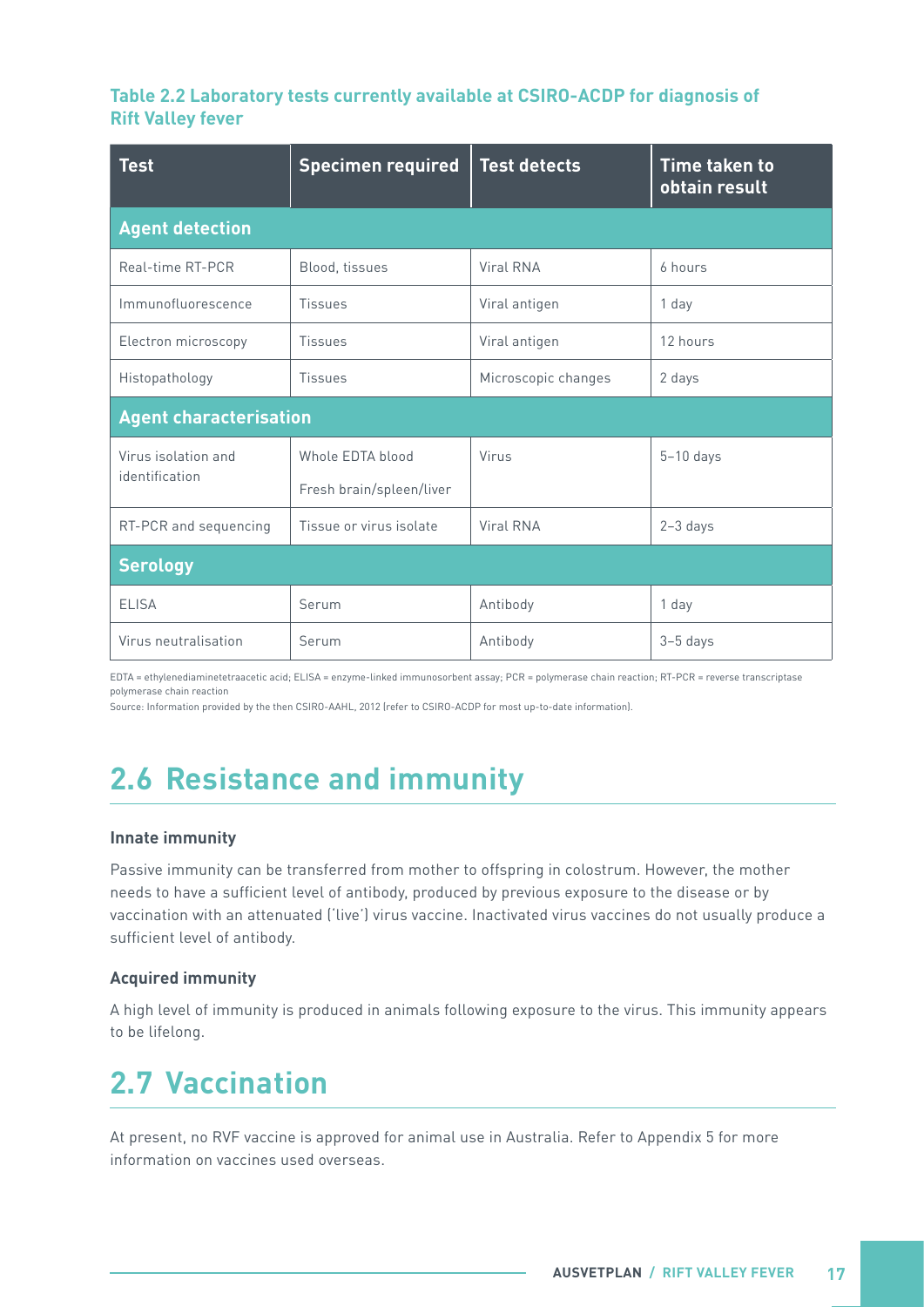## <span id="page-23-0"></span>**2.8 Treatment of infected animals**

There is no effective animal treatment.

### **2.9 Control overseas**

Control measures recommended overseas include prevention of the slaughter of susceptible species during epizootics of RVF, appropriate disposal of dead animals, use of insecticides and insect repellents, and public information campaigns to minimise the chance of people becoming infected – especially those at most risk (eg farmers, veterinarians, abattoir workers, butchers) (ECDC 2020).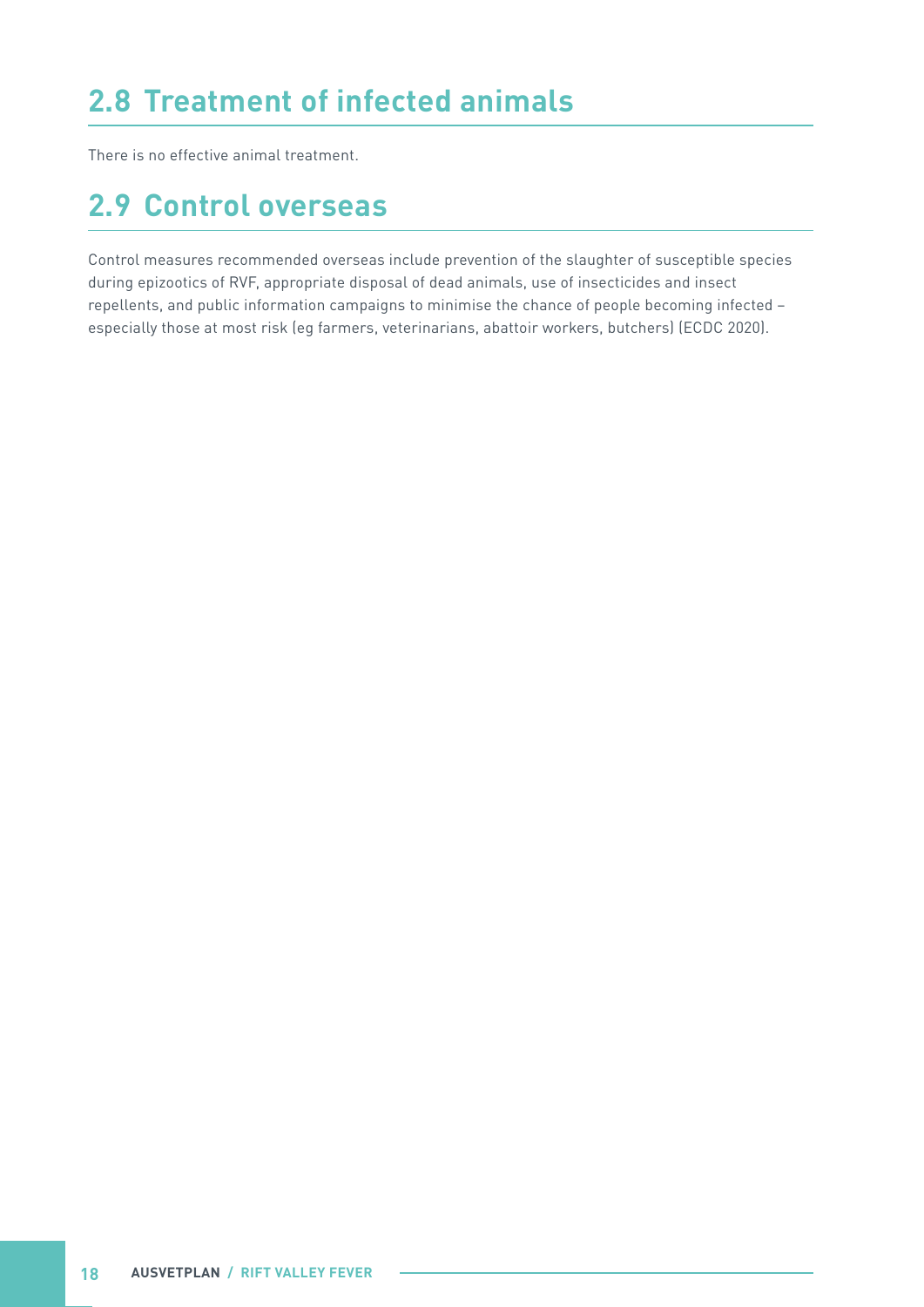# **Implications<br>3 for Australia**

## <span id="page-24-0"></span>**3.1 Potential pathways of introduction**

The most likely direct pathway for an incursion of Rift Valley fever (RVF) into Australia is entry of infected vectors (eg hitchhikers on a vessel) or fomites (eg imported equipment that has not been properly treated). Transovarial transmission of RVF virus occurs in at least some vectors, so it is possible that any stage of the insect's lifecycle could be infected.

Australia's biosecurity procedures include disinsectation of all inbound overseas vessels to minimise the risk of introduction of vectors and viruses. Although this disinsectation procedure might not be 100% effective, the probability of introduction of RVF into Australia via vectors is very low.

## **3.2 Social, economic and environmental effects**

An uncontrolled outbreak of RVF would cause serious stock losses in the sheep, cattle and goat industries. The resulting financial losses would have a major effect on the local economy in the area of the outbreak. Job losses both on farms and in support industries would occur (Pépin et al 2010).

Some export markets may place embargoes on meat and other animal products from Australia, and certification agreements would need to be renegotiated. This would take time and could have significant effects on the Australian economy.

If RVF became endemic, continuing economic losses would occur as a result of reproductive losses, mortalities and the cost of ongoing vaccination. Permanent loss of some markets would be expected, with associated downturn in the rural economy and increased rural unemployment.

Movement restrictions will cause loss of market opportunities, and associated financial losses to nonaffected properties in the area and support industries (such as the stock transport industry). This effect might be reduced by implementation of zoning and/or vaccination (if it is used in the outbreak).

The socioeconomic consequences of RVF in people would result mainly from its public health importance. Death of people from RVF, along with lost production and income due to increased time off work, may have a significant effect.

## **3.3 Critical factors for an Australian response**

- Introduction of RVF to Australia is unlikely to occur naturally from long-distance travel of insect vectors on wind currents unless the disease considerably expands its present distribution.
- The incubation period varies from 1 to 6 days.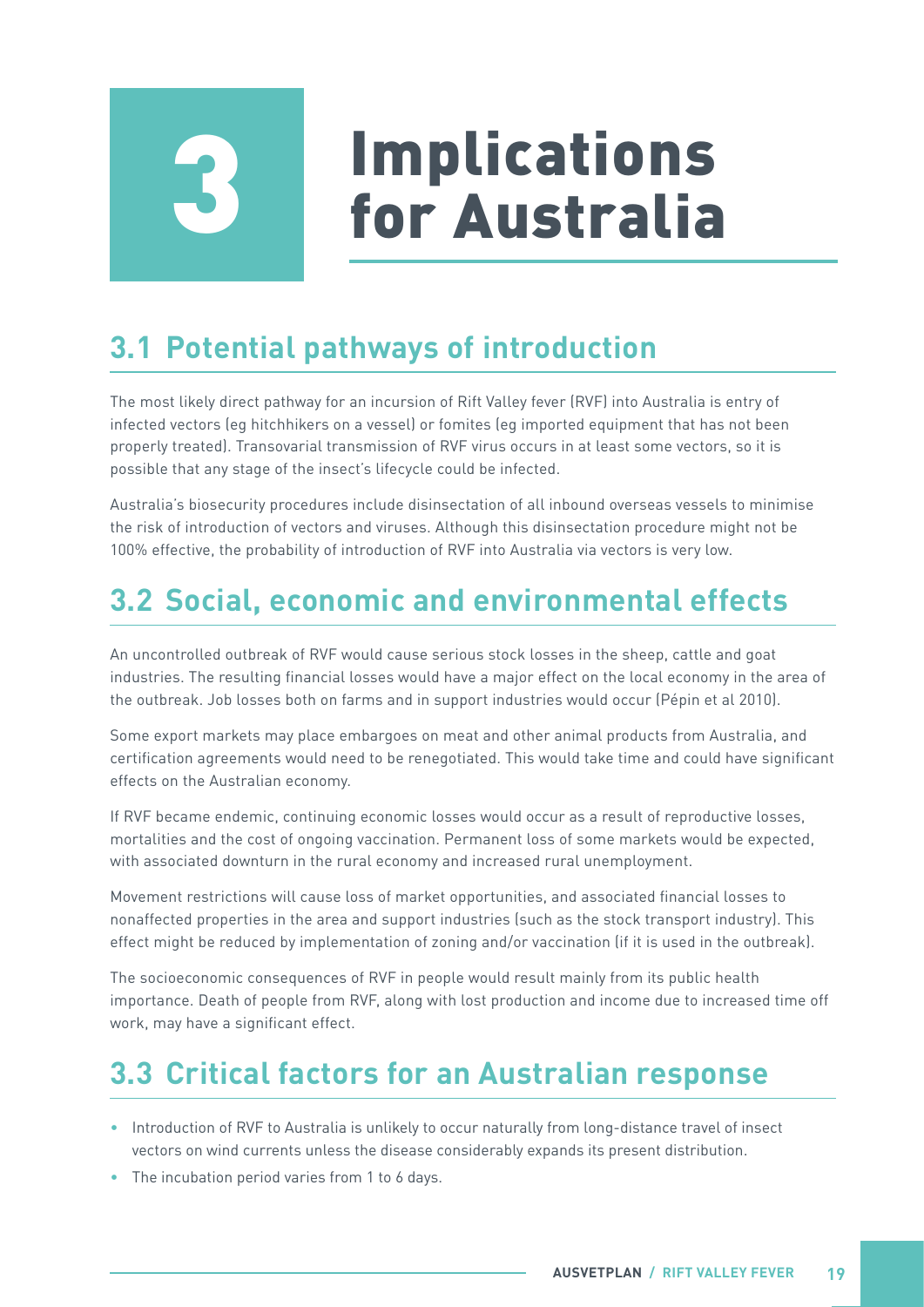- RVF virus has a relatively short transmission window (6–9 days) in non-insect hosts.
- Immunity derived from infection is lifelong.
- A number of species of mosquito that are present in Australia are potentially competent vectors for RVF virus. These are widespread in their distribution and are known to feed on a wide variety of hosts.
- Mechanical transmission by a number of insects, including *Culicoides* spp., *Simulium* spp. and ticks, has been demonstrated experimentally.
- RVF virus is susceptible to a range of disinfectants and detergents.
- The virus content of meat decreases rapidly following slaughter, as a result of the fall in pH.
- RVF virus is excreted in milk but can be inactivated by pasteurisation or treatment with acid.
- RVF is primarily a disease of ruminants. Goats, buffalo, camels and rodents are also important hosts and may play a significant role as reservoir hosts if RVF becomes established in Australia.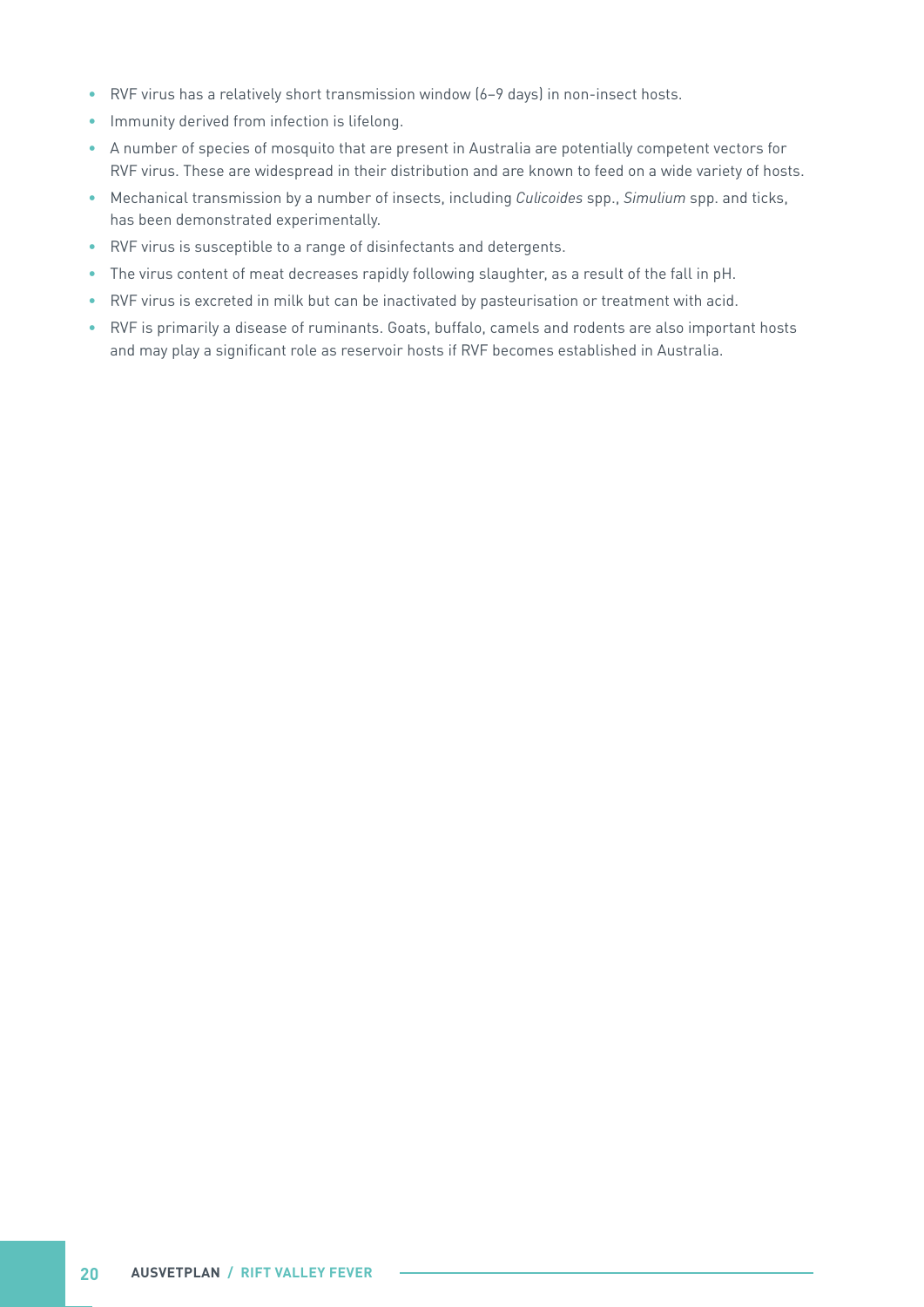## **Policy and<br>rationale**

## <span id="page-26-0"></span>**4.1 Introduction**

Rift Valley fever (RVF) is a World Organisation for Animal Health (OIE)–listed disease that has the potential for rapid spread, with significant production losses. It is important in the international trade of cattle, sheep and goats, and is of major public health significance.

### **4.1.1 Summary of policy**

The default policy with regard to an outbreak of RVF is to eradicate RVF in the shortest possible time using stamping out or, if the disease is widespread when diagnosed, to implement a control policy using modified stamping out until RVF can be eradicated. Implementation of this policy will involve a range of strategies, including:

- early recognition and laboratory confirmation of cases
- an immediate assessment of the epidemiological situation, including vector monitoring and serosurveillance of susceptible animals to determine the zone of active transmission
- destruction and disposal of infected animals
- destruction, disposal and decontamination of animal products likely to be contaminated, to reduce the source of infection
- quarantine and movement controls for animals in declared areas
- treatment and husbandry procedures to control vector attack on susceptible animals, minimise health and production effects, and provide animal welfare in declared areas
- decontamination of fomites (facilities, products and things) to eliminate the virus on infected premises and to prevent human infection
- tracing and surveillance to determine the source and extent of infection in both animals and insects, and to provide proof of freedom from the disease
- vaccination to create buffer zones for the protection of noninfected susceptible animals, protect against clinical disease and facilitate livestock movement; if an approved vaccine is available, vaccination is likely to be a key component of any control program
- vector control measures in declared areas to reduce the spread of disease by insects
- zoning to define infected and disease-free areas
- an awareness campaign to encourage cooperation from industry and the community, raise awareness of the public health risks and the need to follow public health guidelines, and, where necessary, assure consumers of product safety.

Successful implementation of the policy will depend on total industry cooperation and compliance with all control and eradication measures.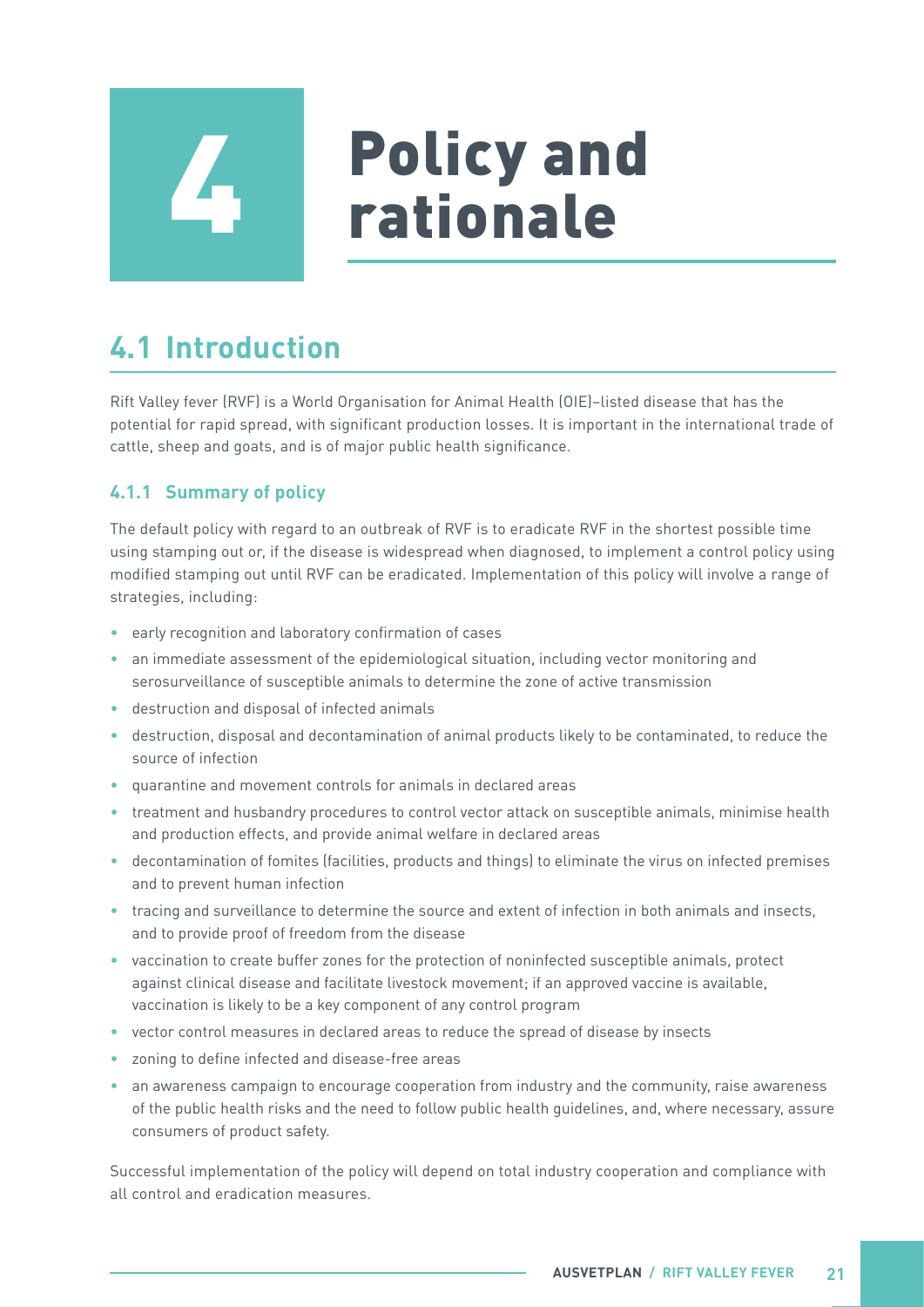#### <span id="page-27-0"></span>**4.1.2 Case definition**

For the purpose of this manual, a case of RVF is defined as laboratory-confirmed infection with RVF virus in a susceptible ruminant with or without clinical signs.

Notes:

- Positive serology in the absence of detection of RVF virus, with no clinical or epidemiological evidence supporting infection, does not constitute a definition of a case.
- AUSVETPLAN case definitions guide when a response to an emergency animal disease (EAD) incident should be undertaken. AUSVETPLAN case definitions do not determine when international reporting of an EAD incident is required.
- At the time of an outbreak, revised or subsequent case definitions may be developed with the agreement of the Consultative Committee on Emergency Animal Diseases (CCEAD).

#### **4.1.3 Cost-sharing arrangement**

In Australia, RVF is included as a Category 2 emergency animal disease in the Government and Livestock Industry Cost Sharing Deed in Respect of Emergency Animal Disease Responses (EAD Response Agreement - EADRA).<sup>11</sup> When cost sharing of the eligible response costs of an incident is agreed, Category 2 diseases are those for which costs will be shared 80% by government and 20% by industry.

#### **4.1.4 Criteria for proof of freedom**

Any approach to declaring proof of freedom should be based on the OIE *Terrestrial Animal Health Code* chapters on RVF (Chapter 8.15) and animal health surveillance (Chapter 1.4).

See Section 7 for further information on proof of freedom.

#### **4.1.5 Governance**

Governance arrangements for the response to EADs are outlined in the **AUSVETPLAN** *Overview*.

Information on the responsibilities of a state coordination centre and local control centre is available in the **AUSVETPLAN management manual Control centres management (Parts 1 and 2)**.

## **4.2 Public health implications**

As for other viral haemorrhagic fevers, a human case of RVF would be notified to the appropriate state or territory health authority. This authority, in collaboration with the Communicable Diseases Network Australia, will undertake epidemiological studies and liaise with the Australian Government. Epidemiological studies are essential to trace both the source of the infection and possible secondary cases.

The state and national health authorities will notify agricultural authorities in their respective jurisdictions, and liaise as required to minimise the impact on the agricultural sector.

Since many species of zoo animals are susceptible to RVF, biosecurity measures will need to be enforced in zoos to prevent spread of the disease to humans.

<sup>11</sup> Information about the EAD Response Agreement can be found at [www.animalhealthaustralia.com.au/eadra](https://animalhealthaustralia.com.au/eadra/)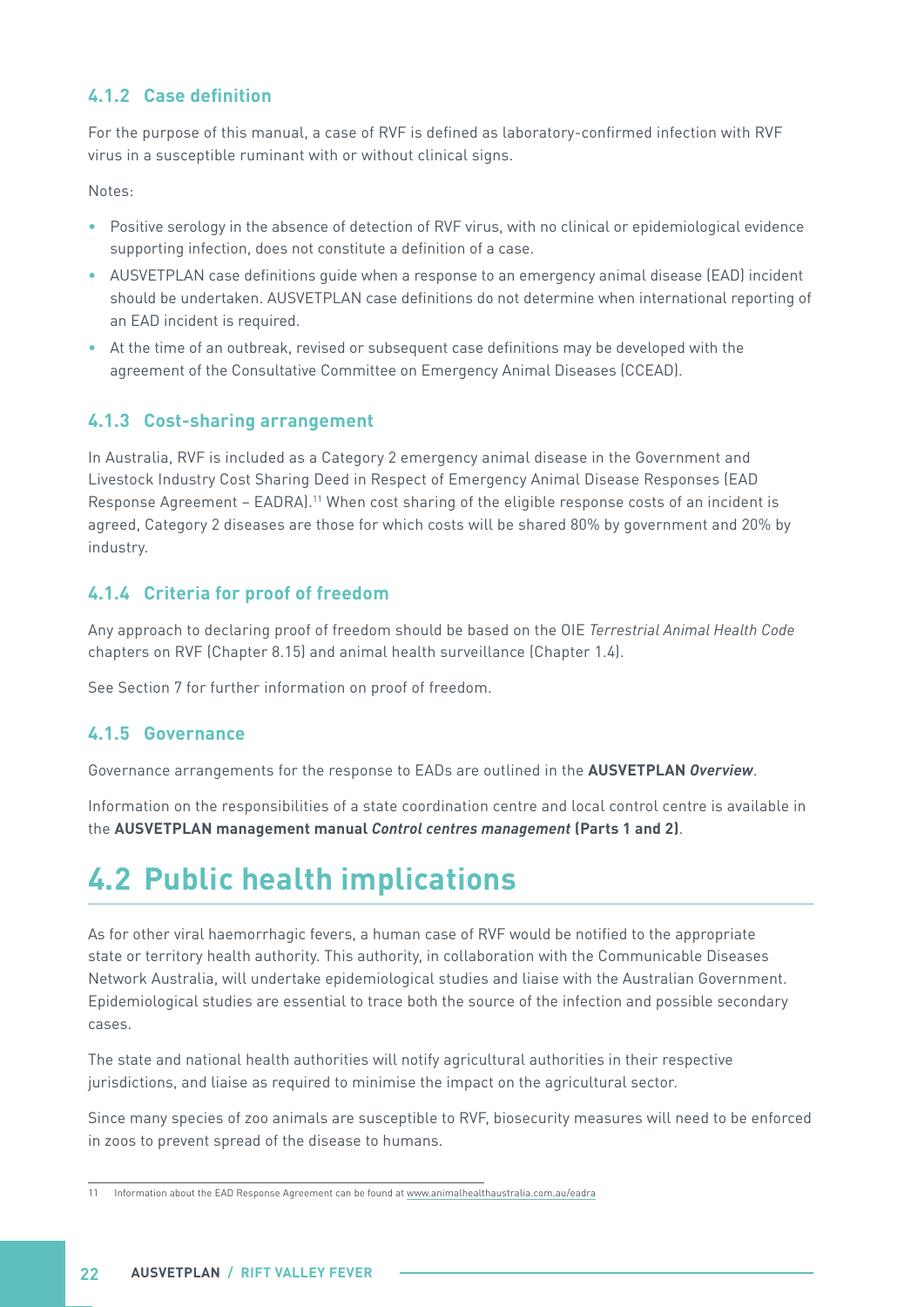<span id="page-28-0"></span>

Stamping out RVF will require close liaison with all affected industries.

## **4.3 Control and eradication policy**

The policy is to control and eradicate RVF through stamping out, and to re-establish the RVF-free status of Australia as quickly as possible.

Any strategy must be supported by close liaison with all affected industries, public health authorities, the media and the public.

#### **4.3.1 Epidemiological assessment**

Epidemiological investigation or assessment draws on multiple sources of information to build understanding of the disease and how it is behaving in an outbreak. This helps inform response decision making.

The key objectives for an epidemiological assessment will be to identify:

- the spatial distribution of infected and free animal populations
- potential vectors involved, including as potential amplifying hosts
- the source of infection
- the prevalence of infection
- pathways of spread and the likely size of the outbreak
- risk factors for the presence of infection and susceptibility to disease (including weather and insect populations).

Epidemiological assessment, and tracing and surveillance activities (see Section 4.3.3) in an EAD response are interrelated activities. Early findings from tracing and surveillance will be inputs into the initial epidemiological assessment (eg considering spatial distribution of infection). The outcomes of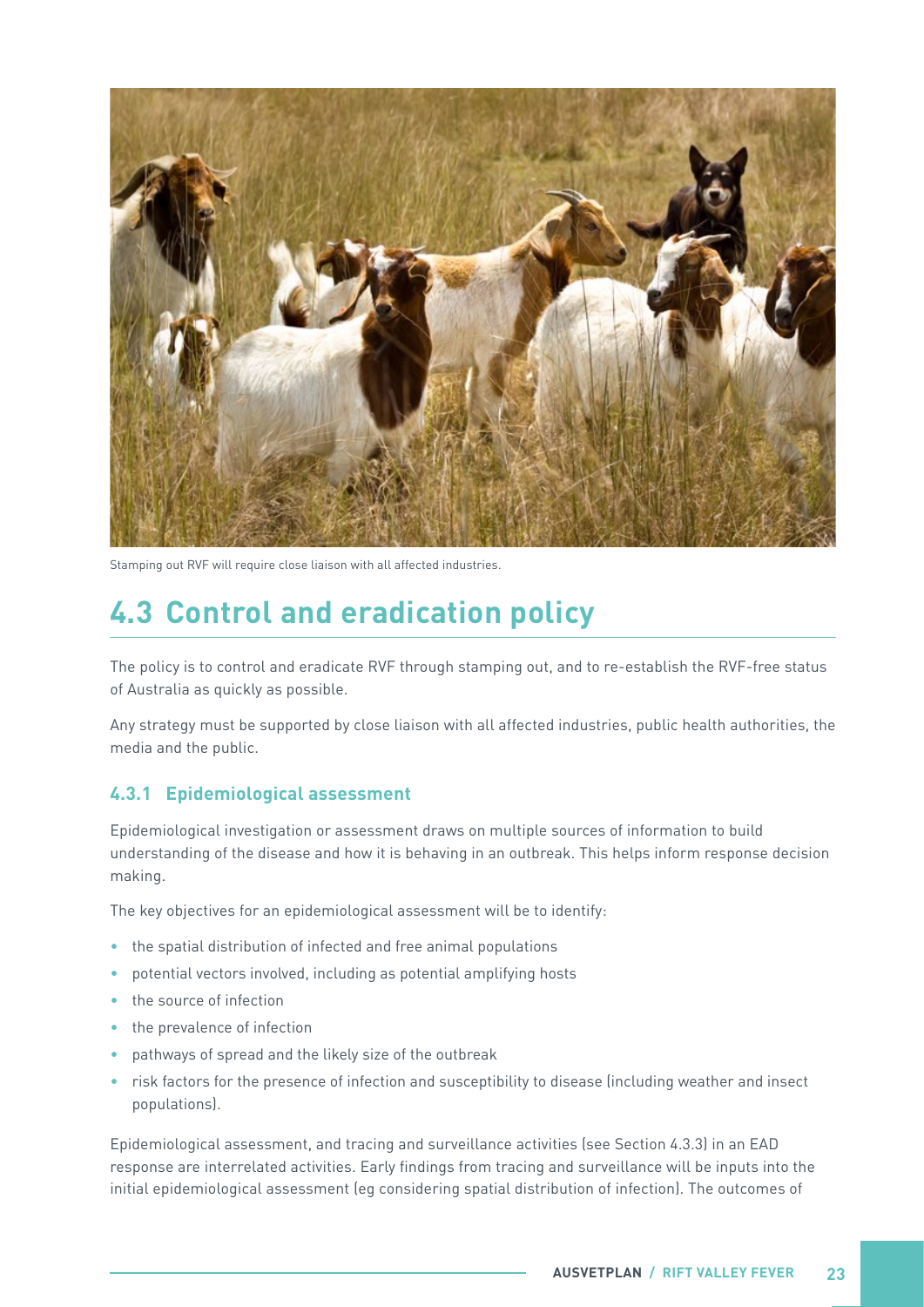<span id="page-29-0"></span>the initial epidemiological assessment will then guide decisions on subsequent tracing and surveillance priorities.

The outcomes of the epidemiological assessment will also be used initially to determine the feasibility of eradication versus long-term control and to guide the selection of other appropriate response measures (including the application of movement controls) and assess the progress of disease control measures.

Ongoing epidemiological assessment is important for any EAD response to aid evaluation of the continued effectiveness and value of response measures, and assessment of the progress of disease control measures. Ongoing epidemiological assessment will consider the outcomes of tracing and surveillance activities, and will contribute evidence to support any later claims of disease freedom.

#### **4.3.2 Quarantine and movement controls**

See Section 5 and 6 for details on declared premises and areas, and recommended quarantine and movement controls.

#### **Quarantine**

Quarantine will be immediately imposed on all premises and areas on which infection is either known or suspected.

Premises will be declared (see Section 5.3). A restricted area (RA) and control area (CA) will be declared around the infected premises (IP) (see Section 5).

#### **Movement controls**

Movement controls are best implemented through the declaration of declared areas and linking permitted movements to each area. As a general principle, the aim of movement controls is to reduce the spread of disease by preventing the movement of infected animals, infected animal products and infected vectors (where relevant for the disease), and by allowing movements that pose a minimal risk.

Section 6.4 provides details on movement controls for live animals, reproductive material (semen and in vivo–derived embryos), animal products and byproducts, waste products and effluent, and other items that might be contaminated.

Wool or fibre will be permitted to leave IPs, dangerous contact premises (DCPs), suspect premises (SPs) and trace premises (TPs) if it can be treated to render it safe, or if it is shown that it was harvested well before the trace-back period and that no subsequent contact with infected animals or things was possible.

#### **4.3.3 Tracing and surveillance**

#### **Tracing**

Trace-back will involve tracing the movements of susceptible animals, people and products for at least 14 days before the detection of the first clinical case. Trace-forward will involve movements from 14 days before the first clinical case to the time that quarantine is imposed. Tracing will include both livestock and animal products such as blood, milk, semen and embryos (where virus may persist and be infective). Since infected humans could play a role in the transmission of RVF virus, it may be necessary to trace both animals and people who have come into contact with RVF virus.

It is possible that the first reported animal case will not be the index case, and trace-back will identify other animal or human cases. Stock owners should be encouraged to maintain records of stock movements to facilitate tracing.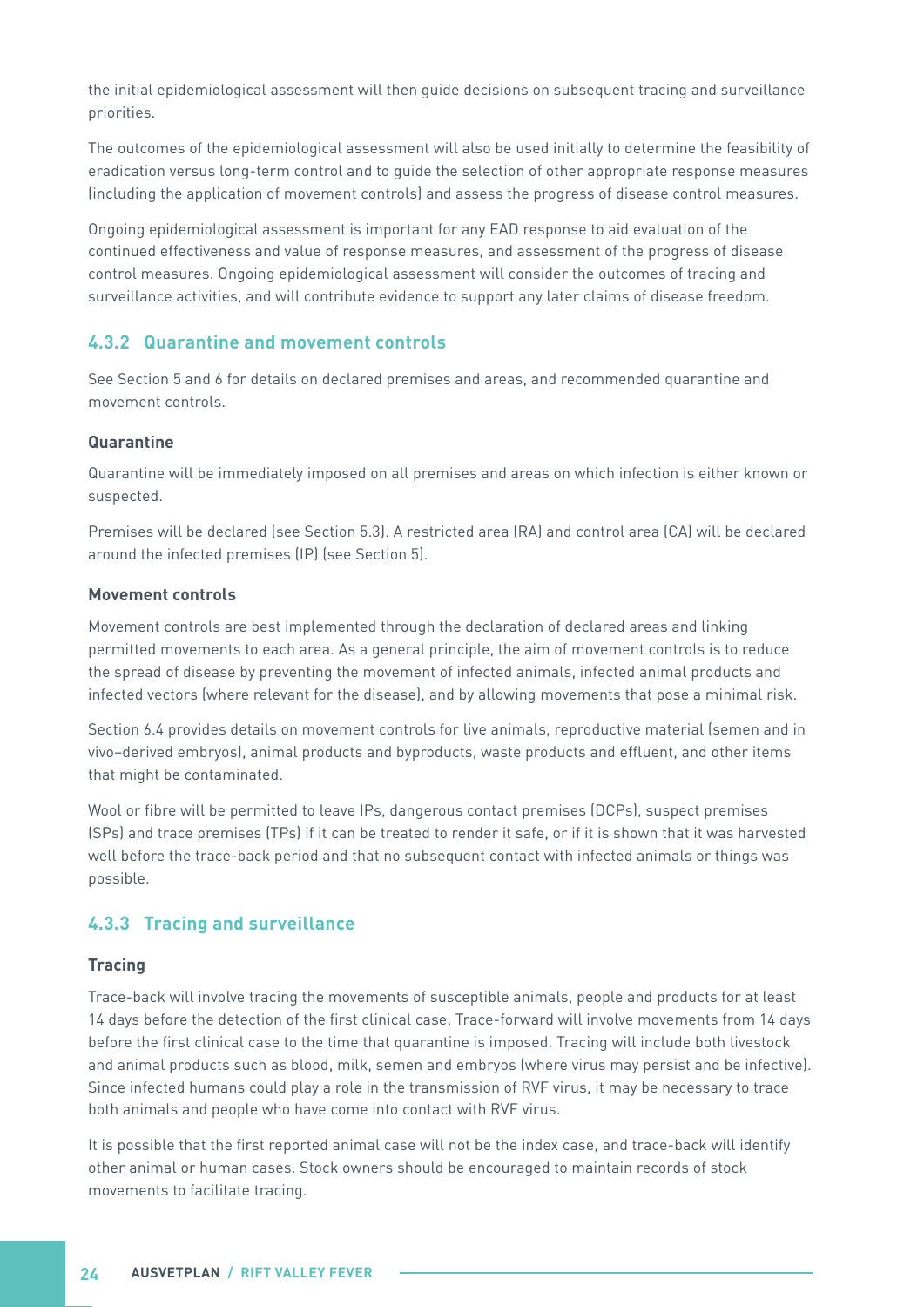#### <span id="page-30-0"></span>**Surveillance**

Surveillance will need to be undertaken on animals, including wild animals, on and around IPs and DCPs, to determine the sizes of the transmission area (TA), RA and CA. Surveillance in these areas will also be required if zoning is introduced. This information will play a major role in establishing proof of freedom.

Livestock in the TA and RA will be observed daily, where feasible, for clinical signs of disease. Blood will be taken at weekly intervals from a statistically valid sample of unvaccinated animals and tested for antibodies to RVF virus. This testing will commence following the index case and continue for 14 days following the last confirmed case. Serological monitoring will then be continued at monthly intervals for the next 12 months, and then quarterly for a further 2 years.

Surveillance for RVF in humans will be undertaken jointly by national and state/territory health authorities under the auspices of the Communicable Diseases Network Australia. Relevant data will be published by the Australian Government.

The state/territory and national health authorities will also notify agricultural authorities in their respective jurisdictions of human cases detected and potential sources of infection, and liaise as required to minimise the impact on the agricultural sector.

### **4.3.4 Zoning and compartmentalisation for international trade**

Where it is not possible to establish and maintain disease freedom for the entire country, establishing and maintaining disease-free subpopulations, through zoning and/or compartmentalisation,<sup>12</sup> may be considered.

In the case of a limited disease outbreak, a containment zone<sup>13</sup> may be established around the areas where the outbreak is occurring, with the purpose of maintaining the disease-free status of the rest of the country outside the containment zone.

All zoning applications would need to be prepared by the Australian Government in conjunction with the relevant jurisdiction(s) and agreed to by the CCEAD. Zoning is usually negotiated after a disease outbreak has begun.

Compartmentalisation applications typically need to be negotiated before an outbreak occurs, and will require input from the relevant industries.

Recognition of both zones and compartments must be negotiated between the Australian Government and individual overseas trading partners. Zoning and compartmentalisation would require considerable resources that could otherwise be used to control an outbreak. Careful consideration will need to be given to prioritising these activities, because the resulting competition for resources could delay the quick eradication of the disease and recognition of disease freedom.

Agreements between trading partners take time to develop, consider and finalise, because of the need to provide detailed information on activities such as biosecurity, surveillance, traceability and diagnostics to support the approach that is developed. An importing country will need assurance that its animal health status is not compromised if it imports from an established disease-free zone in Australia. Trading partners may not accept a zoning or compartmentalisation proposal, regardless of the information provided. Eradication of disease may be achieved before zoning or compartmentalisation applications are finalised.

<sup>12</sup> With zoning, disease-free subpopulations are defined primarily on a geographical basis. With compartmentalisation, disease-free subpopulations are defined primarily by management practices (such as the biosecurity plan and surveillance practices of enterprises or groups of enterprises).

<sup>13</sup> The OIE defines a 'containment zone' as an infected zone within a previously free country or zone, which includes all suspected or confirmed cases that are epidemiologically linked and where movement control, biosecurity and sanitary measures are applied to prevent the spread of, and to eradicate, the infection or infestation. The Australian Government Department of Agriculture, Water and the Environment commissioned a report on what would be required for the establishment of containment zones in Australia. This report is available at [www.ausvet.com.au/tools-resources.](http://www.ausvet.com.au/tools-resources)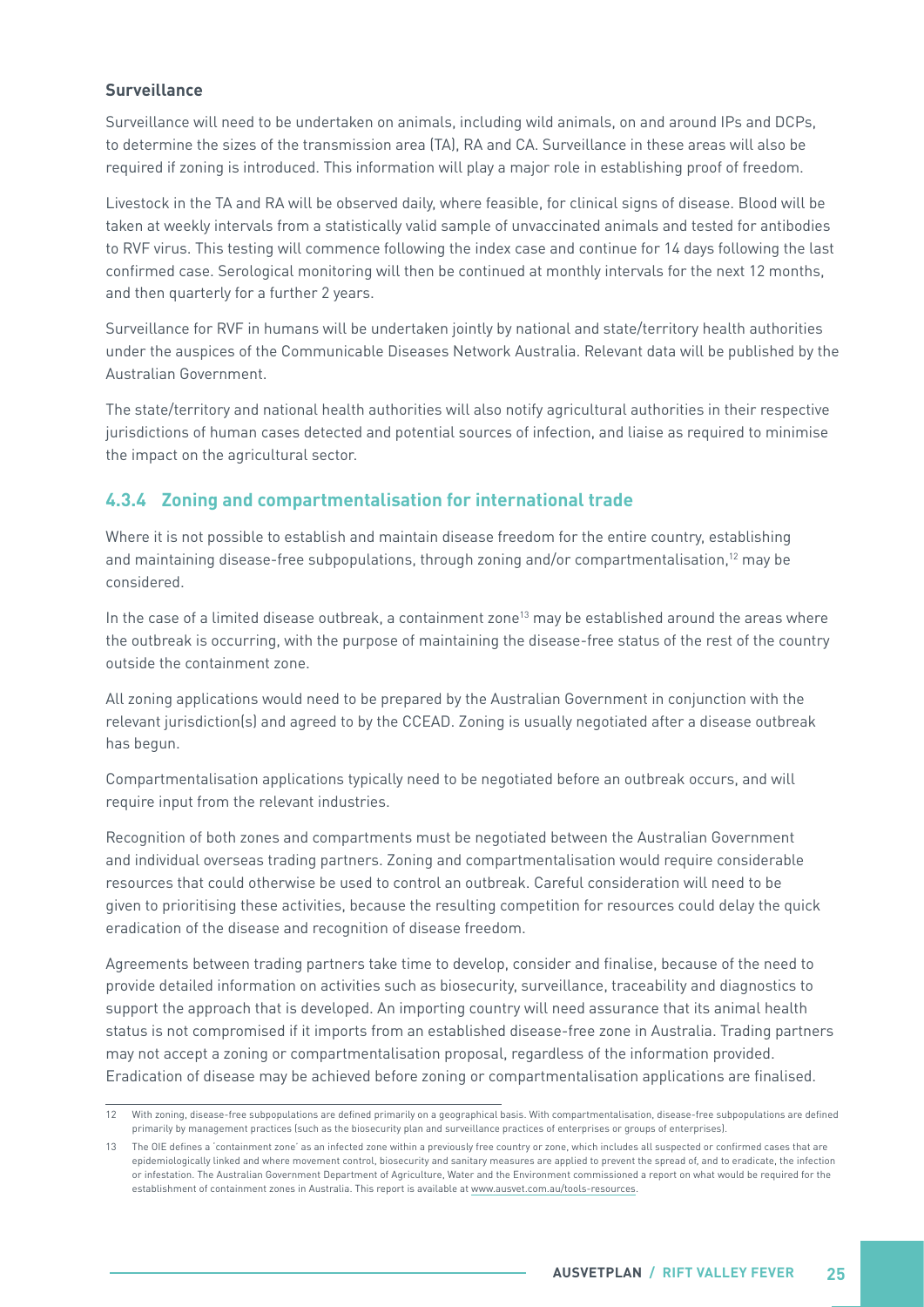<span id="page-31-0"></span>The OIE guidelines for zoning and compartmentalisation are in Chapter 4.4 and Chapter 8.15 of the OIE *Terrestrial animal health code*.

#### **4.3.5 Vaccination**

#### **General considerations**

Importation of RVF vaccines is subject to the issuing of import permit(s) from the Australian Government Department of Agriculture, Water and the Environment. Supply and use of the vaccine in Australia will require an emergency permit and consent to import from the Australian Pesticides and Veterinary Medicines Authority. Importation, distribution, use and disposal of a vaccine that is a genetically modified organism must also be licensed by the Office of the Gene Technology Regulator, or permitted under an Emergency Dealing Determination by the minister responsible for gene technology, or other relevant and appropriate processes.

Vaccination will be approved by the National Management Group based on the recommendation of the CCEAD.

#### **Specific considerations**

At present, no RVF vaccine is approved for use in Australia, but vaccination may be used during an outbreak, under emergency use provisions, to protect animals in the immediate area of the index case. If an approved vaccine is available, all ruminants on farms within the RA, including properties within the TA, will be vaccinated as soon as possible with a suitable RVF vaccine in accordance with the manufacturer's directions (eg administered twice at an interval of 2–4 weeks). Vaccination of ruminants in the CA may follow. Consideration should be given to vaccination of zoo and high-value animals within the CA.

See Appendix 5 for further details on RVF vaccines.

#### **4.3.6 Treatment of infected animals**

There is no effective treatment for RVF.

#### **4.3.7 Treatment of animal products and byproducts**

Treatment of animal products from the RA and CA will be necessary.

Animals in the TA or RA will not be slaughtered for meat while transmission is occurring because of the high risk to humans from the slaughtering process. Animals can be slaughtered for meat only after transmission ceases.

However, animals in the CA may be sent to slaughter at an approved abattoir. Chilled or frozen meat is safe for consumption following storage and cooking.

Milk from certain premises in the TA (see Section 6.4.4) may be collected and transported under permit to an approved processing facility (APF) for pasteurisation. Milk from the RA and CA must be pasteurised before consumption. The product from the pasteurised milk may then be distributed without restriction. If the milk cannot be pasteurised, it must be disinfected by acidification and disposed of appropriately (refer to the **AUSVETPLAN operational manual Disposal**).

Processing plants in the RA must comply with increased biosecurity protocols (refer to the relevant enterprise manuals, and the **AUSVETPLAN operational manuals Decontamination** and **Disposal**) to continue receiving milk from any area, and be approved as an APF.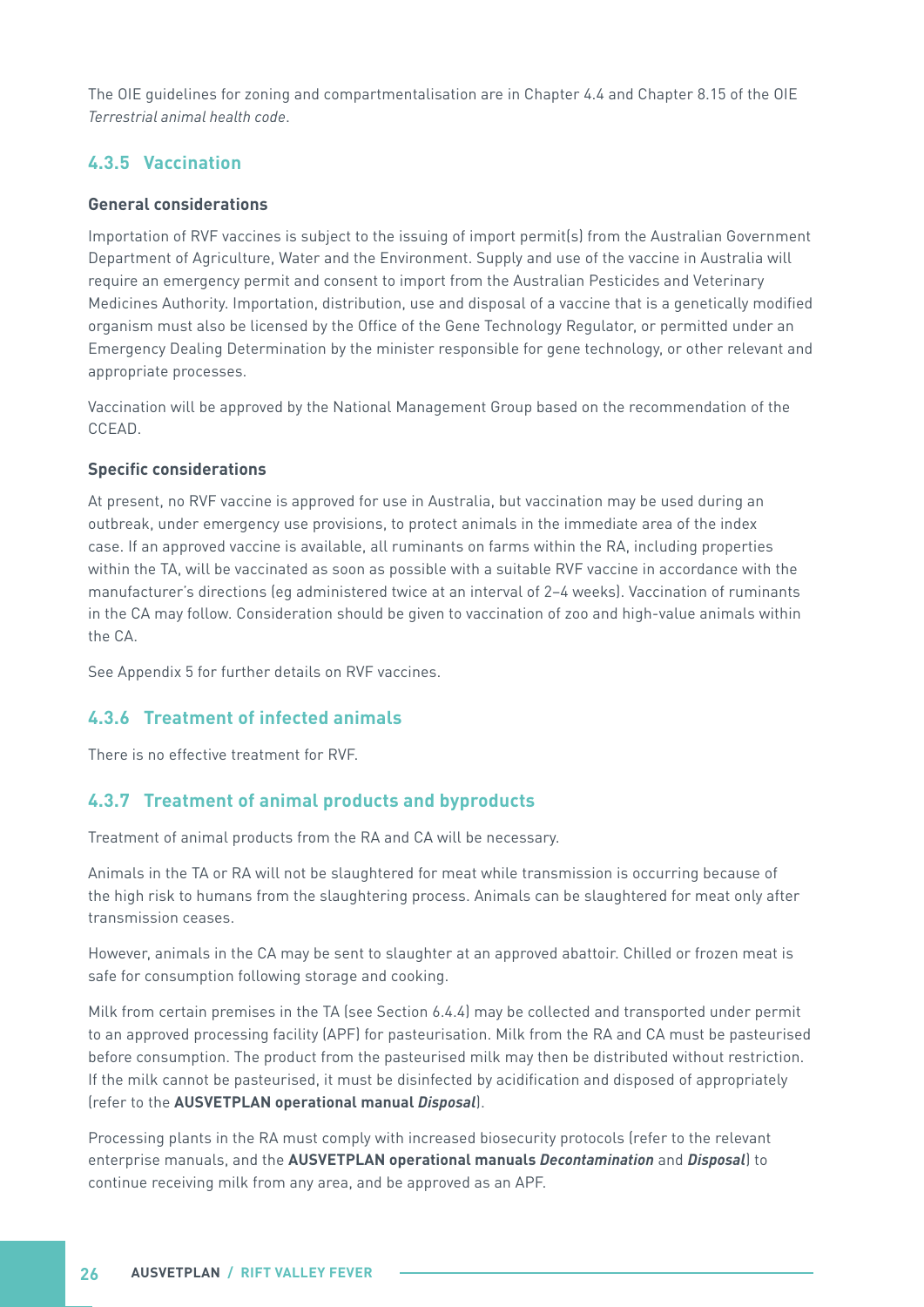<span id="page-32-0"></span>Since it is not known how long RVF virus can survive on wool after it is pressed into bales, all contaminated wool will be required to be decontaminated by chemical treatment, or isolation and storage. Where decontamination is not possible, the wool will be disposed of by burial or burning. Wool harvested within the TA during the period of virus transmission should be despatched for scouring, or scouring and carbonisation. Other fibres such as mohair should be treated by an equivalent process. Refer to the resource document **Operational guidance on the decontamination of wool and wool facilities**.

Wool that is harvested within the period between diagnosis and 21 days before the onset of clinical signs will be considered to be contaminated. Although it is unlikely that RVF virus will survive outside the host for an extended time, all contaminated wool will be required to be decontaminated by chemical treatment, or isolation and storage; where decontamination is not possible, it will be disposed of by burial or burning. Wool can be considered to pose no risk after 30 days have elapsed since the last exposure to contamination. Biosecure isolation and storage of contaminated wool should be considered where suitable infrastructure is available. The storage time required, based on the susceptibility of the virus to desiccation and high temperatures, should be 30 days. During this time, the bales will remain in situ but isolated from contact. Scouring of wool (application of a watersoluble detergent at 60–70 °C) is effective in deactivating RVF virus. Scouring would be carried out in a commercial facility to which the wool would be transported under permit.

Skins, bones and manure from IPs will be regarded as contaminated, and therefore will be disinfected and disposed of as described in the **AUSVETPLAN operational manual Disposal**.

#### **4.3.8 Destruction of animals**

#### **Stamping out**

Destruction of all susceptible animals on an IP (stamping out) will be undertaken only when it is believed that the disease has not become widespread and the virus has not established in insect vector populations. If the virus has not spread beyond the index property and stamping out is considered feasible, it will be carried out in association with movement controls, decontamination, vector control, and tracing and surveillance.

If stamping out is not considered feasible because the disease was widespread when diagnosed or it is believed that the virus has become established in the insect population, a modified stamping-out policy will be implemented. Within this overall policy, the strategies selected will depend on a thorough assessment of the epidemiological situation at the time, and will need to be reassessed during the course of the outbreak and altered if necessary. The selected strategies must be directed to containing and eliminating the virus, and protecting animal and public health.

It is very important that the timing and sequence of operations are such that they provide the greatest chance of eliminating RVF virus from IPs. Clinical cases will be destroyed first, followed by animals in direct contact with clinical cases, then the remaining susceptible animals (see the **AUSVETPLAN operational manual Destruction of animals**).

Aerosols created by blood splash during destruction and disposal of animals present a considerable danger to operators. Safety precautions that minimise exposure to blood and other body fluids will need to be adopted, and only staff (including vaccinated staff) wearing appropriate personal protective equipment (PPE) should handle the animals.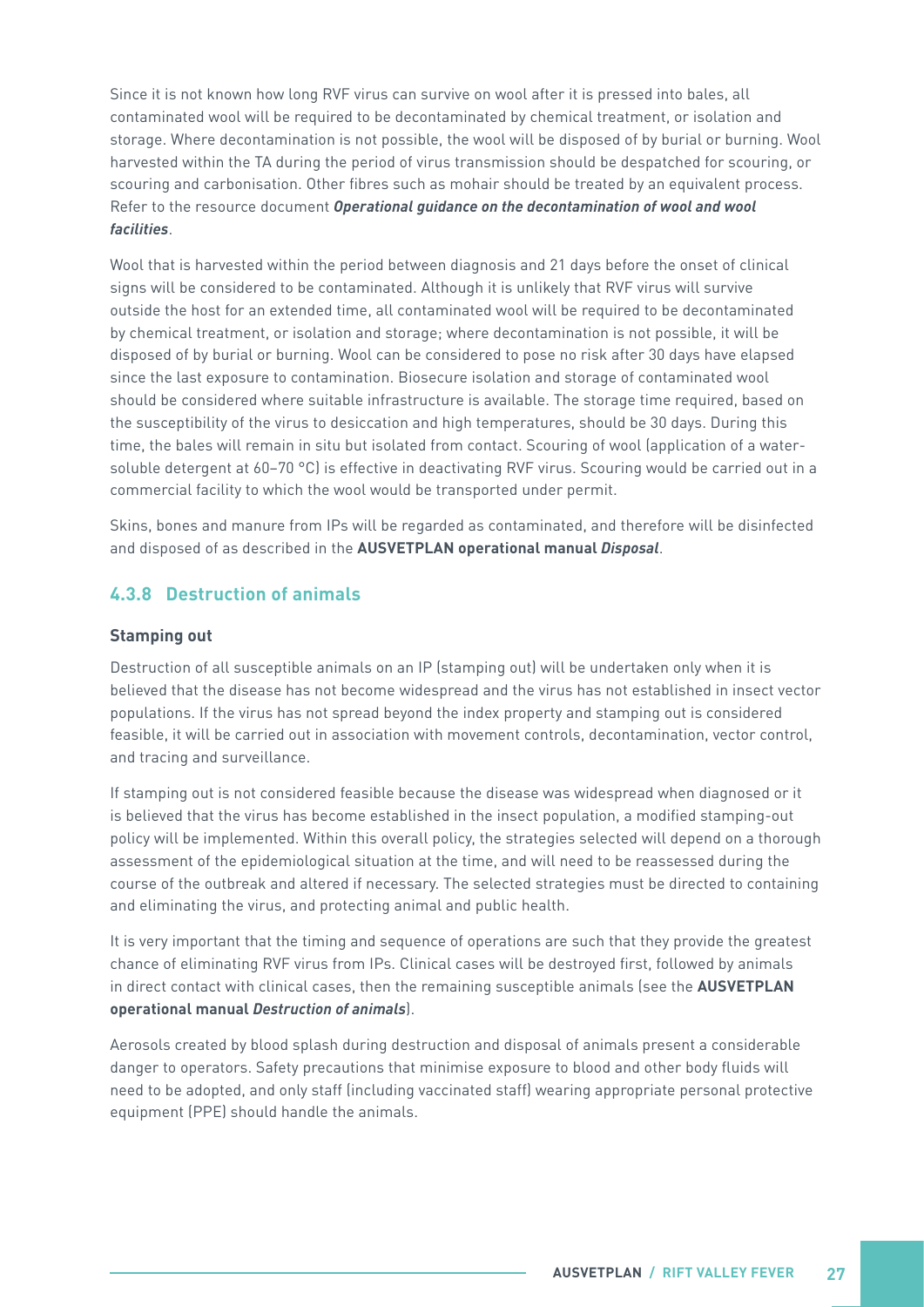#### <span id="page-33-0"></span>**4.3.9 Disposal of animals, and animal products and byproducts**

Disposal of carcasses, animal products and animal byproducts should be in accordance with the **AUSVETPLAN operational manual Disposal**, after consideration of factors such as topography, soil type and water table depth. The preferred method for milk that has been identified for disposal within a TA is by acidification and appropriate disposal. See the *Disposal* manual for further details.

Dead animals on farms outside the TA will be disposed of without postmortem examination. If a postmortem is to be performed, staff will need to be adequately protected against exposure to the virus by appropriate PPE, and have current vaccination (vaccinated people should still use PPE). Healthy animals on properties adjacent to the index farm should not be slaughtered.

Composting may be used for disposal, provided that temperatures within the pile reach at least 65 °C. Any assessment of the appropriateness of composting must include consideration of the persistence of RVF virus in proteinaceous substances exposed to heat, the risk to workers from aerosols, and the ability to monitor the composting process – in particular, temperature. Large-scale compost sites can be developed with minimal worker exposure and health risks (Eamens et al 2011).

Effective methods of decontamination should be considered to enable salvage of wool and other fibres and to prevent unnecessary destruction or disposal of the products (refer to the **AUSVETPLAN operational manual Decontamination**).

#### **4.3.10 Decontamination**

For human health reasons and the necessity to demonstrate proof of freedom, property decontamination will be carried out, preferably using an acidic disinfectant such as 2% acetic acid (see Section 2.4.2).

Sheds and structures where animals have been held will be decontaminated. These include buildings used to house livestock, dairies, woolsheds, yards, and all areas used for destruction and disposal activities. It is important to ensure that blood-spattered areas are decontaminated by spraying with a suitable disinfectant (eg 2% acetic acid). At all stages of decontamination, steps need to be taken to prevent the generation and dispersal of infective dusts and aerosols.

After destruction of animals, the area and clothing can be decontaminated using formalin, glutaraldehyde-based disinfectants or acids. Enclosed premises may be fumigated with paraformaldehyde; alternatively, a suitable liquid disinfectant can be used.

See the **AUSVETPLAN operational manual Decontamination** and the **Operational guidance on the decontamination of wool and wool facilities** resource document for further details.

#### **4.3.11 Wild animal management**

Epidemiological investigations to determine the distribution and abundance of wild and feral animals (especially goats, camels and water buffalo) will need to be undertaken early in the outbreak to assess which (if any) wild animals are likely to be in contact with domestic stock and/or insect vectors, and the likely role of these animals in the outbreak. Initially, these investigations will focus on the IP, followed by sites throughout the TA. If wild animals pose a threat, the presence and extent of antibody or virus in the various populations will be determined. This may involve intensive trapping, baiting and shooting operations.

If serological or virological evidence of RVF virus is found in wild animals, more extensive and systematic epidemiological studies will be undertaken to monitor the extent and spread of the disease in the wild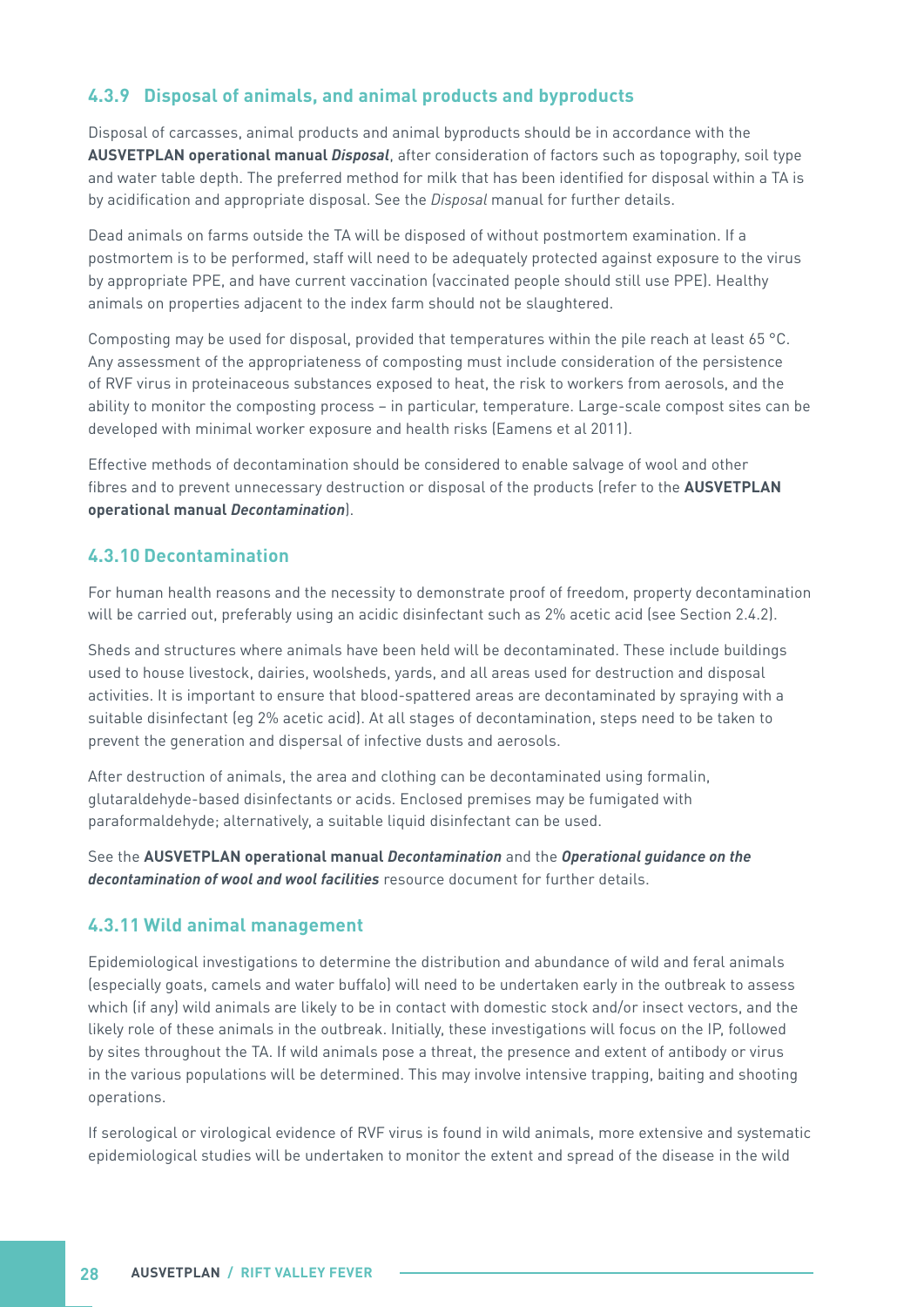<span id="page-34-0"></span>animal populations. If a large wild animal population is found to be infected, the disease would be considered endemic, and wild animal controls would not be implemented.

If wild animals are considered to be a risk factor in the dissemination of infection, programs aimed at reducing contact between infected vectors, wild animals and uninfected susceptible livestock will be initiated as soon as possible. This is because wild animals may remain a mobile reservoir of virus that could be transmitted by insects to domestic livestock.

See the **AUSVETPLAN operational manual Wild animal response strategy** for details on performing wild animal population surveys, containment, control and disease surveillance.

#### **4.3.12 Vector management**

In the event of an outbreak, surveillance of vectors will need to be conducted for virus isolation and to record the current population of biting insects. A range of collection techniques, including carbon dioxide light traps, truck traps and larval sampling, will be necessary.

To limit the spread of the virus, vector control will need to be attempted as rapidly as possible after diagnosis of RVF. The methods used will be determined by the particular circumstances, including the available equipment and insecticide, the target species, the location, the weather and, in the case of systemic or pour-on insecticides, stock density and accessibility (see Appendix 3).

If spraying is undertaken, the appropriate people or groups – including the local council, local landholders, police and beekeepers operating in the area – will need to be advised. Mosquito populations can be reduced by draining areas of still water and applying controls over the use of water for irrigation. Susceptible animals should be kept away from areas known to be mosquito breeding grounds, such as bogs and other wetlands. Where water cannot be drained, larvicides can be applied. (For details regarding insecticide application, see Appendix 2.)

Treatment of all domestic livestock in the area with either a systemic insecticide, such as ivermectin (Standfast et al 1984), or a topical insecticide will reduce the population of some of the potential vector species. These chemicals have withholding periods that will need to be observed.

Targeted vector suppression measures could be considered around valuable commercial animals (eg high-value genetic stock), or rare or valuable animals or herds (eg zoo animals).

#### **4.3.13 Public awareness and media**

Public awareness programs will be mounted by the appropriate state or territory human and animal health authorities, in collaboration with the Australian Government. Because of the public health significance of RVF, the public must be kept fully and accurately informed.

Producers will need to be informed of the symptoms of RVF and what to do if they suspect it in their herd or their workers.

The public awareness programs must advise people in high-risk occupations – such as pastoralists, abattoir workers, butchers and veterinarians – of the measures to be applied to reduce the potential for human exposure to disease.

A media information kit similar to those recommended in the **Biosecurity incident public information manual** needs to be available as soon as the disease is diagnosed.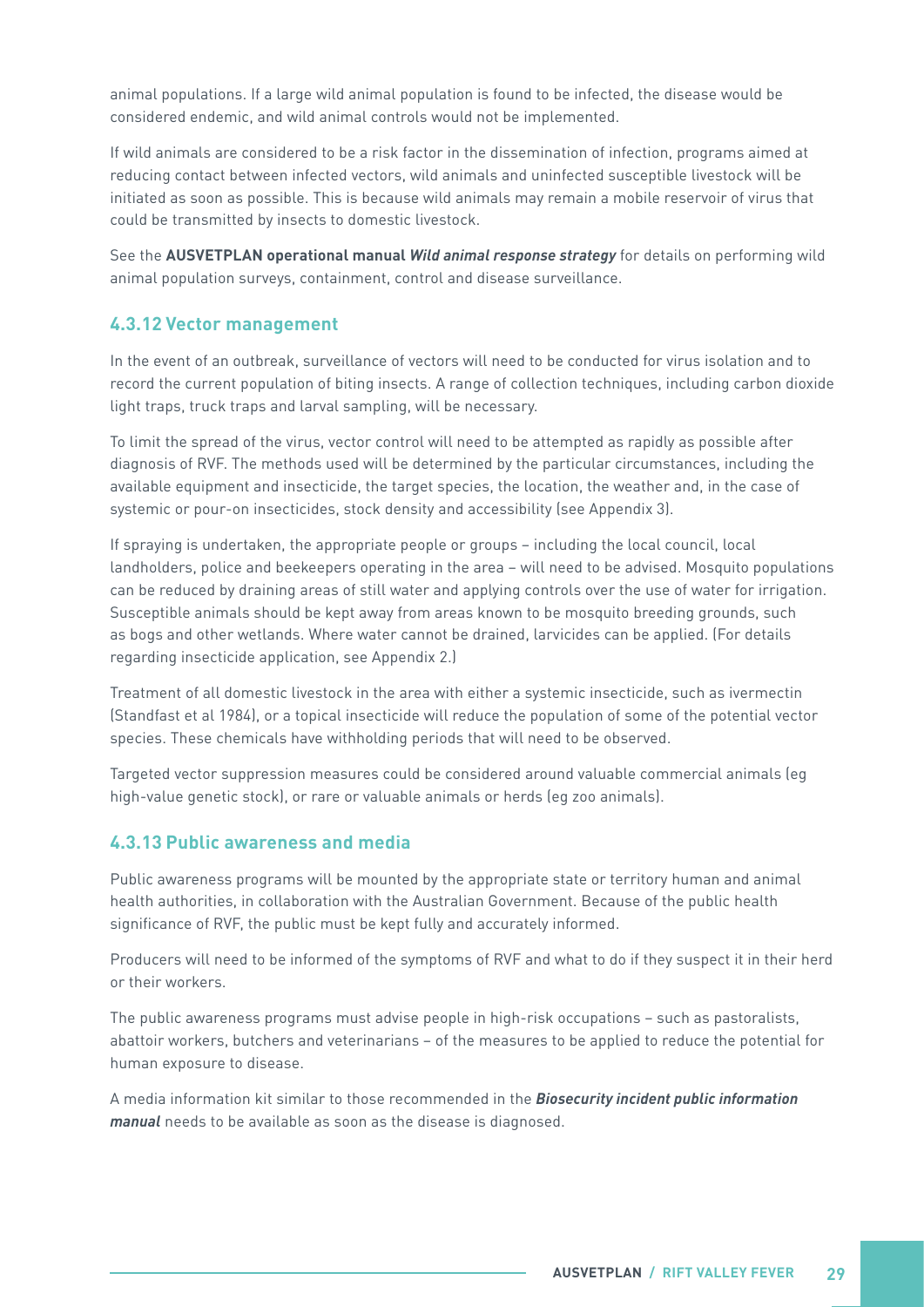#### <span id="page-35-0"></span>**4.3.14 Other strategies**

Where destocking has been used as a means of disease control, the period before the introduction of sentinel animals will depend on whether transovarial transmission within an insect vector is considered likely (see Section 2.4.2). If transovarial transmission is unlikely, a period of 6 weeks will be used. If transovarial transmission is likely, the period may be extended to up to 1 year, depending on the weather (particularly rainfall) and ongoing vector monitoring.

Serological monitoring of unvaccinated animals will be necessary at monthly intervals for 1 year and quarterly for the following 2 years to demonstrate freedom from the disease (see Section 7).

A decision on when to allow full restocking will be made after taking epidemiological factors into account (eg the presence and type of vectors, and the presence or absence of disease elsewhere).

#### **Strategy if the disease becomes established**

If RVF becomes endemic in Australia, the most effective control strategy would be to vaccinate animals with a suitable RVF vaccine.

At present, no RVF vaccine is approved for animal use in Australia, and there is no specific therapeutic agent for the disease. Therefore, control strategies would be:

- vector control (adult and larval)
- public education about vector control and means of preventing exposure to vectors (eg insect repellents and mosquito nets)
- public education about the risks of occupational exposure
- strengthening of surveillance and intervention programs.

Vector control programs should be undertaken at the state/territory government, local government and individual levels. Public education would be the responsibility of the state and territory governments.

## **4.4 Funding and compensation**

Details of the cost-sharing arrangements can be found in the Government and Livestock Industry Cost Sharing Deed in Respect of Emergency Animal Disease Responses.14 Details of the approach to the valuation of, and compensation for, livestock and property in disease responses can be found in the **AUSVETPLAN operational manual Valuation and compensation**.

<sup>14</sup> [www.animalhealthaustralia.com.au/eadra](http://www.animalhealthaustralia.com.au/eadra)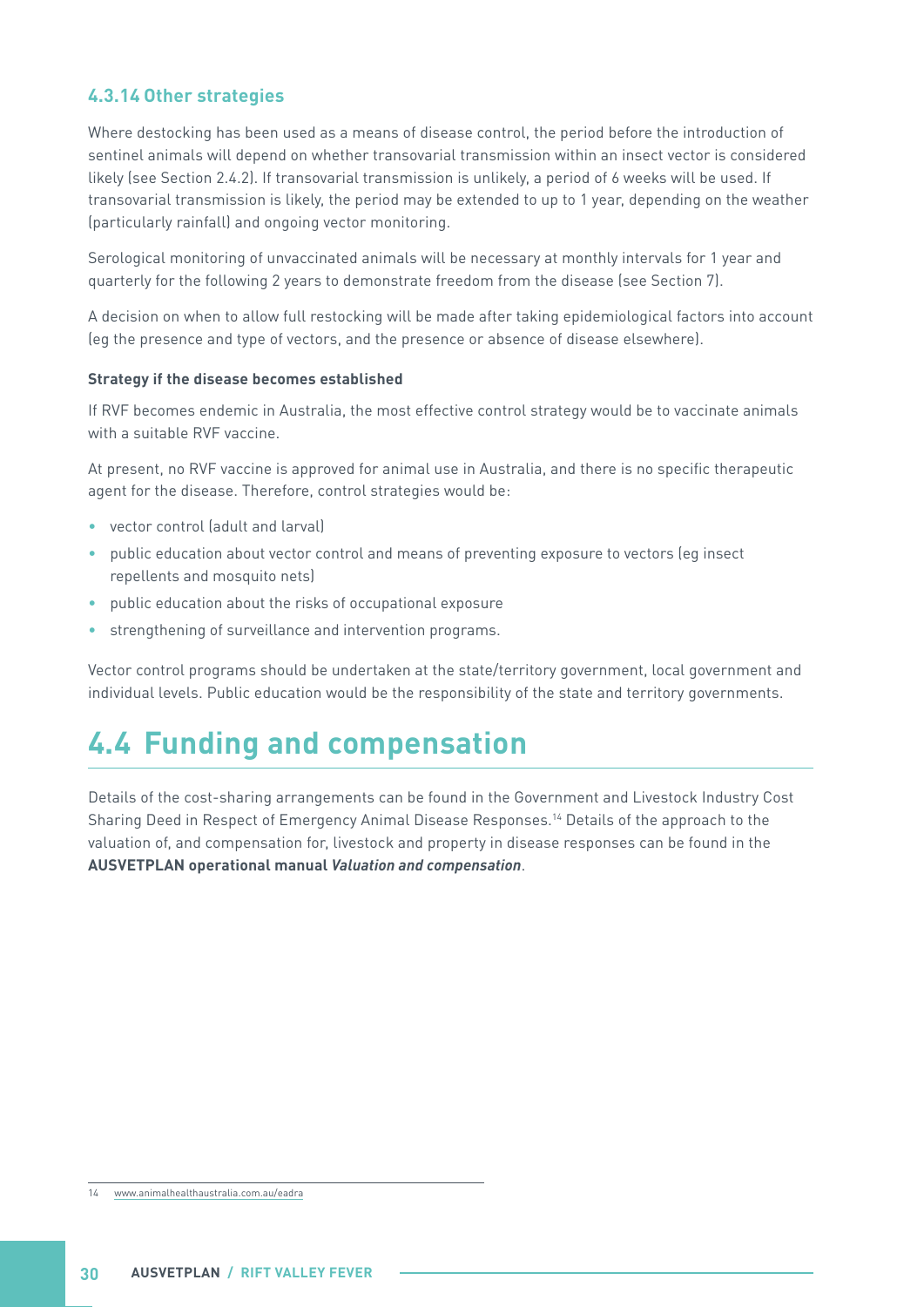# **Declared areas<br>and premises**

When an emergency animal disease (EAD) is first suspected, the premises involved would undergo a clinical and/or epidemiological investigation. If the case definition, as defined in the relevant AUSVETPLAN response strategy, is met (ie the index case15), the relevant chief veterinary officer (CVO) or their delegate will determine the premises classification and may declare the premises an infected premises (IP).

After the identification of the first IP, a restricted area (RA) and a control area (CA) may be declared.<sup>16</sup> A transmission area (TA) may also be defined, if appropriate. All premises within these areas will be classified.

At the beginning of an EAD incident, the initial premises classifications would be IP, at-risk premises (ARP), premises of relevance (POR), unknown status premises (UP) and zero susceptible species premises (ZP).

Any premises within the RA or CA will have only one classification at any one time. After an epidemiological investigation, clinical assessment, risk assessment or completion of control measures, a premises may be reclassified.

Once the first IP has been identified, intelligence gathering through veterinary epidemiological investigations would quickly lead to the identification of suspect premises (SPs) and trace premises (TPs). These would be high priorities for follow-up investigation by the relevant state or territory authorities. In a worst-case scenario, an SP could become an IP; therefore, SPs need to be investigated as a matter of very high priority. Similarly, investigation and risk assessment of a TP might identify it as an IP, dangerous contact premises (DCP) or dangerous contact processing facility (DCPF). An SP or TP might also be assessed as negative and qualified as SP-AN or TP-AN, and eventually reclassified as an ARP, POR or ZP.

All premises classifications are subject to change as a result of a modification in the case definition(s) or investigation(s) as the incident response proceeds.

Classifications should be applied with information needs of managers in mind. They should assist managers to monitor and report progress. Premises classifications to be used should be agreed early in a response, so that control centre personnel can apply the correct and consistent classifications and definitions from the outset of the investigation and response.

<sup>15</sup> The first case to come to the attention of investigators

<sup>16</sup> This is invariably the case with highly contagious diseases (eg foot-and-mouth disease, equine/avian/swine influenza, classical swine fever) but may not apply to less contagious diseases (eg Hendra virus, anthrax, Australian bat lyssavirus).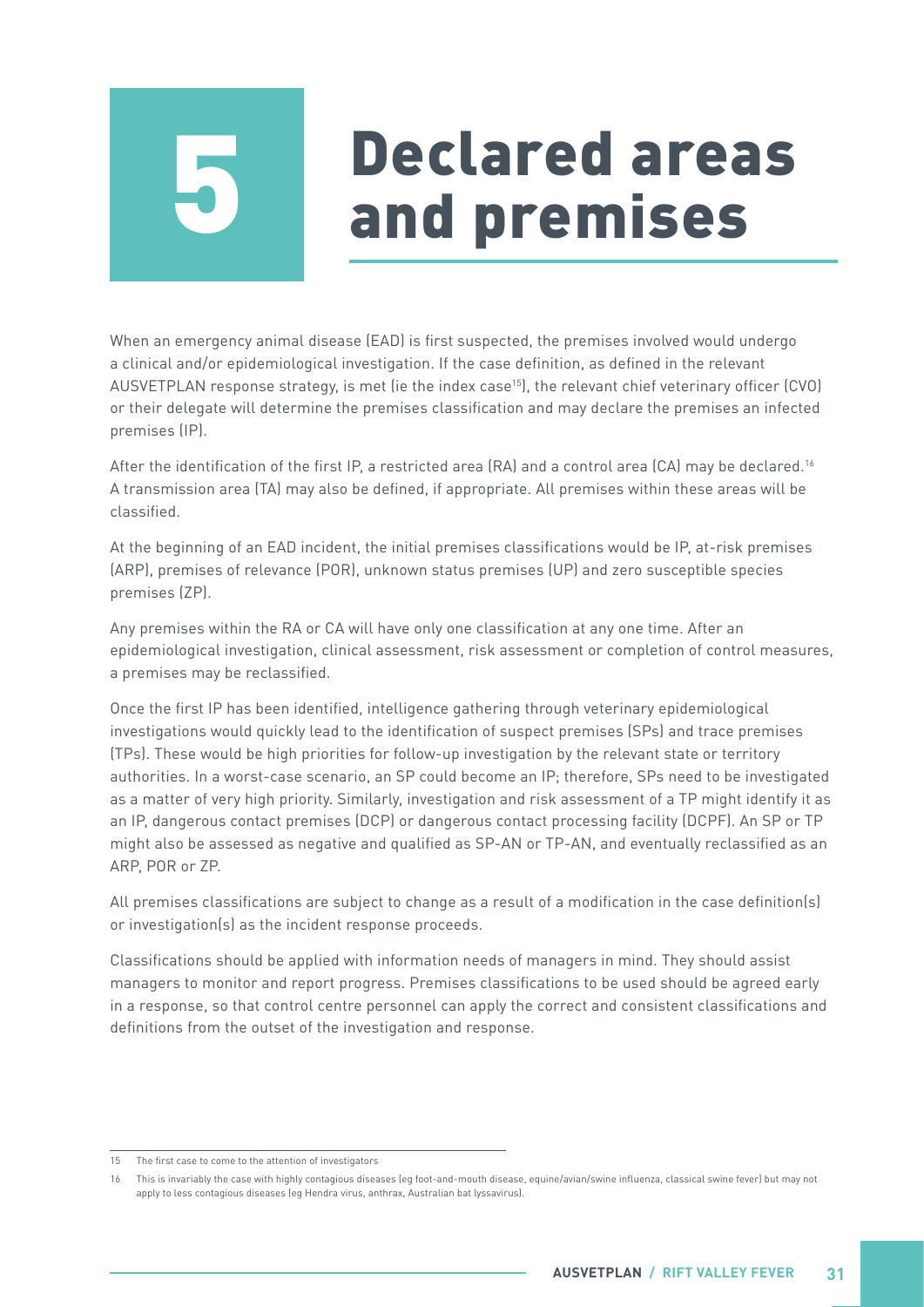# **5.1 Declared areas**

Maintaining movement restrictions on areas for long periods has important implications for resource management, animal welfare, business continuity, and socioeconomic impacts on producers and regional communities.

During the course of an EAD response, it may become necessary for a CA or RA to be expanded, as additional geographical areas or new foci of infection are identified. Later in the response, as control is achieved, mechanisms for gradually reducing the size of the CA and RA can be introduced.

An EAD may involve multiple foci of infection, with several jurisdictions potentially involved. Since disease might be controlled at different rates in different areas, there may be the opportunity to progressively lift restrictions on an area basis. This would involve reclassifying previously declared areas (RAs and CAs), with a staged approach to lifting of movement restrictions. This is a key step in the recovery process and will have positive benefits on the community.

#### **5.1.1 Restricted area (RA)**

An RA will be a larger legally declared area around the TA. The boundary of the RA does not have to be circular or parallel to that of the TA but should be at least 'y' km from the boundary of the TA; this distance may be influenced by World Organisation for Animal Health (OIE) standards or an official control program. The RA can include areas of known competent vector distribution. In general, surveillance may be less intense than in the TA, but movement controls will be the same.

The boundary of the RA will be adjusted as confidence about the extent of the incident increases. It will take into account the relevant OIE *Terrestrial animal health code* chapter on the disease and, if appropriate, OIE standards on zoning and compartmentalisation (Chapter 4.4).<sup>17</sup>

#### **5.1.2 Control area (CA)**

A CA is a legally declared area where the disease controls, including surveillance and movement controls, applied are of lesser intensity than those in an RA (the limits of a CA and the conditions applying to it can be varied during an incident according to need).

A CA is a disease-free buffer between the RA and the outside area (OA). Specific movement controls and surveillance strategies will be applied within the CA to maintain its disease-free status and prevent spread of the disease into the OA.

An additional purpose of the CA is to control movement of susceptible livestock for as long as is necessary to complete tracing and epidemiological studies, to identify risk factors and forward and backward risk(s).

The CA will be a larger declared area around the RA(s) – initially, possibly as large as the state or territory in which the incident occurs – where restrictions will reduce the risk of disease spreading from the RA(s). The CA will have a minimum radius of 250 km, encompassing the RA(s). It may be defined according to geography, climate and the distribution of relevant wild (including feral) animals. The boundary will be adjusted as confidence about the extent and distribution of the incident increases.

In general, surveillance and movement controls will be less intense in the CA than in the RA, and disease-susceptible animals and their products may be permitted to move under permit within and out of the area.

<sup>17</sup> [www.oie.int/en/what-we-do/standards/codes-and-manuals/terrestrial-code-online-access](https://www.oie.int/en/what-we-do/standards/codes-and-manuals/terrestrial-code-online-access/)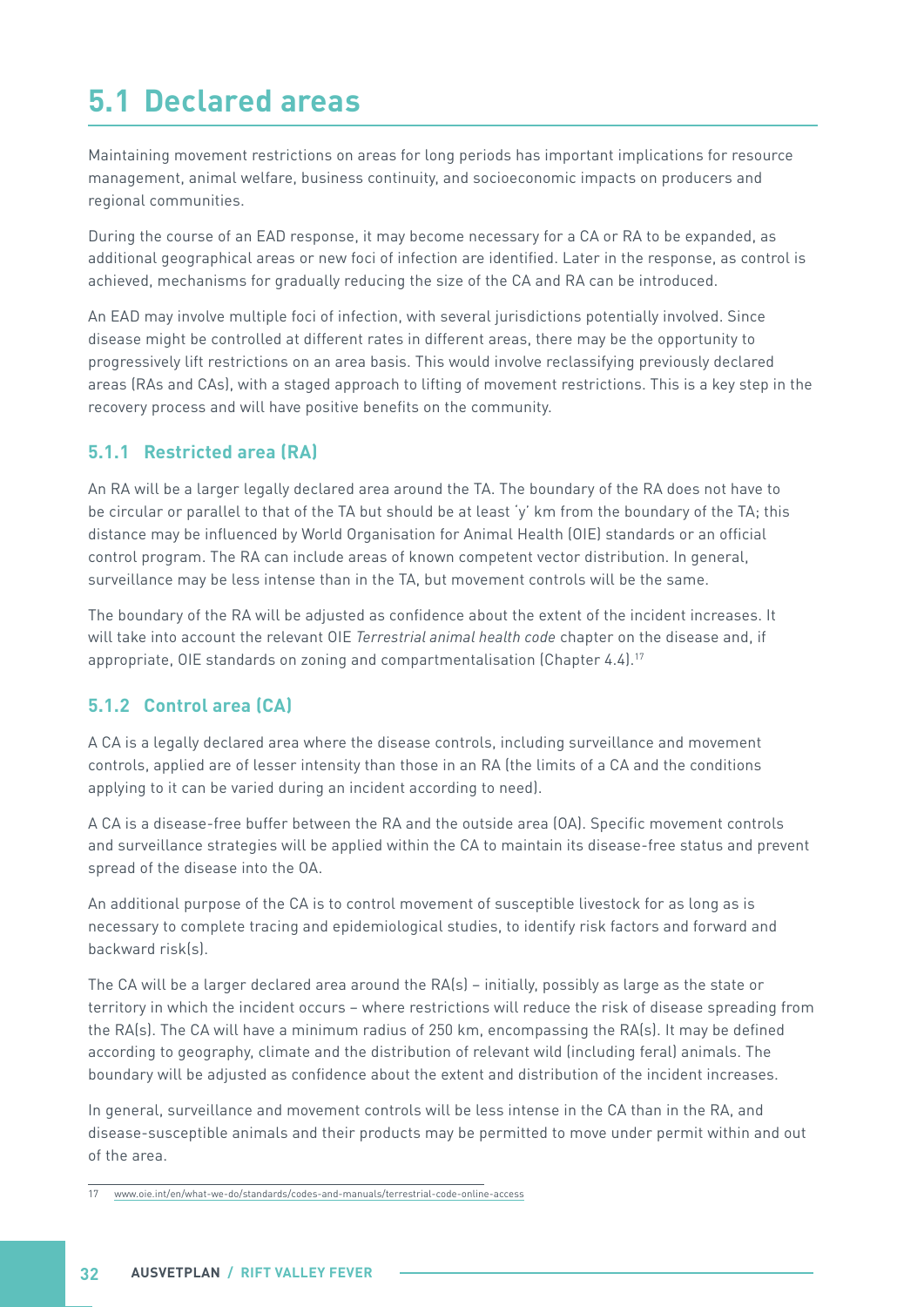

*Aedes* mosquitoes are a primary RVF vector.

### **5.2 Other areas**

It is possible that other types of areas (eg vaccination area or surveillance area), which are not legally declared, may be used for disease control purposes in some jurisdictions.

#### **5.2.1 Transmission area (TA)**

A TA is not a legally declared area but will include all IPs and, where possible, all SPs, TPs, DCPs and DCPFs. In the presence of competent vectors, a TA of 150 km radius should be drawn. The TA does not need to be circular but can have an irregular perimeter, provided that the boundary is initially an appropriate distance from the nearest IP, DCP, DCPF, SP or TP. This distance will depend on the information gained about vector numbers and competence, environmental factors (eg prevailing winds, rainfall, temperature, humidity), and the number and distribution of infected and/or susceptible animals. In the absence of competent vectors, the TA may be reduced in size.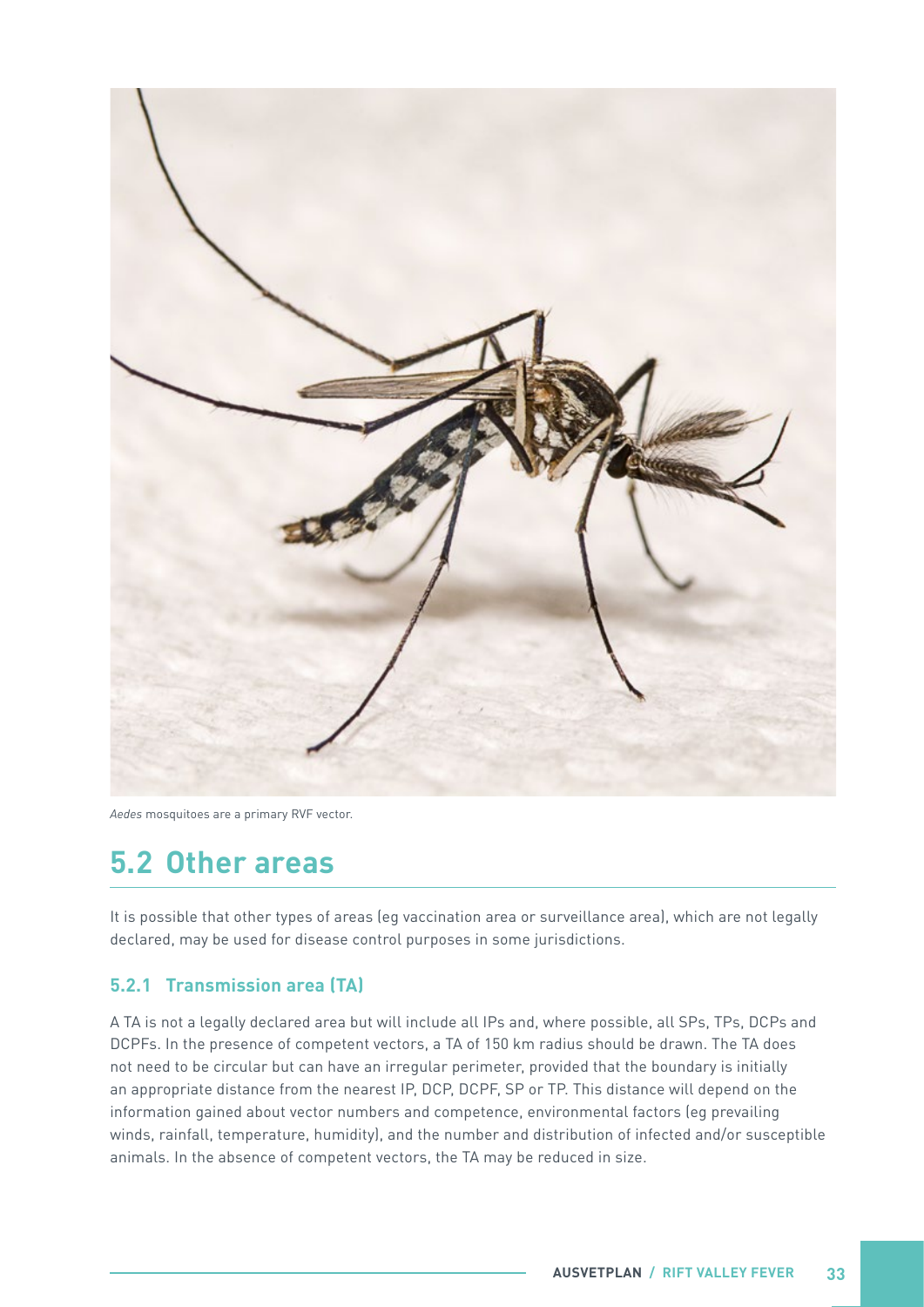## **5.3 Premises classifications**

Detailed guidelines for classifying premises statuses are provided in the **AUSVETPLAN guidance document Declared areas and allocation of premises classifications in an EAD response**, and the definitions are in the Glossary.

#### **5.3.1 Premises status classifications**

For Rift Valley fever (RVF), the premises classifications to be used are:

- infected premises (IP)
- suspect premises (SP)
- trace premises (TP)
- dangerous contact premises (DCP)
- dangerous contact processing facility (DCPF)
- approved processing facility (APF)
- approved disposal site (ADS)
- at-risk premises (ARP)
- premises of relevance (POR)
- resolved premises (RP)
- unknown status premises (UP)
- zero susceptible species premises (ZP).

#### **5.3.2 Qualifiers**

Please also refer to the **AUSVETPLAN guidance document Declared areas and allocation of premises classifications in an EAD response** for more detail on qualifiers.

For Rift Valley fever (RVF), the qualifiers to be used are:

- assessed negative (AN)
- sentinels on site (SN)
- vaccinated (VN).

### **5.4 Reclassifying premises and previously declared areas**

Maintaining movement restrictions on areas for long periods has important implications for resource management, animal welfare, business continuity, and socioeconomic impacts on producers and regional communities. Therefore, attention should be given to reclassifying premises and previously declared areas as quickly as possible.

Detailed guidelines for reclassifying previously declared areas are provided in the **AUSVETPLAN guidance document Declared areas and allocation of premises classifications in an EAD response**.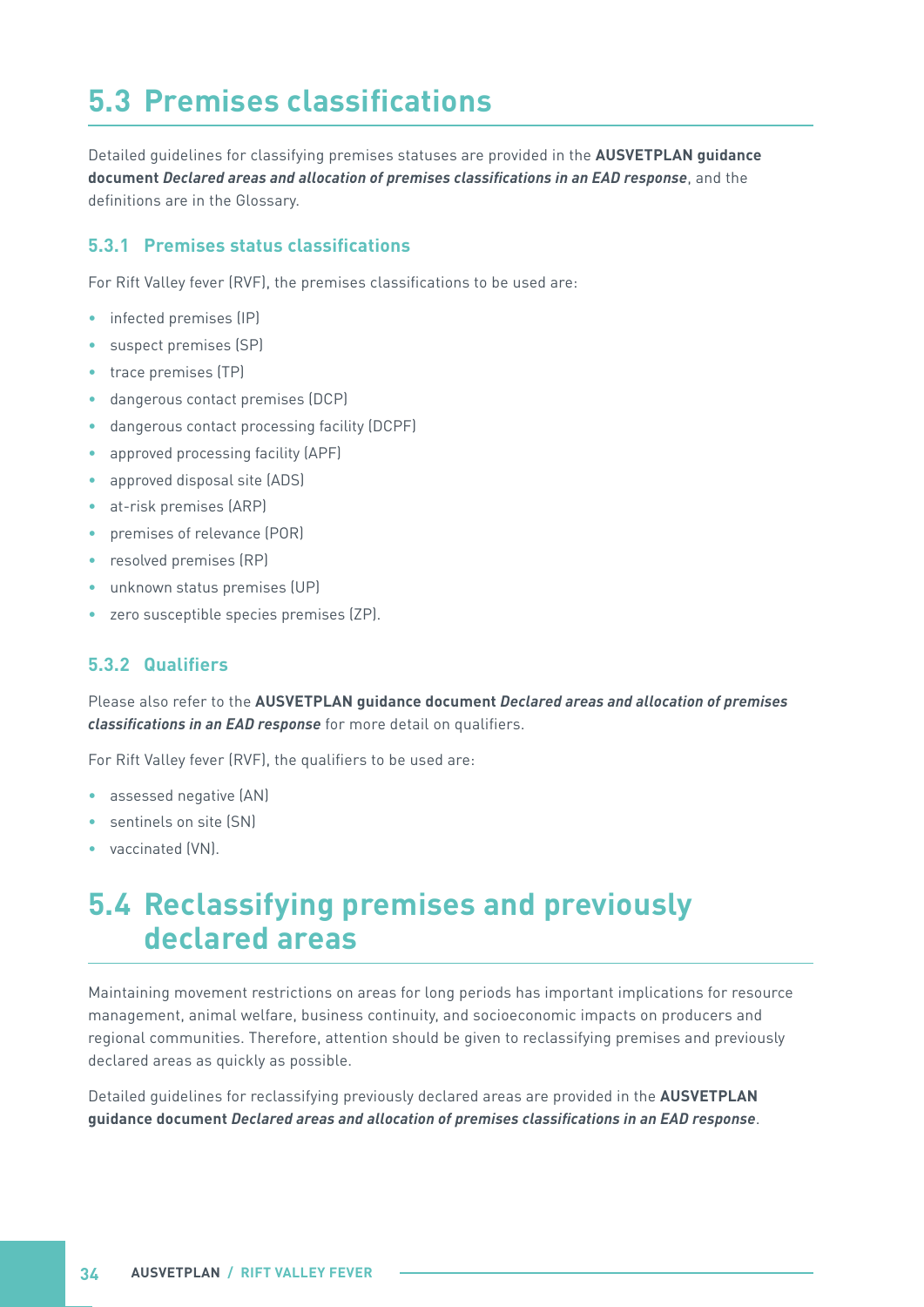#### **5.4.1 Reclassifying previously declared areas**

The lifting of restrictions in declared areas is managed by jurisdictions according to their local legislation, regulations and processes.

The key principles for reclassifying a previously declared area during a response should include the following, noting that not all will be relevant for some diseases:

- The area should be epidemiologically distinct from other declared areas.
- All TPs and SPs have been investigated and reclassified, and all IPs, DCPs and DCPFs in the area have been reclassified as RPs.
- All tracing and surveillance associated with EAD control has been completed satisfactorily, with no evidence or suspicion of infection in the area.
- $\bullet$  A minimum period of 28 days<sup>18</sup> has elapsed since predetermined disease control activities and risk assessment were completed on the last IP or DCP in the area.
- An approved surveillance program (including the use of sentinel animals, if appropriate) has confirmed no evidence of infection in the RA (see below).
- For vector-borne diseases, vector monitoring and absence of transmission studies indicate that vectors are not active.

Lifting of restrictions is a process managed by the combat CVO under jurisdictional legislation and consistent with the most current agreed Emergency Animal Disease Response Plan. When the appropriate conditions are satisfied, a combat jurisdiction can, in consultation with the Consultative Committee on Emergency Animal Diseases (CCEAD), reduce the size of the RA or lift all restrictions. The previous part of the RA would then become part of the CA. Jurisdictions should be able to present documented evidence that the appropriate conditions have been met.

When an RA is lifted and becomes part of the CA, it will have a lower risk status, and the movement restrictions that apply will be consistent with those applying within the CA. Over time, all of the RAs will be reduced and lifted.

If more than one combat jurisdiction is involved, each will use its own appropriate legal jurisdictional mechanisms to lift the declaration of the RA or CA, coordinating with each other and consulting with the CCEAD to ensure wide communication and coordination.

After a further period of surveillance and monitoring, and provided that the additional surveillance and monitoring find no evidence of infection, a jurisdiction, in consultation with the CCEAD, could lift the CA. This would result in the lifting of all the remaining regulatory controls associated with the response, and a return to business as usual.

<sup>18</sup> The minimum period uses, or is based on, the disease-specific incubation periods defined by the OIE – two incubation periods is a common guideline. In this case, two infective periods is recommended.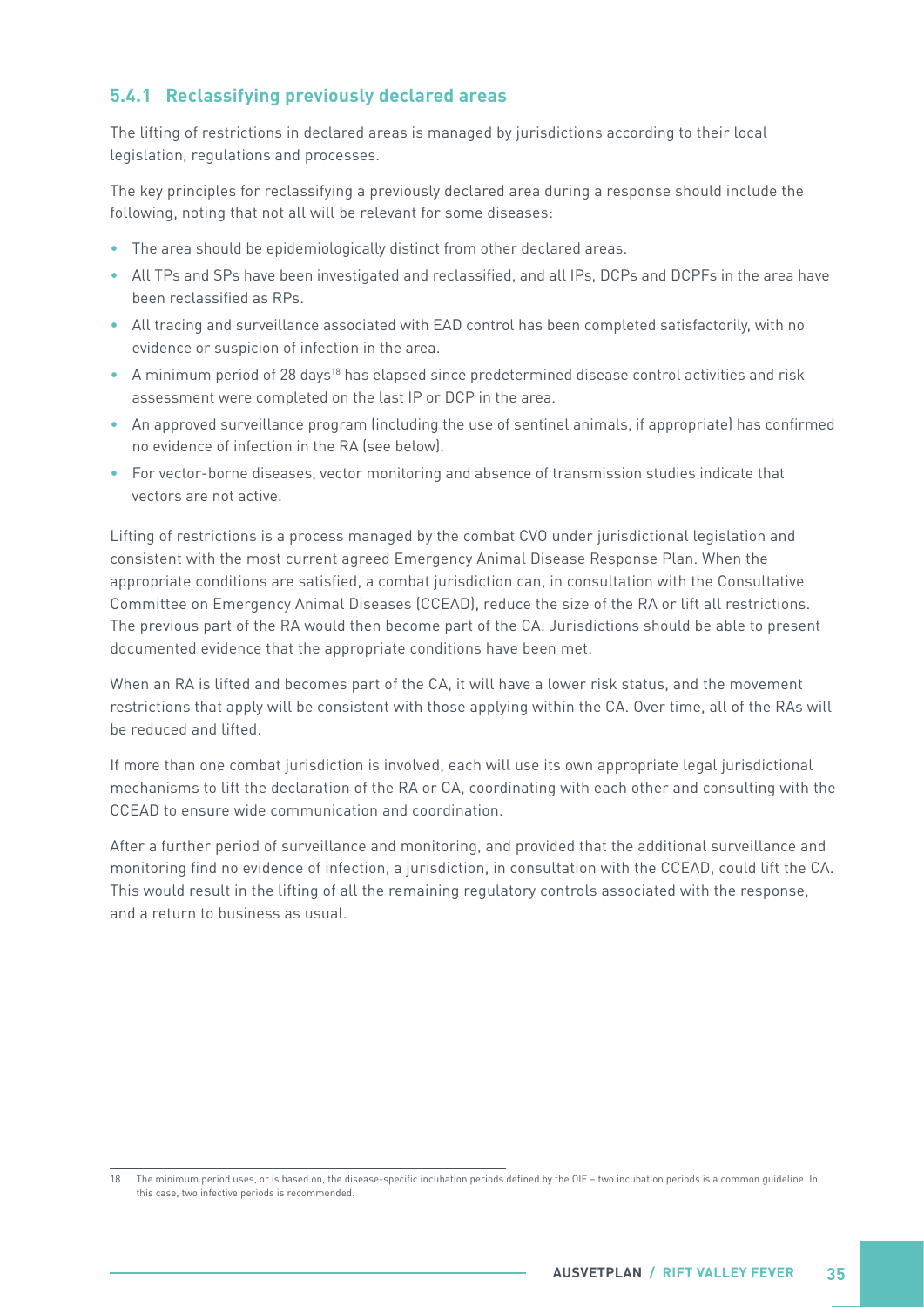# **Movement**<br>controls

# **6.1 Principles**

The principles for the recommended quarantine practices and movement controls are as follows:

- Containment and eradication of Rift Valley fever (RVF) is the highest priority. Therefore, 'normal business movements' are not allowed.
- Live animals pose the greatest risk of disease spread; therefore, their movements from all premises within the restricted area (RA) and control area (CA) must be strictly controlled.
- The outside area (OA) should remain as 'clean' as possible. Therefore, movement of animals from the RA to the OA is prohibited, and movement of products is generally prohibited. Movement of animals and products from the CA to the OA will also be restricted.
- Trace premises (TP) and suspect premises (SP) are temporary classifications, and every effort should be made to resolve the status of these premises as soon as possible.
- The numbers of susceptible animals within the RA should be minimised. Therefore, movements of animals into the RA will be limited and usually for slaughter only.
- Movement restrictions are more stringent within the RA than within the CA, and will be more stringent in the early stages of the response.
- Movement controls may be varied during a response from those listed here. However, this will involve a variation to the agreed Emergency Animal Disease Response Plan, with endorsement by the Consultative Committee on Emergency Animal Diseases (CCEAD) and the National Management Group (NMG).
- Recommended movement controls apply to any movement off a premises, whether on foot or by vehicle, that involves either public or private land.
- All movement control matrixes and narratives are for guidance.
- Application for a movement permit does not automatically mean that one will be granted.
- In emergency or exceptional circumstances, any proposed movement may be considered by the jurisdictional chief veterinary officer (CVO) on a risk-assessed case-by-case basis.
- Interstate movements will need to meet the import requirements of the receiving jurisdiction.

## **6.2 Guidelines for issuing permits**

In an emergency animal disease (EAD) event, quarantine and movement controls must strike a balance between quick and effective disease control and business continuity. Therefore, it is not appropriate to simply prohibit all movement of animals and products. On the other hand, diligence needs to be applied to minimise the risk of further spread of the disease.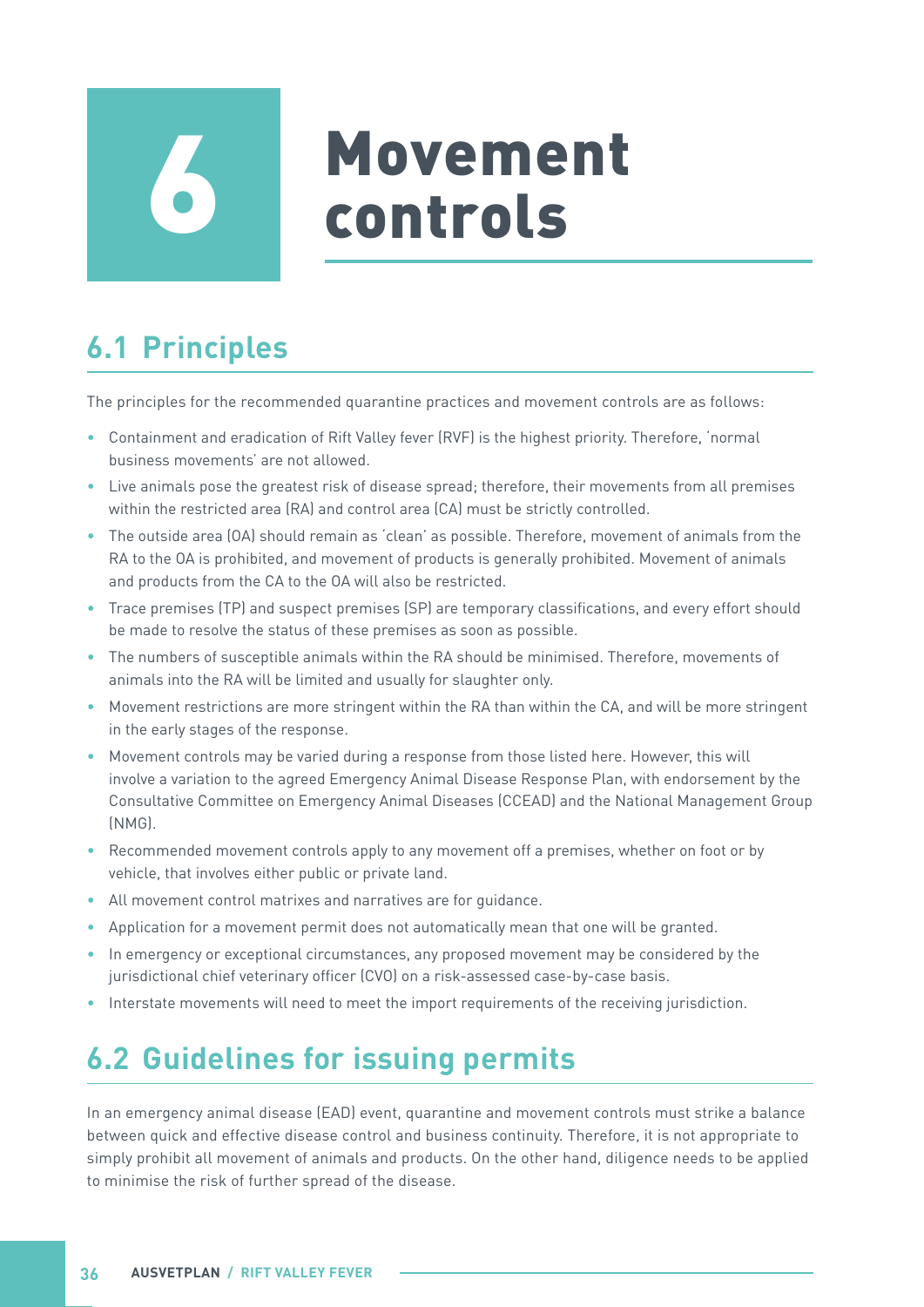Recommended biosecurity and movement controls in each AUSVETPLAN response strategy provide guidance on which movements can be allowed and under what conditions. This is based on an analysis of the disease risks that are presented by a specific movement, of a specific commodity, at a specific time during the EAD response phase. Each disease strategy will indicate whether a proposed movement is:

- allowed (under normal jurisdictional, including interstate, requirements)
- prohibited except under the conditions of a general, special or emergency permit
- prohibited.

Permits may not be available until the relevant CVO provides approval for movements, and this may not be available in the early stages of a response. When assessing risk for the purposes of issuing a permit, the elements to consider may include:

- sources of risk
	- risk material such as live or dead susceptible animals, semen, embryos, meat, meat products, waste products, offal, paunch screenings, manure, render material, fertiliser, biological specimens, casings, used wrappers and cartons, effluent, fomites (vehicles, people, nonsusceptible animals, crops, grains, hay silage and mixed feeds)
	- presence of the disease agent on both the originating and destination premises, and uncertainty
	- location of source and destination premises
	- fate at destination premises (eg for slaughter vs for growing out)
	- current vector activity, if relevant
	- organisation and management issues (ie confidence in animal tracing and surveillance, biosecurity)
	- proposed use of the animals or products
	- proposed transport route
	- vaccination status of the animals, if relevant
	- security and monitoring at the destination
	- environment and natural events
	- community and human behaviour
	- risk of sabotage
	- technology
	- regulations and standards
	- available resources for compliance and enforcement
- areas of impact
	- livestock health (health of affected species, including animal welfare)
	- human health (including work health and safety)
	- trade and economic impacts (including commercial and legal impacts)
	- environmental impacts
	- organisational capacity
	- political impacts
	- reputation and image
	- proposed risk treatment measures
	- vaccination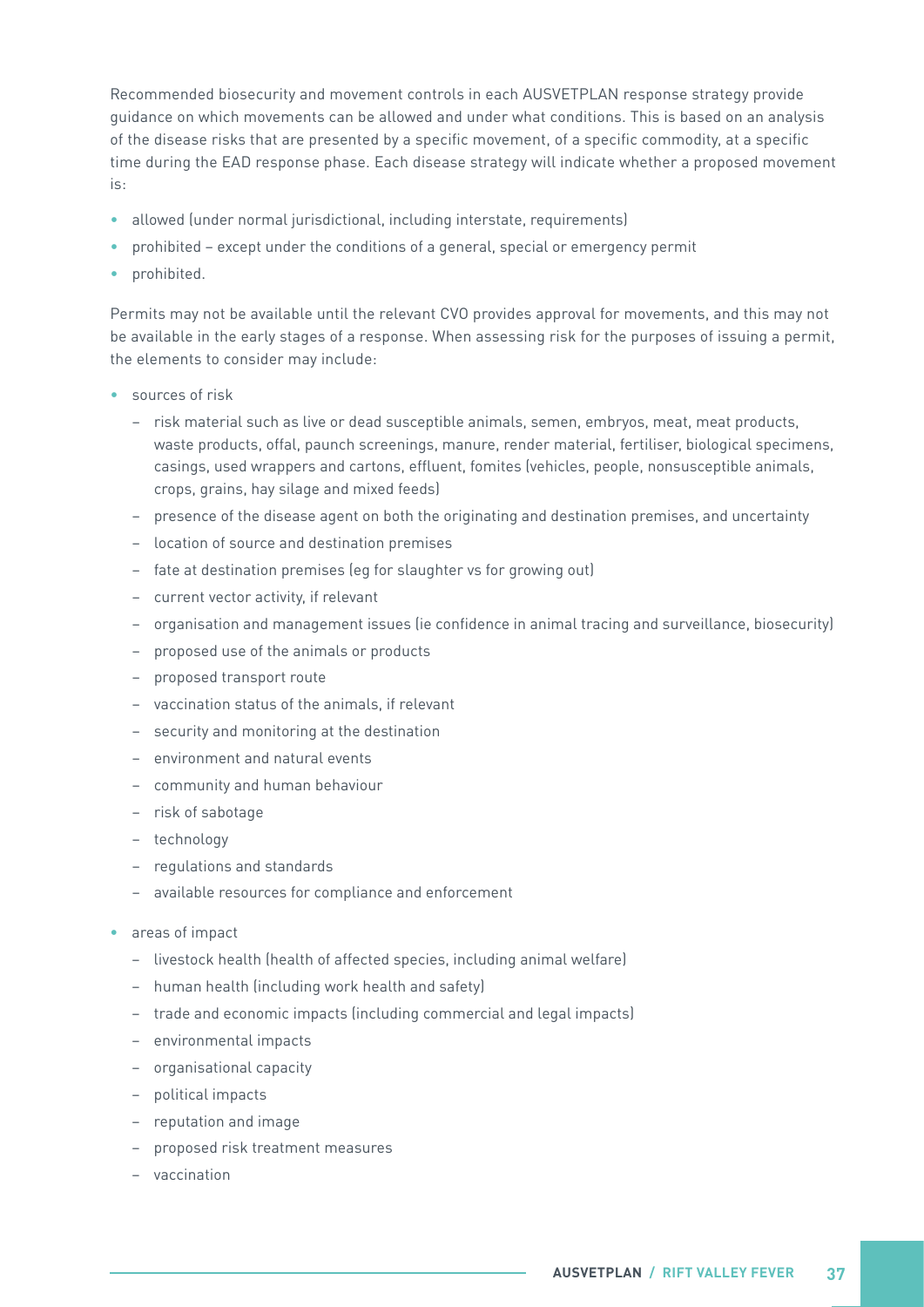- destruction of animals
- processing of product
- disinfection or other treatment of animals, vehicles and fomites
- vector control, if relevant
- security
- communication.

## **6.3 Types of permits**

Permits are either general or special. Emergency permits are a form of special permit. Permits are legal documents that describe the animal(s), commodities or things to be moved, the origin and destination, and the conditions to be met for the movement. Either type of permit may include conditions. Once permit conditions have been agreed from an operational perspective, all permit conditions must be met for every permit. Both general and special permits may be in addition to documents required for routine movements between or within jurisdictions (eg health certificates, waybills, consignment notes, National Vendor Declarations – NVDs).

#### **General permit**

General permits (GPs) are used for lower-risk movements, and create a record of each movement to which they apply. They are granted without the need for direct interaction between the person moving the animal(s), commodity or thing and a government veterinarian or gazetted inspector of stock. The permit may be completed via a webpage or in an approved place (such as a government office or commercial premises). A printed version of the permit must accompany the movement. The permit may impose preconditions and/or restrictions on movements. GPs may not be available until the relevant CVO gives approval for general movements, and this may not be available in the early stages of a response.

#### **Special permit**

Special permits (SpPs) are issued by the relevant government veterinarian or gazetted inspector of stock. They are used for higher-risk movements, and therefore require formal application and individual risk assessment. SpPs describe the requirements for movement of an animal (or group of animals), commodity or thing, for which a specific assessment has been conducted by the relevant government veterinarian or gazetted inspector of stock. A printed version of the permit must accompany the movement. The permit may impose preconditions and/or restrictions on movements.

#### **Emergency permit**

An emergency permit is an SpP that specifies strict legal requirements for an otherwise high-risk movement of an animal, to enable emergency veterinary treatment to be delivered, to enable animals to be moved for animal welfare reasons, or to enable any other emergency movement under exceptional circumstances. These permits are issued on a case-by-case basis under the authorisation of the relevant CVO.

#### **Other movement requests**

Movements not reflected within any of the movement control matrixes or narratives may be considered by the relevant jurisdictional CVO on a risk-assessed case-by-case basis.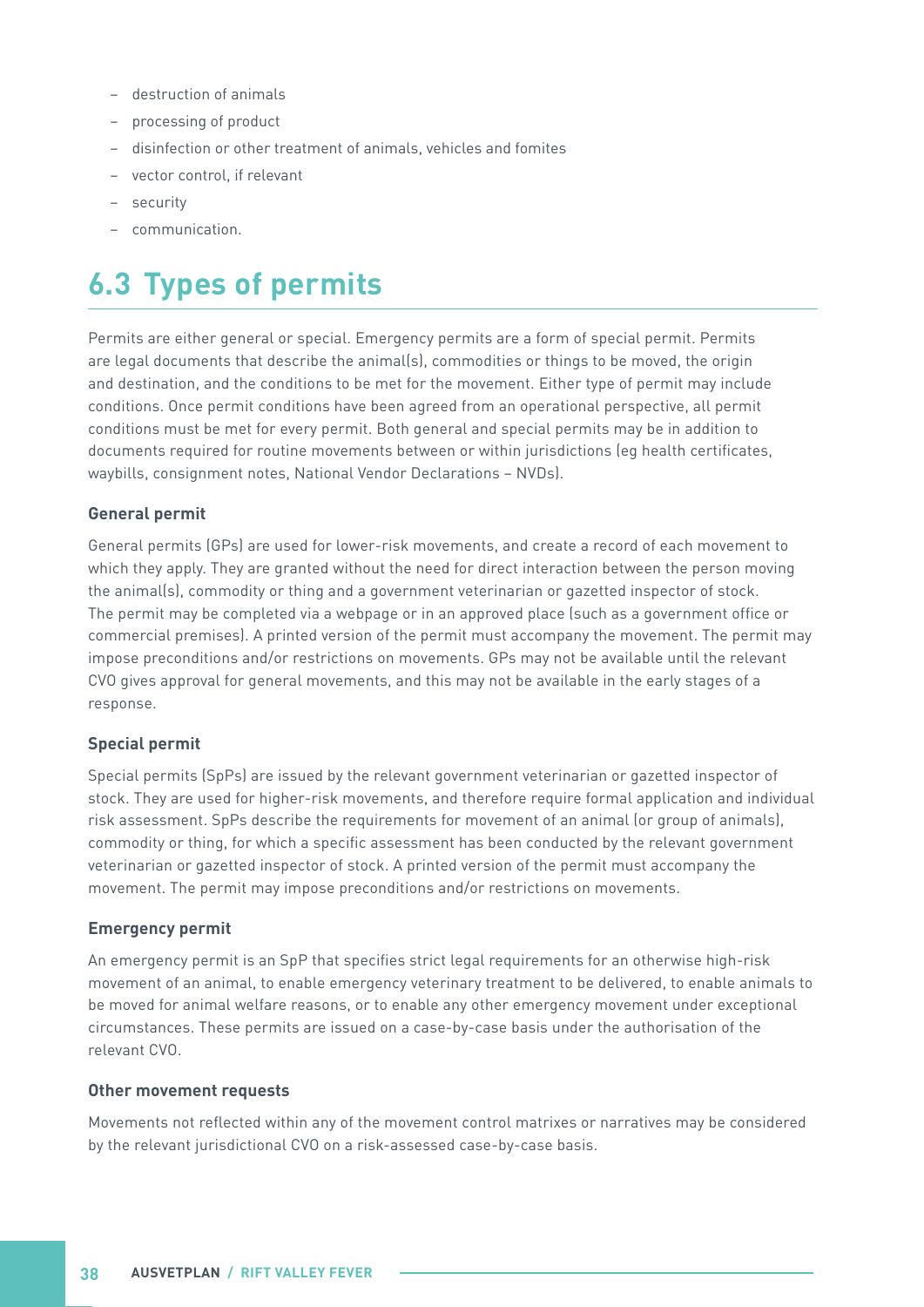# **6.4 Recommended movement controls**

Effective quarantine and movement controls are essential to minimise spread of RVF virus by animals. Initially, stringent controls on the movement and congregation of susceptible livestock will be imposed. These may be relaxed once the situation has been fully assessed.

The results of the epidemiological investigation will determine whether continuing quarantine and movement controls are warranted. It is important to be aware of possible trade concerns about the movement of animals from the vicinity of the outbreak area to free areas, even if such movements carry negligible disease risk. Any movement restrictions placed on live animals might be influenced more by trade considerations than by disease risk. Affected jurisdictions may wish to act conservatively until the epidemiological investigation is complete, and the full extent of the disease risk and the trade risk is known.

Movement controls will be maintained to some degree until the disease is either eradicated or declared endemic. If a vaccination campaign is carried out, far fewer restrictions will apply to vaccinated animals (once their immunity is established) than to unvaccinated animals.

This section offers a guide for common movements of susceptible livestock and livestock transport vehicles; however, a risk assessment of the situation should also be done and any necessary changes made to suit the situation.

See Appendix 4 for the permit conditions.

#### **Commodity groups**

Commodity groups for which no movement controls apply include animal products (eg milk, meat and meat products, wool and leather) that have been subject to appropriate treatment at an approved processing facility (APF).

Commodity groups for which movement controls apply are:

- live ruminants (pregnant and nonpregnant)
- live ruminants for slaughter
- nonruminants
- ruminant reproductive material
- vehicles used for livestock transport
- raw milk and milk products
- untreated meat and meat products
- untreated animal byproducts
- untreated wool and fibres
- untreated hides and skins
- untreated carcases
- specimens.

#### **Control of vector movement**

Infected vectors can be mechanically transferred in vehicles, containers, crates and so on. For any movement of any item, steps should be taken to stop the mechanical movement of competent vectors with that item. Usually, this would comprise use of knockdown or residual insecticidal treatments.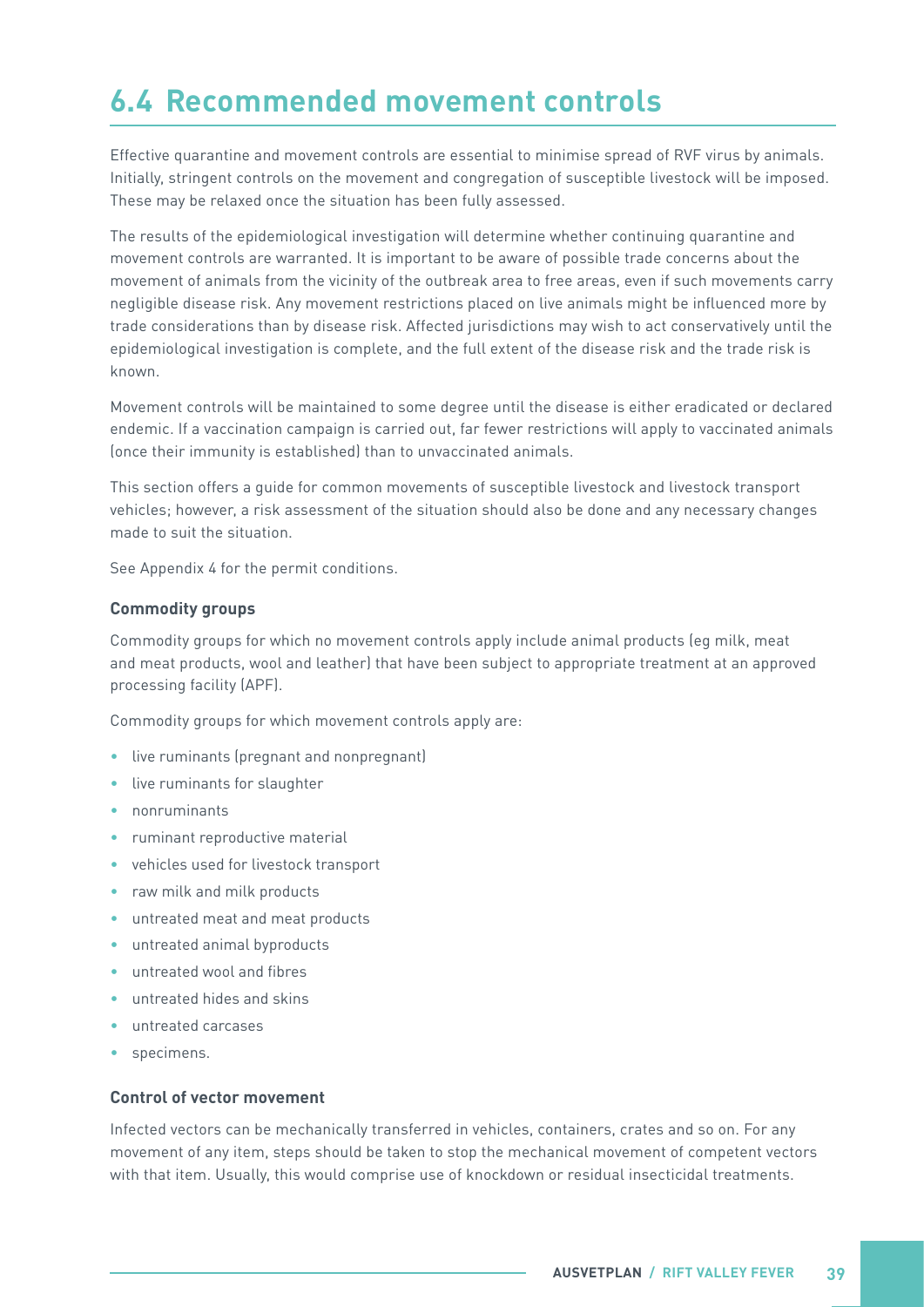This precaution should be applied to all species – both those requiring a permit to move and those that are not subject to movement controls.

As well, a communication strategy should be considered to inform affected communities of strategies to reduce this risk so that people can take their own steps to prevent the spread of infected vectors – for example, spraying the interior of vehicles before leaving a transmission area (TA).

Treatment of vectors as part of movement controls is outlined in the movement control matrixes in the following sections.

#### **6.4.1 Live susceptible animals**

#### **Live ruminants and other susceptible animals not being sent to slaughter**

Table 6.1 describes the recommended movement controls for live ruminants and other susceptible animals, apart from those being sent to slaughter, within and between declared areas.

#### **Table 6.1 Recommended movement controls for live ruminants and other susceptible animals not being sent to slaughter**

| Τo        | <b>TA</b>                                                                            | <b>RA</b>                                                                            | <b>CA</b>                                                                        | <b>OA</b>                                                                        |
|-----------|--------------------------------------------------------------------------------------|--------------------------------------------------------------------------------------|----------------------------------------------------------------------------------|----------------------------------------------------------------------------------|
| From      |                                                                                      |                                                                                      |                                                                                  |                                                                                  |
| <b>TA</b> | Prohibited, except<br>under SpP-<br>conditions 1, 4, 5, 7,<br>9, 10, 14, 15, 16, 21  | Prohibited, except<br>under SpP -<br>conditions 1, 4, 5, 7,<br>9, 10, 14, 15, 16, 21 | Prohibited                                                                       | Prohibited                                                                       |
| <b>RA</b> | Prohibited, except<br>under SpP -<br>conditions 1, 4, 5, 7,<br>9, 10, 14, 15, 16, 21 | Prohibited, except<br>under SpP -<br>conditions 1, 4, 5, 7,<br>9, 10, 14, 15, 16, 21 | Prohibited                                                                       | Prohibited                                                                       |
| <b>CA</b> | Prohibited, except<br>under SpP-<br>conditions 1, 6, 7, 10,<br>16, 21                | Prohibited, except<br>under SpP -<br>conditions 1, 6, 7, 10,<br>16, 21               | Prohibited, except<br>under GP -<br>conditions 1, 7, 8, 15,<br>16, 21            | Prohibited, except<br>under GP -<br>conditions 1, 7, 8, 15,<br>16, 21            |
| <b>OA</b> | Prohibited, except<br>under SpP-<br>conditions 1, 6, 7, 10,<br>16, 21                | Prohibited, except<br>under SpP -<br>conditions 1, 6, 7, 10,<br>16, 21               | Allowed under<br>normal jurisdictional<br>(including interstate)<br>requirements | Allowed under<br>normal jurisdictional<br>(including interstate)<br>requirements |

CA = control area; GP = general permit; OA = outside area; RA = restricted area; SpP = special permit; TA = transmission area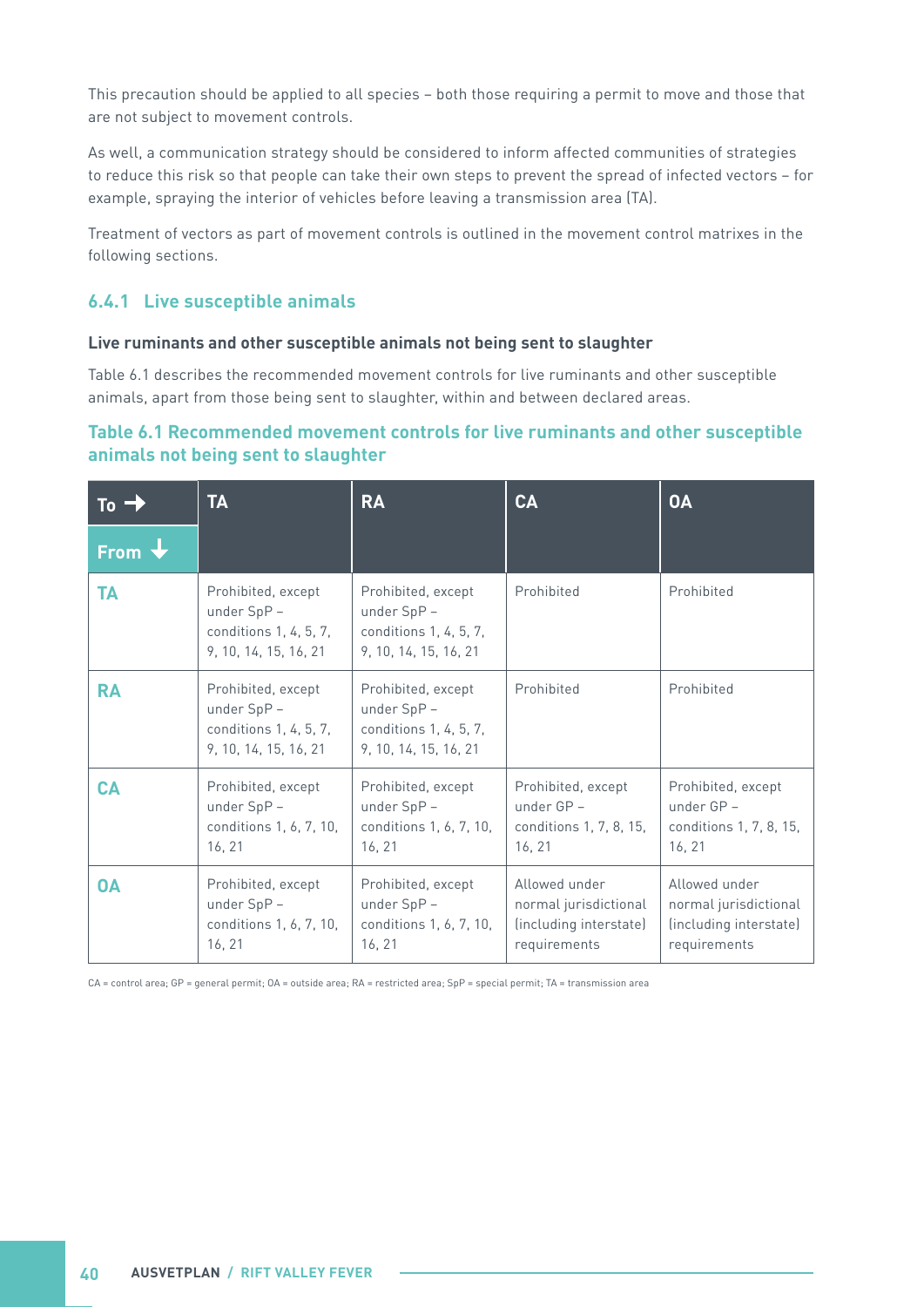#### **Live ruminants and other susceptible animals being sent to slaughter**

Table 6.2 describes the recommended movement controls for live ruminants and other susceptible animals being sent for slaughter within and between declared areas. Care needs to be taken, because the slaughter of viraemic animals may result in human infection.

#### **Table 6.2 Recommended movement controls for live ruminants and other susceptible animals being sent to slaughter**

| To -        | <b>TA</b>            | <b>RA</b>            | <b>CA</b>              | <b>OA</b>              |
|-------------|----------------------|----------------------|------------------------|------------------------|
| <b>From</b> |                      |                      |                        |                        |
| TA          | Prohibited, except   | Prohibited, except   | Prohibited, except     | Prohibited, except     |
|             | under SpP -          | under SpP -          | under SpP -            | under SpP -            |
|             | conditions 3, 7, 11, | conditions 3, 7, 11, | conditions 3, 7, 11,   | conditions 3, 7, 11,   |
|             | 12, 14, 21           | 12, 14, 21           | 12, 14, 21             | 12, 14, 21             |
| <b>RA</b>   | Prohibited, except   | Prohibited, except   | Prohibited, except     | Prohibited, except     |
|             | under SpP -          | under SpP -          | under SpP -            | under SpP -            |
|             | conditions 1, 7, 11, | conditions 1, 7, 11, | conditions 1, 7, 10,   | conditions 1, 7, 10,   |
|             | 12, 14, 21           | 12, 14, 21           | 16, 21, 22             | 16, 21, 22             |
| <b>CA</b>   | Prohibited, except   | Prohibited, except   | Allowed under          | Allowed under          |
|             | under GP -           | under GP -           | normal jurisdictional  | normal jurisdictional  |
|             | conditions 1, 7, 8,  | conditions 1, 7, 8,  | (including interstate) | (including interstate) |
|             | 13, 21               | 13, 21               | requirements           | requirements           |
| <b>OA</b>   | Prohibited, except   | Prohibited, except   | Allowed under          | Allowed under          |
|             | under GP -           | under GP -           | normal jurisdictional  | normal jurisdictional  |
|             | conditions 1, 7, 8,  | conditions 1, 7, 8,  | (including interstate) | (including interstate) |
|             | 13, 21               | 13, 21               | requirements           | requirements           |

CA = control area; GP = general permit; OA = outside area; RA = restricted area; SpP = special permit; TA = transmission area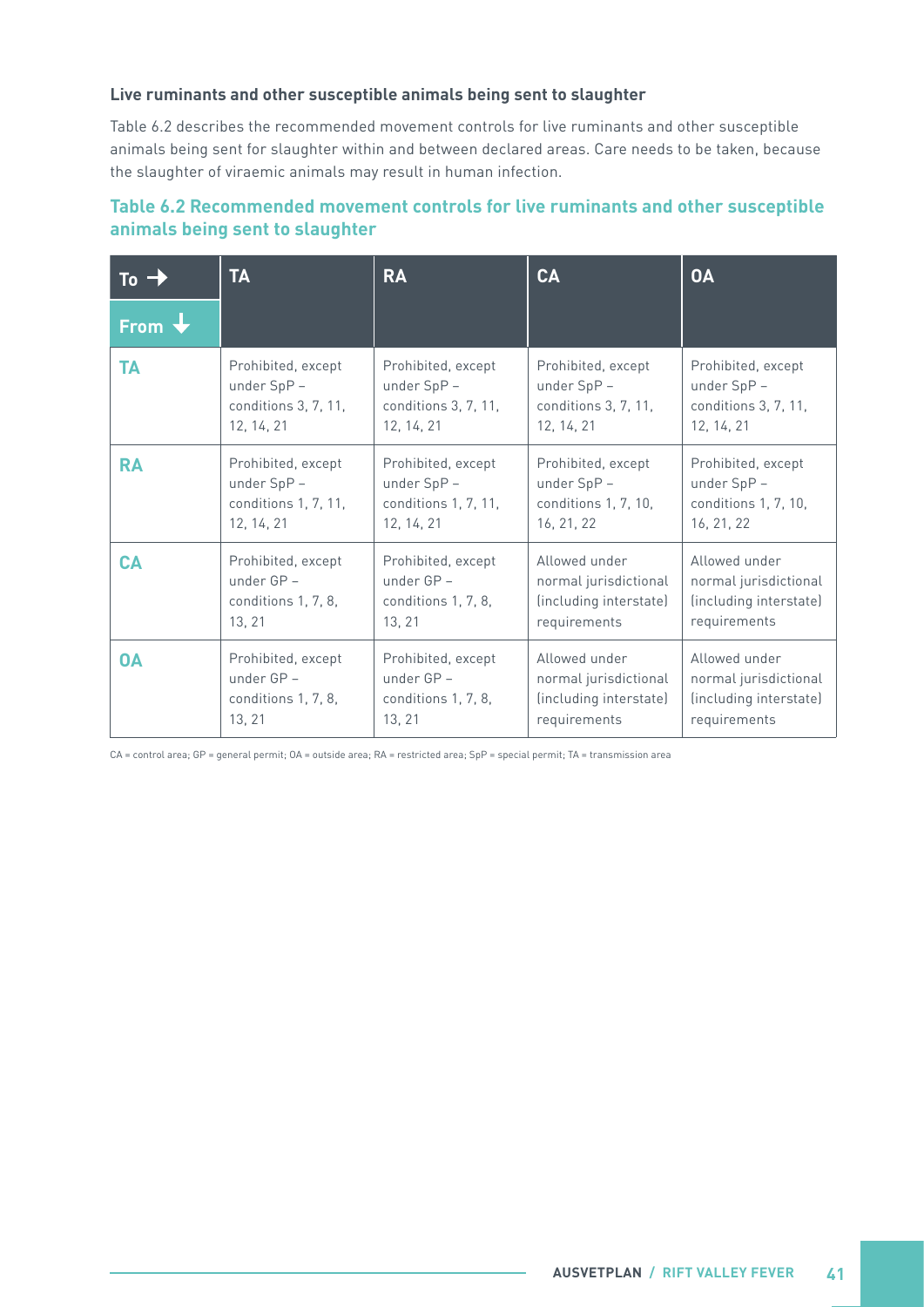#### **6.4.2 Semen and embryos from live susceptible animals**

Table 6.3 describes the recommended movement controls for ruminant reproductive material within and between declared areas.

| $To =$          | <b>TA</b>                                                            | <b>RA</b>                                                            | CA                                                                   | <b>OA</b>                                                            |
|-----------------|----------------------------------------------------------------------|----------------------------------------------------------------------|----------------------------------------------------------------------|----------------------------------------------------------------------|
| From $\bigstar$ |                                                                      |                                                                      |                                                                      |                                                                      |
| <b>TA</b>       | Prohibited                                                           | Prohibited                                                           | Prohibited                                                           | Prohibited                                                           |
| <b>RA</b>       | Prohibited, except<br>under SpP-<br>conditions 18, 19                | Prohibited, except<br>under SpP-<br>conditions 18, 19                | Prohibited, except<br>under SpP-<br>conditions 18, 19                | Prohibited                                                           |
| <b>CA</b>       | Prohibited, except<br>under $GP -$<br>conditions 1, 8, 17,<br>20, 21 | Prohibited, except<br>under $GP -$<br>conditions 1, 8, 17,<br>20, 21 | Prohibited, except<br>under $GP -$<br>conditions 1, 8, 17,<br>20, 21 | Prohibited, except<br>under $GP -$<br>conditions 1, 8, 17,<br>20, 21 |
| <b>OA</b>       | Prohibited, except<br>under $GP -$<br>conditions 1, 8, 17,<br>20, 21 | Prohibited, except<br>under $GP -$<br>conditions 1, 8, 17,<br>20, 21 | Prohibited, except<br>under $GP -$<br>conditions 1, 8, 17,<br>20, 21 | Prohibited, except<br>under $GP -$<br>conditions 1, 8, 17,<br>20, 21 |

#### **Table 6.3 Recommended movement controls for ruminant reproductive material**

CA = control area; GP = general permit; OA = outside area; RA = restricted area; SpP = special permit; TA = transmission area

#### **6.4.3 Meat and meat products**

Meat, meat products and carcases derived from animals from lower-risk premises (at-risk premises – ARPs) within the TA, or any premises within the RA, CA or OA, do not present a significant food safety risk; therefore, movement of these products would generally be allowed from APFs.

Meat, meat products and carcases derived from animals from higher-risk premises within the TA should be subject to maturation at an APF at a temperature of more than 2 °C for a minimum of 24 hours post-slaughter. Following this processing, the meat, meat products and carcases are allowed to be distributed without restrictions.

No meat, meat products or carcases of susceptible animals, including field-shot animals, from premises that are not registered abattoirs or commercial meat processing enterprises should be moved within or out of the TA, RA or CA.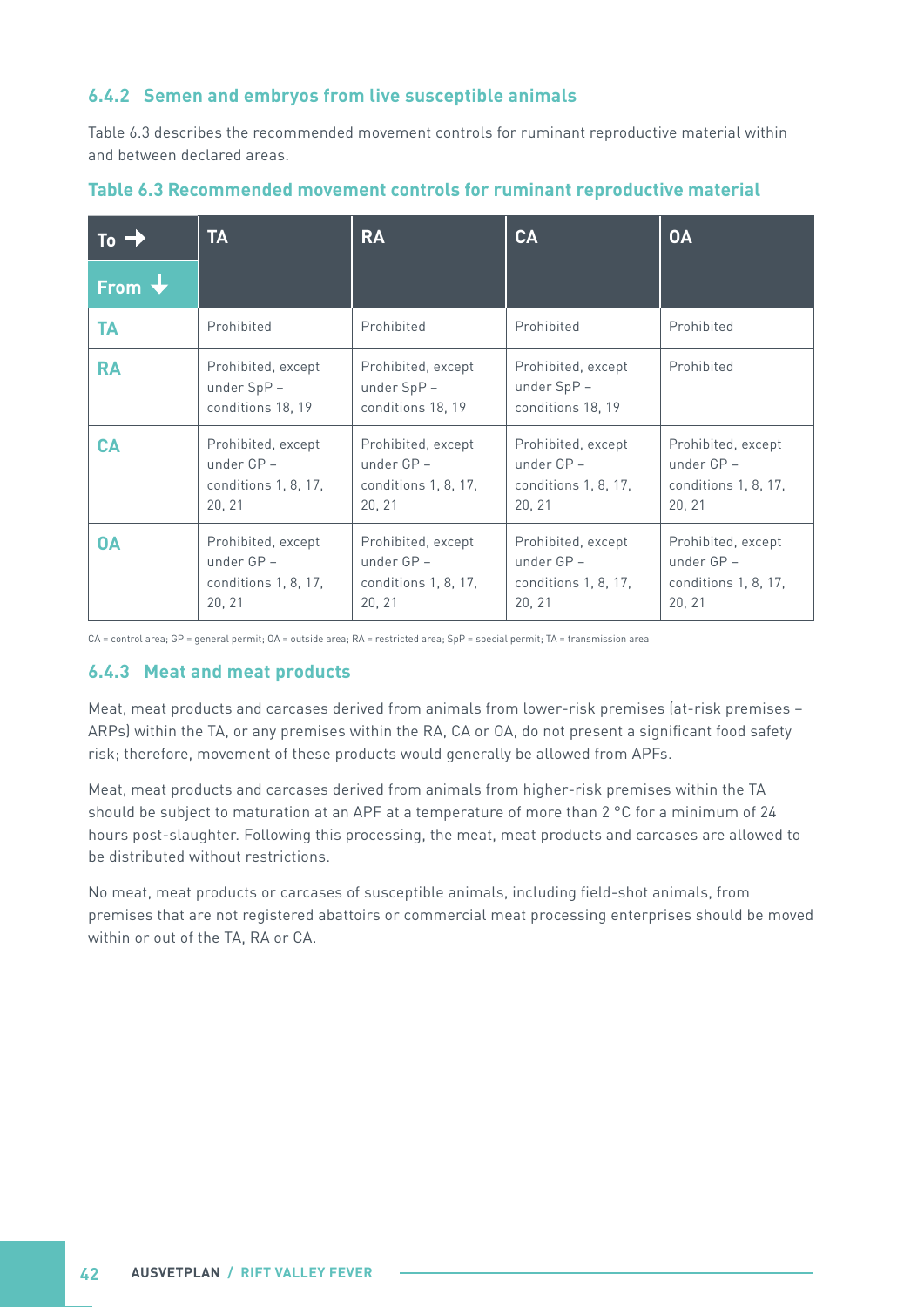#### **6.4.4 Milk and dairy products**

Table 6.4 describes the recommended movement controls for raw milk within and between declared areas.

Pasteurised milk and product from pasteurised milk is allowed to be distributed without restrictions.

| <b>To</b>       |                                  | <b>TA</b>                                                            | <b>RA</b>                                                            | <b>CA</b>                                                                        | <b>OA</b>                                                                        |
|-----------------|----------------------------------|----------------------------------------------------------------------|----------------------------------------------------------------------|----------------------------------------------------------------------------------|----------------------------------------------------------------------------------|
| From $\bigstar$ |                                  |                                                                      |                                                                      |                                                                                  |                                                                                  |
| <b>TA</b>       | IP                               | Prohibited, except<br>under SpP -<br>conditions 9, 10, 23,<br>24, 31 | Prohibited, except<br>under SpP -<br>conditions 9, 10, 23,<br>24, 31 | Prohibited                                                                       | Prohibited                                                                       |
|                 | DCP.<br>TP,<br>SP,<br><b>ARP</b> | Prohibited, except<br>under SpP -<br>conditions 1, 10, 25,<br>26, 27 | Prohibited, except<br>under SpP -<br>conditions 1, 10, 25,<br>26, 27 | Prohibited                                                                       | Prohibited                                                                       |
| <b>RA</b>       |                                  | Prohibited, except<br>under SpP -<br>conditions 1, 10, 26,<br>27     | Prohibited, except<br>under SpP -<br>conditions 1, 10, 26,<br>27     | Prohibited                                                                       | Prohibited                                                                       |
| <b>CA</b>       |                                  | Prohibited, except<br>under GP -<br>conditions 1, 8, 20,<br>28       | Prohibited, except<br>under GP -<br>conditions 1, 8, 20,<br>28       | Allowed under<br>normal jurisdictional<br>(including interstate)<br>requirements | Allowed under<br>normal jurisdictional<br>(including interstate)<br>requirements |
| <b>OA</b>       |                                  | Prohibited, except<br>under GP -<br>conditions 1, 8, 20,<br>28       | Prohibited, except<br>under GP -<br>conditions 1, 8, 20,<br>28       | Allowed under<br>normal jurisdictional<br>(including interstate)<br>requirements | Allowed under<br>normal jurisdictional<br>(including interstate)<br>requirements |

**Table 6.4 Recommended movement controls for raw milk**

ARP = at-risk premises; CA = control area; DCP = dangerous contact premises; GP = general permit; IP = infected premises; OA = outside area;

RA = restricted area; SP = suspect premises; SpP = special permit; TA = transmission area; TP = trace premises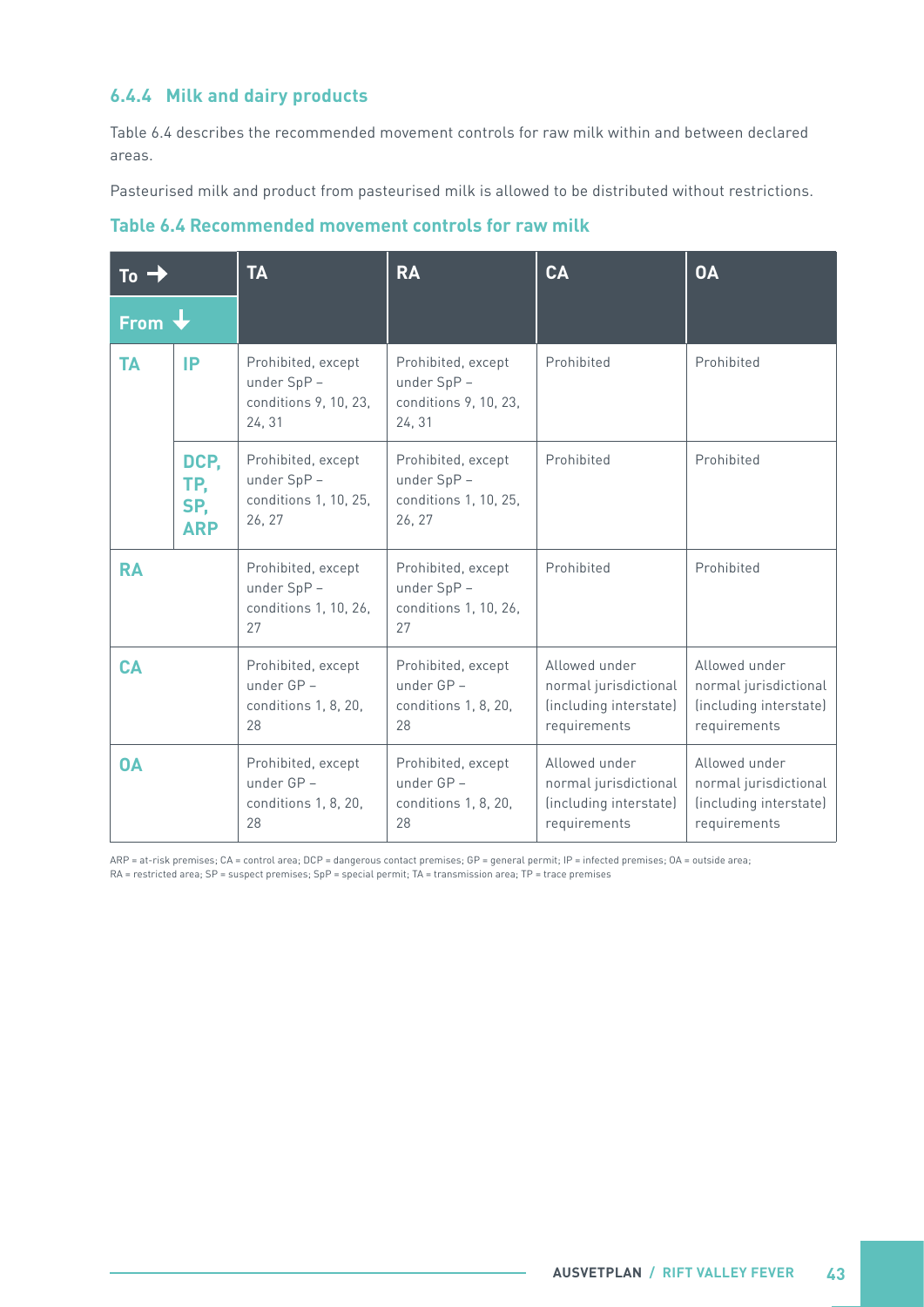#### **6.4.5 Hides, skin, wool and other fibres**

Table 6.5 describes the recommended movement controls for unprocessed hides, skins, wool and fibres within and between declared areas.

Hides, skins, wool and fibres that have been appropriately treated are allowed to be distributed without restriction.

#### **Table 6.5 Recommended movement controls for unprocessed hides, skins, wool and fibres**

| Τo                               |            | TA and RA                                                                     | <b>CA</b>                                                                     | <b>OA</b>                                                                     |
|----------------------------------|------------|-------------------------------------------------------------------------------|-------------------------------------------------------------------------------|-------------------------------------------------------------------------------|
| $From \t\t\overline{\mathbf{t}}$ |            |                                                                               |                                                                               |                                                                               |
| <b>TA and RA</b>                 |            | Prohibited, except under<br>SpP - conditions 9, 10,<br>29,30                  | Prohibited                                                                    | Prohibited                                                                    |
| CА                               | SP, TP     | Prohibited, except under<br>SpP - conditions 9, 10,<br>29,30                  | Prohibited                                                                    | Prohibited                                                                    |
|                                  | <b>POR</b> | Allowed under normal<br>jurisdictional (including<br>interstate) requirements | Allowed under normal<br>jurisdictional (including<br>interstate) requirements | Allowed under normal<br>jurisdictional (including<br>interstate) requirements |
| <b>OA</b>                        |            | Allowed under normal<br>jurisdictional (including<br>interstate) requirements | Allowed under normal<br>jurisdictional (including<br>interstate) requirements | Allowed under normal<br>jurisdictional (including<br>interstate) requirements |

CA = control area; OA = outside area; POR = premises of relevance; RA = restricted area; SP = suspect premises; SpP = special permit; TA = transmission area; TP = trace premises

#### **6.4.6 Other animal byproducts**

Movements of animal byproducts derived from animals from higher-risk premises within the TA would only be allowed to an APF within the TA for disposal (which may include rendering).

Animal byproducts derived from animals from lower-risk premises (ARPs) within the TA, or any premises within the RA, CA or OA, do not present a significant food safety risk or risk of spread of the disease; therefore, movement of these products would generally be allowed from APFs.

No animal byproducts of susceptible animals, including field-shot animals, from premises that are not registered abattoirs or commercial meat processing enterprises should be moved within or out of the TA, RA or CA.

#### **6.4.7 Vehicles, including empty livestock transport vehicles and associated equipment**

Vehicles transporting nonsusceptible animals should meet the requirements for livestock transport if they have had any contact with susceptible animals.

For vehicles transporting live animals, cleaning and treating for vectors involves cleaning to remove manure after each load, then treating with an appropriate insecticide that is effective against vectors.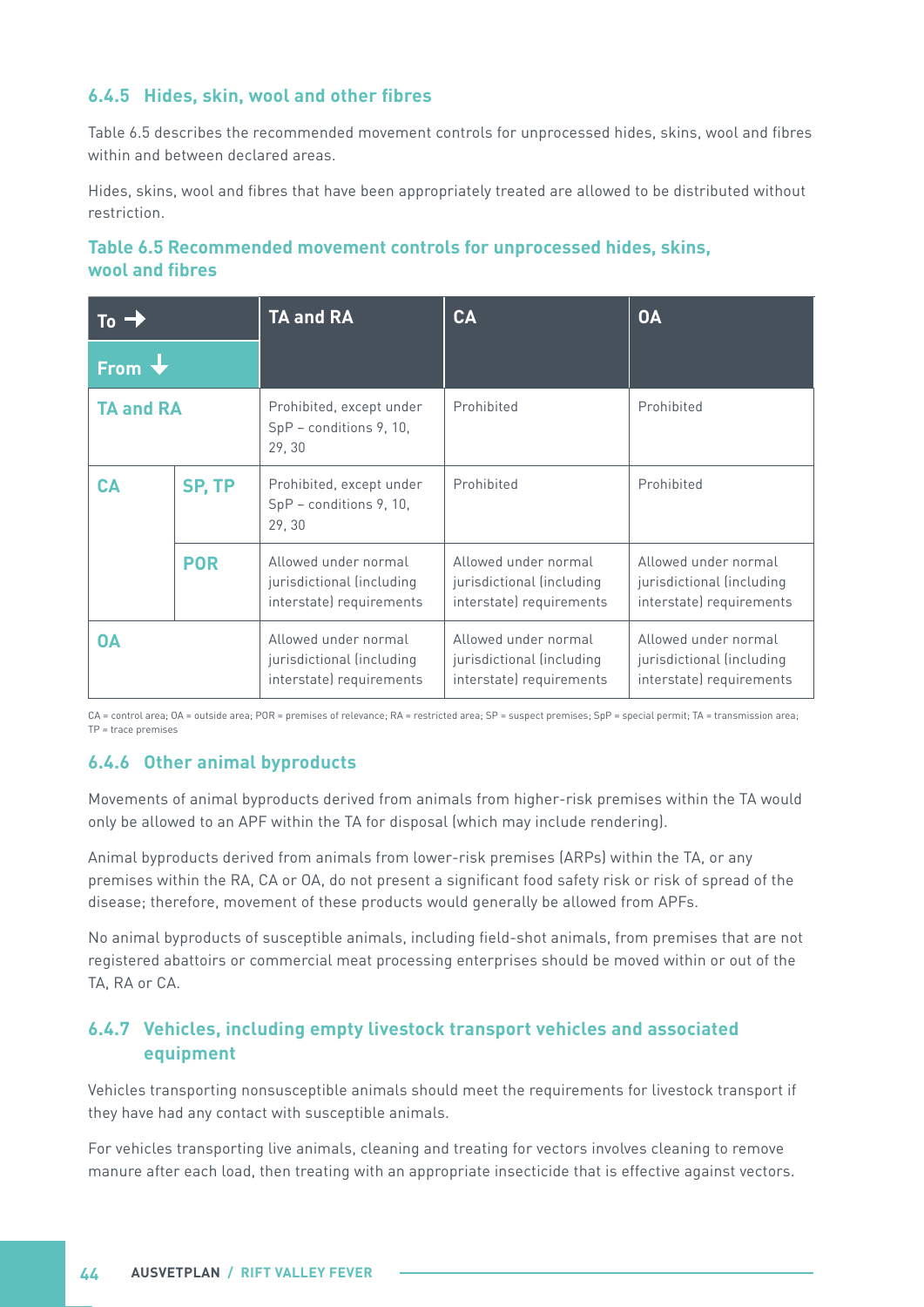Disinfection of containers, crates and so on involves removing blood and body fluids, then treating with an appropriate insecticide that is effective against vectors. For details of appropriate insecticide treatments, refer to the **AUSVETPLAN operational manual Decontamination**.

Table 6.6 describes the requirements for treatment of empty vehicles, containers, crates and other things by transport operators. On presentation of a decontaminated vehicle, container, crate or other thing to an inspector, the operator can apply for a decontamination certificate (see Appendix 3 for further information on disinsectation procedures).

#### **Table 6.6 Treatment of vehicles, including empty livestock transport vehicles and associated equipment**

| To $\rightarrow$ | <b>TA</b>                      | <b>RA</b>                      | <b>CA</b>                      | <b>OA</b>                      |
|------------------|--------------------------------|--------------------------------|--------------------------------|--------------------------------|
| From $\bigstar$  |                                |                                |                                |                                |
| TA               | Clean and treat for<br>vectors | Clean and treat for<br>vectors | Clean and treat for<br>vectors | Clean and treat for<br>vectors |
| <b>RA</b>        | Clean and treat for<br>vectors | Clean and treat for<br>vectors | Clean and treat for<br>vectors | Clean and treat for<br>vectors |
| <b>CA</b>        | Not required                   | Not required                   | Not required                   | Not required                   |
| <b>OA</b>        | Not required                   | Not required                   | Not required                   | Not required                   |

CA = control area; OA = outside area; RA = restricted area; TA = transmission area

#### **6.4.8 Nonsusceptible animals**

Care must be taken to avoid transport of infected vectors with any movement of nonsusceptible animals (birds, reptiles and amphibians).

#### **6.4.9 Specimens**

Specimens should be collected according to Section 2.5.4, and packed and transported according to guidelines of the International Air Transport Association.

#### **6.4.10 Animal movements for emergency (including welfare) reasons**

For emergency veterinary treatment of susceptible animals, the first preference is for veterinarians to visit the property.

If a susceptible animal has to be transported for emergency veterinary treatment, the animal should be treated with an insecticide before movement. At the destination, an attempt should be made to control vectors.

If other emergency animal welfare movements are required (eg because of lack of food or water, or overcrowding), these should be assessed and permits issued on a case-by-case basis.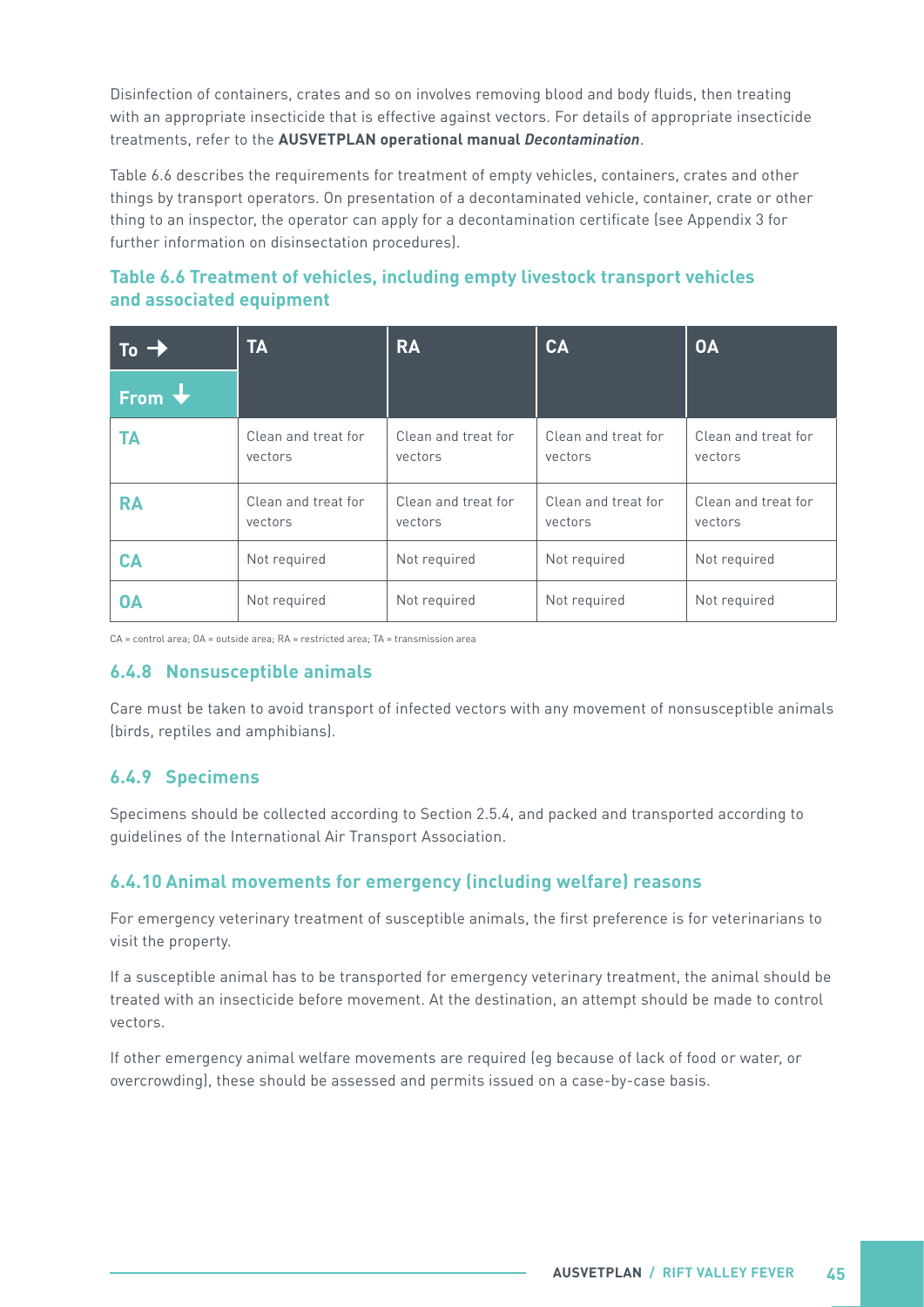# **Surveillance and<br>proof of freedom**

# **7.1 Surveillance**

A statistically valid sample of animals from herds within the restricted area (RA), including the transmission area (TA), must be sampled weekly until 30 days following the last confirmed case. Thereafter, the samples may be collected monthly for the next 12 months and quarterly for a further 2 years.

In a widespread outbreak where vaccination is used, because of the sheer logistics, the amount of sampling may have to be reduced until no more clinical cases are being detected. In this case, the monthly sampling may begin at this time.

Statistical formulae for the sampling rate have not been determined, although the need for a confidence limit of 95% or higher can be assumed. To some extent, the sampling rate will depend on livestock density, climate and insect populations in the RA.

Surveillance of vectors may be carried out as described in Section 4.3.3 and Appendix 2.

#### **Sentinel animals**

In an isolated outbreak where the index farm has been slaughtered out, sentinel animals will be placed on the farm 6 weeks after destocking. However, if transovarial transmission in an insect population is considered a possibility, this period could be extended to up to 1 year.

The time of full restocking can only be decided after all epidemiological factors have been taken into account. In a worst-case scenario, it could be as long as 3 years after destocking. This would be in the case of a small, isolated outbreak where *Aedes* spp. mosquitoes are abundant but where there is no apparent spread to other farms and virus is not isolated from any trapped insects. The 3-year period would be to ensure that virus was not maintained in the area by transovarial transmission in the mosquito population.

# **7.2 Proof of freedom**

Following an outbreak of Rift Valley fever (RVF), surveillance will be required to demonstrate that infection has been eradicated from the population. Proof of freedom may also be needed to satisfy trading partners and regain access to international markets. The World Organisation for Animal Health (OIE) *Terrestrial animal health code* (Chapter 8.15) lists the criteria for a country or zone to be considered free from RVF virus infection. Reinstatement of Australia's official RVF-free status would be on the basis of self-declaration to the OIE, as per Article 1.6.1 of the Terrestrial Code.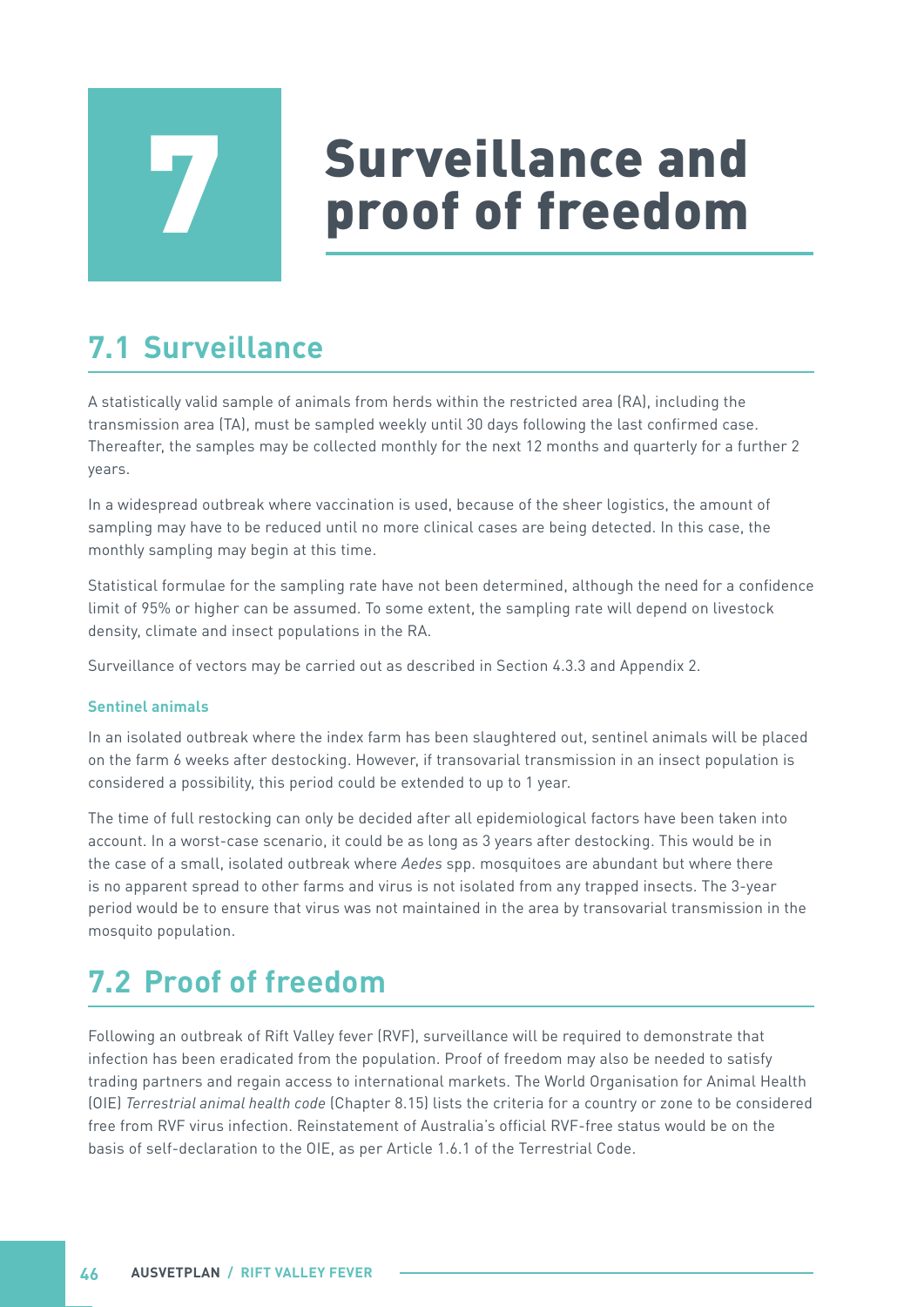

# **Appendix 1**

# **RIFT VALLEY FEVER FACT SHEET**

#### **Disease and cause**

Rift Valley fever (RVF) is caused by infection with RVF virus.

#### **Occurrence in Australia**

RVF has never occurred in Australia.

#### **Species affected**

RVF virus is highly pathogenic for sheep and cattle. Donkeys, horses, pigs, adult dogs and cats, and rodents can be infected during large outbreaks, but they are considered unlikely to play a major role during RVF outbreaks.

The susceptibility of Australian native fauna is not known.

#### **Key signs**

In cattle, sheep and goats, the disease is most severe in young animals, in which high mortalities can occur. In peracute (very acute) cases, animals are found dead or collapse and die when moved.

#### **Spread**

RVF is transmitted by insect vectors (primarily mosquitoes) or direct contact with organs or fluids of infected animals.

#### **Persistence of the agent**

The RVF virus particle is relatively large and has a lipid-containing envelope, making it susceptible to a range of disinfectants, including detergents.

#### **Impacts for Australia**

An uncontrolled outbreak of RVF would cause serious stock losses in the sheep, cattle and goat industries. The resulting financial losses would have a major effect on the local economy in the area of the outbreak and job losses both on farms and in support industries would occur.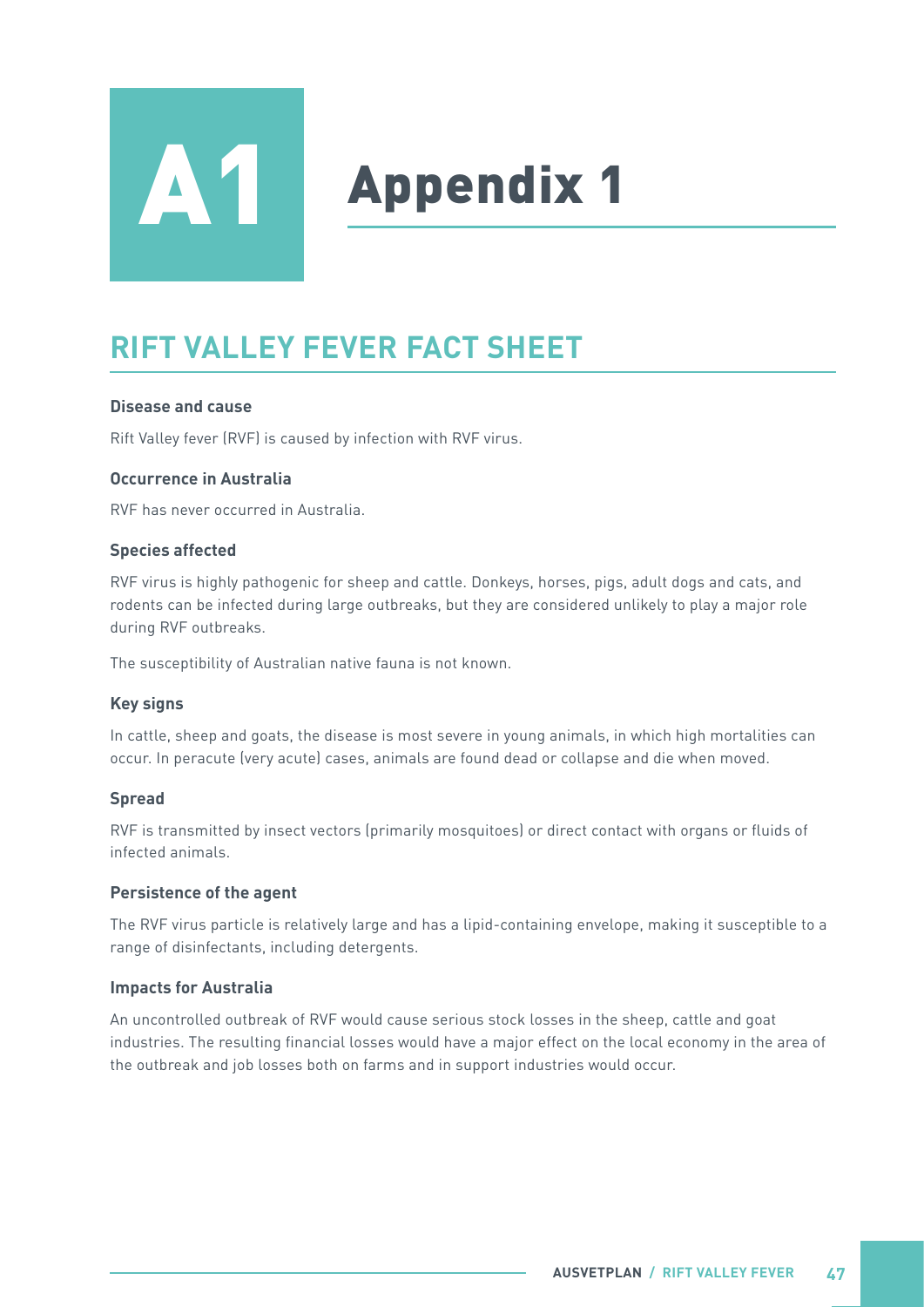# **Appendix 2**

### **PROCEDURES FOR VECTOR MONITORING AND CONTROL**

#### **Monitoring**

Vector monitoring to identify the species of vector present, and their distribution and relative abundance should be one of the first steps in a response to a vector-borne disease. Polymerase chain reaction (PCR) testing of trapped vectors may indicate whether they are carrying disease agents. Vector monitoring could also indicate the effectiveness of disinsectation and vector-control strategies.

At the national level, facilities for monitoring are limited, so resources need to be deployed to achieve maximum effect. Advice must be taken from specialists in this area.

Because of the broad spectrum of genera and species of biting insects from which Rift Valley fever (RVF) virus has been isolated, all blood-sucking insects should be considered as potential vectors, although mosquitoes will be the prime suspects.

Carbon dioxide–baited light traps have been used for vector sampling in a number of African studies. Health and local government authorities in most Australian states and territories currently use similar traps for arbovirus and adult mosquito monitoring programs. The preference would be to base monitoring on sampling of adult mosquitoes using carbon dioxide–baited traps. CSIRO uses light traps designed to collect *Culicoides* biting midges, and should be able to supply adequate numbers of these. The actual numbers of traps used will depend on the area to be sampled. Analysis of collections will be limited by the availability of staff with appropriate expertise.

Larval mosquito sampling can be considerably more time-consuming than adult sampling and is often less reliable as a measure of prevalence.

If collections are to be processed for virus isolation, insects will need to be collected live. If they are purely for population analysis, they should be placed into 70% ethanol. The technology to allow virus isolation from specimens preserved in alcohol is currently being refined.

Collections should aim to provide information on:

- all the potential vector species present
- the relative abundance of these species
- breeding sites of these species.

Much of this type of information may be available from health and local government authorities, which routinely conduct arbovirus disease control programs.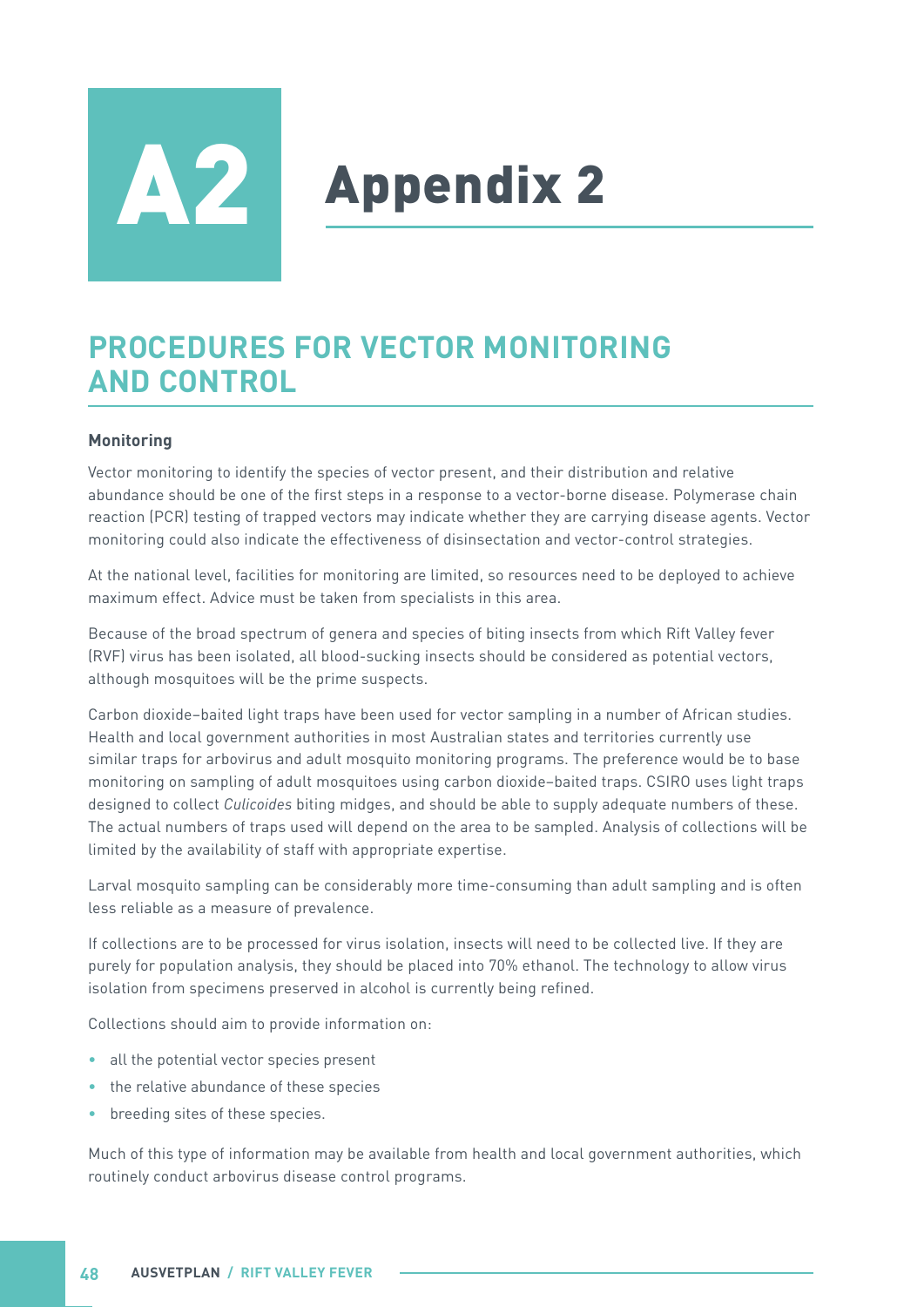#### **Control**

The main aim of any vector control program must be breaking the transmission cycle by rapidly reducing the numbers of all insects that are capable of taking up virus from vertebrate hosts. The main types of insecticide application to control adult insects are:

- ultra-low volume (ULV) application from the ground
- ULV application from the air
- thermal fogs or mists from the ground
- systemic or topical treatment of livestock.

The principal mosquito control measure would most likely be ground-based ULV spraying of adult mosquitoes using malathion (Maldison®). The efficiency of such treatment depends on:

- identification and elimination of significant breeding sites of the important vector species
- the prevailing weather
- machinery access (for ground-based spraying)
- environmental concerns, especially if treating urban and adjacent areas.

Similar measures are probably appropriate for the control of adult biting midges. Local government authorities in many mosquito-prone areas own or have access to machinery suitable for the control measures above.

Aerial application of insecticides may be necessary because of access difficulties or the need to cover large areas quickly. However, costs are considerably greater than for ground-based application.

Control of peri-domestic species, such as *Aedes aegypti* (present in Queensland only), *A. notoscriptus* and *Culex quinquefasciatus*, may require more resources, to mobilise house owners and landowners, and to provide sufficient personnel and equipment for rapid control. Indoor spraying might be needed to eradicate these species.

Larval mosquito control would be based on application (low-volume spray or granule) of temephos insecticides (Abate®) or the more environmentally benign *Bacillus thuringiensis* var. *israelensis* (Bti)– based products. Malathion could be considered as a back-up insecticide for larval control.

Appropriate protection should be provided for spray operators, and use of such protection should be compulsory. Staff must follow recommended safety guidelines when using insecticides, and adequate first aid measures must be on hand. When systemic or topical insecticides are used, the requisite withholding periods must be observed.

A control program should also include promotion of personal protection measures, such as use of repellents (products containing up to 20% DEET (N'N diethyl-m-toluamide) are the most effective) and long, loose clothing, and avoidance of areas where and when vectors are prevalent.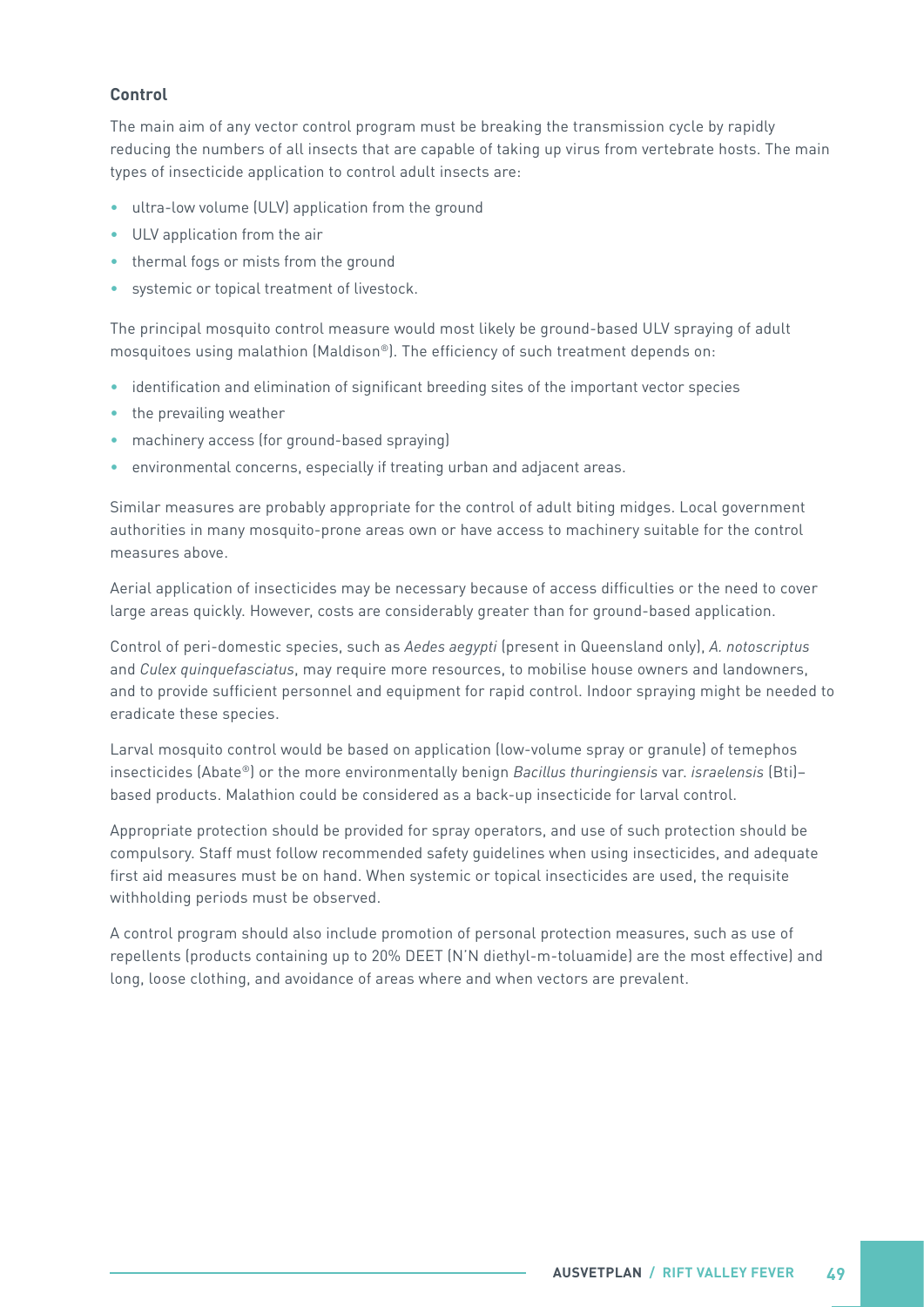# **Appendix 3**

# **PRINCIPLES OF DISINSECTATION**

Disinsectation means the destruction of insect pests, usually with a chemical agent.

During an emergency animal disease response in Australia, disinsectation may be useful:

- to support movement controls
- to suppress or eliminate vectors within a defined or declared area
- to assist disease control on a premises.

#### **Supporting movement controls**

The following techniques may be used, together with measures such as vector-proof housing:

- individual animal treatment for example, systemic application of ivermectin, topical application of a chemical to animals for quick and short-term knockdown, treatment or spraying of the immediate airspace around animals with an insecticide such as permethrin
- vehicle and equipment treatment for example, pretreatment with a residual chemical (eg permethrin), use of rapid knockdown spray just before movement
- environmental control to reduce vector numbers in areas where stock, vehicles or equipment are held before movement – for example, use of residual sprays (with environmental agency approval) or light traps (as used by the National Arbovirus Monitoring Program).

Vector-proof housing may include the following elements:

- physical barriers to vectors, and entry and exit
- vector screens coated with insecticide
- vector surveillance and control within and around the property
- measures to eliminate potential vector breeding sites.

#### **Vector suppression**

The techniques used, or the application of these techniques, may depend on whether vector eradication or vector suppression in an area is required.

Another consideration is how long the area needs to be free (or nearly free) from vectors and whether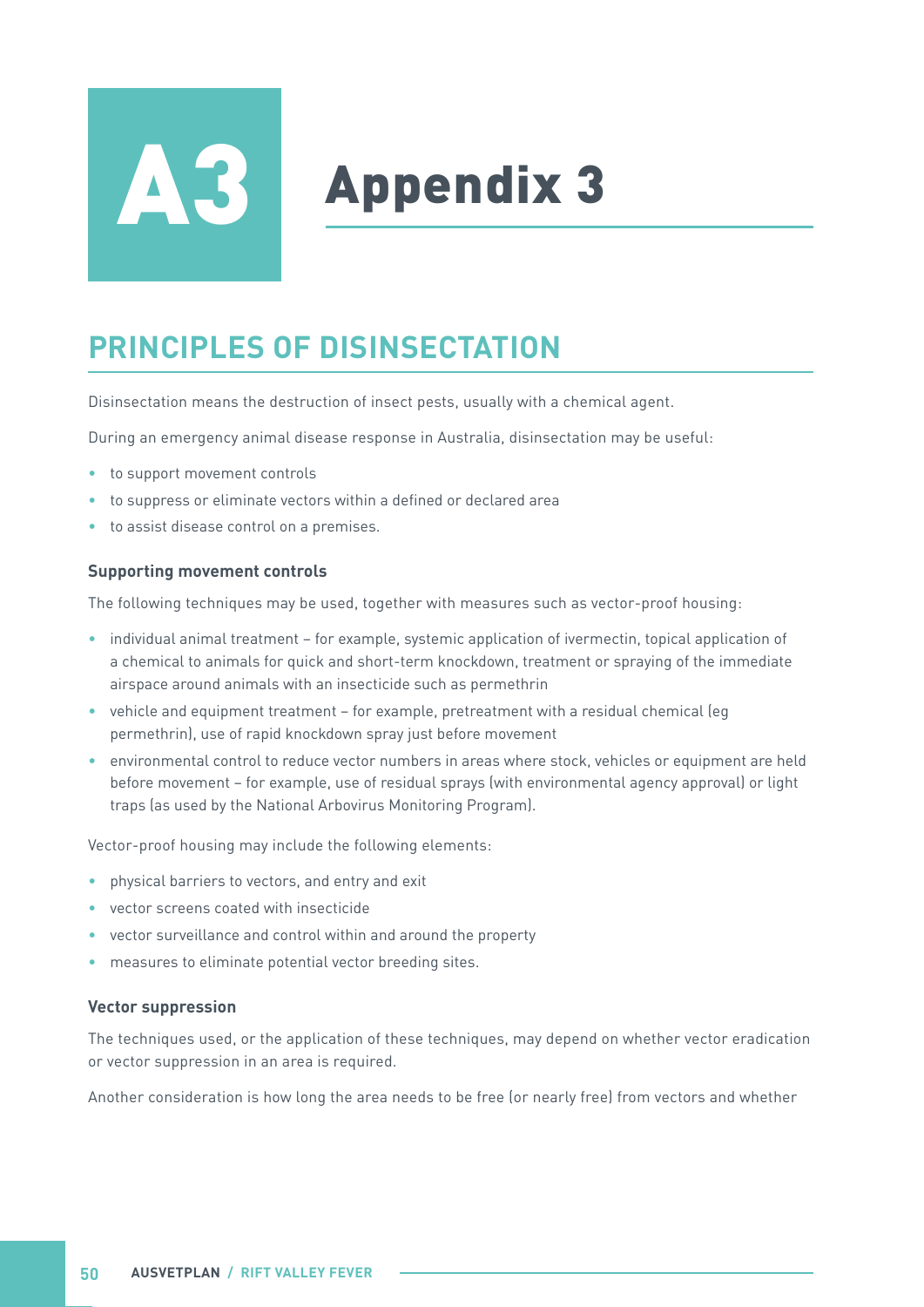this is feasible – removing vectors may create a 'vacuum' that is reinfested from surrounding areas.

For environmental control in an area, residual sprays, knockdown sprays, or compounds that inhibit growth or breeding may be useful, but use of these chemicals would need approval from the relevant environmental agency. Light traps (as used by the National Arbovirus Monitoring Program) could be used to monitor progress.

For treatment of individual animals, all animals, or a percentage of animals (calculated from epidemiological information), would need to be treated. A long-term control program would be required (eg through use of ivermectin or other long-acting compounds, or a program of regular spraying or dipping with a suitable chemical).

Movement controls would be required to prevent vectors moving into the area with livestock.

Vector suppression can be expensive compared with merely treating animals before movement. The benefits of such techniques therefore need to be assessed in relation to their costs, likely effectiveness, ease of application, legal authority and chemical availability before they are advocated.

#### **Assisting disease control**

Treatment of livestock with ivermectin and/or insect repellents may protect animals following vaccination until immunity develops.

Ivermectin will be effective in controlling midges for approximately 2 weeks after dosing. Since a viraemic animal may remain infective for up to 50–60 days, more than one dose of ivermectin may be needed if there is a risk of a viraemic animal being present.

Use of vector-proof housing may be considered for valuable animals.

#### **Other issues to consider**

Emergency use permits may be required if the chemical or compound is not specifically registered for use against all insect species.

For pretreatment of vehicles, containers and transports with a residual insecticide, the Australian Government Department of Agriculture, Water and the Environment provides information on treatments and procedures required for vessels entering Australian territory. Please refer to the department's website for further information<sup>19</sup>

#### **Further information**

Veterinary Medicines Directorate: [www.gov.uk/government/organisations/veterinary-medicines](http://www.gov.uk/government/organisations/veterinary-medicines-directorate)[directorate](http://www.gov.uk/government/organisations/veterinary-medicines-directorate)

<sup>19</sup> [www.agriculture.gov.au/biosecurity/avm;](https://www.agriculture.gov.au/biosecurity/avm) [www.agriculture.gov.au/sites/default/files/sitecollectiondocuments/guidelines-aircraft.pdf](http://www.agriculture.gov.au/sites/default/files/sitecollectiondocuments/guidelines-aircraft.pdf)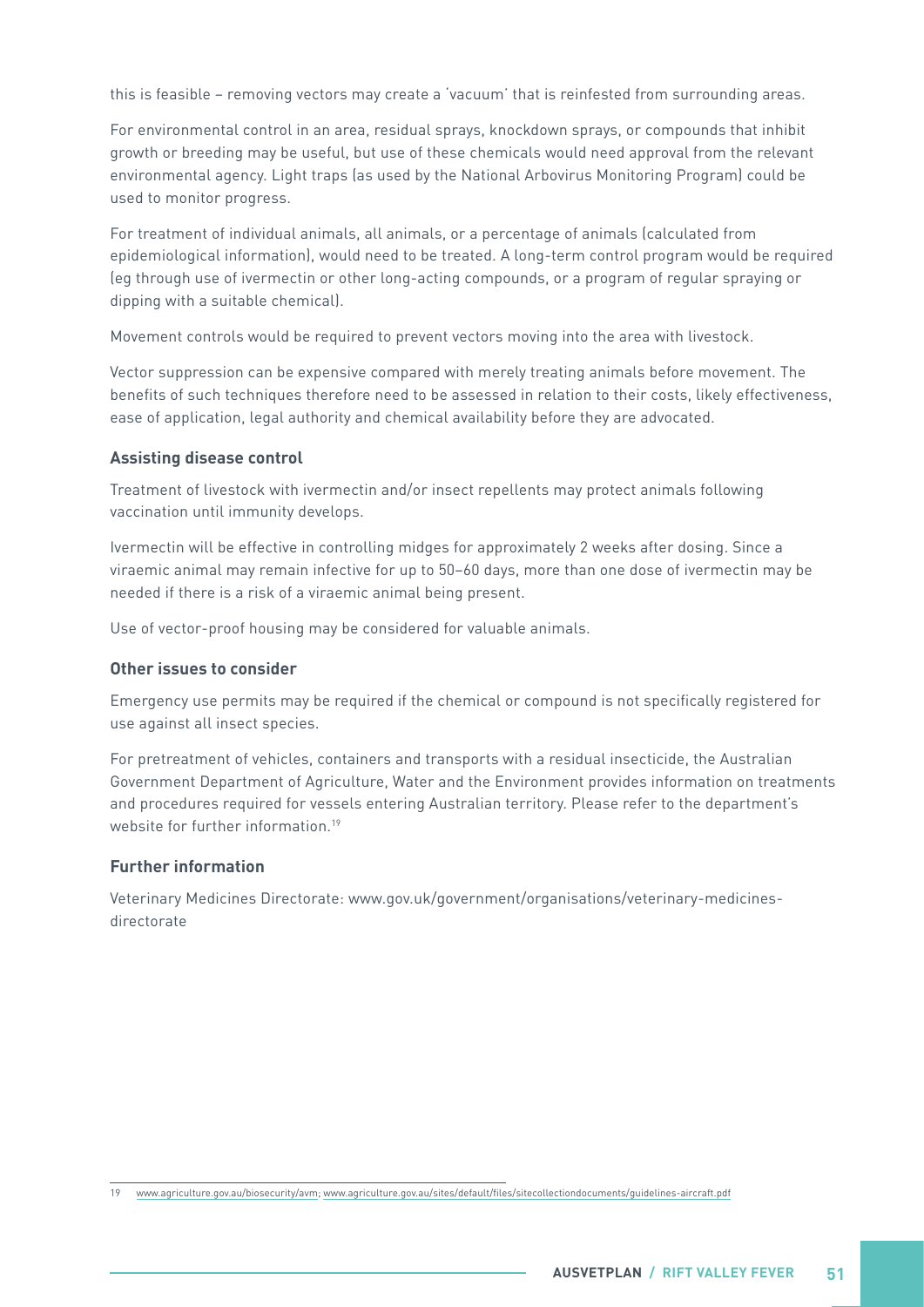# A4 Appendix 4

# **PERMIT CONDITIONS**

| <b>Condition</b> | <b>Requirements</b>                                                                                                                                                                                                                                           |
|------------------|---------------------------------------------------------------------------------------------------------------------------------------------------------------------------------------------------------------------------------------------------------------|
|                  | No evidence of clinical disease in animals up to and including the day of being moved or the day<br>of transport of raw milk.                                                                                                                                 |
| $\overline{2}$   | No evidence of clinical disease in animals on the premises.                                                                                                                                                                                                   |
| 3                | No evidence of clinical disease in the TA within the previous 30 days.                                                                                                                                                                                        |
| 4                | Animals are not pregnant, or were immune as a result of vaccination or natural infection before<br>mating.                                                                                                                                                    |
| 5                | Animals fully vaccinated plus 14 days after last vaccination, if vaccine available, OR tested<br>seropositive plus 28 days from the date of test.                                                                                                             |
| 6                | Animals fully vaccinated plus 14 days after last vaccination, if vaccine available.                                                                                                                                                                           |
| 7                | Physical identification of animals (eg National Livestock Identification System (NLIS) or other<br>ear tag, brand), with appropriate accompanying movement documentation (eg National Vendor<br>Declaration (NVD), waybill, PigPass, Sheep Health Statement). |
| 8                | Animals (including donor animals for artificial breeding) were born on the property or resident<br>on the property for the consecutive 28 days immediately before movement.                                                                                   |
| 9                | Agreed transport route, with no spelling en route, and no stopping at other premises en route.                                                                                                                                                                |
| 10               | Destination advised and agreed.                                                                                                                                                                                                                               |
| 11               | Movement directly to abattoir (the abattoir must be an APF).                                                                                                                                                                                                  |
| 12               | Animals slaughtered as soon as possible.                                                                                                                                                                                                                      |
| 13               | Animals consigned to an abattoir must be slaughtered within 48 hours.                                                                                                                                                                                         |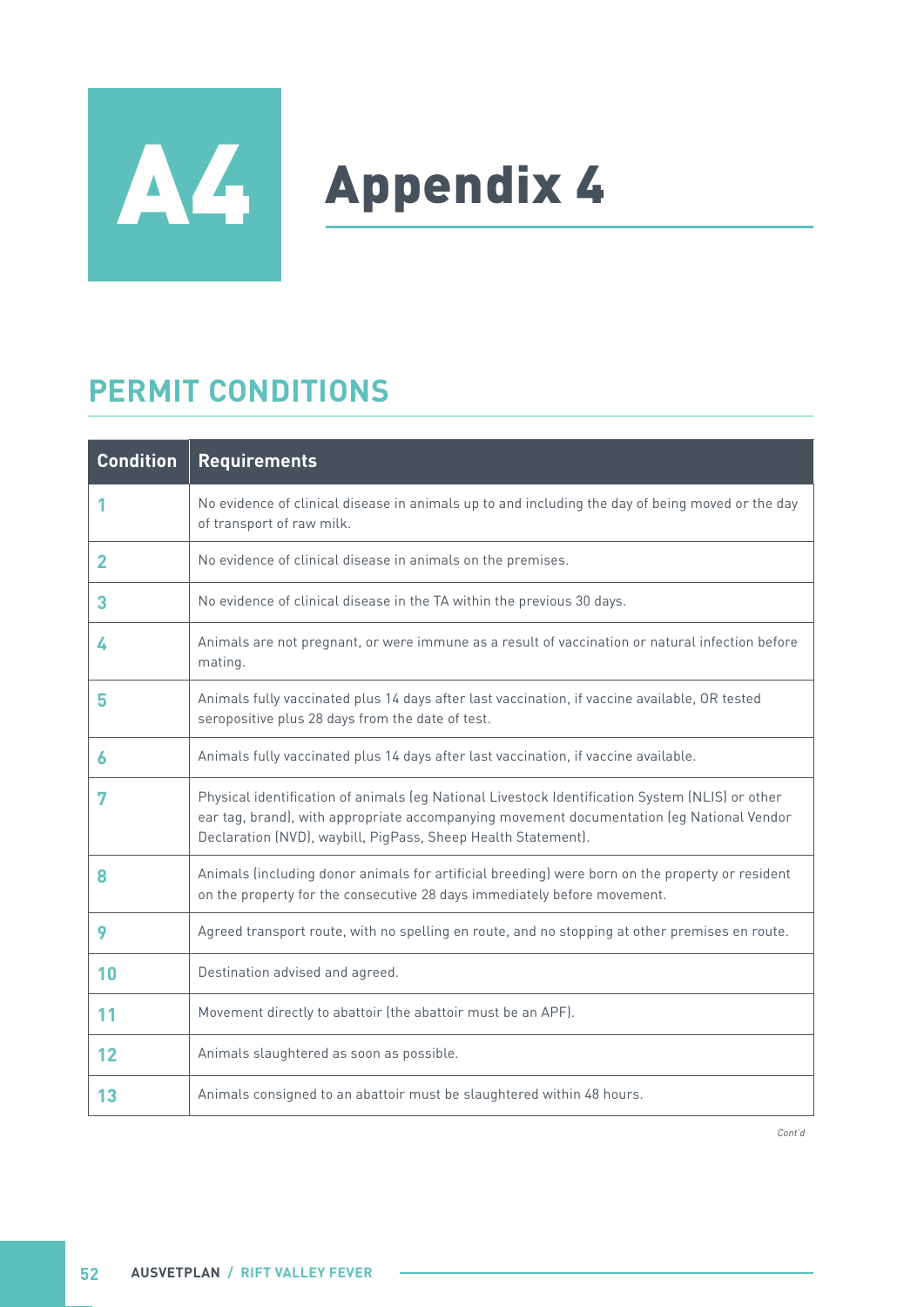| 14        | Vector control to stop adult competent vectors travelling with animals:                                                                                                                                       |
|-----------|---------------------------------------------------------------------------------------------------------------------------------------------------------------------------------------------------------------|
|           | · animals treated to control vectors                                                                                                                                                                          |
|           | • for animals sent to slaughter, a withholding period or export slaughter interval is required<br>before slaughter                                                                                            |
|           | . livestock transport cleaned and treated for vectors                                                                                                                                                         |
|           | · disinsectation or vector suppression appropriate for the proposed movement (not for animals<br>being sent to slaughter).                                                                                    |
| 15        | Animals are not permitted to move again for a period of 28 days (ie they must remain resident at<br>destination for a minimum of 28 days).                                                                    |
| 16        | Any animals that develop any clinical signs during the 28 days following movement must be<br>reported to a government veterinary officer.                                                                     |
| 17        | Any donor animals that develop any clinical signs during the 28 days following collection must<br>be reported to a government veterinary officer.                                                             |
| <b>18</b> | Reproductive material is collected in a way that meets industry standards and satisfies<br>International Embryo Transfer Society (IETS) requirements (ie is collected at licensed or<br>accredited premises). |
| 19        | All donors are tested in agreement with IETS and World Organisation for Animal Health (OIE)<br>requirements.                                                                                                  |
| 20        | All material (including raw milk) moving is individually identified and specified on the permit for<br>traceability and other purposes.                                                                       |
| 21        | The permit must accompany the livestock during movement, and the person responsible for<br>the livestock must retain a copy of the permit, consistent with the legal requirements of the<br>jurisdiction.     |
| 22        | Animals fully vaccinated plus 14 days after last vaccination, if vaccine available, OR it has been<br>28 days since the animal tested seropositive.                                                           |
| 23        | For disposal of milk only.                                                                                                                                                                                    |
| 24        | Milk is decontaminated before leaving the premises.                                                                                                                                                           |
| 25        | For movement of raw milk to APFs (where agreed biosecurity protocols are in force) only.                                                                                                                      |
| 26        | Agreed transport route, with stops permitted at other premises of similar status en route                                                                                                                     |
| 27        | Milk is pasteurised at destination.                                                                                                                                                                           |
| 28        | The permit must accompany the raw milk during movement, and the person responsible for<br>the raw milk must retain a copy of the permit, consistent with the legal requirements of the<br>jurisdiction.       |
| 29        | For treatment or disposal of hides, skins, wool or fibre only.                                                                                                                                                |
| 30        | Biosecure transport and storage.                                                                                                                                                                              |
| 31        | Decontamination of the milk tanker following dispatch of decontaminated milk at the disposal<br>site.                                                                                                         |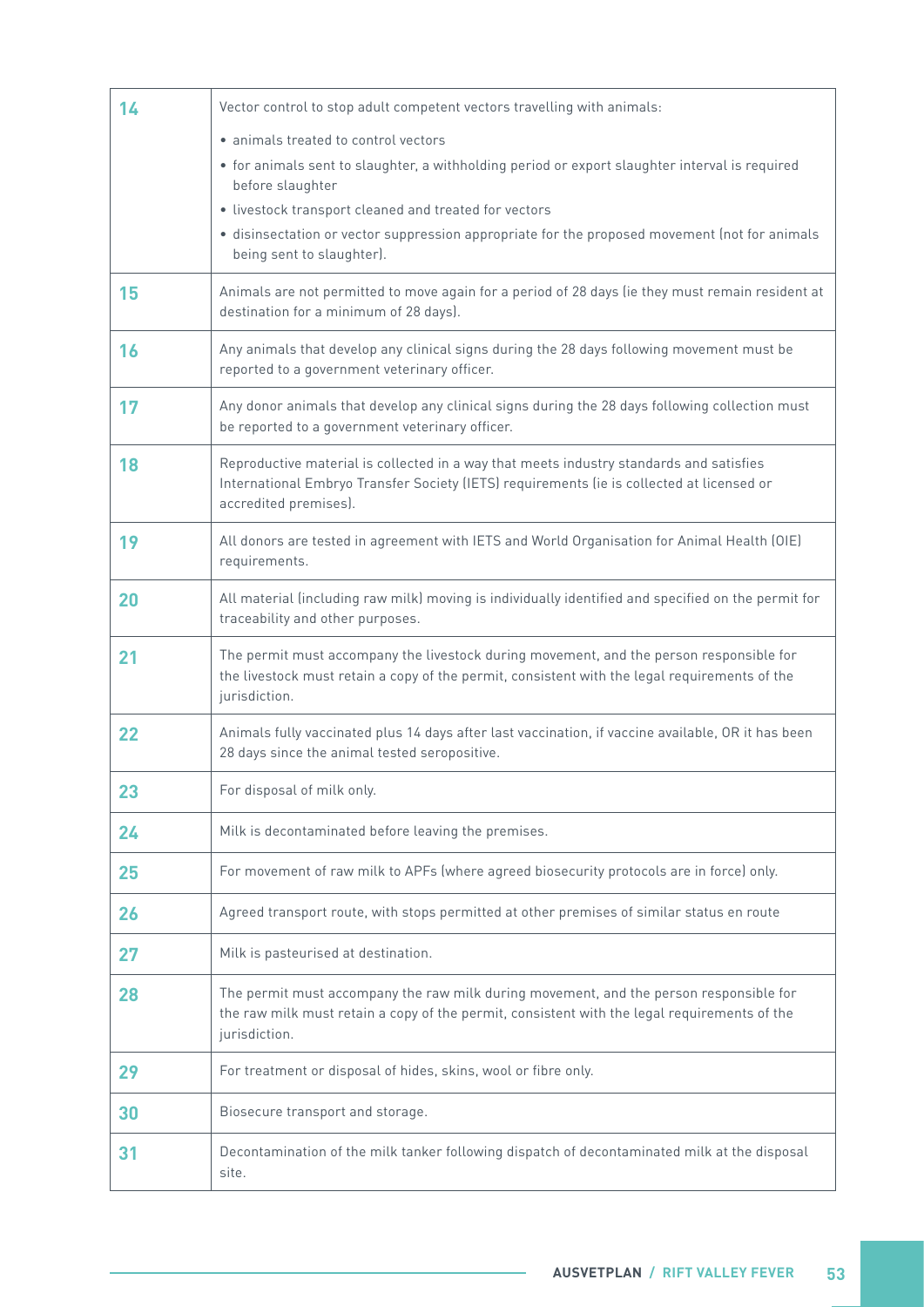# **Appendix 5**

#### **Inactivated ('killed') vaccines**

Inactivated vaccines have usually been treated with formalin or β-propiolactone to inactivate the virus. South Africa has produced an inactivated vaccine for veterinary use that protects sheep against Rift Valley fever (RVF) challenge. It has been used to prevent spread of RVF in South African sheep (Barnard & Botha 1977). The vaccine gives lower antibody responses than live vaccines and would require regular vaccination to maintain immunity. Cattle develop a marginal virus-neutralising response and are protected for a short time.

#### **Attenuated ('live') vaccines**

Attenuated vaccines have been produced by serial passage of RVF virus through laboratory animals, usually mice, and in cell cultures. The Smithburn virus strain, used in South Africa since 1952, produces a high level of immunity and has been used extensively as a veterinary vaccine.

Although more effective than inactivated vaccines, attenuated vaccines are not used in pregnant animals because of undesirable reactions (abortions and fetal abnormalities) in susceptible sheep. Other considerations relating to attenuated vaccines are the need to ensure that the vaccine is free from exotic agents, the possibility of insect transmission and the possibility of reversion to virulence. Attenuated vaccines are produced in South Africa, Egypt and Kenya.

The MP-12 vaccine was promoted as an alternative to the RVF Smithburn vaccine. This vaccine was developed by the United States Army Medical Research Institute for Infectious Diseases (USAMRIID) with the aim of producing a vaccine for both human and veterinary use. It is only available in limited quantities and is not approved for use in Australia.

#### **Novel vaccines**

There are three types of novel vaccines. Type I vaccines are composed of antigens produced by recombinant nucleic acid technology; type II consist of genetically attenuated viruses created by deletion of genes encoding virulence factors or proteins dispensable for virus replication; and type III consist of live viruses into which DNA encoding protective antigens has been introduced (Faburay et al 2017).

An example of a type II vaccine is the RVF arMP-12ΔNSm, a modified MP-12 vaccine developed to improve safety. It was derived using mutagen attenuation from a human field isolate from Egypt. It is immunogenic and nonabortogenic in pregnant ewes, and immunogenic and nonpathogenic in neonatal lambs when exposed to virulent challenge (Turell & Rossi 1991, Faburay et al 2017).

Another type II vaccine, clone 13, has been derived from a field strain from a naturally mild human case. In trials of the vaccine involving vaccinated pregnant ewes, the animals failed to develop fever or any other clinical signs of RVF, including abortion. This vaccine recently became available in South Africa and is undergoing field trials in RVF endemic areas (FAO 2011).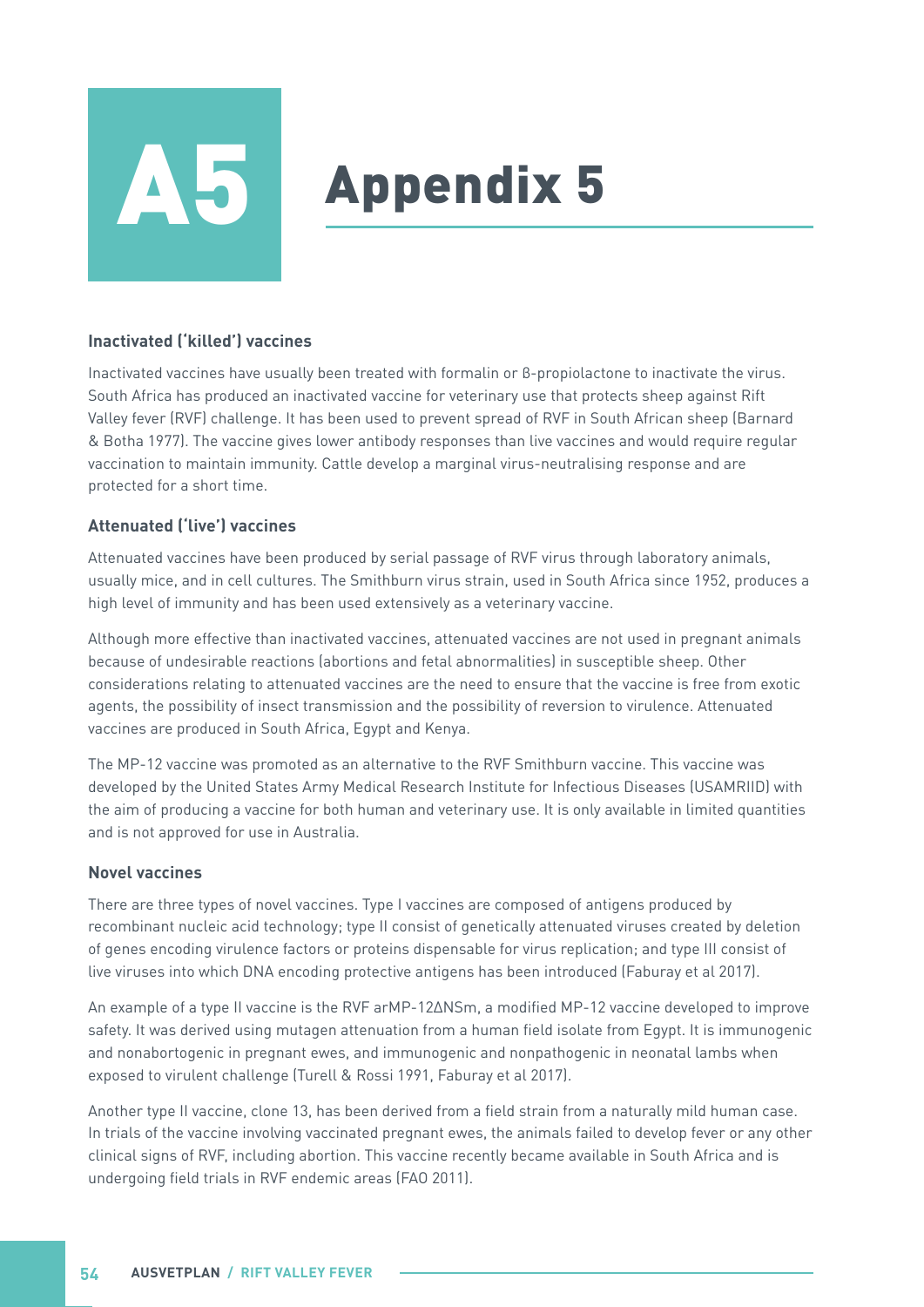# Glossary

# **Disease-specific terms**

| <b>Ecchymotic haemorrhage</b>               | Small round spots or purplish discolouration caused by<br>bleeding or bruising in the skin or mucous membrane.             |
|---------------------------------------------|----------------------------------------------------------------------------------------------------------------------------|
| <b>Haemagglutination</b><br>inhibition test | A serological test for the presence of antibody in a sample by<br>its ability to inhibit agglutination of red blood cells. |
| <b>Meningoencephalitis</b>                  | Inflammation of the brain, spinal cord and spinal nerves.                                                                  |
| <b>Petechial haemorrhages</b>               | Tiny flat red or purple spots in the skin or mucous membrane<br>caused by bleeding from small blood vessels.               |

## **Standard AUSVETPLAN terms**

| <b>Animal byproducts</b>                 | Products of animal origin that are not for consumption but are<br>destined for industrial use (eq hides and skins, fur, wool, hair,<br>feathers, hoofs, bones, fertiliser).                                                                                                                                                                                                                                                                                                                                                                                                                                        |
|------------------------------------------|--------------------------------------------------------------------------------------------------------------------------------------------------------------------------------------------------------------------------------------------------------------------------------------------------------------------------------------------------------------------------------------------------------------------------------------------------------------------------------------------------------------------------------------------------------------------------------------------------------------------|
| <b>Animal Health</b><br><b>Committee</b> | A committee whose members are the chief veterinary officers<br>of the Commonwealth, states and territories, along with<br>representatives from the CSIRO Australian Centre for Disease<br>Preparedness (CSIRO-ACDP) and the Australian Government<br>Department of Agriculture, Water and the Environment. There<br>are also observers from Animal Health Australia, Wildlife Health<br>Australia, and the New Zealand Ministry for Primary Industries.<br>The committee provides advice to the National Biosecurity<br>Committee on animal health matters, focusing on technical issues<br>and regulatory policy. |
|                                          | See also National Biosecurity Committee                                                                                                                                                                                                                                                                                                                                                                                                                                                                                                                                                                            |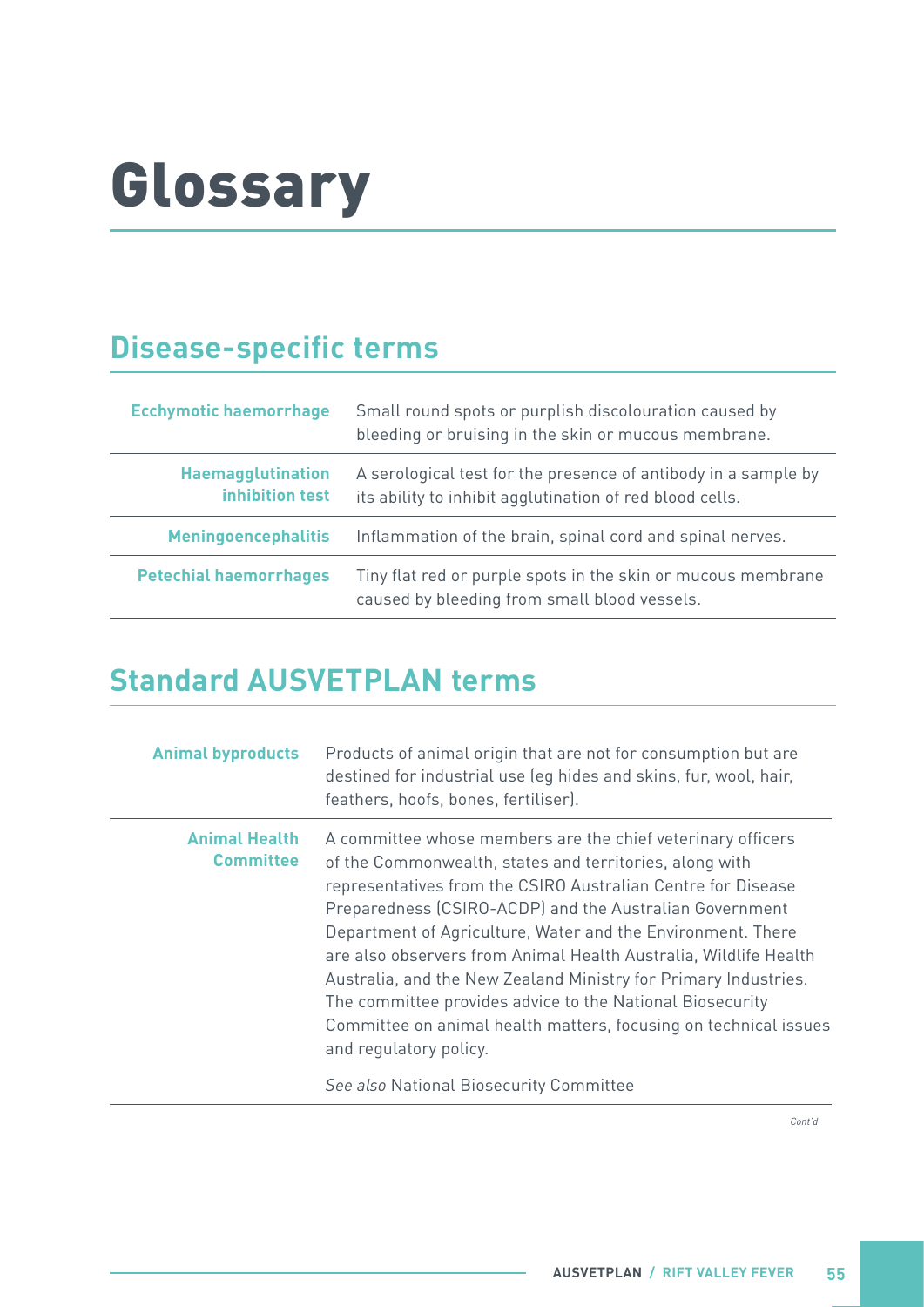| <b>Animal products</b>                               | Meat, meat products and other products of animal origin (eg eggs,<br>milk) for human consumption or for use in animal feedstuff.                                                                                                                                                                                                        |
|------------------------------------------------------|-----------------------------------------------------------------------------------------------------------------------------------------------------------------------------------------------------------------------------------------------------------------------------------------------------------------------------------------|
| <b>Approved disposal site</b>                        | A premises that has zero susceptible livestock and has been<br>approved as a disposal site for animal carcasses, or potentially<br>contaminated animal products, wastes or things.                                                                                                                                                      |
| <b>Approved processing</b><br>facility               | An abattoir, knackery, milk processing plant or other such facility<br>that maintains increased biosecurity standards. Such a facility<br>could have animals or animal products introduced from lower-risk<br>premises under a permit for processing to an approved standard.                                                           |
| <b>At-risk premises</b>                              | A premises in a restricted area that contains a live susceptible<br>animal(s) but is not considered at the time of classification to be<br>an infected premises, dangerous contact premises, dangerous<br>contact processing facility, suspect premises or trace premises.                                                              |
| <b>Australian Chief</b><br><b>Veterinary Officer</b> | The nominated senior veterinarian in the Australian Government<br>Department of Agriculture, Water and the Environment who<br>manages international animal health commitments and the<br>Australian Government's response to an animal disease outbreak.                                                                                |
|                                                      | See also Chief veterinary officer                                                                                                                                                                                                                                                                                                       |
| <b>AUSVETPLAN</b>                                    | Australian Veterinary Emergency Plan. Nationally agreed<br>resources that guide decision making in the response to<br>emergency animal diseases (EADs). It outlines Australia's<br>preferred approach to responding to EADs of national significance,<br>and supports efficient, effective and coherent responses to these<br>diseases. |
| <b>Carcase</b>                                       | The body of an animal slaughtered for food.                                                                                                                                                                                                                                                                                             |
| <b>Carcass</b>                                       | The body of an animal that died in the field.                                                                                                                                                                                                                                                                                           |
| <b>Chief veterinary officer</b><br>(CVO)             | The senior veterinarian of the animal health authority in each<br>jurisdiction (national, state or territory) who has responsibility for<br>animal disease control in that jurisdiction.                                                                                                                                                |
|                                                      | See also Australian Chief Veterinary Officer                                                                                                                                                                                                                                                                                            |
| <b>Compartmentalisation</b>                          | The process of defining, implementing and maintaining one or<br>more disease-free establishments under a common biosecurity<br>management system in accordance with OIE guidelines, based<br>on applied biosecurity measures and surveillance, to facilitate<br>disease control and/or trade.                                           |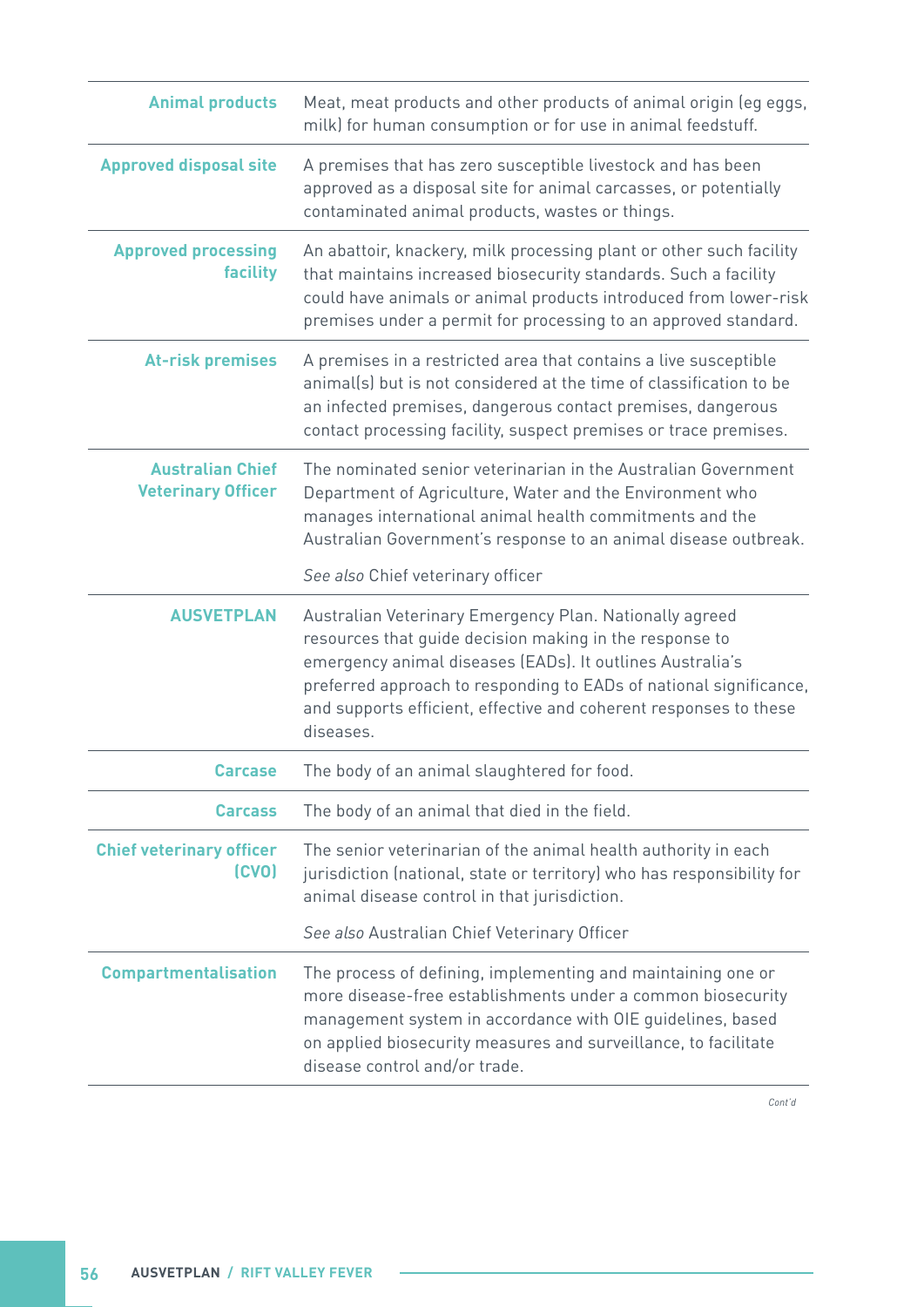| <b>Compensation</b>                                                             | The sum of money paid by government to an owner for livestock<br>or property that are destroyed for the purpose of eradication or<br>prevention of the spread of an emergency animal disease, and<br>livestock that have died of the emergency animal disease.                                                                                                                                                                                                                                                         |
|---------------------------------------------------------------------------------|------------------------------------------------------------------------------------------------------------------------------------------------------------------------------------------------------------------------------------------------------------------------------------------------------------------------------------------------------------------------------------------------------------------------------------------------------------------------------------------------------------------------|
|                                                                                 | See also Cost-sharing arrangements, Emergency Animal Disease<br>Response Agreement                                                                                                                                                                                                                                                                                                                                                                                                                                     |
| <b>Consultative Committee</b><br>on Emergency Animal<br><b>Diseases (CCEAD)</b> | The key technical coordinating body for animal health<br>emergencies. Members are state and territory chief veterinary<br>officers, representatives of CSIRO-ACDP and the relevant<br>industries, and the Australian Chief Veterinary Officer as chair.                                                                                                                                                                                                                                                                |
| <b>Control area (CA)</b>                                                        | A legally declared area where the disease controls, including<br>surveillance and movement controls, applied are of lesser<br>intensity than those in a restricted area (the limits of a control<br>area and the conditions applying to it can be varied during an<br>incident according to need).                                                                                                                                                                                                                     |
| <b>Cost-sharing</b><br>arrangements                                             | Arrangements agreed between governments (national and<br>state/territory) and livestock industries for sharing the costs of<br>emergency animal disease responses.                                                                                                                                                                                                                                                                                                                                                     |
|                                                                                 | See also Compensation, Emergency Animal Disease Response<br>Agreement                                                                                                                                                                                                                                                                                                                                                                                                                                                  |
| <b>Dangerous contact</b><br>animal                                              | A susceptible animal that has been designated as being exposed<br>to other infected animals or potentially infectious products<br>following tracing and epidemiological investigation.                                                                                                                                                                                                                                                                                                                                 |
| <b>Dangerous contact</b><br>premises (DCP)                                      | A premises, apart from an abattoir, knackery or milk processing<br>plant (or other such facility) that, after investigation and based<br>on a risk assessment, is considered to contain a susceptible<br>animal(s) not showing clinical signs, but considered highly likely<br>to contain an infected animal(s) and/or contaminated animal<br>products, wastes or things that present an unacceptable risk<br>to the response if the risk is not addressed, and that therefore<br>requires action to address the risk. |
| <b>Dangerous contact</b><br>processing facility<br>(DCPF)                       | An abattoir, knackery, milk processing plant or other such facility<br>that, based on a risk assessment, appears highly likely to have<br>received infected animals, or contaminated animal products,<br>wastes or things, and that requires action to address the risk.                                                                                                                                                                                                                                               |
| <b>Declared area</b>                                                            | A defined tract of land that is subjected to disease control<br>restrictions under emergency animal disease legislation. There<br>are two types of declared areas: restricted area and control area.                                                                                                                                                                                                                                                                                                                   |
| <b>Decontamination</b>                                                          | Includes all stages of cleaning and disinfection.                                                                                                                                                                                                                                                                                                                                                                                                                                                                      |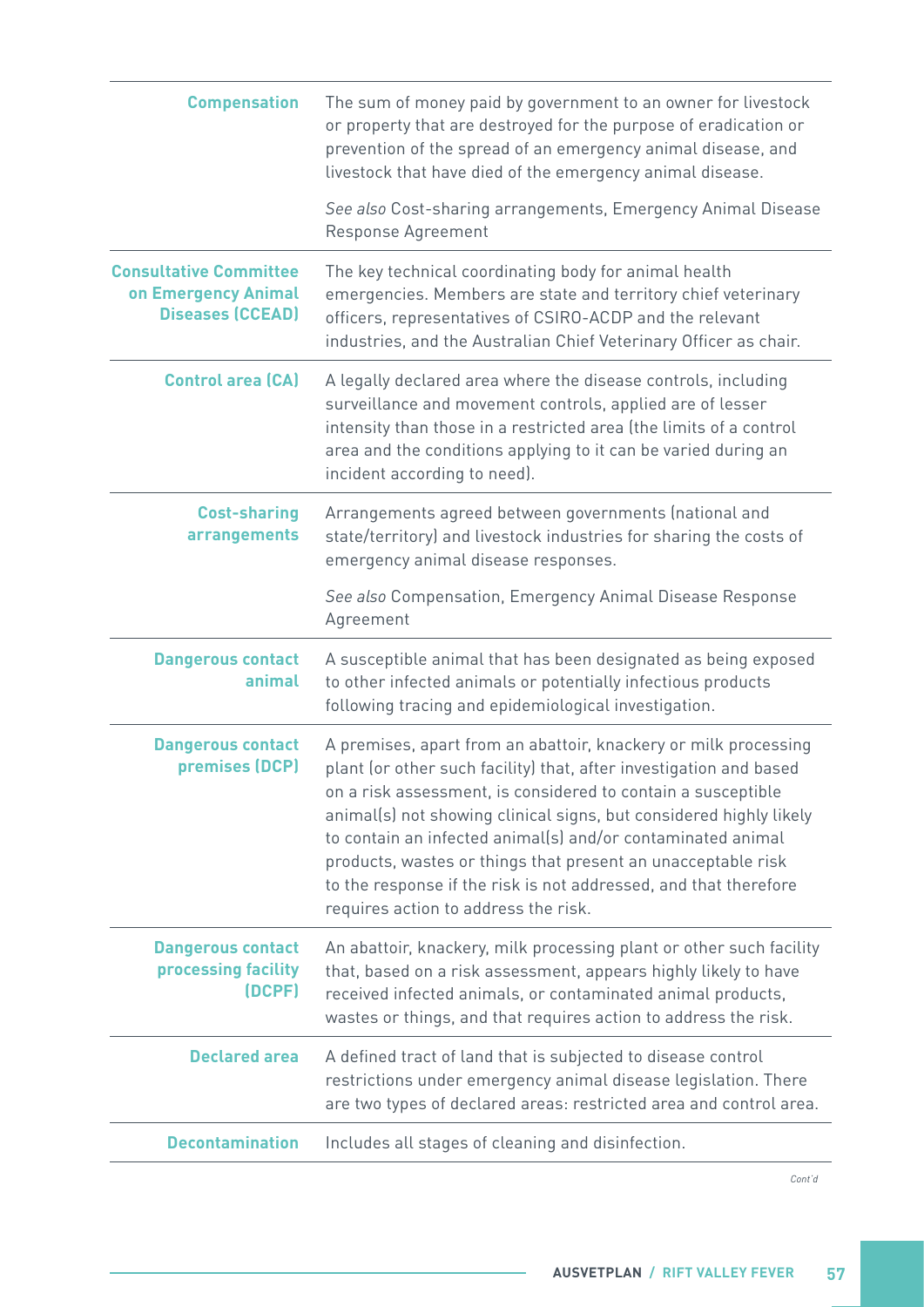| <b>Depopulation</b>                                                    | The removal of a host population from a particular area to control<br>or prevent the spread of disease.                                                                                                                                                                                                                                  |
|------------------------------------------------------------------------|------------------------------------------------------------------------------------------------------------------------------------------------------------------------------------------------------------------------------------------------------------------------------------------------------------------------------------------|
| <b>Destroy (animals)</b>                                               | To kill animals humanely.                                                                                                                                                                                                                                                                                                                |
| <b>Disease agent</b>                                                   | A general term for a transmissible organism or other factor that<br>causes an infectious disease.                                                                                                                                                                                                                                        |
| <b>Disease Watch Hotline</b>                                           | 24-hour freecall service for reporting suspected incidences of<br>exotic diseases - 1800 675 888.                                                                                                                                                                                                                                        |
| <b>Disinfectant</b>                                                    | A chemical used to destroy disease agents outside a living animal.                                                                                                                                                                                                                                                                       |
| <b>Disinfection</b>                                                    | The application, after thorough cleansing, of procedures intended<br>to destroy the infectious or parasitic agents of animal diseases,<br>including zoonoses; applies to premises, vehicles and different<br>objects that may have been directly or indirectly contaminated.                                                             |
| <b>Disinsectisation</b>                                                | The destruction of insect pests, usually with a chemical agent.                                                                                                                                                                                                                                                                          |
| <b>Disposal</b>                                                        | Sanitary removal of animal carcasses, animal products, materials<br>and wastes by burial, burning or some other process so as to<br>prevent the spread of disease.                                                                                                                                                                       |
| <b>Emergency animal</b><br>disease                                     | A disease that is (a) exotic to Australia or (b) a variant of an<br>endemic disease or (c) a serious infectious disease of unknown<br>or uncertain cause or (d) a severe outbreak of a known endemic<br>disease, and that is considered to be of national significance with<br>serious social or trade implications.                     |
|                                                                        | See also Endemic animal disease, Exotic animal disease                                                                                                                                                                                                                                                                                   |
| <b>Emergency Animal</b><br><b>Disease Response</b><br><b>Agreement</b> | Agreement between the Australian and state/territory<br>governments and livestock industries on the management<br>of emergency animal disease responses. Provisions include<br>participatory decision making, risk management, cost sharing,<br>the use of appropriately trained personnel and existing standards<br>such as AUSVETPLAN. |
|                                                                        | See also Compensation, Cost-sharing arrangements                                                                                                                                                                                                                                                                                         |
| <b>Endemic animal disease</b>                                          | A disease affecting animals (which may include humans) that is<br>known to occur in Australia.                                                                                                                                                                                                                                           |
|                                                                        | See also Emergency animal disease, Exotic animal disease                                                                                                                                                                                                                                                                                 |
| <b>Enterprise</b>                                                      | See Risk enterprise                                                                                                                                                                                                                                                                                                                      |
| <b>Enzyme-linked</b><br>immunosorbent assay<br>(ELISA)                 | A serological test designed to detect and measure the presence of<br>antibody or antigen in a sample. The test uses an enzyme reaction<br>with a substrate to produce a colour change when antigen-<br>antibody binding occurs.                                                                                                          |

à,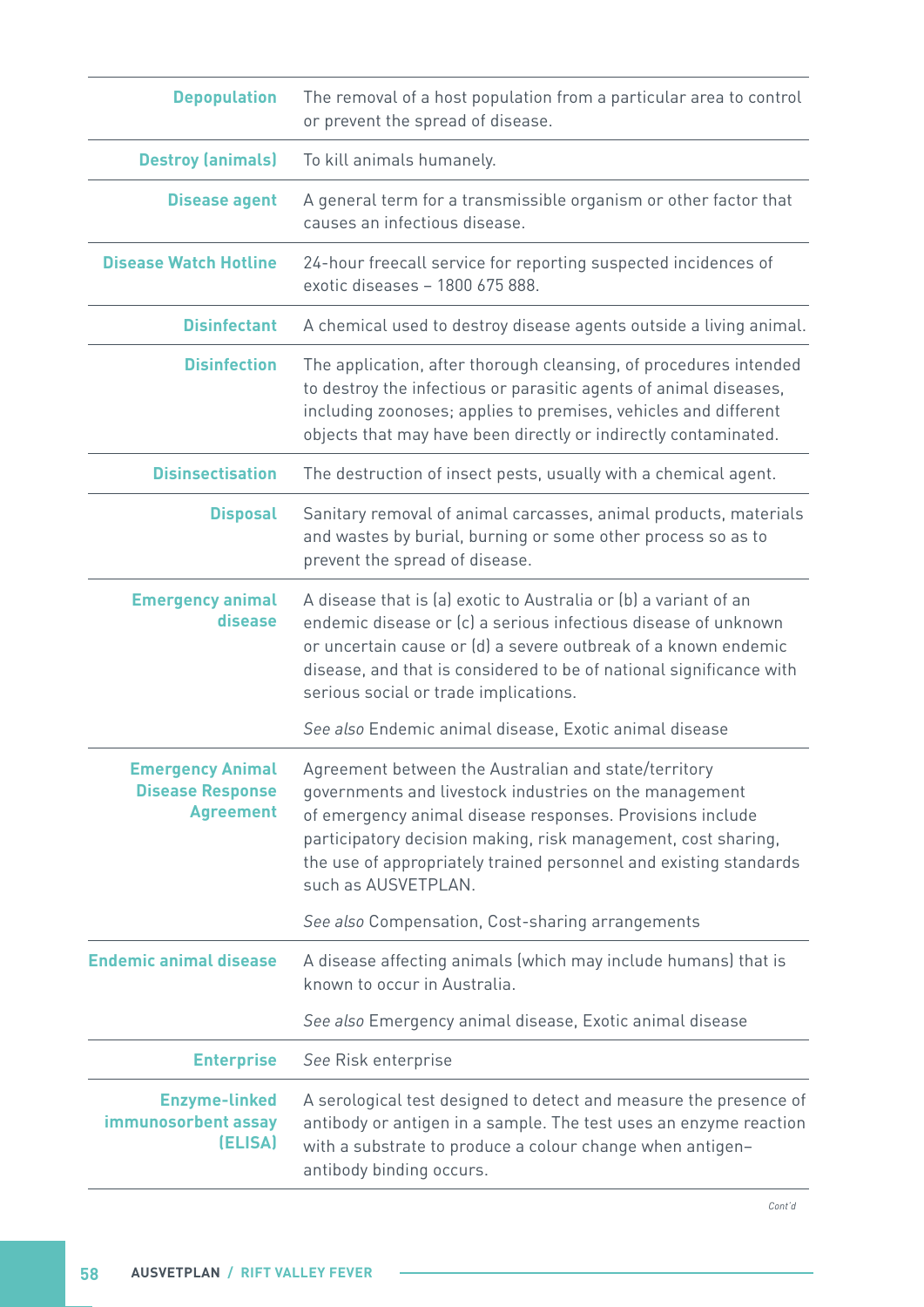| <b>Epidemiological</b><br>investigation | An investigation to identify and qualify the risk factors associated<br>with the disease.                                                                                                                                                                                                                                                                                                                                                                                                                                                                                                    |
|-----------------------------------------|----------------------------------------------------------------------------------------------------------------------------------------------------------------------------------------------------------------------------------------------------------------------------------------------------------------------------------------------------------------------------------------------------------------------------------------------------------------------------------------------------------------------------------------------------------------------------------------------|
|                                         | See also Veterinary investigation                                                                                                                                                                                                                                                                                                                                                                                                                                                                                                                                                            |
| <b>Epidemiology</b>                     | The study of disease in populations and of factors that determine<br>its occurrence.                                                                                                                                                                                                                                                                                                                                                                                                                                                                                                         |
| <b>Exotic animal disease</b>            | A disease affecting animals (which may include humans) that does<br>not normally occur in Australia.                                                                                                                                                                                                                                                                                                                                                                                                                                                                                         |
|                                         | See also Emergency animal disease, Endemic animal disease                                                                                                                                                                                                                                                                                                                                                                                                                                                                                                                                    |
| <b>Exotic fauna/feral</b><br>animals    | See Wild animals                                                                                                                                                                                                                                                                                                                                                                                                                                                                                                                                                                             |
| <b>Fomites</b>                          | Inanimate objects (eg boots, clothing, equipment, instruments,<br>vehicles, crates, packaging) that can carry an infectious<br>disease agent and may spread the disease through mechanical<br>transmission.                                                                                                                                                                                                                                                                                                                                                                                  |
| <b>General permit</b>                   | A legal document that describes the requirements for movement<br>of an animal (or group of animals), commodity or thing, for which<br>permission may be granted without the need for direct interaction<br>between the person moving the animal(s), commodity or thing<br>and a government veterinarian or inspector. The permit may<br>be completed via a webpage or in an approved place (such as a<br>government office or commercial premises). A printed version<br>of the permit must accompany the movement. The permit may<br>impose preconditions and/or restrictions on movements. |
|                                         | See also Special permit                                                                                                                                                                                                                                                                                                                                                                                                                                                                                                                                                                      |
| <b>In-contact animals</b>               | Animals that have had close contact with infected animals, such<br>as noninfected animals in the same group as infected animals.                                                                                                                                                                                                                                                                                                                                                                                                                                                             |
| <b>Incubation period</b>                | The period that elapses between the introduction of a pathogen<br>into an animal and the first clinical signs of the disease.                                                                                                                                                                                                                                                                                                                                                                                                                                                                |
| <b>Index case</b>                       | The first case of the disease to be diagnosed in a disease<br>outbreak.                                                                                                                                                                                                                                                                                                                                                                                                                                                                                                                      |
|                                         | See also Index property                                                                                                                                                                                                                                                                                                                                                                                                                                                                                                                                                                      |
| <b>Index property</b>                   | The property on which the index case is found.                                                                                                                                                                                                                                                                                                                                                                                                                                                                                                                                               |
|                                         | See also Index case                                                                                                                                                                                                                                                                                                                                                                                                                                                                                                                                                                          |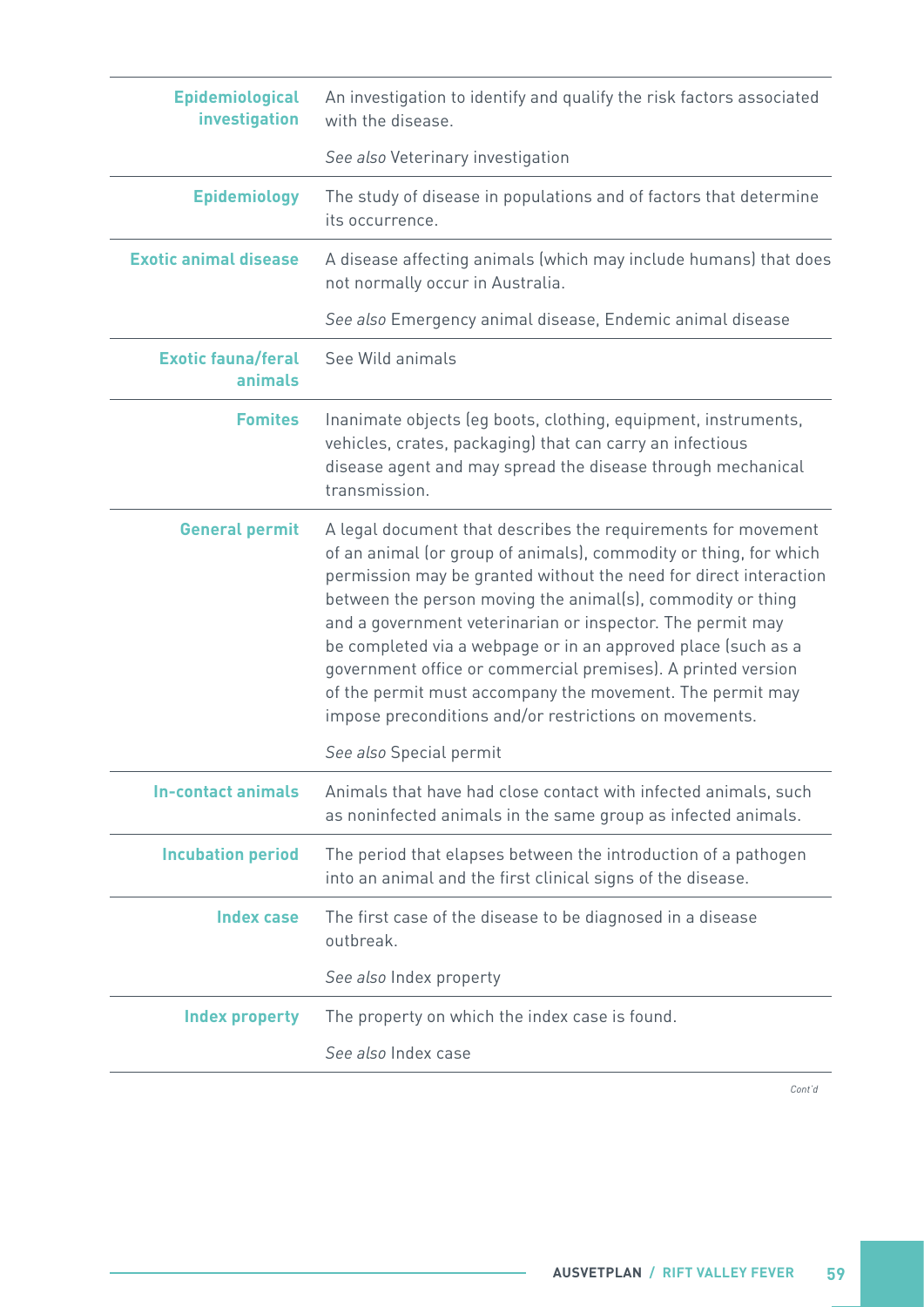| <b>Infected premises (IP)</b>                    | A defined area (which may be all or part of a property) on which<br>animals meeting the case definition are or were present, or the<br>causative agent of the emergency animal disease is present, or<br>there is a reasonable suspicion that either is present, and that the<br>relevant chief veterinary officer or their delegate has declared to<br>be an infected premises.                                                               |
|--------------------------------------------------|------------------------------------------------------------------------------------------------------------------------------------------------------------------------------------------------------------------------------------------------------------------------------------------------------------------------------------------------------------------------------------------------------------------------------------------------|
| <b>Local control centre</b>                      | An emergency operations centre responsible for the command<br>and control of field operations in a defined area.                                                                                                                                                                                                                                                                                                                               |
| <b>Monitoring</b>                                | Routine collection of data for assessing the health status of a<br>population or the level of contamination of a site for remediation<br>purposes.                                                                                                                                                                                                                                                                                             |
|                                                  | See also Surveillance                                                                                                                                                                                                                                                                                                                                                                                                                          |
| <b>Movement control</b>                          | Restrictions placed on the movement of animals, people and other<br>things to prevent the spread of disease.                                                                                                                                                                                                                                                                                                                                   |
| <b>National Biosecurity</b><br><b>Committee</b>  | A committee that was formally established under the<br>Intergovernmental Agreement on Biosecurity (IGAB). The IGAB<br>was signed on 13 January 2012, and signatories include all states<br>and territories except Tasmania. The committee provides advice<br>to the Agriculture Senior Officials Committee and the Agriculture<br>Ministers' Forum on national biosecurity issues, and on the IGAB.                                            |
| <b>National Management</b><br><b>Group (NMG)</b> | A group established to approve (or not approve) the invoking of<br>cost sharing under the Emergency Animal Disease Response<br>Agreement. NMG members are the Secretary of the Australian<br>Government Department of Agriculture, Water and the<br>Environment as chair, the chief executive officers of the state and<br>territory government parties, and the president (or analogous<br>officer) of each of the relevant industry parties. |
| <b>Native wildlife</b>                           | See Wild animals                                                                                                                                                                                                                                                                                                                                                                                                                               |
| <b>OIE Terrestrial Code</b>                      | OIE Terrestrial Animal Health Code, Describes standards for<br>safe international trade in animals and animal products.<br>Revised annually and published on the internet at: www.oie.int/<br>international-standard-setting/terrestrial-code/access-online.                                                                                                                                                                                   |
| <b>OIE Terrestrial Manual</b>                    | OIE Manual of diagnostic tests and vaccines for terrestrial animals.<br>Describes standards for laboratory diagnostic tests, and the<br>production and control of biological products (principally<br>vaccines). The current edition is published on the internet at:<br>www.oie.int/en/standard-setting/terrestrial-manual/access-<br>online.                                                                                                 |

à,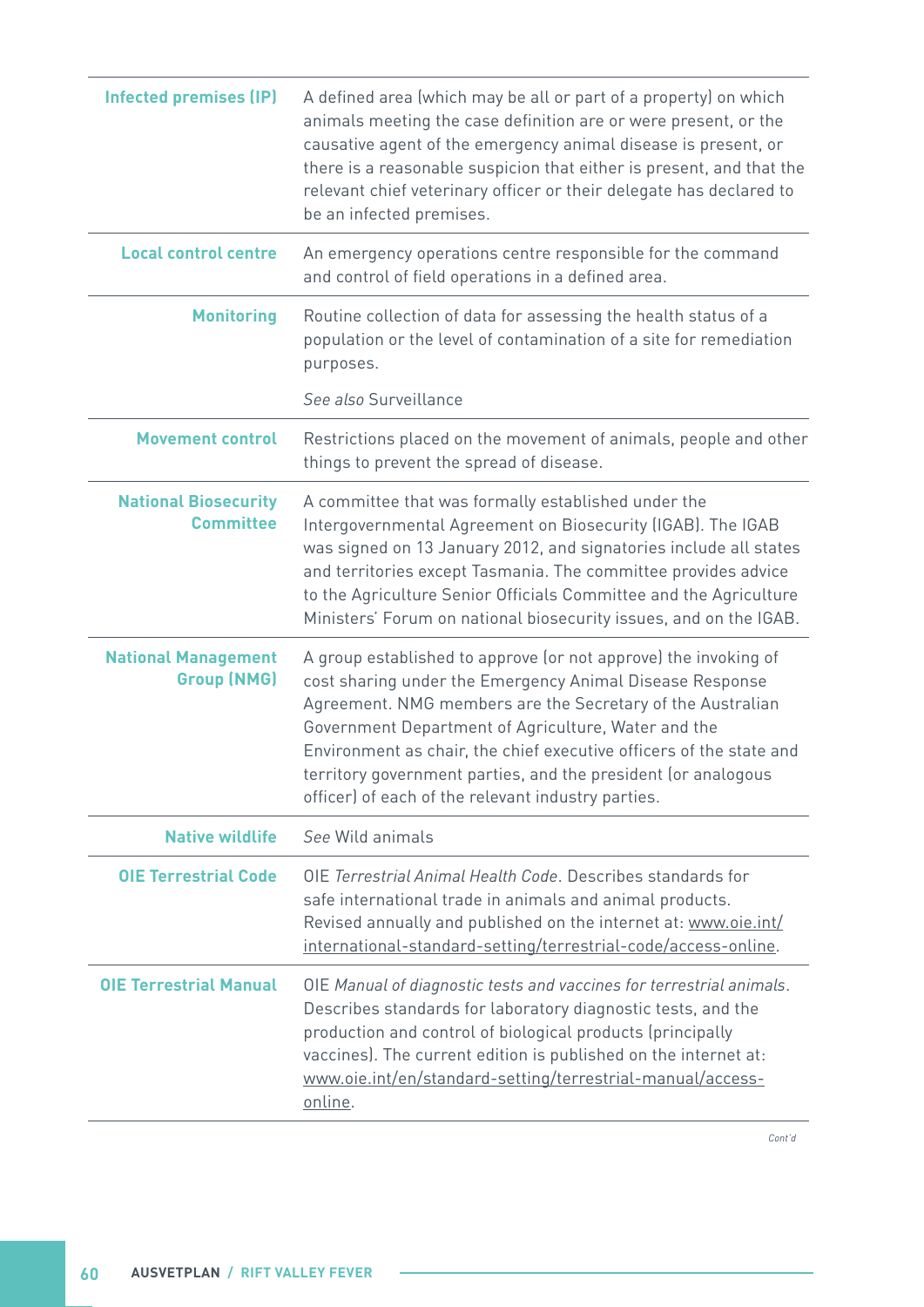| <b>Operational procedures</b>                    | Detailed instructions for carrying out specific disease control<br>activities, such as disposal, destruction, decontamination and<br>valuation.                                                                                                                                                                                                                                                                     |
|--------------------------------------------------|---------------------------------------------------------------------------------------------------------------------------------------------------------------------------------------------------------------------------------------------------------------------------------------------------------------------------------------------------------------------------------------------------------------------|
| <b>Outside area (OA)</b>                         | The area of Australia outside the declared (control and restricted)<br>areas.                                                                                                                                                                                                                                                                                                                                       |
| <b>Owner</b>                                     | Person responsible for a premises (includes an agent of the<br>owner, such as a manager or other controlling officer).                                                                                                                                                                                                                                                                                              |
| <b>Polymerase chain</b><br><b>reaction (PCR)</b> | A method of amplifying and analysing DNA sequences that can be<br>used to detect the presence of viral DNA.                                                                                                                                                                                                                                                                                                         |
| <b>Premises</b>                                  | A tract of land including its buildings, or a separate farm or facility<br>that is maintained by a single set of services and personnel.                                                                                                                                                                                                                                                                            |
| <b>Premises of relevance</b><br>(POR)            | A premises in a control area that contains a live susceptible<br>animal(s) but is not considered at the time of classification to<br>be an infected premises, suspect premises, trace premises,<br>dangerous contact premises or dangerous contact processing<br>facility.                                                                                                                                          |
| <b>Prevalence</b>                                | The proportion (or percentage) of animals in a particular<br>population affected by a particular disease (or infection or positive<br>antibody titre) at a given point in time.                                                                                                                                                                                                                                     |
| <b>Proof of freedom</b>                          | Reaching a point following an outbreak and post-outbreak<br>surveillance when freedom from the disease can be claimed with<br>a reasonable level of statistical confidence.                                                                                                                                                                                                                                         |
| <b>Qualifiers</b>                                |                                                                                                                                                                                                                                                                                                                                                                                                                     |
| - assessed negative                              | Assessed negative (AN) is a qualifier that may be applied to ARPs,<br>PORs, SPs, TPs, DCPs or DCPFs. The qualifier may be applied<br>following surveillance, epidemiological investigation, and/or<br>laboratory assessment/diagnostic testing and indicates that the<br>premises is assessed as negative at the time of classification.                                                                            |
| - sentinels on site                              | Sentinels on site (SN) is a qualifier that may be applied to IPs<br>and DCPs to indicate that sentinel animals are present on the<br>premises as part of response activities (ie before it can be<br>assessed as an RP).                                                                                                                                                                                            |
| - vaccinated                                     | The vaccinated (VN) qualifier can be applied in a number of<br>different ways. At its most basic level, it can be used to identify<br>premises that contain susceptible animals that have been<br>vaccinated against the EAD in question. However, depending on<br>the legislation, objectives and processes within a jurisdiction,<br>the VN qualifier may be used to track a range of criteria and<br>parameters. |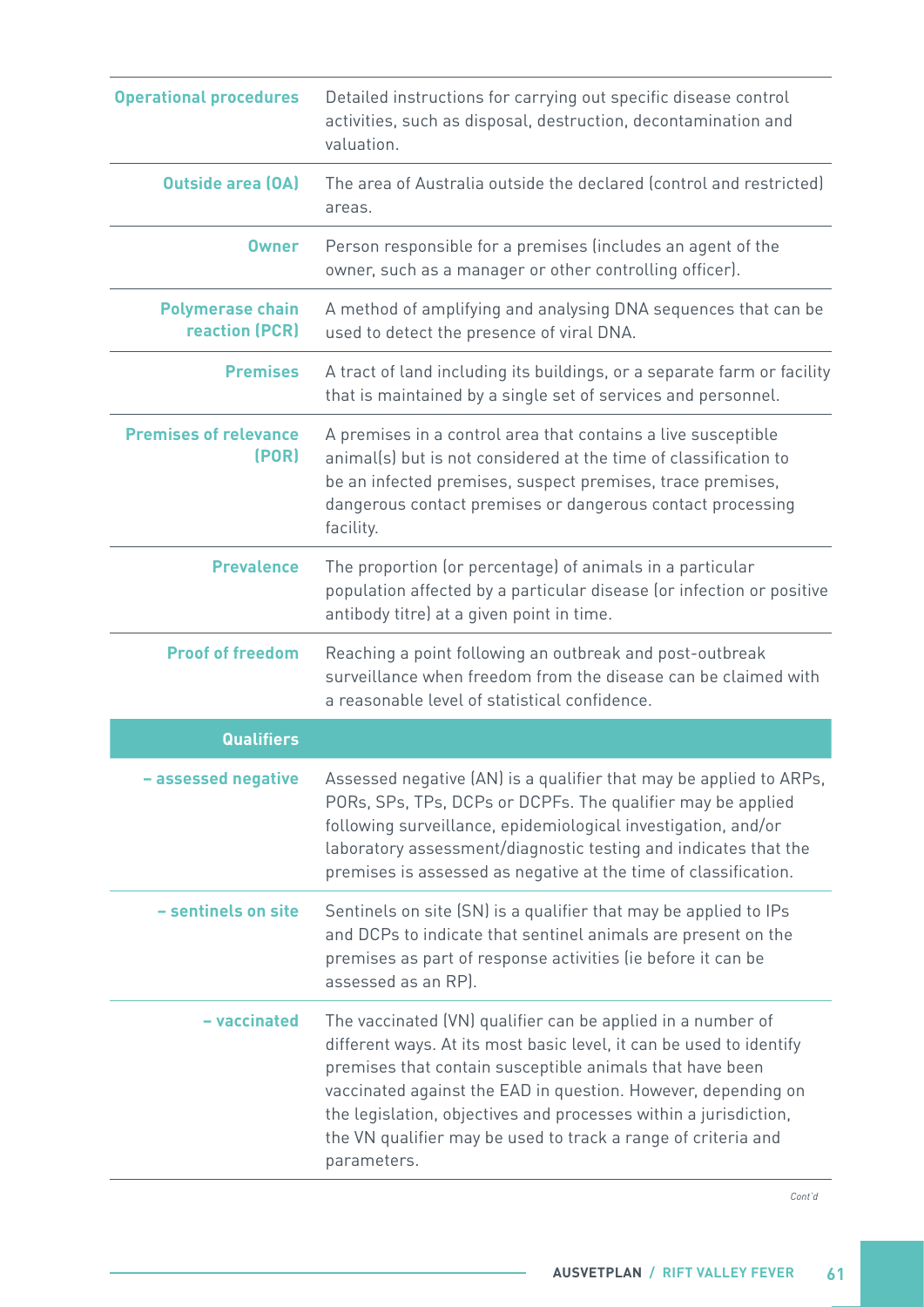| <b>Quarantine</b>                   | Legally enforceable requirement that prevents or minimises<br>spread of pests and disease agents by controlling the movement<br>of animals, persons or things.                                                                                                                                                                                                                                                                                                            |
|-------------------------------------|---------------------------------------------------------------------------------------------------------------------------------------------------------------------------------------------------------------------------------------------------------------------------------------------------------------------------------------------------------------------------------------------------------------------------------------------------------------------------|
| <b>Resolved premises (RP)</b>       | An infected premises, dangerous contact premises or dangerous<br>contact processing facility that has completed the required control<br>measures, and is subject to the procedures and restrictions<br>appropriate to the area in which it is located.                                                                                                                                                                                                                    |
| <b>Restricted area (RA)</b>         | A relatively small legally declared area around infected premises<br>and dangerous contact premises that is subject to disease<br>controls, including intense surveillance and movement controls.                                                                                                                                                                                                                                                                         |
| <b>Risk enterprise</b>              | A defined livestock or related enterprise that is potentially a major<br>source of infection for many other premises. Includes intensive<br>piggeries, feedlots, abattoirs, knackeries, saleyards, calf scales,<br>milk factories, tanneries, skin sheds, game meat establishments,<br>cold stores, artificial insemination centres, veterinary laboratories<br>and hospitals, road and rail freight depots, showgrounds, field<br>days, weighbridges and garbage depots. |
| <b>Sensitivity</b>                  | The proportion of truly positive units that are correctly identified<br>as positive by a test.<br>See also Specificity                                                                                                                                                                                                                                                                                                                                                    |
| <b>Sentinel animal</b>              | Animal of known health status that is monitored to detect the<br>presence of a specific disease agent.                                                                                                                                                                                                                                                                                                                                                                    |
| <b>Seroconversion</b>               | The appearance in the blood serum of antibodies (as determined<br>by a serology test) following vaccination or natural exposure to a<br>disease agent.                                                                                                                                                                                                                                                                                                                    |
| <b>Serosurveillance</b>             | Surveillance of an animal population by testing serum samples for<br>the presence of antibodies to disease agents.                                                                                                                                                                                                                                                                                                                                                        |
| <b>Serotype</b>                     | A subgroup of microorganisms identified by the antigens carried<br>(as determined by a serology test).                                                                                                                                                                                                                                                                                                                                                                    |
| <b>Serum neutralisation</b><br>test | A serological test to detect and measure the presence of antibody<br>in a sample. Antibody in serum is serially diluted to detect the<br>highest dilution that neutralises a standard amount of antigen.<br>The neutralising antibody titre is given as the reciprocal of this<br>dilution.                                                                                                                                                                               |
| <b>Slaughter</b>                    | The humane killing of an animal for meat for human consumption.                                                                                                                                                                                                                                                                                                                                                                                                           |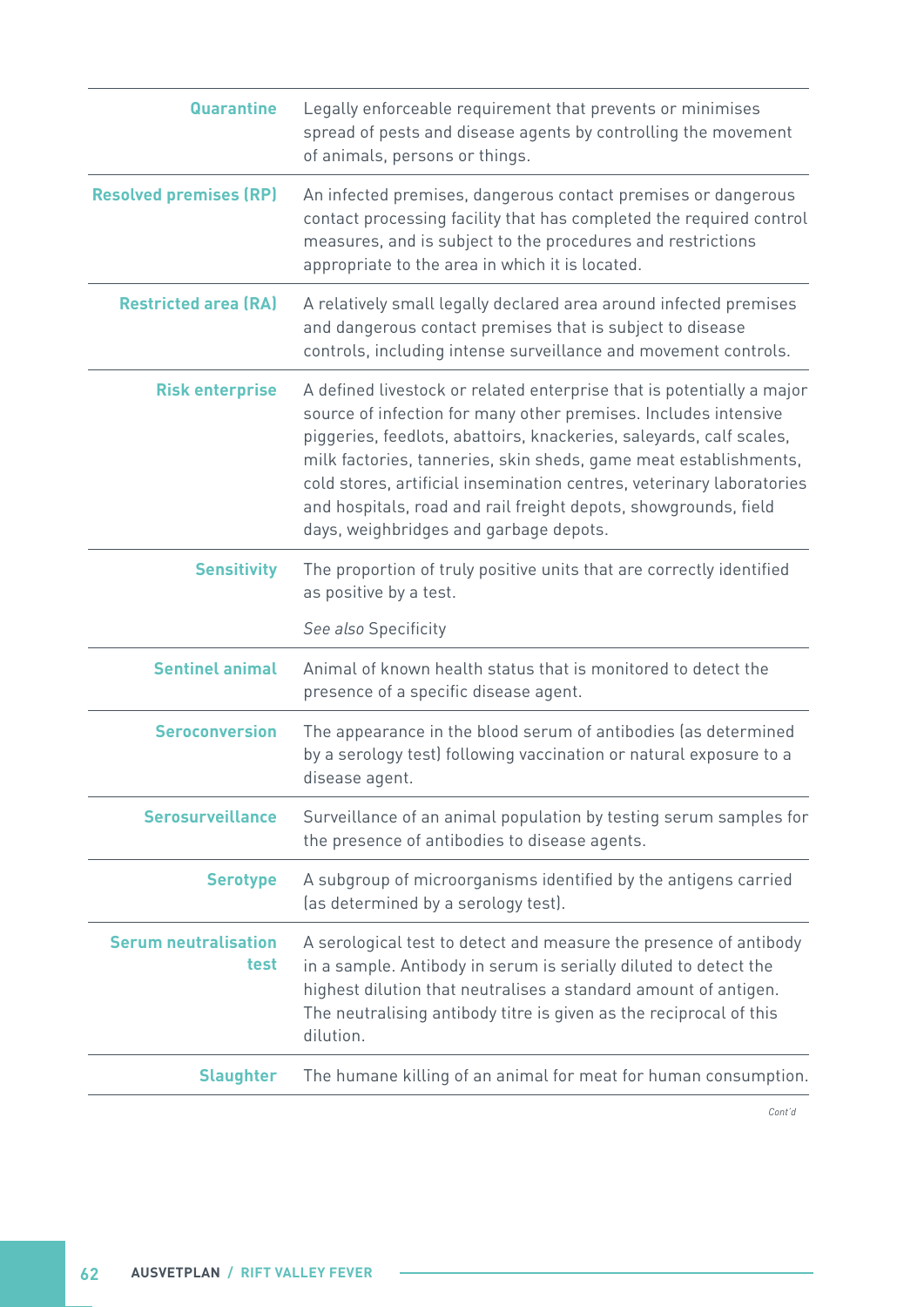| <b>Special permit</b>               | A legal document that describes the requirements for movement<br>of an animal (or group of animals), commodity or thing, for which<br>the person moving the animal(s), commodity or thing must<br>obtain prior written permission from the relevant government<br>veterinarian or inspector. A printed version of the permit must<br>accompany the movement. The permit may impose preconditions<br>and/or restrictions on movements. |
|-------------------------------------|---------------------------------------------------------------------------------------------------------------------------------------------------------------------------------------------------------------------------------------------------------------------------------------------------------------------------------------------------------------------------------------------------------------------------------------|
|                                     | See also General permit                                                                                                                                                                                                                                                                                                                                                                                                               |
| <b>Specificity</b>                  | The proportion of truly negative units that are correctly identified<br>as negative by a test.                                                                                                                                                                                                                                                                                                                                        |
|                                     | See also Sensitivity                                                                                                                                                                                                                                                                                                                                                                                                                  |
| <b>Stamping out</b>                 | The strategy of eliminating infection from premises through<br>the destruction of animals in accordance with the particular<br>AUSVETPLAN manual, and in a manner that permits appropriate<br>disposal of carcasses and decontamination of the site.                                                                                                                                                                                  |
| <b>State coordination</b><br>centre | The emergency operations centre that directs the disease control<br>operations to be undertaken in a state or territory.                                                                                                                                                                                                                                                                                                              |
| <b>Surveillance</b>                 | A systematic program of investigation designed to establish<br>the presence, extent or absence of a disease, or of infection<br>or contamination with the causative organism. It includes the<br>examination of animals for clinical signs, antibodies or the<br>causative organism.                                                                                                                                                  |
| <b>Susceptible animals</b>          | Animals that can be infected with a particular disease.                                                                                                                                                                                                                                                                                                                                                                               |
| <b>Suspect animal</b>               | An animal that may have been exposed to an emergency disease<br>such that its quarantine and intensive surveillance, but not pre-<br>emptive slaughter, is warranted.                                                                                                                                                                                                                                                                 |
|                                     | or                                                                                                                                                                                                                                                                                                                                                                                                                                    |
|                                     | An animal not known to have been exposed to a disease agent but<br>showing clinical signs requiring differential diagnosis.                                                                                                                                                                                                                                                                                                           |
| <b>Suspect premises (SP)</b>        | Temporary classification of a premises that contains a susceptible<br>animal(s) not known to have been exposed to the disease agent<br>but showing clinical signs similar to the case definition, and that<br>therefore requires investigation(s).                                                                                                                                                                                    |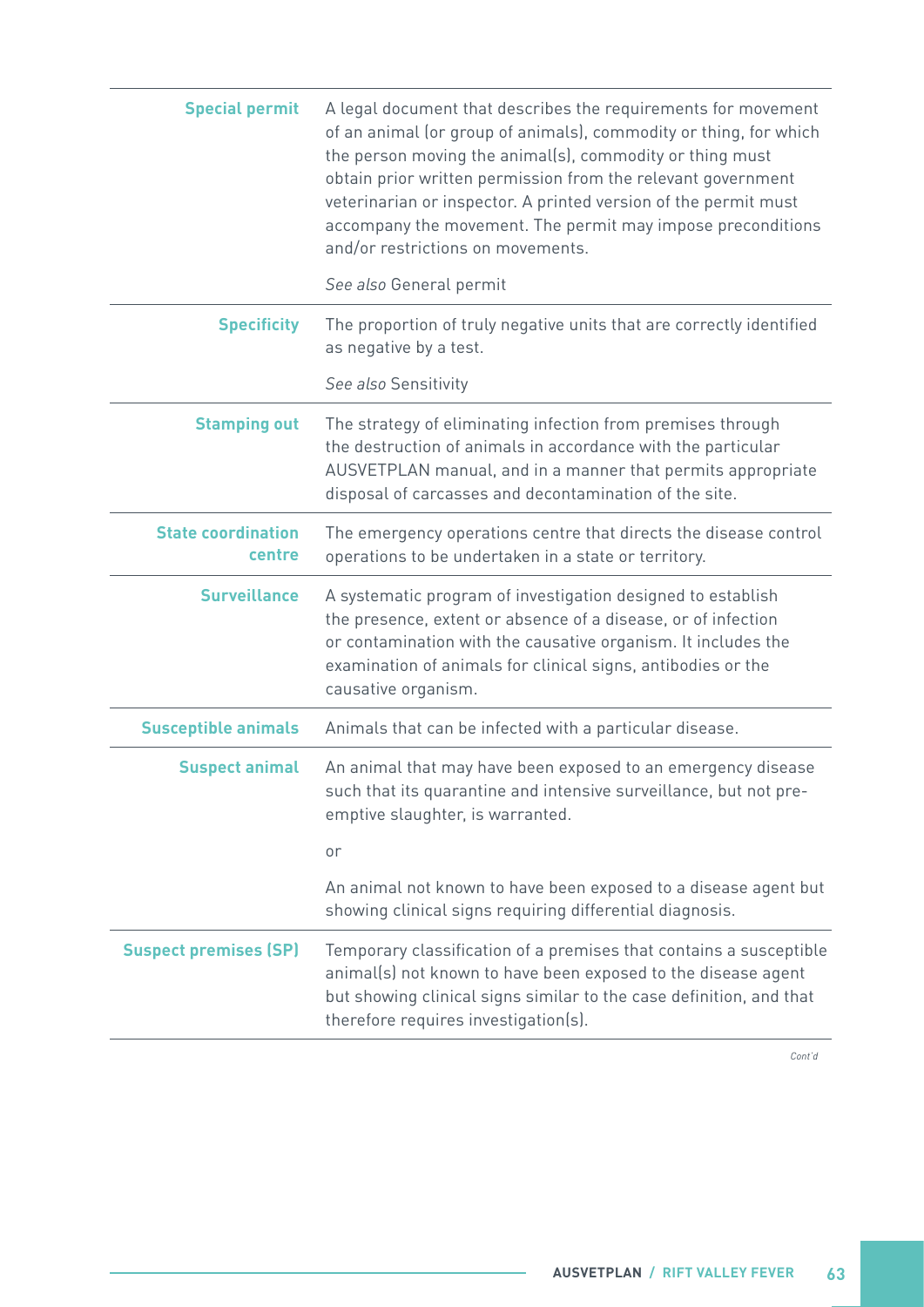| <b>Swill</b> | Also known as 'prohibited pig feed', means material of<br>mammalian origin, or any substance that has come in contact with<br>this material, but does not include:                                                                                                              |
|--------------|---------------------------------------------------------------------------------------------------------------------------------------------------------------------------------------------------------------------------------------------------------------------------------|
|              | milk, milk products or milk byproducts either of Australian<br>i.<br>provenance or legally imported for stockfeed use into Australia                                                                                                                                            |
|              | ii. material containing flesh, bones, blood, offal or mammal<br>carcases that is treated by an approved process <sup>1</sup>                                                                                                                                                    |
|              | iii. a carcass or part of a domestic pig, born and raised on the<br>property on which the pig or pigs that are administered the<br>part are held, that is administered for therapeutic purposes<br>in accordance with the written instructions of a veterinary<br>practitioner. |
|              | iv. material used under an individual and defined-period permit<br>issued by a jurisdiction for the purposes of research or baiting.                                                                                                                                            |
|              | <sup>1</sup> In terms of (ii), approved processes are:                                                                                                                                                                                                                          |
|              | 1. rendering in accordance with the Australian Standard for the<br><b>Hygienic Rendering of Animal Products</b>                                                                                                                                                                 |
|              | 2. under jurisdictional permit, cooking processes subject to<br>compliance verification that ensure that a core temperature of<br>at least 100 °C for a minimum of 30 minutes, or equivalent, has<br>been reached                                                               |
|              | 3. treatment of cooking oil, which has been used for cooking<br>in Australia, in accordance with the National Standard for<br>Recycling of Used Cooking Fats and Oils Intended for Animal<br>Feeds                                                                              |
|              | 4. under jurisdictional permit, any other nationally agreed process<br>approved by AHC for which an acceptable risk assessment has<br>been undertaken and that is subject to compliance verification.                                                                           |
|              | The national definition is a minimum standard. Some jurisdictions<br>have additional conditions for swill feeding that pig producers<br>in those jurisdictions must comply with, over and above the<br>requirements of the national definition.                                 |
|              | Cont'd                                                                                                                                                                                                                                                                          |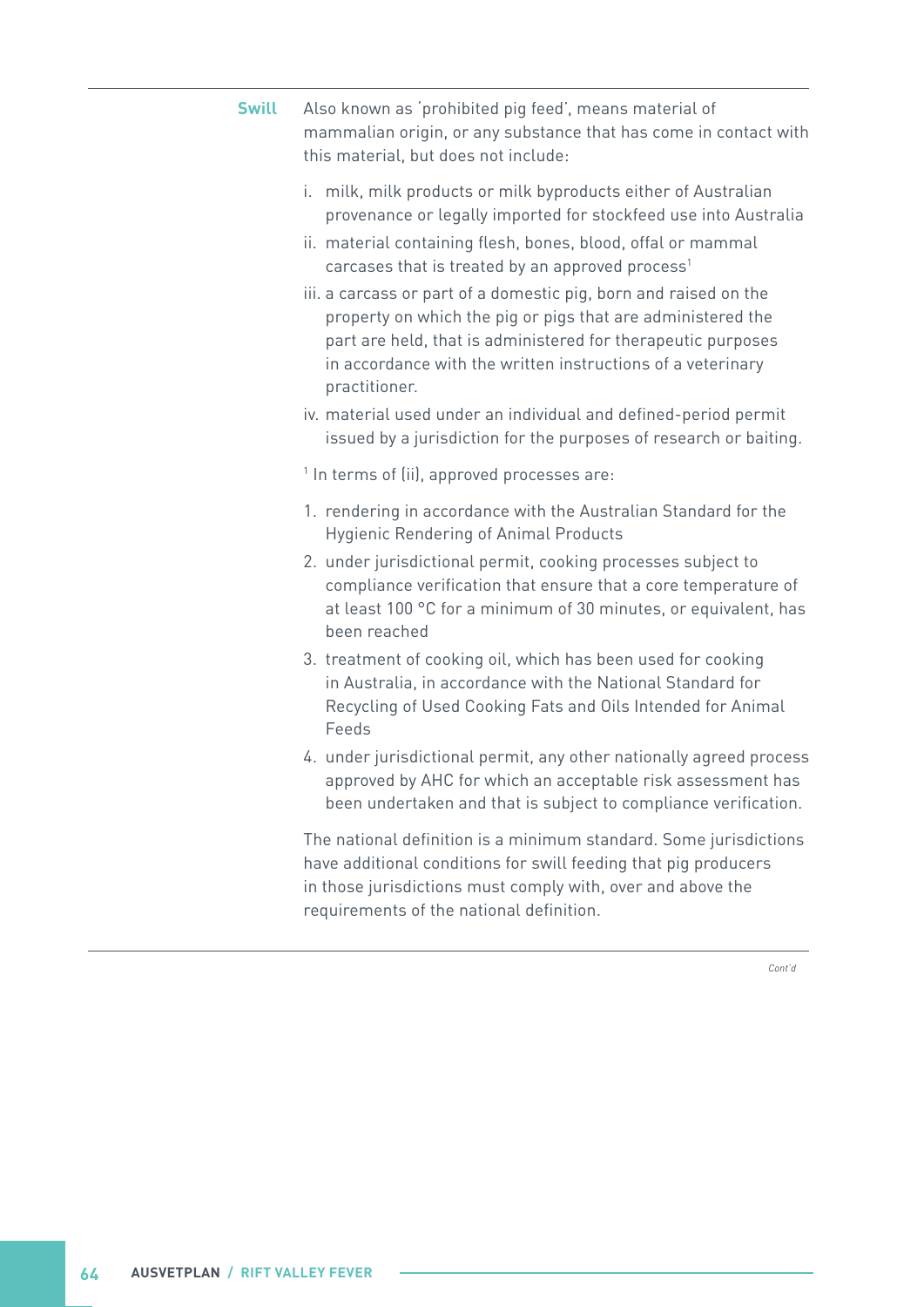| <b>Swill feeding</b>                   | Also known as 'feeding prohibited pig feed', it includes:                                                                                                                                                                                                                                                                                                                                                  |
|----------------------------------------|------------------------------------------------------------------------------------------------------------------------------------------------------------------------------------------------------------------------------------------------------------------------------------------------------------------------------------------------------------------------------------------------------------|
|                                        | feeding, or allowing or directing another person to feed,<br>$\bullet$<br>prohibited pig feed to a pig<br>allowing a pig to have access to prohibited pig feed<br>• the collection and storage or possession of prohibited pig feed<br>on a premises where one or more pigs are kept<br>supplying to another person prohibited pig feed that the<br>$\bullet$<br>supplier knows is for feeding to any pig. |
|                                        | This definition was endorsed by the Agriculture Ministers' Council<br>through AGMIN 00S 04/2014.                                                                                                                                                                                                                                                                                                           |
| <b>Trace premises (TP)</b>             | Temporary classification of a premises that contains susceptible<br>animal(s) that tracing indicates may have been exposed to the<br>disease agent, or contains contaminated animal products, wastes<br>or things, and that requires investigation(s).                                                                                                                                                     |
| <b>Tracing</b>                         | The process of locating animals, people or other items that may<br>be implicated in the spread of disease, so that appropriate action<br>can be taken.                                                                                                                                                                                                                                                     |
| <b>Unknown status</b><br>premises (UP) | A premises within a declared area where the current presence<br>of susceptible animals and/or risk products, wastes or things is<br>unknown.                                                                                                                                                                                                                                                               |
| <b>Vaccination</b>                     | Inoculation of individuals with a vaccine to provide active<br>immunity.                                                                                                                                                                                                                                                                                                                                   |
| <b>Vaccine</b>                         | A substance used to stimulate immunity against one or several<br>disease-causing agents to provide protection or to reduce the<br>effects of the disease. A vaccine is prepared from the causative<br>agent of a disease, its products or a synthetic substitute, which is<br>treated to act as an antigen without inducing the disease.                                                                   |
| - adjuvanted                           | A vaccine in which one or several disease-causing agents are<br>combined with an adjuvant (a substance that increases the<br>immune response).                                                                                                                                                                                                                                                             |
| - attenuated                           | A vaccine prepared from infective or 'live' microbes that are less<br>pathogenic but retain their ability to induce protective immunity.                                                                                                                                                                                                                                                                   |
| - gene deleted                         | An attenuated or inactivated vaccine in which genes for non-<br>essential surface glycoproteins have been removed by genetic<br>engineering. This provides a useful immunological marker for the<br>vaccine virus compared with the wild virus.                                                                                                                                                            |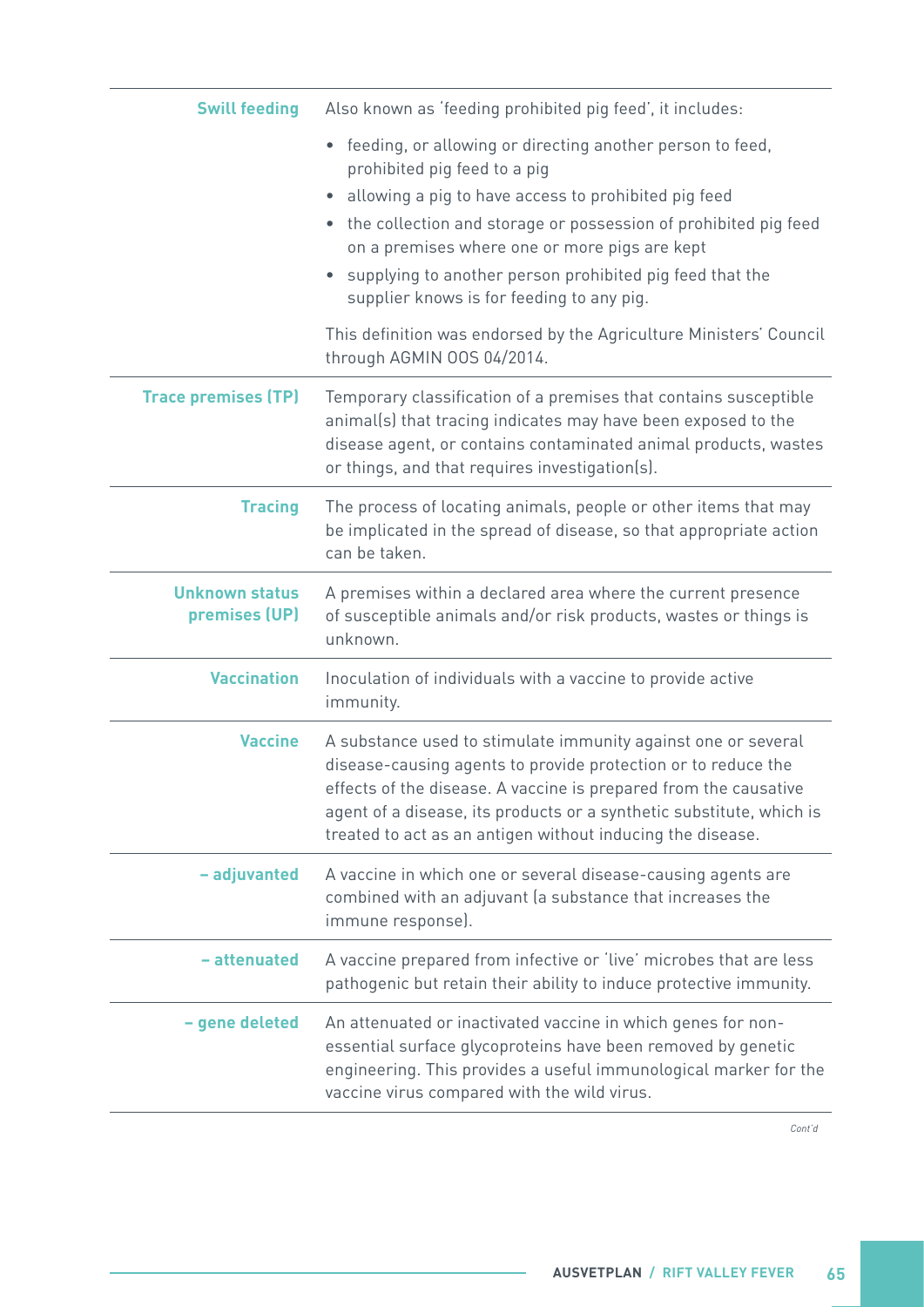| - inactivated                             | A vaccine prepared from a virus that has been inactivated ('killed')<br>by chemical or physical treatment.                                                                                                                                                                                                                                                                                          |
|-------------------------------------------|-----------------------------------------------------------------------------------------------------------------------------------------------------------------------------------------------------------------------------------------------------------------------------------------------------------------------------------------------------------------------------------------------------|
| - recombinant                             | A vaccine produced from virus that has been genetically<br>engineered to contain only selected genes, including those<br>causing the immunogenic effect.                                                                                                                                                                                                                                            |
| <b>Vector</b>                             | A living organism (frequently an arthropod) that transmits an<br>infectious agent from one host to another. A biological vector is<br>one in which the infectious agent must develop or multiply before<br>becoming infective to a recipient host. A mechanical vector is one<br>that transmits an infectious agent from one host to another but is<br>not essential to the lifecycle of the agent. |
| <b>Veterinary investigation</b>           | An investigation of the diagnosis, pathology and epidemiology of<br>the disease.                                                                                                                                                                                                                                                                                                                    |
|                                           | See also Epidemiological investigation                                                                                                                                                                                                                                                                                                                                                              |
| <b>Viraemia</b>                           | The presence of viruses in the blood.                                                                                                                                                                                                                                                                                                                                                               |
| <b>Wild animals</b>                       |                                                                                                                                                                                                                                                                                                                                                                                                     |
| - native wildlife                         | Animals that are indigenous to Australia and may be susceptible<br>to emergency animal diseases (eg bats, dingoes, marsupials).                                                                                                                                                                                                                                                                     |
| - feral animals                           | Animals of domestic species that are not confined or under<br>control (eg cats, horses, pigs).                                                                                                                                                                                                                                                                                                      |
| - exotic fauna                            | Nondomestic animal species that are not indigenous to Australia<br>(eg foxes).                                                                                                                                                                                                                                                                                                                      |
| Wool                                      | Sheep wool.                                                                                                                                                                                                                                                                                                                                                                                         |
| Zero susceptible<br>species premises (ZP) | A premises that does not contain any susceptible animals or risk<br>products, wastes or things.                                                                                                                                                                                                                                                                                                     |
| <b>Zoning</b>                             | The process of defining, implementing and maintaining a disease-<br>free or infected area in accordance with OIE guidelines, based<br>on geopolitical and/or physical boundaries and surveillance, to<br>facilitate disease control and/or trade.                                                                                                                                                   |
| <b>Zoonosis</b>                           | A disease of animals that can be transmitted to humans.                                                                                                                                                                                                                                                                                                                                             |

ř.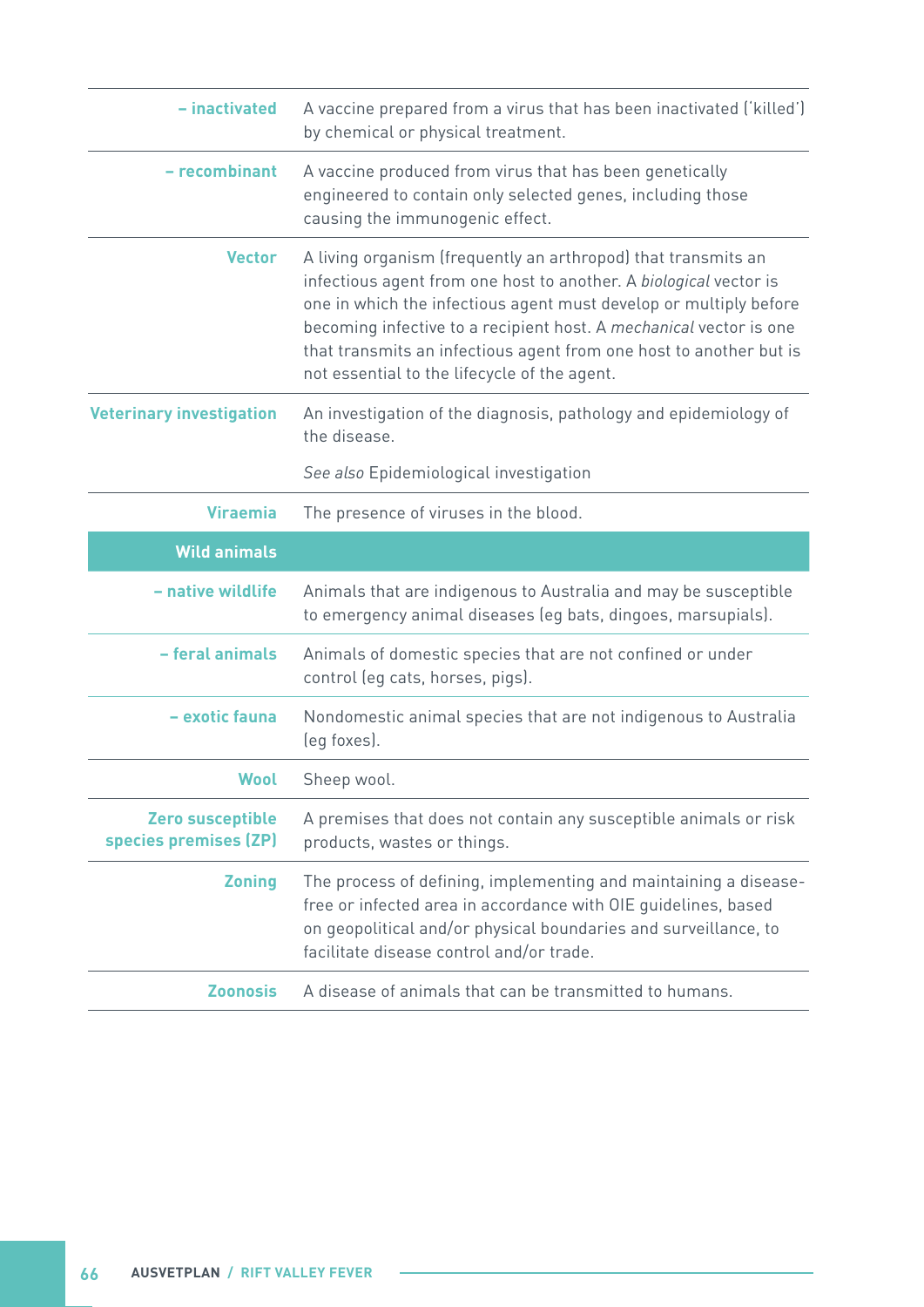## Abbreviations

## **Disease-specific abbreviations**

**RVF** Rift Valley fever

## **Standard AUSVETPLAN abbreviations**

| <b>ACDP</b>       | Australian Centre for Disease Preparedness                         |
|-------------------|--------------------------------------------------------------------|
| <b>AN</b>         | assessed negative                                                  |
| <b>ARP</b>        | at-risk premises                                                   |
| <b>AUSVETPLAN</b> | Australian Veterinary Emergency Plan                               |
| <b>CA</b>         | control area                                                       |
| <b>CCEAD</b>      | Consultative Committee on Emergency Animal Diseases                |
| <b>CSIRO</b>      | Commonwealth Scientific and Industrial Research<br>Organisation    |
| <b>CVO</b>        | chief veterinary officer                                           |
| <b>DCP</b>        | dangerous contact premises                                         |
| <b>DCPF</b>       | dangerous contact processing facility                              |
| <b>EAD</b>        | emergency animal disease                                           |
| <b>EADRA</b>      | <b>Emergency Animal Disease Response Agreement</b>                 |
| <b>EADRP</b>      | Emergency Animal Disease Response Plan                             |
| <b>EDTA</b>       | ethylenediaminetetraacetic acid (anticoagulant for whole<br>blood) |

*Cont'd*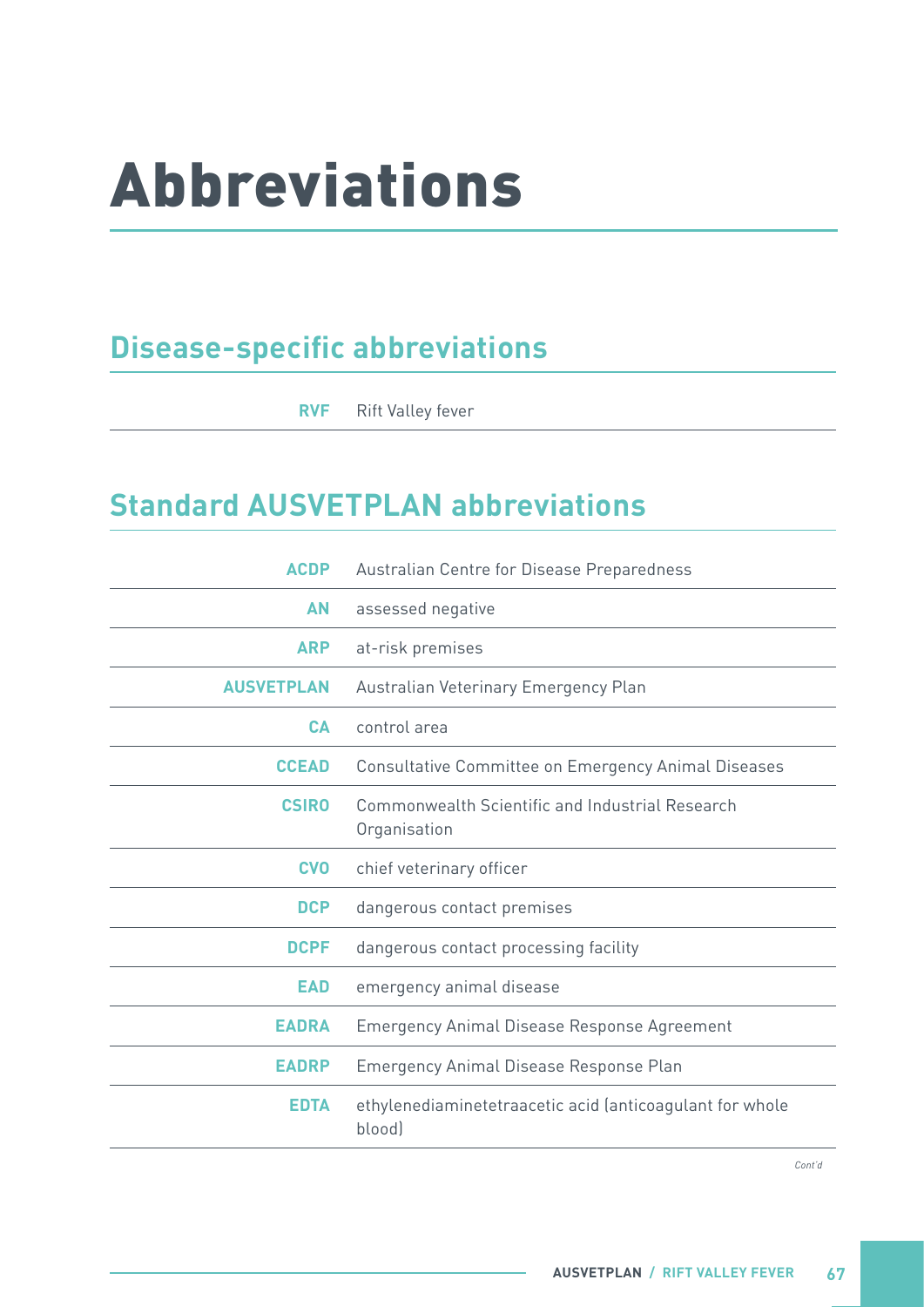| <b>ELISA</b> | enzyme-linked immunosorbent assay       |
|--------------|-----------------------------------------|
| <b>GP</b>    | general permit                          |
| <b>IETS</b>  | International Embryo Technology Society |
| IP           | infected premises                       |
| <b>LCC</b>   | local control centre                    |
| <b>NMG</b>   | National Management Group               |
| <b>OA</b>    | outside area                            |
| <b>OIE</b>   | World Organisation for Animal Health    |
| <b>PCR</b>   | polymerase chain reaction               |
| <b>POR</b>   | premises of relevance                   |
| <b>RA</b>    | restricted area                         |
| <b>RP</b>    | resolved premises                       |
| <b>SCC</b>   | state coordination centre               |
| <b>SP</b>    | suspect premises                        |
| <b>SpP</b>   | special permit                          |
| <b>TP</b>    | trace premises                          |
| <b>UP</b>    | unknown status premises                 |
| <b>ZP</b>    | zero susceptible species premises       |

٠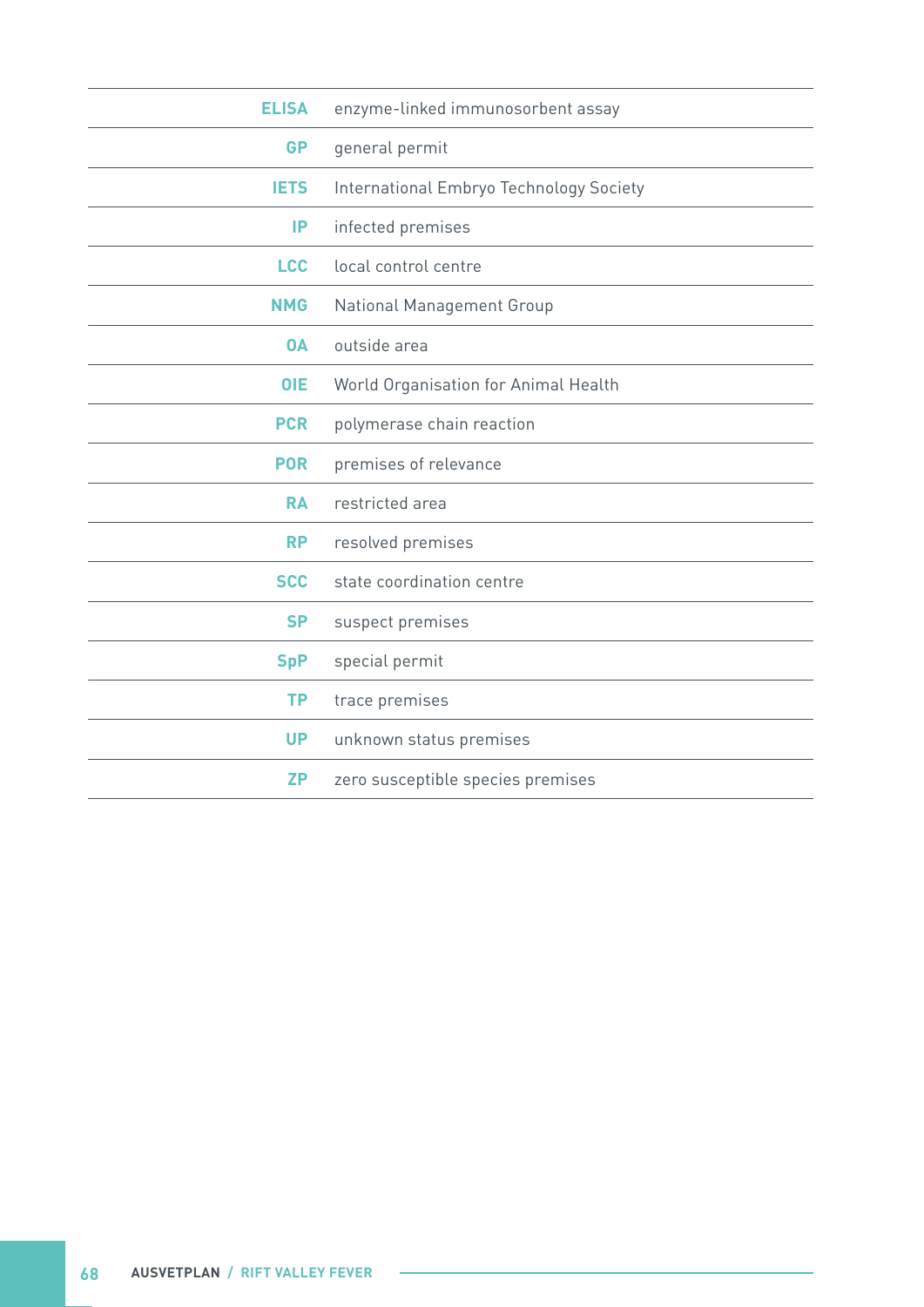## References

Abd El-Rahim IHA, Abd El-Hakim U & Hussein M (1999). An epizootic of Rift Valley fever in Egypt in 1997. OIE Revue Scientifique et Technique 18:741–748.

Antonis AFG, Kortekaas J, Kant J, Vloet RPM, Vogel-Brink A, Stockhofe N & Moormann RJM (2013). Vertical transmission of Rift Valley fever virus without detectable maternal viremia. *Vector-borne and Zoonotic Diseases* 13(8):601–606.

Barnard BJH & Botha MJ (1977). An inactivated Rift Valley fever vaccine. *Journal of the South African Veterinary Association* 48:45–48.

Bielanski A & Vajta G (2009). Risk of contamination of germplasm during cryopreservation and cryobanking in IVF units. *Human Reproduction* 24(10):2457–2467.

Bouloy M (2001). Rift Valley fever virus. In: *Encyclopedia of arthropod-transmitted infections*, Service MW (ed), CABI Publishing, Wallingford, UK, 426–434.

Brès P (1981). Prevention of the spread of Rift Valley fever from the African continent. *Contributions to Epidemiology and Biostatics* 3:178–190.

Brown JL, Dominik JW & Morrissey RL (1981). Respiratory infectivity of a recently isolated Egyptian strain of Rift Valley fever virus. *Infection and Immunity* 33(3):848–853.

DAFF (Australian Government Department of Agriculture, Fisheries and Forestry) (2007). Rift Valley fever. *Exotic Animal Diseases Bulletin* 100.

Davies FG, Linthicum KJ & James AD (1985). Rainfall and epizootic Rift Valley fever. *Bulletin of the World Health Organization* 63:941–943.

Eamens GJ, Dorahy CJ, Muirhead L, Enman B, Pengelly P, Barchia IM, Gonsalves JR & Cooper K (2011). Bacterial survival studies to assess the efficacy of static pile composting and above ground burial for disposal of bovine carcases. *Journal of Applied Microbiology* 110(6):1402–1413.

Easterday BM, MacGavran MH, Rooney JR & Murphy LC (1962). The pathogenesis of Rift Valley fever in lambs. *American Journal of Veterinary Research* 23:470–478.

ECDC (European Centre for Disease Prevention and Control) (2020). Facts about Rift Valley fever, [www.ecdc.europa.eu/en/rift-valley-fever/facts](http://www.ecdc.europa.eu/en/rift-valley-fever/facts) (accessed 2020).

Faburay B, LaBeaud AD, McVey DS, Wilson WC & Richt JA (2017). Current status of Rift Valley fever vaccine development. *Vaccines* 5(3):29.

FAO (Food and Agriculture Organization of the United Nations) (2011). *Rift Valley fever vaccine development, progress and constraints*, proceedings of the GF-TADs meeting, November 2010, Rome, FAO Animal Production and Health Proceedings, no. 12, Rome.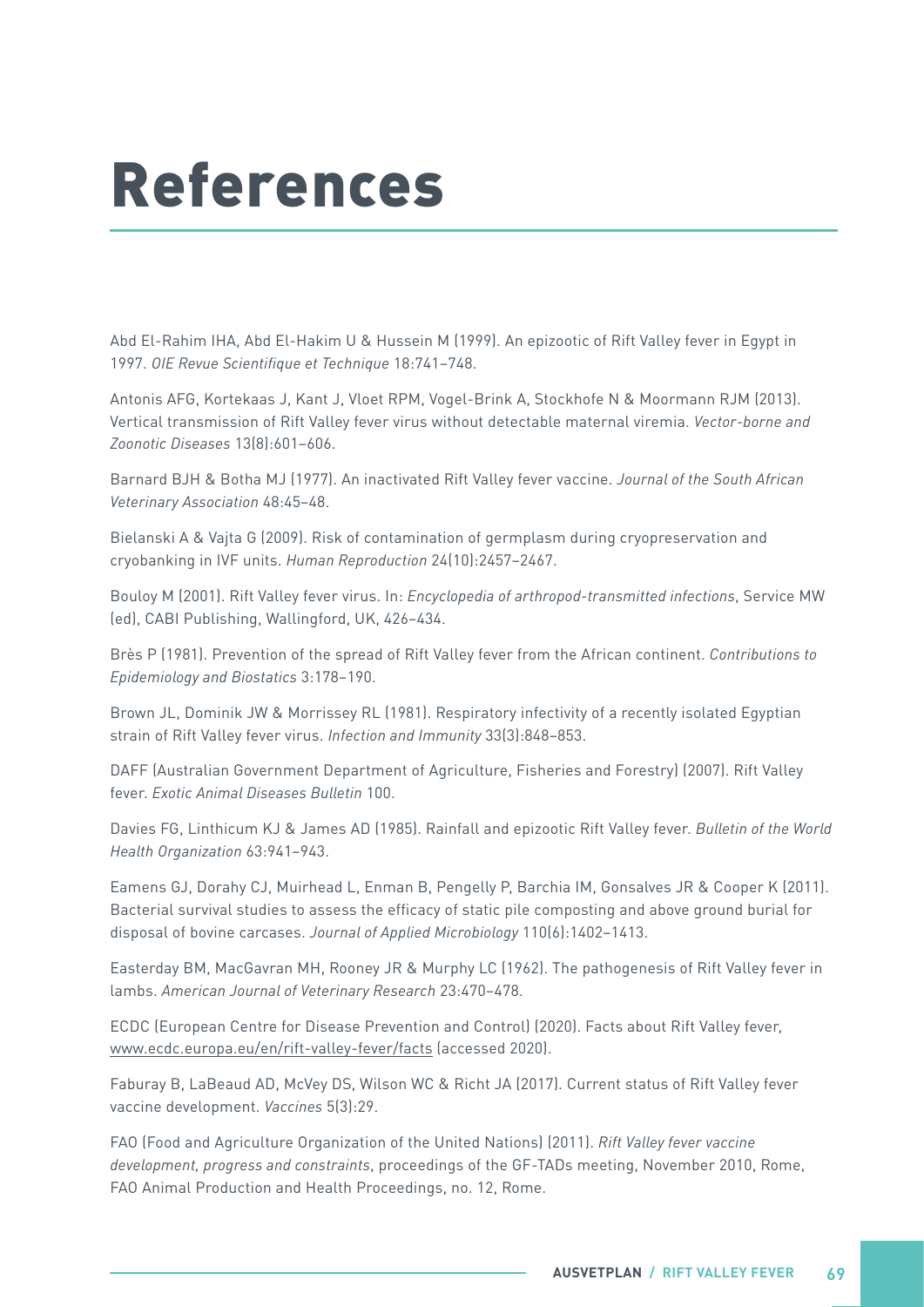Geering WA, Forman AJ & Nunn MJ (1995). Exotic animal diseases: a field guide for Australian *veterinarians*, Bureau of Resource Sciences, Department of Primary Industries and Energy, Australian Government Publishing Service, Canberra.

Gerdes GH (2004). Rift Valley fever. OIE Revue Scientifique et Technique 23(2):613–623.

Hoch AL, Gargan TP & Bailey CL (1985). Mechanical transmission of Rift Valley fever virus by hematophagous Diptera. *American Journal of Tropical Medicine and Hygiene* 34:188–193.

Jouan A, Coulibaly I, Adam F, Philippe B, Riou O, Leguenno B, Christie R, Ould Merzoug N, Ksiazek T & Digoutte JP (1989). Analytical study of a Rift Valley fever epidemic. *Research in Virology* 140:175–186.

Kariuki N & Bett B (2019). Rift Valley fever virus: how and where virus is maintained during interepidemic periods. *Current Clinical Microbiology Reports* 6:18–24.

Madani TA, Al-Mazrou YY, Al-Jeffri MH, Mishkhas AA, Al-Rabeah AM, Turkistani AM, Al-Sayed MO, Abodahish AA, Khan AS, Ksiazek TG & Shobokshi O (2003). Rift Valley fever epidemic in Saudi Arabia: epidemiological, clinical, and laboratory characteristics. *Clinical Infectious Diseases* 37:1084–1092.

Mbotha D, Bett B, Kairu-Wanyoike S, Grace D, Kihara A, Wainaina M, Hoppenheit A, Clausen PH & Lindahl J (2018). Inter-epidemic Rift Valley fever virus seroconversions in an irrigation scheme in Bura, south Deast Kenya. *Transboundary and Emerging Diseases* 65(1):e55-e62.

Meegan JM & Bailey CL (1988). Rift Valley fever. In: *The arboviruses: epidemiology and ecology*, vol IV, Monath TP (ed), CRC Press, Boca Raton, Florida, 51–76.

Miller WS, Demchak P, Rosenberger CR, Dominik JW & Bradshaw JL (1963). Stability and infectivity of airborne yellow fever and Rift Valley fever viruses. *American Journal of Hygiene* 77:114–121.

Moutailler S, Krida G, Schaffner F, Vazeille M & Failloux AB (2008). Potential vectors of Rift Valley fever virus in the Mediterranean region. *Vector-borne and Zoonotic Diseases* 8:749–754.

OIE (World Organisation for Animal Health) (2009). *Rift Valley fever*, technical disease card, [www.oie.int/](http://www.oie.int/fileadmin/Home/eng/Animal_Health_in_the_World/docs/pdf/Disease_cards/RIFT_VALLEY_FEVER.pdf) [fileadmin/Home/eng/Animal\\_Health\\_in\\_the\\_World/docs/pdf/Disease\\_cards/RIFT\\_VALLEY\\_FEVER.pdf](http://www.oie.int/fileadmin/Home/eng/Animal_Health_in_the_World/docs/pdf/Disease_cards/RIFT_VALLEY_FEVER.pdf).

Pépin M, Bouloy M, Bird BH, Kemp A & Paweska J (2010). Rift Valley fever (*Bunyaviridae: Phlebovirus*): an update on pathogenesis, molecular epidemiology, vectors, diagnostics and prevention. *Veterinary Research* 41:61.

Peters CJ & Anderson GW (1981). Pathogenesis of Rift Valley fever. *Contributions to Epidemiology and Biostatistics* 3:21–41.

Petrova V, Kristiansen P, Norheim G & Yimer SA (2020). Rift Valley fever: diagnostic challenges and investment needs for vaccine development. *BMJ Global Health* 5:e002694.

Pfeiffer D, Pépin M, Wooldridge M, Schudel A, Baldet T, Davies G, Kemp A, Martin V, Paweska J, Swanepoel R, Thiongane Y & AHAW panel members (2005). Opinion of the Scientific Panel on Animal Health and Welfare (AHAW) on a request from the Commission related to 'The risk of a Rift Valley fever incursion and its persistence within the community'. *EFSA Journal* 238:1–128.

Sellers RF, Pedgley DE & Tucker MR (1982). Rift Valley fever, Egypt 1977: disease spread by windborne insect vectors? *Veterinary Record* 110:73–77.

Shope RE, Peters CJ & Davies FG (1982). The spread of Rift Valley fever and approaches to its control. *Bulletin of the World Health Organization* 60(3):299–304.